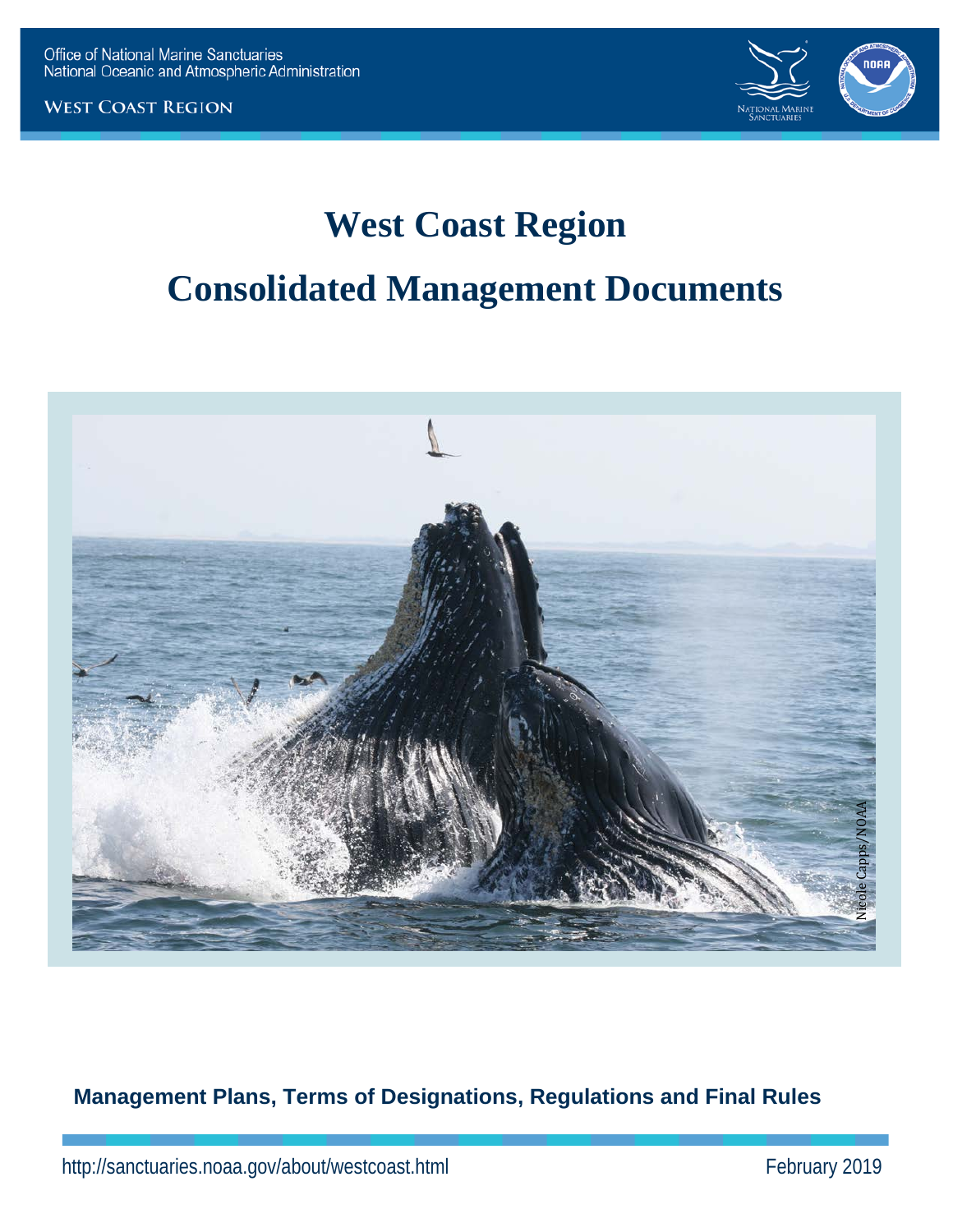## **Table of Contents**

| <b>Management Plans and Environmental Impact Statements 1</b> |    |
|---------------------------------------------------------------|----|
|                                                               |    |
|                                                               |    |
|                                                               |    |
|                                                               |    |
|                                                               | 15 |
|                                                               | 20 |
| <b>Dogulations</b>                                            | っに |

| Relevant Final Rules from Federal Register93 |  |
|----------------------------------------------|--|
|                                              |  |
|                                              |  |
|                                              |  |
|                                              |  |
|                                              |  |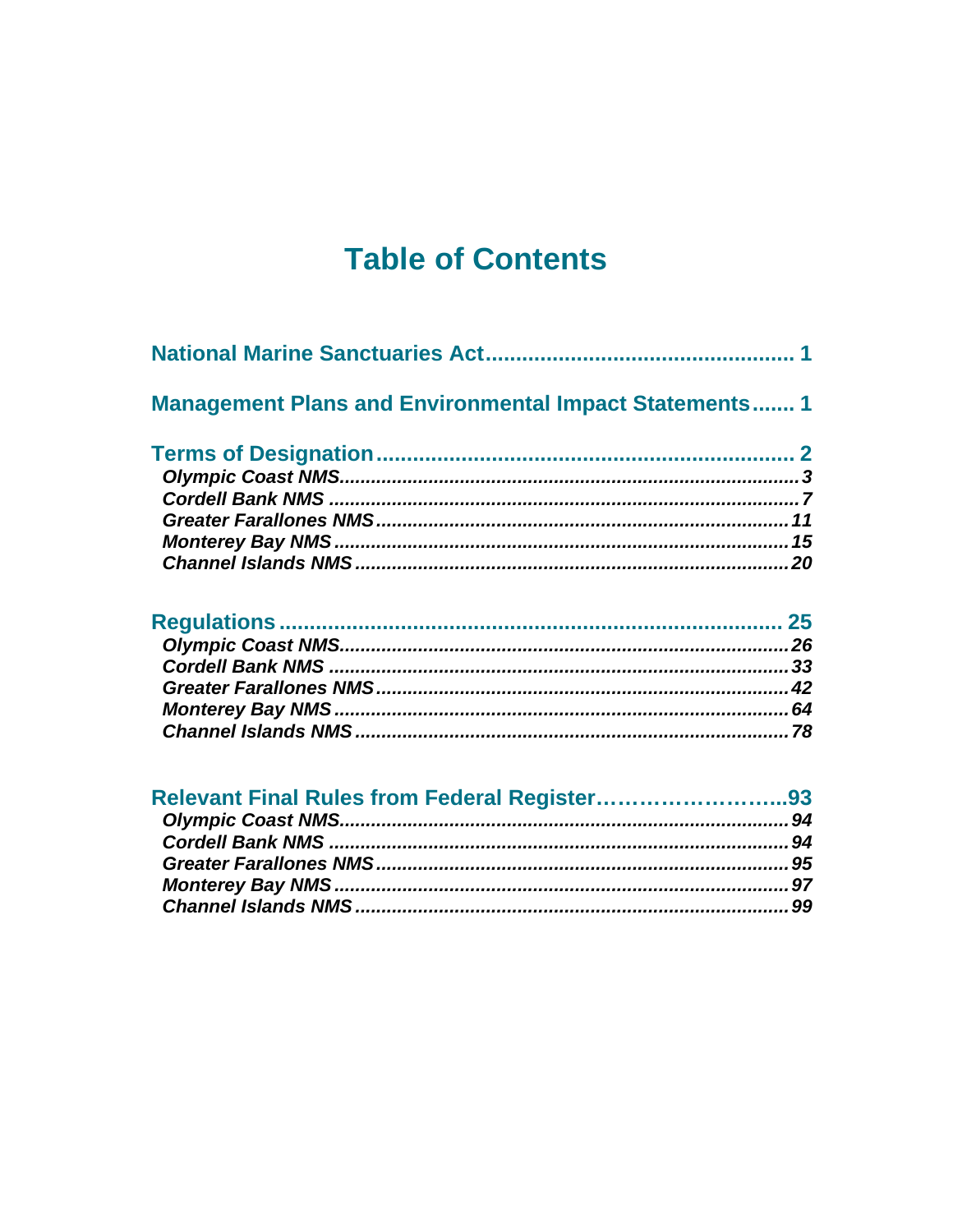## **National Marine Sanctuaries Act**

As amended by Public Law 106-513, November 2000

## **Management Plans and Final EIS**

- Olympic Coast NMS Management Plan and Environmental Assessment (September 2011) (EA starts on page 113)
- Cordell Bank NMS Management Plan (December 2014)
- Greater Farallones NMS Management Plan (December 2014)

Joint Cordell Bank NMS and Greater Farallones NMS Final EIS (December 2014)

Monterey Bay NMS Management Plan (October 2008)

Joint Cordell Bank, Greater Farallones, and Monterey Bay NMS Final EIS (September 2008)

Channel Islands NMS Management Plan (January 2009) Channel Islands Final EIS (November 2008)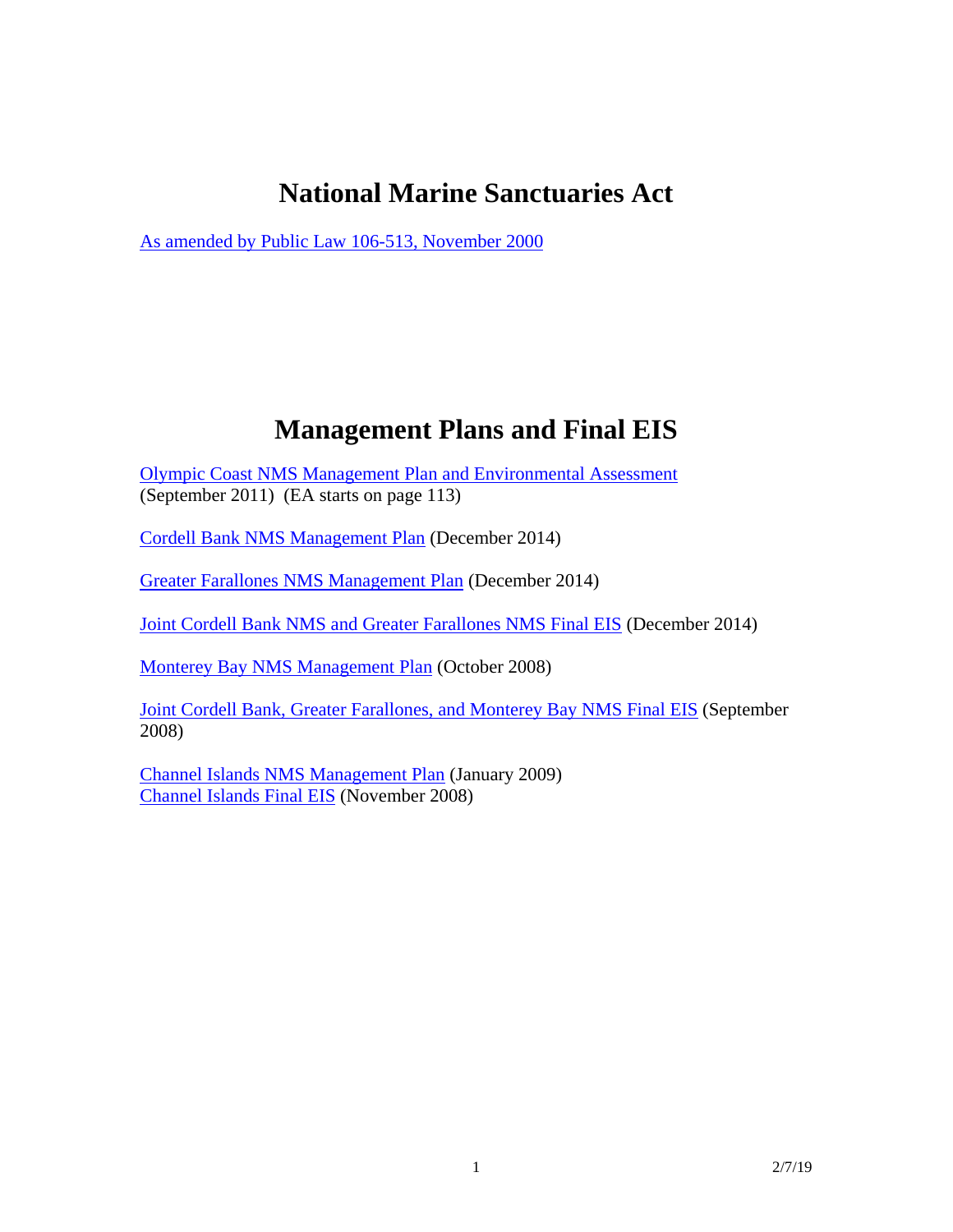# **Terms of Designation**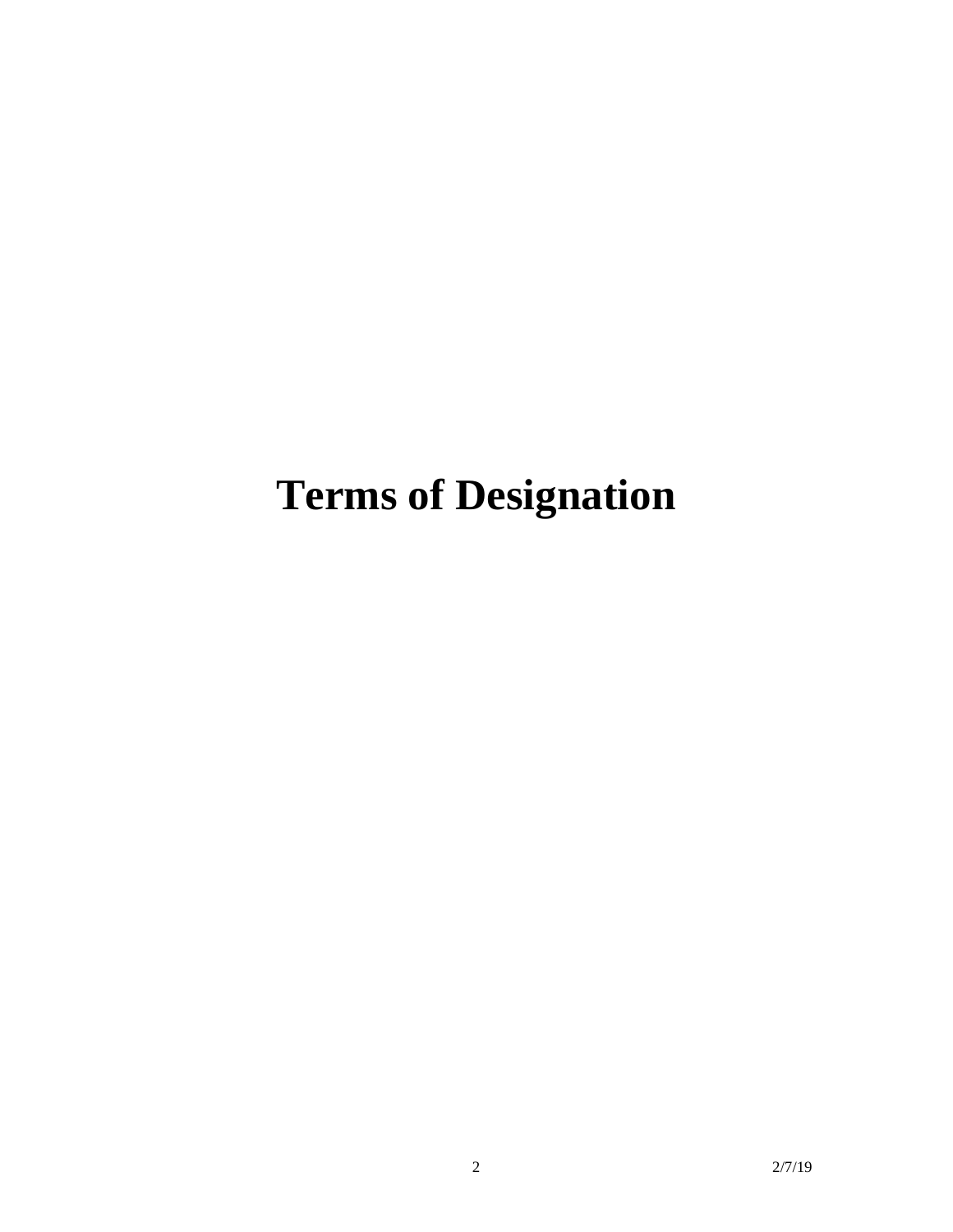## **TERMS OF DESIGNATION FOR OLYMPIC COAST NATIONAL MARINE SANCTUARY**

Excerpt from the Notice of National Marine Sanctuary Designation; final rule; and summary of final Management Plan published on May 11, 1994 (59 FR 24586)

Under the authority of Title III of the Marine Protection, Research, and Sanctuaries Act of 1972, as amended (the `Act''), 16 U.S.C. 1431 et seq., the waters off the Olympic Coast of Washington State including the U.S. portion of the Strait of Juan de Fuca west of Koitlah Point, and the submerged lands thereunder, as described in Article II, are hereby designated as the Olympic Coast National Marine Sanctuary for the purposes of protecting and managing the conservation, ecological, recreational, research, educational, historical and aesthetic resources and qualities of the area.

## *Article I. Effect of Designation*

The Act authorizes the issuance of such final regulations as are necessary and reasonable to implement the designation, including managing and protecting the conservation, recreational, ecological, historical, research, educational, and aesthetic resources and qualities of the Olympic Coast National Marine Sanctuary. Section 1 of Article IV of this Designation Document lists activities that either will be regulated on the effective date of designation or may have to be regulated at some later date in order to protect Sanctuary resources and qualities. Listing does not necessarily mean that a type of activity will be regulated; however, if an activity is not listed, it may not be regulated, except on an emergency basis, unless section 1 of Article IV is amended to include the type of activity by the same procedures by which the original designation was made.

## *Article II. Description of the Sanctuary Area*

The Olympic Coast National Marine Sanctuary boundary encompasses approximately 2500 square nautical miles (approximately 8577 sq. kilometers) of coastal and ocean waters, and the submerged lands thereunder, off the central and northern coast of the State of Washington. The Sanctuary boundary extends from Koitlah Point due north to the United States/Canada international boundary seaward to the 100 fathom isobath. The seaward boundary of the Sanctuary approximates the 100 fathom isobath in a southerly direction from the U.S./Canada international boundary to a point due west of the Copalis River, cutting across the heads of Nitnat, Juan de Fuca, and Quinault Canyons.

The shoreward boundary of the Sanctuary is the mean lower low water line when adjacent to Indian reservations and State and county lands. When adjacent to Federally managed lands, the coastal boundary extends to the mean higher high water line. The coastal boundary cuts across the mouths of all rivers and streams. The precise boundary of the Sanctuary is set forth in Appendix A of this Designation Document.

## *Article III. Characteristics of the Sanctuary Area That Give It Particular Value*

The Sanctuary is a highly productive, nearly pristine ocean and coastal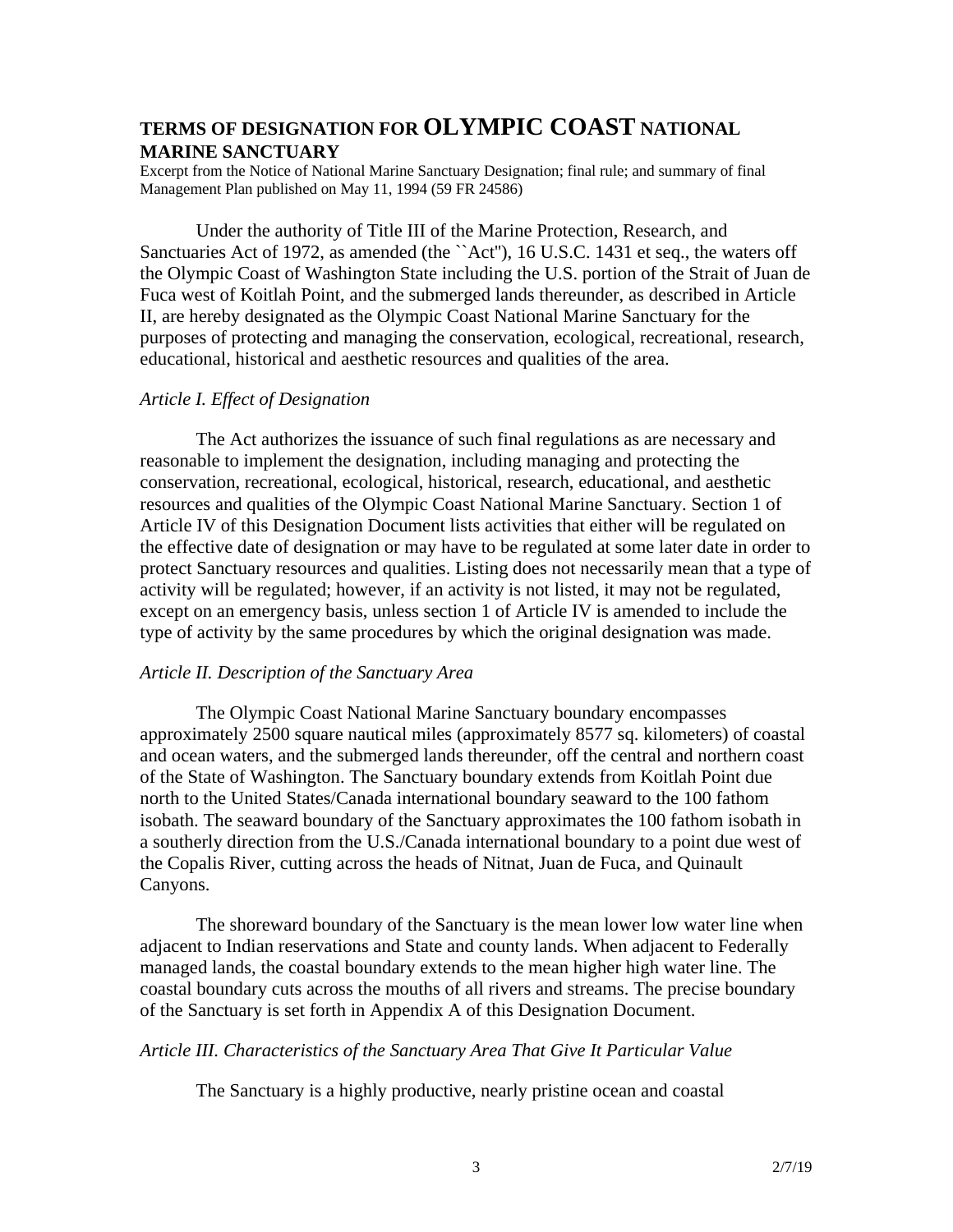environment that is important to the continued survival of several ecologically and commercially important species of fish, seabirds, and marine mammals. Its rugged and undeveloped coastline makes the region one of the more dramatic natural wonders of the coastal United States, paralleling the majestic splendor of such terrestrial counterparts as Yosemite National Park and the Grand Tetons. The region's high biological productivity is fueled by seasonal enhanced upwelling along the edge of the continental shelf, especially at submarine canyons, during periods of high solar radiation.

The diversity of habitats that make up the Sanctuary support a great variety of biological communities. This unusually large range of habitat types include: Offshore islands and rocks; some of the most diverse kelp beds in the world; intertidal pools; erosional features such as rocky headlands, seastacks, and arches; interspersed exposed beaches and protected bays; submarine canyons and ridges; the continental shelf, including a broad shallow plateau extending from the mouth of the Juan de Fuca canyon; and continental slope environments. The numerous seastacks and rocky outcrops along the Sanctuary shoreline, coupled with a large tidal range and wave splash zone, support some of the most diverse and complex intertidal zones in the United States.

The Sanctuary provides an essential habitat for a wide variety of marine mammals and birds, and is of particular interest due to the presence of endangered and threatened species that live or migrate through the region. Twenty seven species of marine mammals are reported to breed, rest within, or migrate offshore of the Olympic Peninsula. Of particular interest is the migration route of the endangered California gray whale, the threatened northern sea lion, the occasional presence of the endangered right, fin, sei, blue, humpback, and sperm whales, and the reintroduced resident population of sea otters.

In addition, the seabird colonies of Washington's outer coast are among the largest in the continental United States and include a number of species listed as endangered or threatened including the short-tailed albatross, peregrine falcon, brown pelican, Aleutian Canada goose, marbled murrelet, and one of the largest populations of bald eagles in the continental United States.

The high biological productivity of the coastal and offshore waters in the Sanctuary support valuable fisheries that contribute significantly to the State and tribal economies. The commercially important species of fish include five species of salmon, groundfish, and shellfish.

In addition to the Sanctuary's value with respect to its biological resources, the region encompasses significant historical resources including Indian village sites, ancient canoe runs, petroglyphs, Indian artifacts, and numerous shipwrecks.

The diversity and richness of marine resources suggests that the marine sanctuary designations will provide exceptional opportunities for scientific research in the areas of species interactions, population dynamics, physiological ecology, linkages between terrestrial and aquatic ecosystems, and marine anthropology. The scientific researchencouraged by the Sanctuary management plan will, in turn, help support an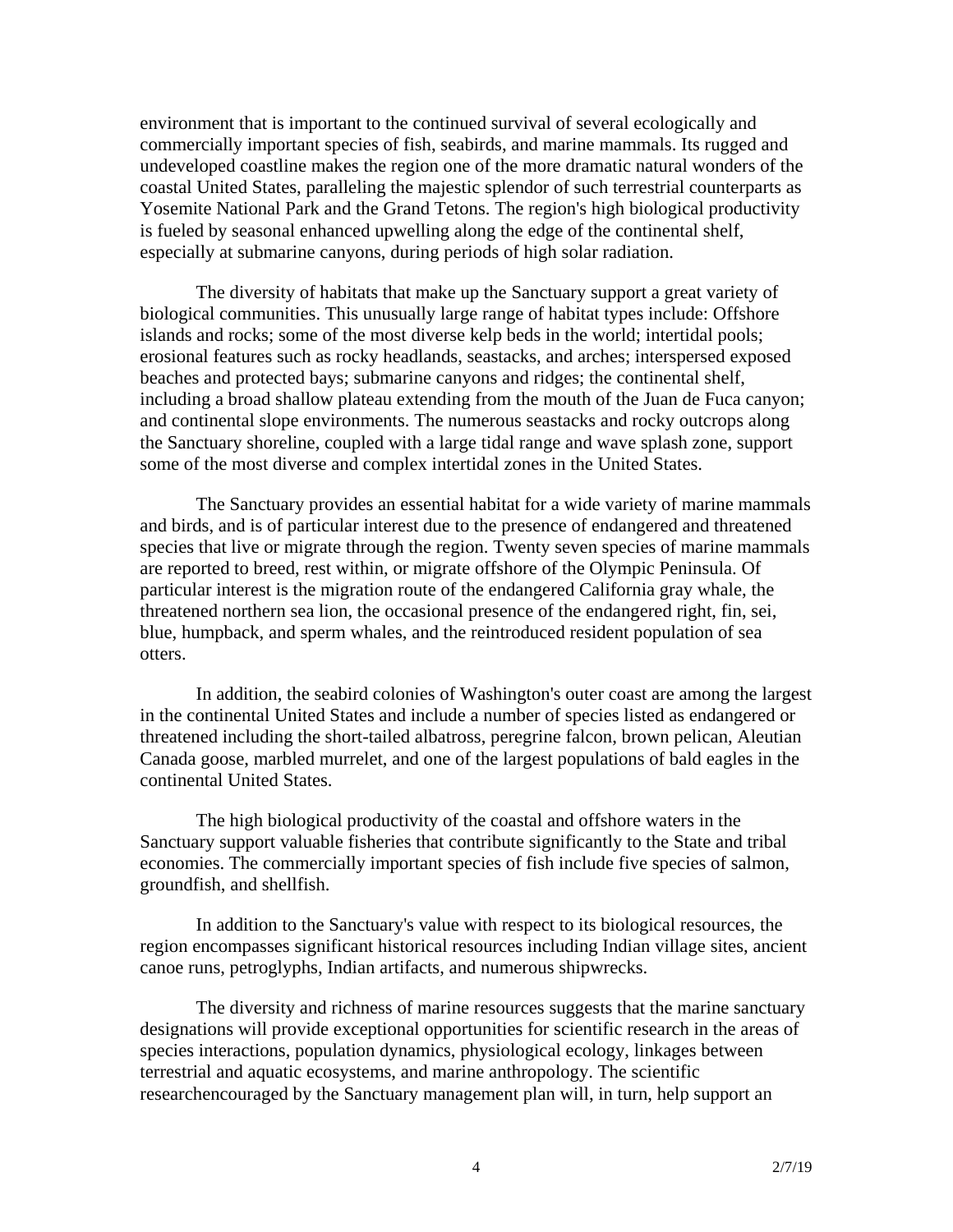intensive public education and awareness program that will address the diverse, complex, and sensitive ecosystems in Washington's coastal and oceanic environments.

## *Article IV. Scope of Regulations*

Section 1. Activities Subject to Regulation

The following activities are subject to regulation, including prohibition, to the extent necessary and reasonable to ensure the protection and management of the conservation, ecological, recreational, research, educational, historical and aesthetic resources and qualities of the area:

a. Exploring for, developing, or producing oil, gas or minerals (e.g., clay, stone, sand, metalliferous ores, gravel, non-metalliferous ores or any other solid material or other solid matter of commercial value) within the Sanctuary;

b. Discharging or depositing from within the boundary of the Sanctuary, any material or other matter;

c. Discharging or depositing, from beyond the boundary of the Sanctuary, any material or other matter;

d. Taking, removing, moving, catching, collecting, harvesting, feeding, injuring, destroying or causing the loss of, or attempting to take, remove, move, catch, collect, harvest, feed, injure, destroy or cause the loss of, a marine mammal, sea turtle, seabird, historical resource or other Sanctuary resource;

e. Drilling into, dredging, or otherwise altering the seabed of the Sanctuary; or constructing, placing, or abandoning any structure, material or other matter on the seabed of the Sanctuary;

f. Possessing within the Sanctuary a Sanctuary resource or any other resource, regardless of where taken, removed, moved, caught, collected or harvested, that, if it had been found within the Sanctuary, would be a Sanctuary resource;

g. Flying a motorized aircraft above the Sanctuary;

h. Operating a vessel (i.e., watercraft of any description in the Sanctuary;

i. Interfacing with, obstructing, delaying or preventing an investigation, search, seizure or disposition of seized property in connection with enforcement of the Act or any regulation or permit issued under the Act.

## Section 2. Emergencies

Where necessary to prevent or minimize the destruction of, loss of, or injury to a Sanctuary resource or quality, or minimize the imminent risk of such destruction, loss or injury, any and all activities, including those not listed in Section 1 of this Article, are subject to immediate temporary regulation, including prohibition.

## *Article V. Effect on Leases, Permits, Licenses, and Rights*

Pursuant to section  $304(c)(1)$  of the Act, 16 U.S.C. 1434(c)(1), no valid lease, permit, license, or other authorization issued by any Federal, State, or local authority of competent jurisdiction, or any right of subsistence use of access, may be terminated by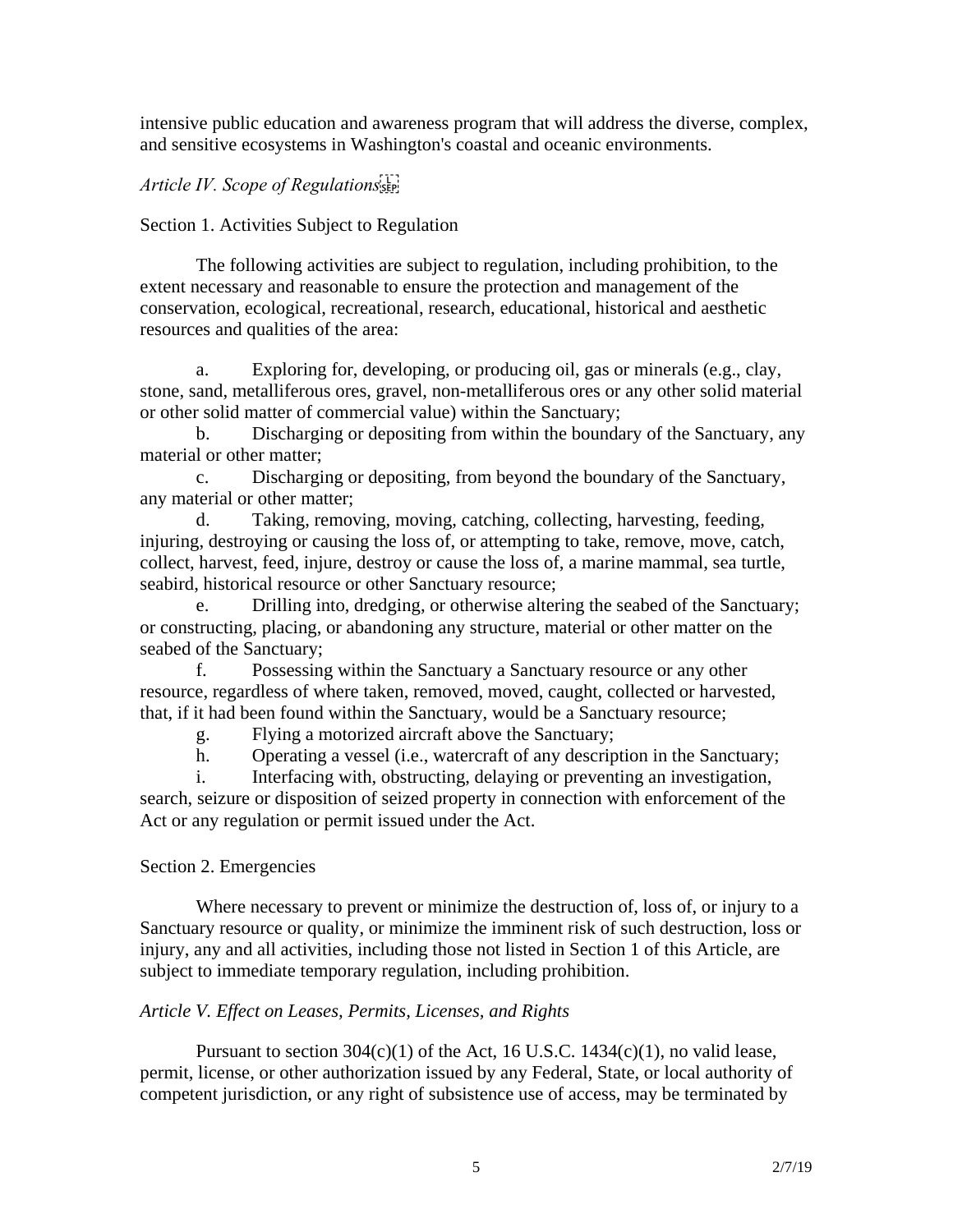the Secretary of Commerce or designee as a result of this designation. The Secretary of Commerce or designee, however, may regulate the exercise (including, but not limited to, the imposition of terms and conditions) of such authorization or right consistent with the purposes for which the Sanctuary is designated.

In no event may the Secretary or designee issue a permit authorizing, or otherwise approve: (1) Exploration for, development or production of oil, gas or minerals within the Sanctuary; (2) the discharge of primary treated sewage (except for regulation, pursuant to section 304(c)(2) of the Act, of the exercise of valid authorizations in existence on the effective date of Sanctuary designation and issued by other authorities of competent jurisdiction); (3) the disposal of dredged material within the Sanctuary other than in connection with beach nourishment projects related to harbor maintenance activities; or (4) bombing activities within the Sanctuary. Any purported authorizations issued by other authorities after the effective date of Sanctuary designation for any of these activities within the Sanctuary shall be invalid.

## *Article VI. Alteration of This Designation*

The terms of designation, as defined under Section 304(a) of the Act, may be modified only by the same procedures by which the original designation is made, including public hearings consultation with interested Federal, State, and local agencies, review by the appropriate Congressional committees and the Governor of the State of Washington, and approval by the Secretary of Commerce or designee.

### [END OF DESIGNATION DOCUMENT]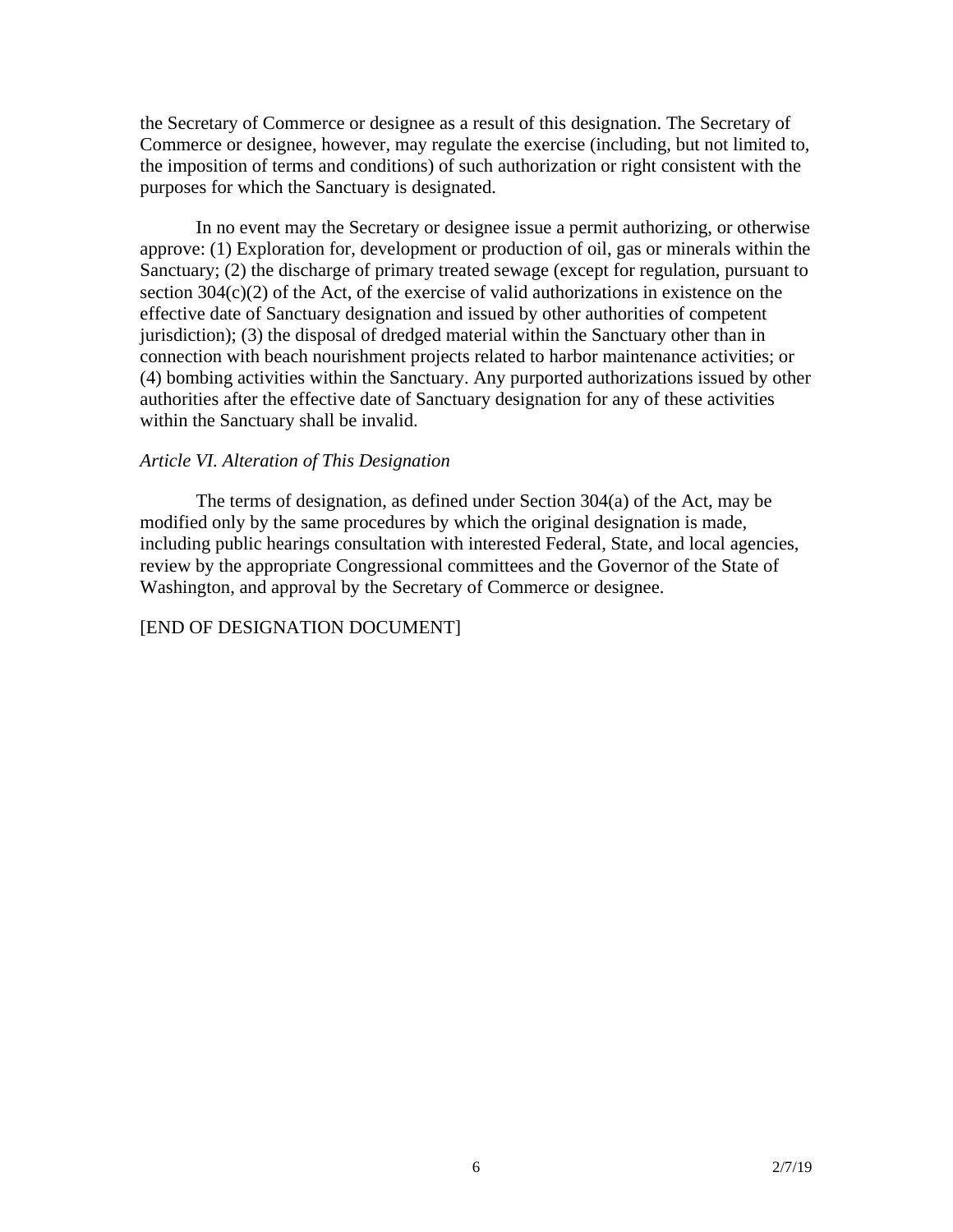## **REVISED TERMS OF DESIGNATION FOR CORDELL BANK NATIONAL MARINE SANCTUARY**

Federal Register/Vol. 80, No. 48/Thursday, March 12, 2015 – 15 CFR PART 922

## *Preamble*

Under the authority of Title III of the Marine Protection, Research, and Sanctuaries Act of 1972, as amended, 16 U.S.C. 1431 et seq. (the ''Act''), Cordell Bank, Bodega Canyon, and their surrounding waters and submerged lands offshore northern California, as described in Article II, are hereby designated as Cordell Bank National Marine Sanctuary (the Sanctuary) for the purpose of protecting and conserving that special, discrete, highly productive marine area and ensuring the continued availability of the conservation, ecological, research, educational, aesthetic, historical, and recreational resources therein.

## *Article I. Effect of Designation*

The Sanctuary was designated on May 24, 1989 (54 FR 22417). Section 308 of the National Marine Sanctuaries Act, 16 U.S.C. 1431 et seq. (NMSA), authorizes the issuance of such regulations as are necessary to implement the designation, including managing, protecting and conserving the conservation, recreational, ecological, historical, cultural, archeological, scientific, educational, and aesthetic resources and qualities of the Sanctuary. Section 1 of Article IV of these Terms of Designation lists activities of the types that are either to be regulated on the effective date of final rulemaking or may have to be regulated at some later date in order to protect Sanctuary resources and qualities. Listing does not necessarily mean that a type of activity will be regulated; however, if a type of activity is not listed it may not be regulated, except on an emergency basis, unless Section 1 of Article IV is amended to include the type of activity by the same procedures by which the original designation was made.

## *Article II. Description of the Area*

The Sanctuary consists of an approximately 971 square nautical mile (sq. nmi) area of marine waters and the submerged lands thereunder encompassed by a northern boundary that begins approximately 6 nmi west of Bodega Head in Sonoma County, California and extends west approximately 38 nmi, coterminous with the boundary of the Gulf of the Farallones National Marine Sanctuary (GFNMS). From that point, the western boundary of the Sanctuary extends south approximately 34 nmi. From that point, the southern boundary of the Sanctuary continues east 15 nmi, where it intersects the GFNMS boundary. The eastern boundary of the Sanctuary is coterminous with the GFNMS boundary, and is a series of straight lines connecting in sequence, back to the beginning point. The precise boundaries are set forth in the regulations.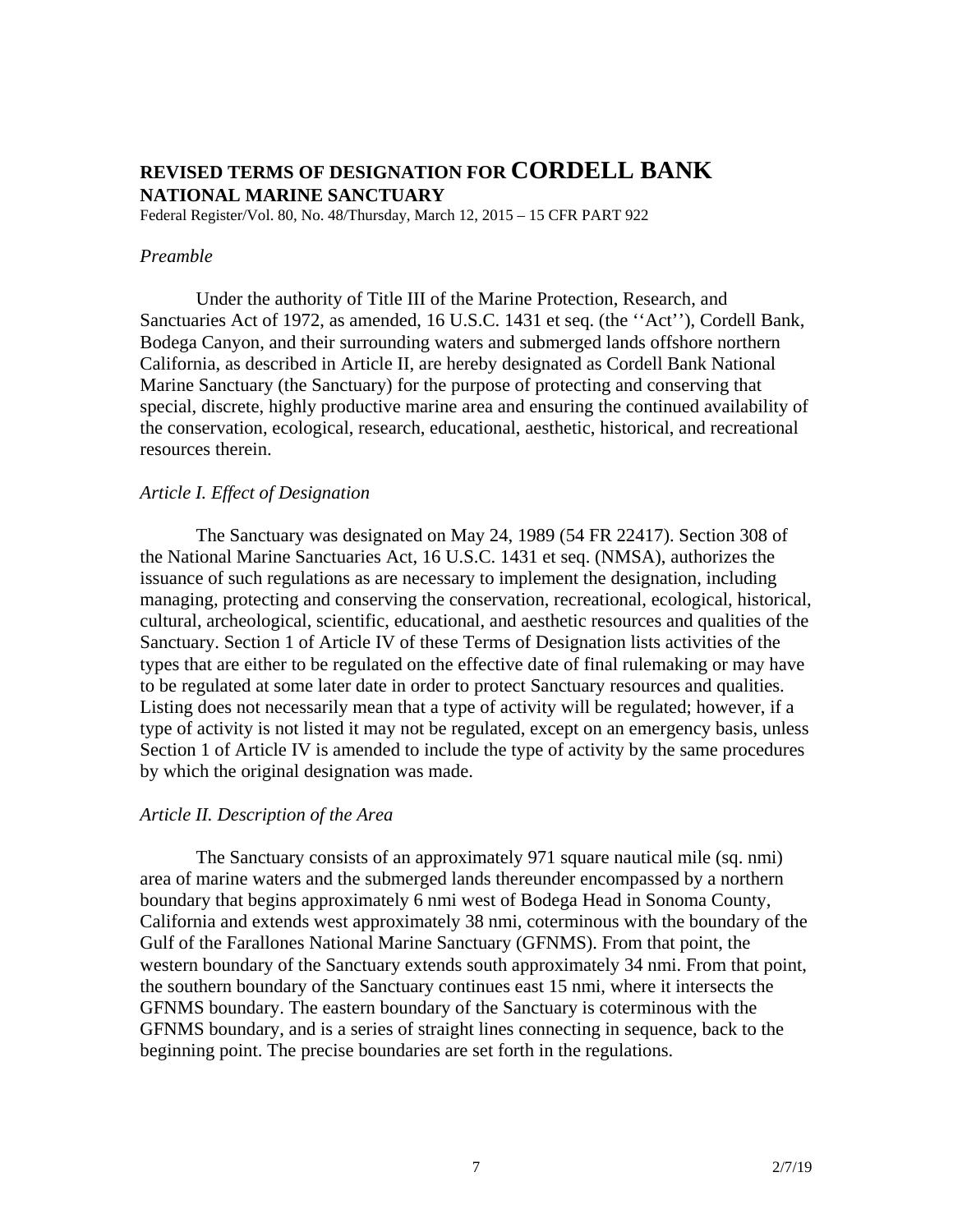## *Article III. Characteristics of the Area That Give It Particular Value*

Cordell Bank (Bank) and Bodega Canyon are characterized by a combination of oceanic conditions and undersea topography that provides for a highly productive environment in a discrete, well-defined area. The Sanctuary may contain historical resources of national significance. The Bank consists of a series of steep-sided ridges and narrow pinnacles rising from the edge of the continental shelf. The Bank is 300–400 feet (91–122 meters) deep at the base and ascends to within 115 feet (35 meters) of the surface at its shallowest point. Bodega Canyon is about 12 miles (10.8 nmi) long and is over 5,000 feet (1,524 m) deep. The seasonal upwelling of nutrient-rich bottom waters and wide depth ranges in the vicinity have led to a unique association of subtidal and oceanic species. The vigorous biological community flourishing at Cordell Bank and Bodega Canyon includes an exceptional assortment of invertebrates, fishes, marine mammals and seabirds. Predators travel from thousands of miles away to feed in these productive waters.

## *Article IV. Scope of Regulation*

## Section 1. Activities Subject to Regulation

The following activities are subject to regulation, including prohibition, as may be necessary to ensure the management, protection, and preservation of the conservation, recreational, ecological, historical, cultural, archeological, scientific, educational, and aesthetic resources and qualities of this area:

a. Depositing or discharging any material or substance;

b. Removing, taking, or injuring or attempting to remove, take, or injure benthic invertebrates or algae located on the Bank or on or within the line representing the 50 fathom isobath surrounding the Bank;

c. Exploring for, developing or producing oil, gas or minerals within the Sanctuary;

d. Anchoring on the Bank or on or within the line representing the 50 fathom contour surrounding the Bank;

e. Taking, removing, moving, collecting, possessing, injuring or causing the loss of, or attempting to take, remove, move, collect, injure or cause the loss of a cultural or historical resource;

f. Drilling into, dredging, or otherwise altering the submerged lands of the Sanctuary; or constructing, placing, or abandoning any structure, material, or other matter on or in the submerged lands of the Sanctuary;

g. Taking or possessing any marine mammal, marine reptile, or bird except as permitted under the Marine Mammal Protection Act, Endangered Species Act or Migratory Bird Treaty Act;

h. Introducing or otherwise releasing from within or into the Sanctuary an introduced species; and

i. Interfering with an investigation, search, seizure, or disposition of seized property in connection with enforcement of the Act or Sanctuary regulations.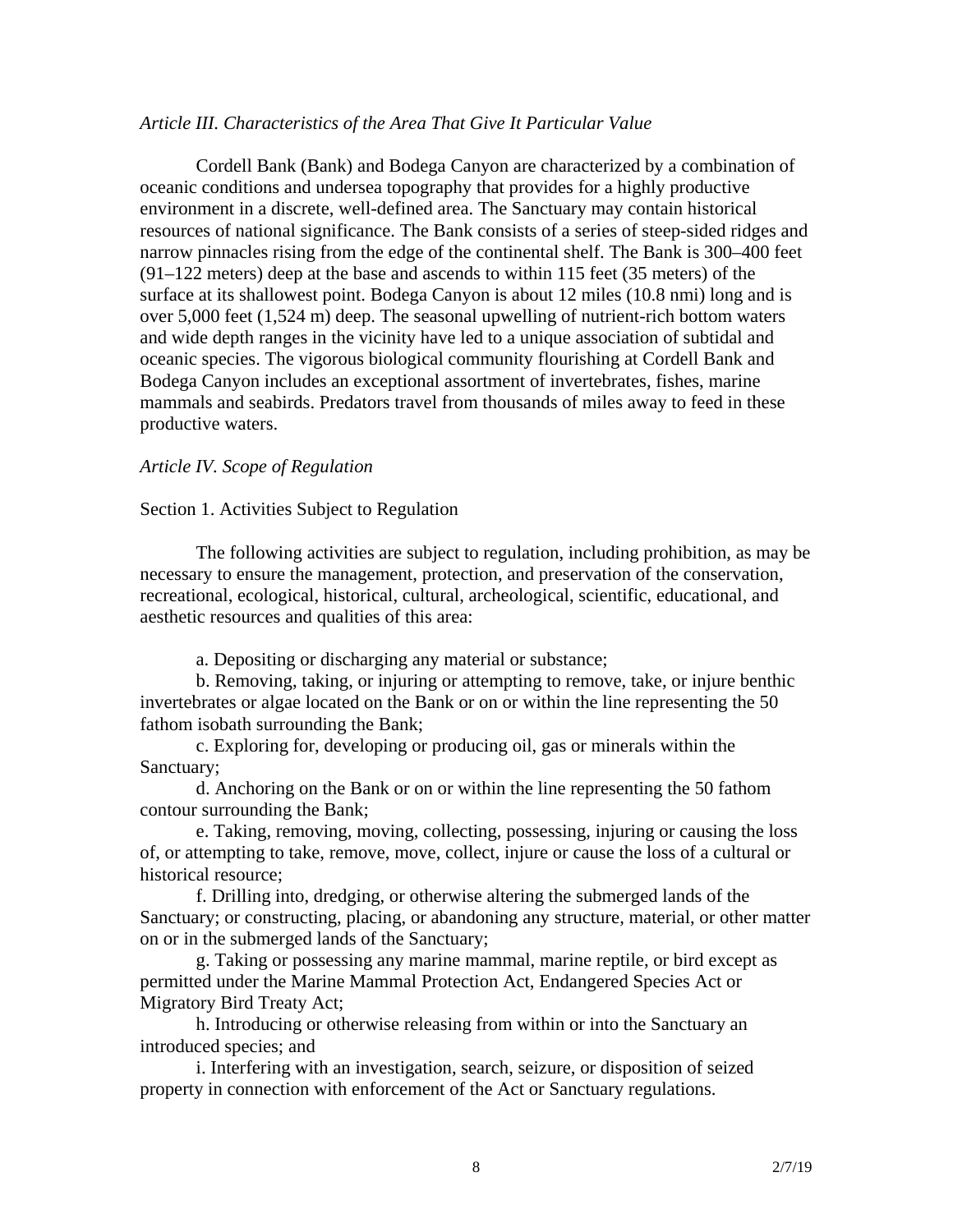## Section 2. Consistency With International Law

The regulations governing activities listed in Section 1 of this Article shall apply to foreign flag vessels and foreign persons only to the extent consistent with generally recognized principles of international law, and in accordance with treaties, conventions, and other agreements to which the United States is a party.

## Section 3. Emergency Regulations

Where necessary to prevent or minimize the destruction of, loss of, or injury to a Sanctuary resource or quality, or minimize the imminent risk of such destruction, loss, or injury, any and all activities, including those not listed in Section 1 of this Article, are subject to immediate temporary regulation, including prohibition, within the limits of the Act on an emergency basis for a period not to exceed 120 days.

## *Article V. Relation to Other Regulatory Programs*

## Section 1. Fishing

The regulation of fishing is not authorized under Article IV. All regulatory programs pertaining to fishing, including Fishery Management Plans promulgated under the Magnuson-Stevens Fishery Conservation and Management Act, 16 U.S.C. 1801 et seq. (''Magnuson-Stevens Act''), shall remain in effect. All permits, licenses, approvals, and other authorizations issued pursuant to the Magnuson-Stevens Act shall be valid within the Sanctuary. However, all fishing vessels are subject to regulation under Article IV with respect to discharges and anchoring.

## Section 2. Defense Activities

The regulation of activities listed in Article IV shall not prohibit any Department of Defense (DOD) activities that are necessary for national defense. All such activities being carried out by DOD within the Sanctuary on the effective date of designation shall be exempt from any prohibitions contained in the Sanctuary regulations. Additional DOD activities initiated after the effective date of designation that are necessary for national defense will be exempted after consultation between the Department of Commerce and DOD. DOD activities not necessary for national defense, such as routine exercises and vessel operations, shall be subject to all prohibitions contained in the Sanctuary regulations.

## Section 3. Other Programs

All applicable regulatory programs shall remain in effect, and all permits, licenses, approvals, and other authorizations issued after July 31, 1989, with respect to activities conducted within the original Sanctuary boundary and after the effective date of the expansion of the Sanctuary with respect to activities conducted within the expansion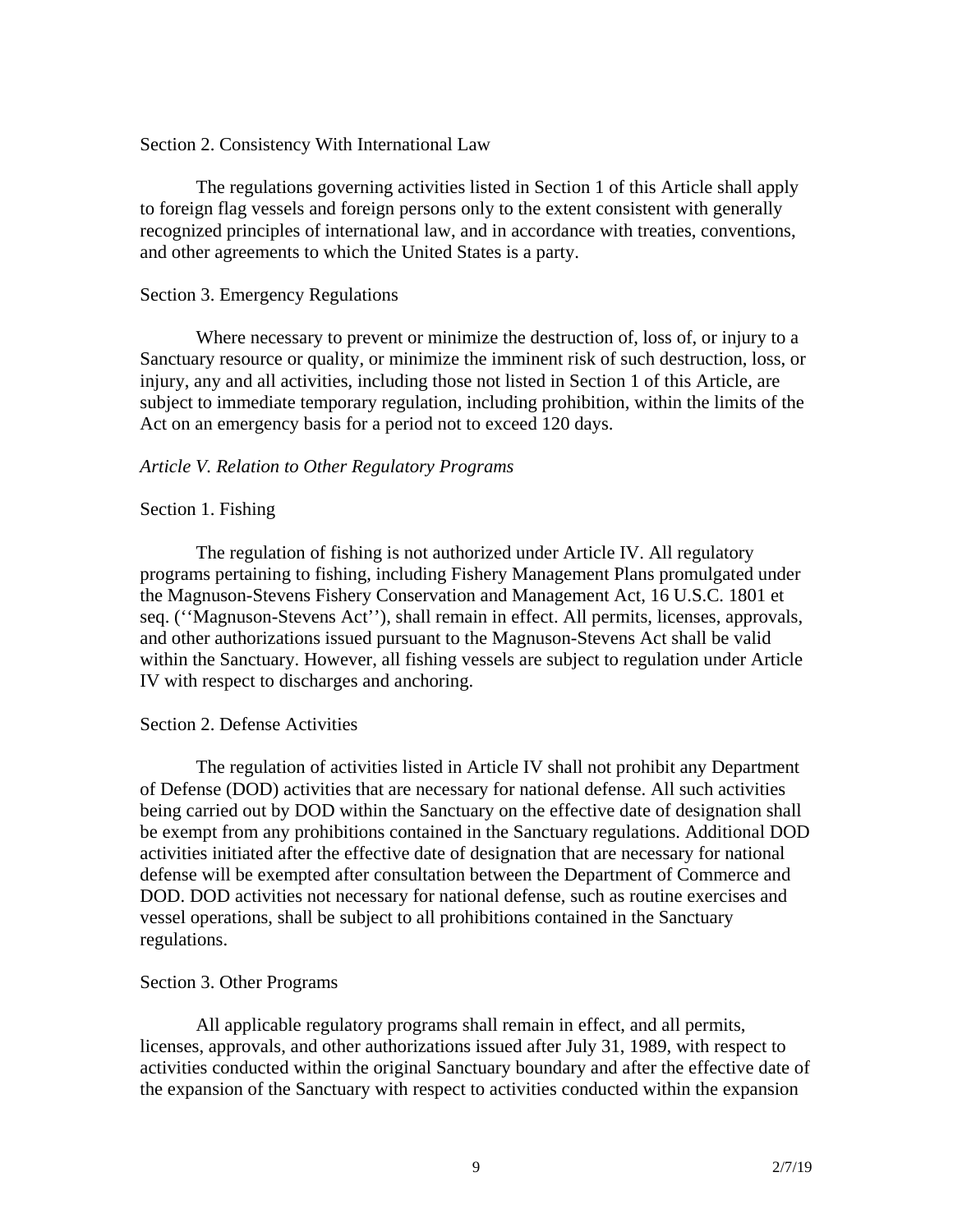area pursuant to those programs shall be valid unless prohibited by regulations implementing Article IV. In addition, the Secretary may not under any circumstances issue a permit or authorization for exploring for, developing or producing oil, gas, or minerals within the Sanctuary.

## *Article VI. Alterations to This Designation*

The terms of designation, as defined under section 304(a) of the Act, may be modified only by the same procedures by which the original designation is made, including public hearings, consultation with interested Federal, State, and local agencies, review by the appropriate Congressional committees, and approval by the Secretary of Commerce or designee.

## [END OF DESIGNATION DOCUMENT]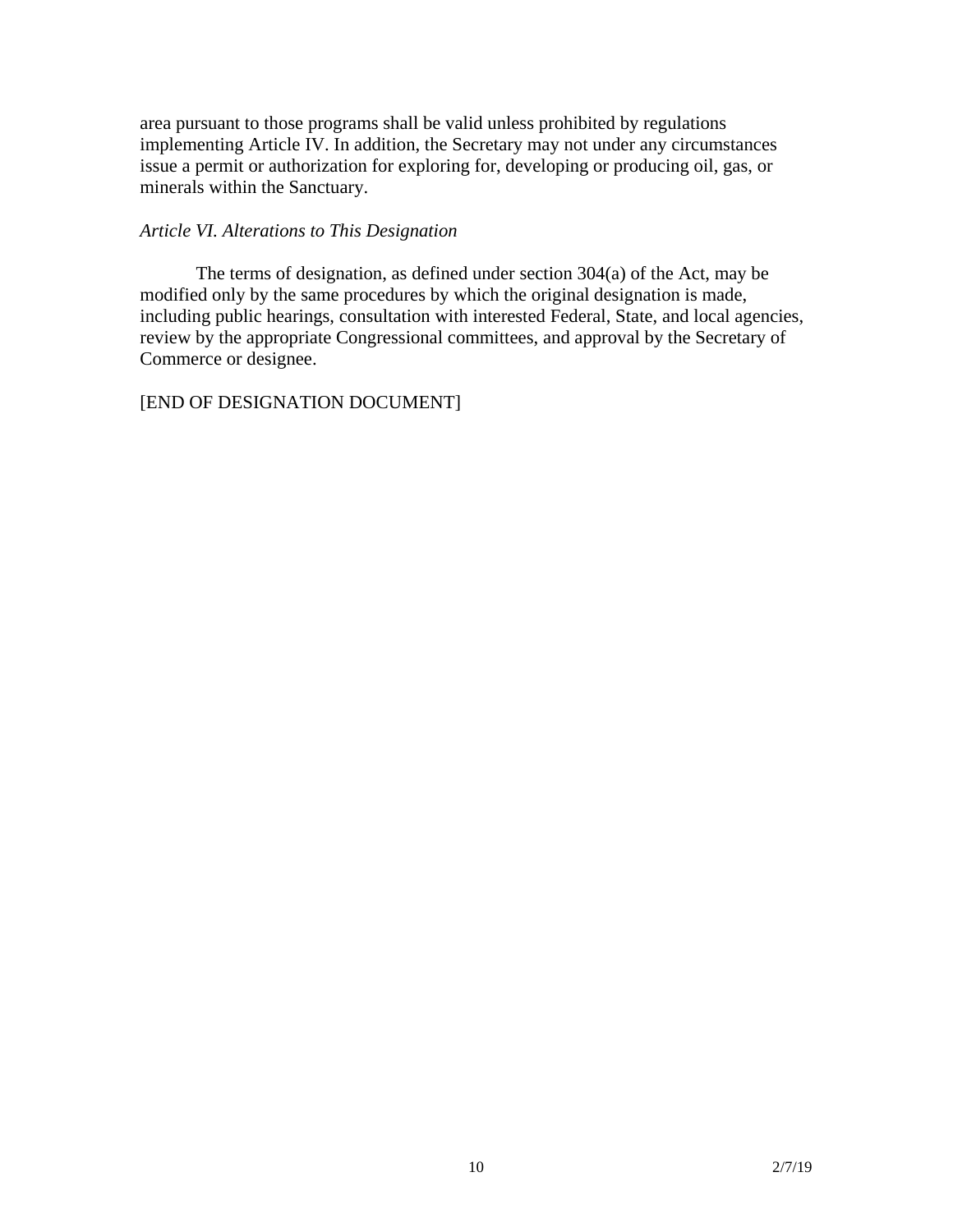## **REVISED TERMS OF DESIGNATION FOR GREATER FARALLONES NATIONAL MARINE SANCTUARY**

Federal Register/Vol. 80, No. 48/Thursday, March 12, 2015 – 15 CFR PART 922

### *Preamble*

Under the authority of Title III of the Marine Protection, Research and Sanctuaries Act of 1972, Public Law 92–532 (the Act), the waters and submerged lands along the Coast of California to the 39th parallel, between Manchester Beach in Mendocino County and Rocky Point in Marin County and surrounding the Farallon Islands and Noonday Rock along the northern coast of California, are hereby designated a National Marine Sanctuary for the purposes of preserving and protecting this unique and fragile ecological community.

## *Article I. Effect of Designation*

Within the area described in Article II, the Act authorizes the promulgation of such regulations as are reasonable and necessary to protect the values of Greater Farallones National Marine Sanctuary (the Sanctuary). Section 1 of Article IV of these Terms of Designation lists activities of the types that are either to be regulated on the effective date of final rulemaking or may have to be regulated at some later date in order to protect Sanctuary resources and qualities. Listing does not necessarily mean that a type of activity will be regulated; however, if a type of activity is not listed it may not be regulated, except on an emergency basis, unless section 1 of Article IV is amended to include the type of activity by the same procedures by which the original designation was made.

## *Article II. Description of the Area*

The Sanctuary consists of an area of the waters and the submerged lands thereunder adjacent to the coast of California of approximately 2,488 square nautical miles (sq. nmi). The boundary extends seaward to a distance of 30 nmi west from the mainland at Manchester Beach and extends south approximately 45 nmi to the northwestern corner of Cordell Bank National Marine Sanctuary (CBNMS), and extends approximately 38 nmi east along the northern boundary of CBNMS, approximately 6 nmi west of Bodega Head. The boundary extends from Bodega Bay to Point Reyes and 12 nmi west from the Farallon Islands and Noonday Rock, and includes the intervening waters and submerged lands. The Sanctuary includes Bolinas Lagoon, Tomales Bay, Estero de San Antonio (to the tide gate at Valley Ford-Franklin School Road) and Estero Americano (to the bridge at Valley Ford-Estero Road), as well as Bodega Bay, but does not include Bodega Harbor, the Salmon Creek Estuary, the Russian River Estuary, the Gualala River Estuary, Arena Cove or the Garcia River Estuary. The precise boundaries are defined by regulation.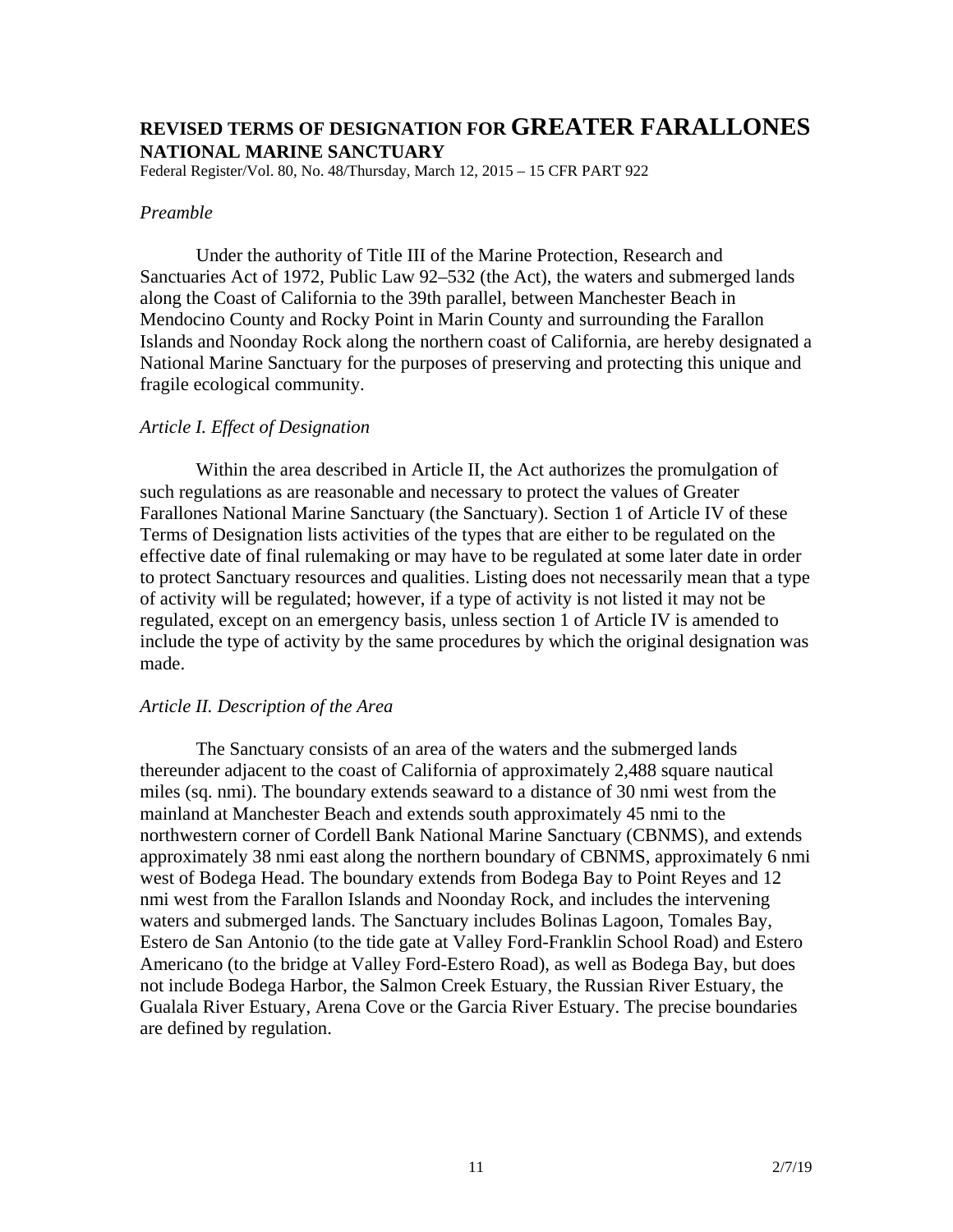## *Article III. Characteristics of the Area That Give It Particular Value*

The Sanctuary encompasses a globally significant coastal upwelling center that includes a rich and diverse marine ecosystem and a wide variety of marine habitats, including habitat for over 36 species of marine mammals. Rookeries for over half of California's nesting marine bird populations and nesting areas for at least 12 of 16 known U.S. nesting marine bird species are found within the boundaries. Abundant populations of fish and shellfish are also found within the Sanctuary. The Sanctuary also has one of the largest seasonal concentrations of adult white sharks (Carcharodon carcharias) in the world. The area adjacent to and offshore of Point Arena, due to seasonal winds, currents and oceanography, drives one of the most prominent and persistent upwelling centers in the world, supporting the productivity of the sanctuary. The nutrient-rich water carried down coast by currents promotes thriving nearshore kelp forests, productive commercial and recreational fisheries, and diverse wildlife assemblages. Large predators, such as white sharks, sea lions, killer whales, and baleen whales, travel from thousands of miles away to feed in these productive waters. Rocky shores along the Marin, Sonoma and Mendocino County coastlines are largely undisturbed, and teem with crustaceans, algae, fish and birds.

## *Article IV. Scope of Regulation*

## Section 1. Activities Subject to Regulation

The following activities are subject to regulation, including prohibition, as may be necessary to ensure the management, protection, and preservation of the conservation, recreational, ecological, historical, cultural, archeological, scientific, educational, and aesthetic resources and qualities of this area:

a. Exploring for, developing or producing oil, gas, or minerals within the Sanctuary;

b. Discharging or depositing any substance within or from beyond the boundary of the Sanctuary;

c. Drilling into, dredging, or otherwise altering the submerged lands of the Sanctuary; or constructing, placing, or abandoning any structure, material, or other matter on or in the submerged lands of the Sanctuary;

d. Taking, removing, moving, collecting, possessing, injuring, destroying or causing the loss of, or attempting to take, remove, move, injure, destroy or cause the loss of a cultural or historical resources;

e. Introducing or otherwise releasing from within or into the Sanctuary an introduced species;

f. Taking or possessing any marine mammal, marine reptile, or bird within or above the Sanctuary except as permitted by the Marine Mammal Protection Act, Endangered Species Act, and Migratory Bird Treaty Act;

g. Attracting or approaching any animal;

h. Operating a vessel (i.e., watercraft of any description) within the Sanctuary; and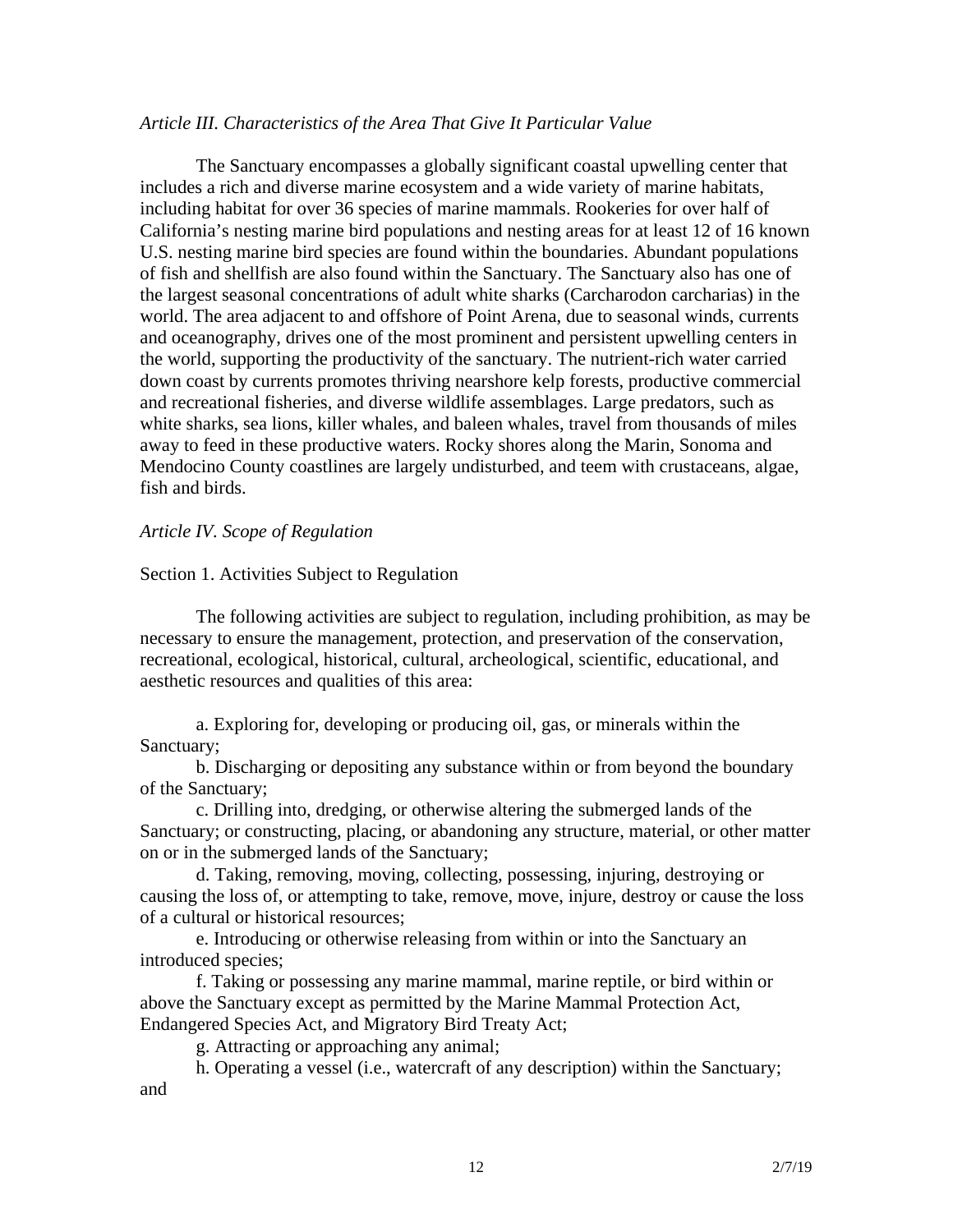i. Interfering with an investigation, search, seizure, or disposition of seized property in connection with enforcement of the Act or Sanctuary regulations.

## Section 2. Consistency With International Law

The regulations governing the activities listed in section 1 of this Article will apply to foreign flag vessels and persons not citizens of the United States only to the extent consistent with recognized principles of international law, including treaties and international agreements to which the United States is signatory.

## Section 3. Emergency Regulations

Where necessary to prevent or minimize the destruction of, loss of, or injury to a Sanctuary resource or quality, or minimize the imminent risk of such destruction, loss, or injury, any and all activities, including those not listed in section 1 of this Article, are subject to immediate temporary regulation, including prohibition.

## *Article V. Relation to Other Regulatory Programs*

## Section 1. Fishing and Waterfowl Hunting

The regulation of fishing, including fishing for shellfish and invertebrates, and waterfowl hunting, is not authorized under Article IV. However, fishing vessels may be regulated with respect to vessel operations in accordance with Article IV, section 1, paragraphs (b) and (h), and aquaculture activities involving alterations of or construction on the submerged lands, or introduction or release of introduced species by aquaculture activities, can be regulated in accordance with Article IV, section 1, paragraph (c) and (e). All regulatory programs pertaining to fishing, and to waterfowl hunting, including regulations promulgated under the California Fish and Game Code and Fishery Management Plans promulgated under the Magnuson-Stevens Fishery Conservation and Management Act, 16 U.S.C. 1801 et seq., will remain in effect, and all permits, licenses, and other authorizations issued pursuant thereto will be valid within the Sanctuary unless authorizing any activity prohibited by any regulation implementing Article IV.

The term "fishing" as used in this Article includes aquaculture.

## Section 2. Defense Activities

The regulation of activities listed in Article IV shall not prohibit any Department of Defense activity that is essential for national defense or because of emergency. Such activities shall be consistent with the regulations to the maximum extent practicable.

## Section 3. Other Programs

All applicable regulatory programs will remain in effect, and all permits, licenses, approvals, and other authorizations issued after January 16, 1981, with respect to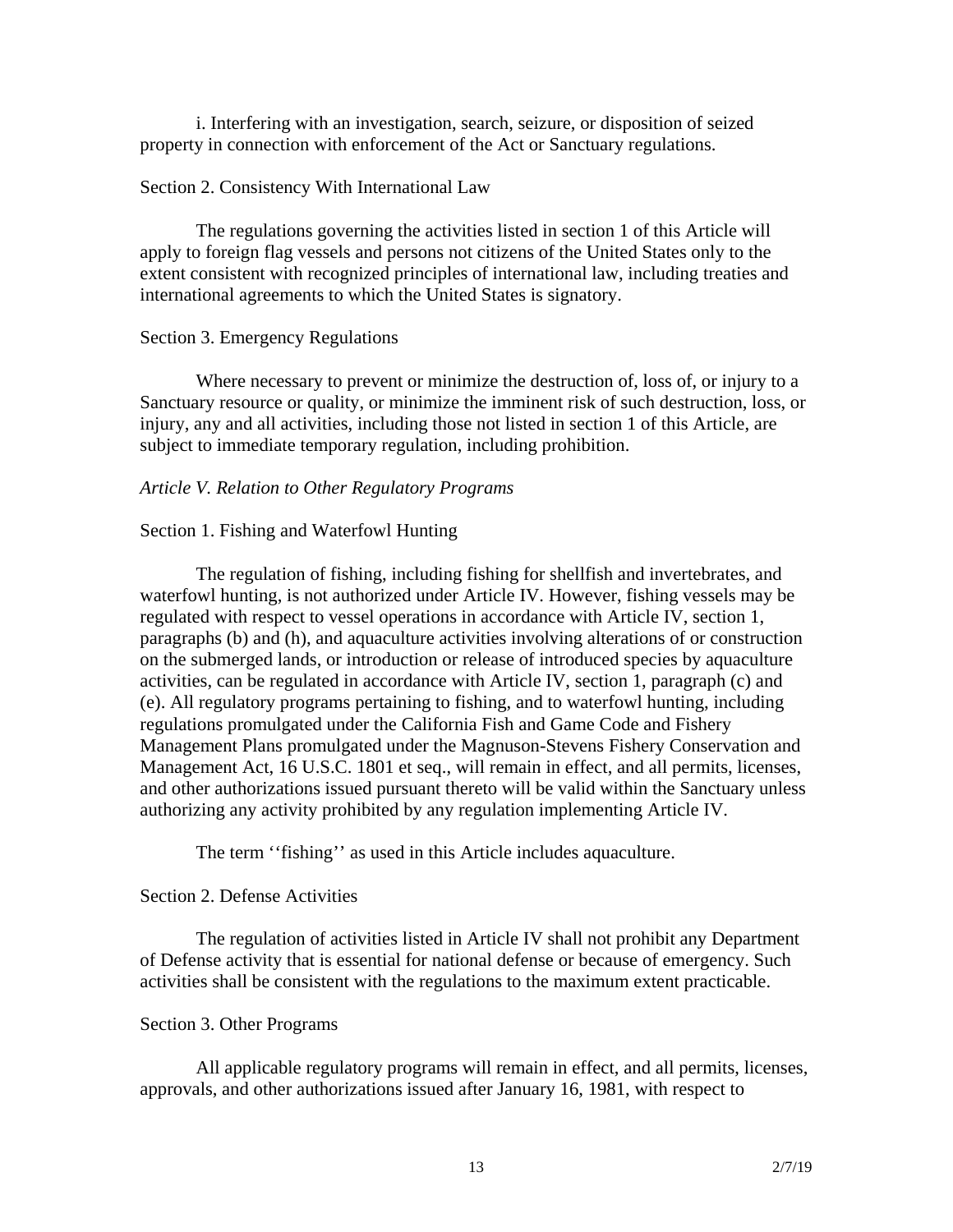activities conducted within the original Sanctuary boundary and after the effective date of the expansion of the Sanctuary with respect to activities conducted within the expansion area will be valid within the Sanctuary unless authorizing any activity prohibited by any regulation implementing Article IV. No valid lease, permit, license, approval or other authorization for activities in the expansion area of the Sanctuary issued by any federal, State, or local authority of competent jurisdiction and in effect on the effective date of the expansion may be terminated by the Secretary of Commerce or by his or her designee, provided the holder of such authorization complies with the certification procedures established by Sanctuary regulations. In addition, the Secretary may not under any circumstances issue a permit or authorization for exploring for, developing or producing oil, gas, or minerals within the Sanctuary.

## *Article VI. Alterations to This Designation*

The terms of designation, as defined under section 304(a) of the Act, may be modified only by the same procedures by which the original designation is made, including public hearings, consultation with interested Federal, State, and local agencies, review by the appropriate Congressional committees and Governor of the State of California, and approval by the Secretary of Commerce or designee.

[END OF DESIGNATION DOCUMENT]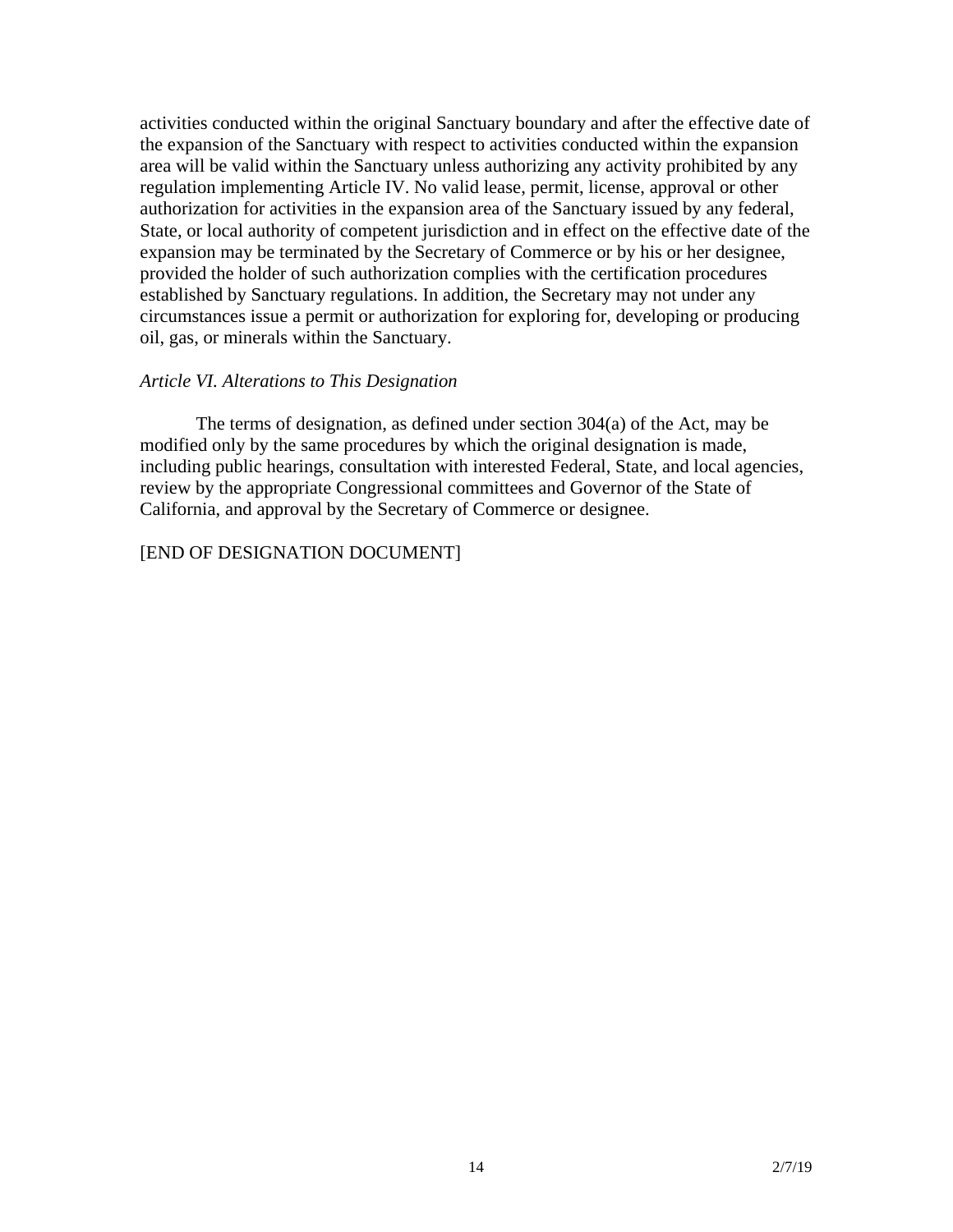## **REVISED TERMS OF DESIGNATION DOCUMENT FOR MONTEREY BAY NATIONAL MARINE SANCTUARY**

Federal Register/Vol. 73, No. 225/Thursday, November 20, 2008 – 15 CFR PART 922

## *Preamble*

Under the authority of Title III of the Marine Protection, Research, and Sanctuaries Act of 1972, as amended (the ''Act''), 16 U.S.C. 1431 et seq., Monterey Bay and the Davidson Seamount, and their surrounding waters offshore of central California, and the submerged lands under Monterey Bay and its surrounding waters, as described in Article II, and the Davidson Seamount Management Zone, as described in Article II, are hereby designated as the Monterey Bay National Marine Sanctuary (the Sanctuary) for the purposes of protecting and managing the conservation, ecological, recreational, research, educational, historical, and esthetic resources and qualities of the area.

## *Article I. Effect of Designation*

The Act authorizes the issuance of such regulations as are necessary and reasonable to implement the designation, including managing and protecting the conservation, recreational, ecological, historical, research, educational, and esthetic resources and qualities of the Sanctuary. Section 1 of Article IV of this Designation Document lists activities of the types that either are to be regulated on the effective date of designation or may have to be regulated at some later date in order to protect Sanctuary resources and qualities. Listing does not necessarily mean that a type of activity will be regulated; however, if a type of activity is not listed it may not be regulated, except on an emergency basis, unless section 1 of Article IV is amended to include the type of activity by the same procedures by which the original designation was made.

## *Article II. Description of the Area*

The Sanctuary consists of two separate areas. (a) The first area consists of an area of approximately 4017 square nautical miles (nmi) of coastal and ocean waters, and submerged lands thereunder, in and surrounding Monterey Bay off the central coast of California. The northern terminus of the Sanctuary boundary is located along the southern boundary of the Greater Farallones National Marine Sanctuary (GFNMS) beginning at Rocky Point just south of Stinson Beach in Marin County. The Sanctuary boundary follows the GFNMS boundary westward to a point approximately 29 nmi offshore from Moss Beach in San Mateo County. The Sanctuary boundary then extends southward in a series of arcs, which generally follow the 500 fathom isobath, to a point approximately 27 nmi offshore of Cambria, in San Luis Obispo County. The Sanctuary boundary then extends eastward towards shore until it intersects the Mean High Water Line (MHWL) along the coast near Cambria. The Sanctuary boundary then follows the MHWL northward to the northern terminus at Rocky Point. The shoreward Sanctuary boundary excludes a small area between Point Bonita and Point San Pedro. Pillar Point Harbor, Santa Cruz Harbor, Monterey Harbor, and Moss Landing Harbor are all excluded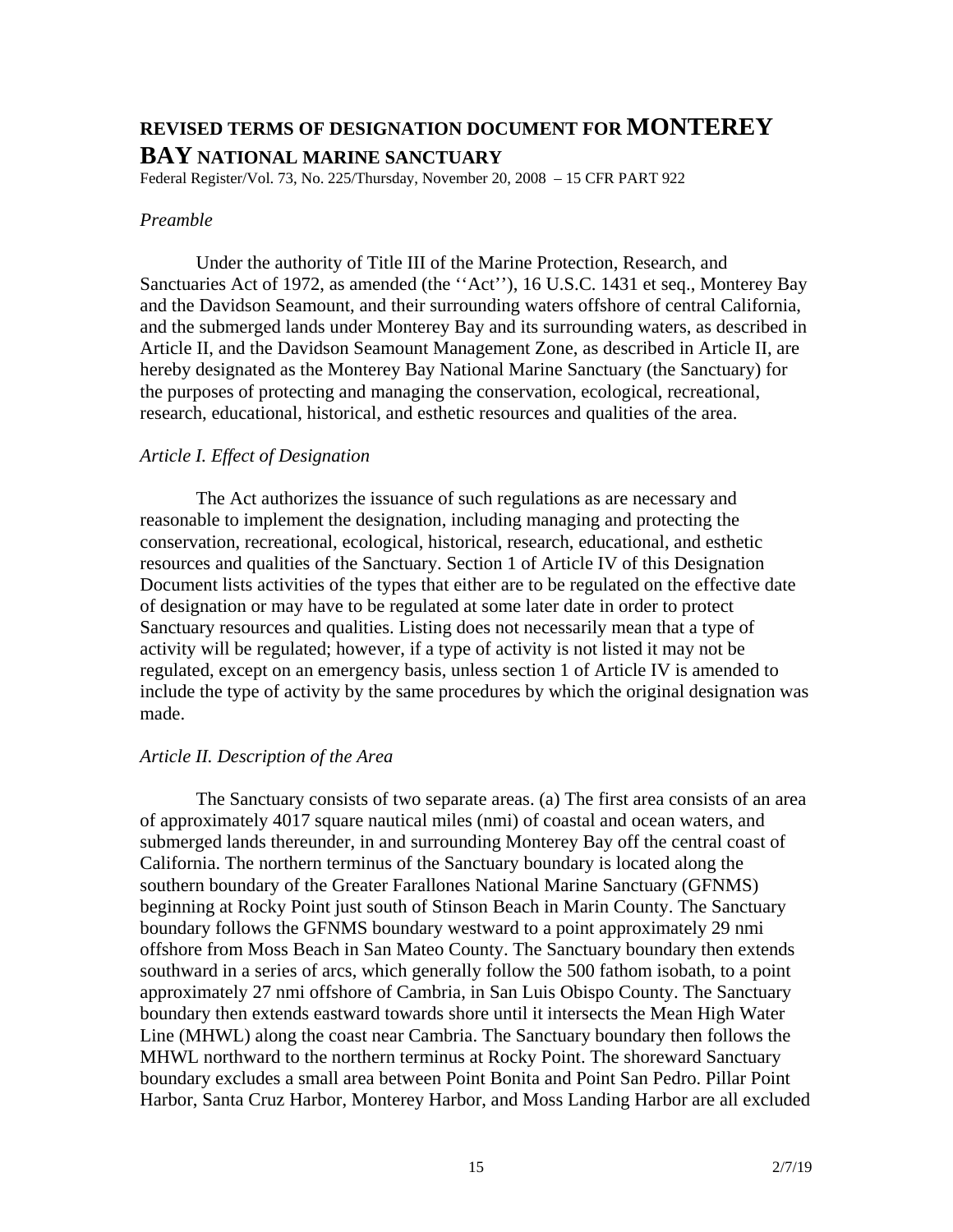from the Sanctuary shoreward from the points listed in Appendix A of the site regulations except for Moss Landing Harbor, where all of Elkhorn Slough east of the Highway One bridge, and west of the tide gate at Elkhorn Road and toward the center channel from the MHWL is included within the Sanctuary, excluding areas within the Elkhorn Slough National Estuarine Research Reserve. Exact coordinates for the seaward boundary and harbor exclusions are provided in Appendix A of the site regulations.

(b) The Davidson Seamount Management Zone (DSMZ) is also part of the Sanctuary. This area, bounded by geodetic lines connecting a rectangle centered on the top of the Davidson Seamount, consists of approximately 585 square nmi of ocean waters and the submerged lands thereunder. The shoreward boundary of this portion of the Sanctuary is located approximately 65 nmi off the coast of San Simeon in San Luis Obispo County. Exact coordinates for the DSMZ boundary are provided in Appendix F of the site regulations.

## *Article III. Characteristics of the Area That Give It Particular Value*

The Monterey Bay area is characterized by a combination of oceanic conditions and undersea topography that provides for a highly productive ecosystem and a wide variety of marine habitat. The area is characterized by a narrow continental shelf fringed by a variety of coastal types. The Monterey Submarine Canyon is unique in its size, configuration, and proximity to shore. This canyon system provides habitat for pelagic communities and, along with other distinct bathymetric features, may modify currents and act to enrich local waters through strong seasonal upwelling. Monterey Bay itself is a rare geological feature, as it is one of the few large embayments along the Pacific coast.

The Monterey Bay area has a highly diverse floral and faunal component. Algal diversity is extremely high and the concentrations of pinnipeds, whales, otters and some seabird species are outstanding. The fish populations, particularly in Monterey Bay, are generally abundant and the variety of crustaceans and other invertebrates is high.

In addition there are many direct and indirect human uses of the area. The most important economic activity directly dependent on the resources is commercial fishing, which has played an important role in the history of Monterey Bay and continues to be of great economic value.

The diverse resources of the Monterey Bay area are enjoyed by the residents of this area as well as numerous visitors. The population of Monterey and Santa Cruz counties is rapidly expanding and is based in large part on the attractiveness of the area's natural beauty. The high water quality and the resulting variety of biota and their proximity to shore is one of the prime reasons for the international renown of the area as a prime tourist location. The quality and abundance of the natural resources have attracted human beings from the earliest prehistoric times to the present and as a result the area contains significant historical, e.g., archaeological and paleontological, resources, such as Costanoan Indian midden deposits, aboriginal remains, and sunken ships and aircraft.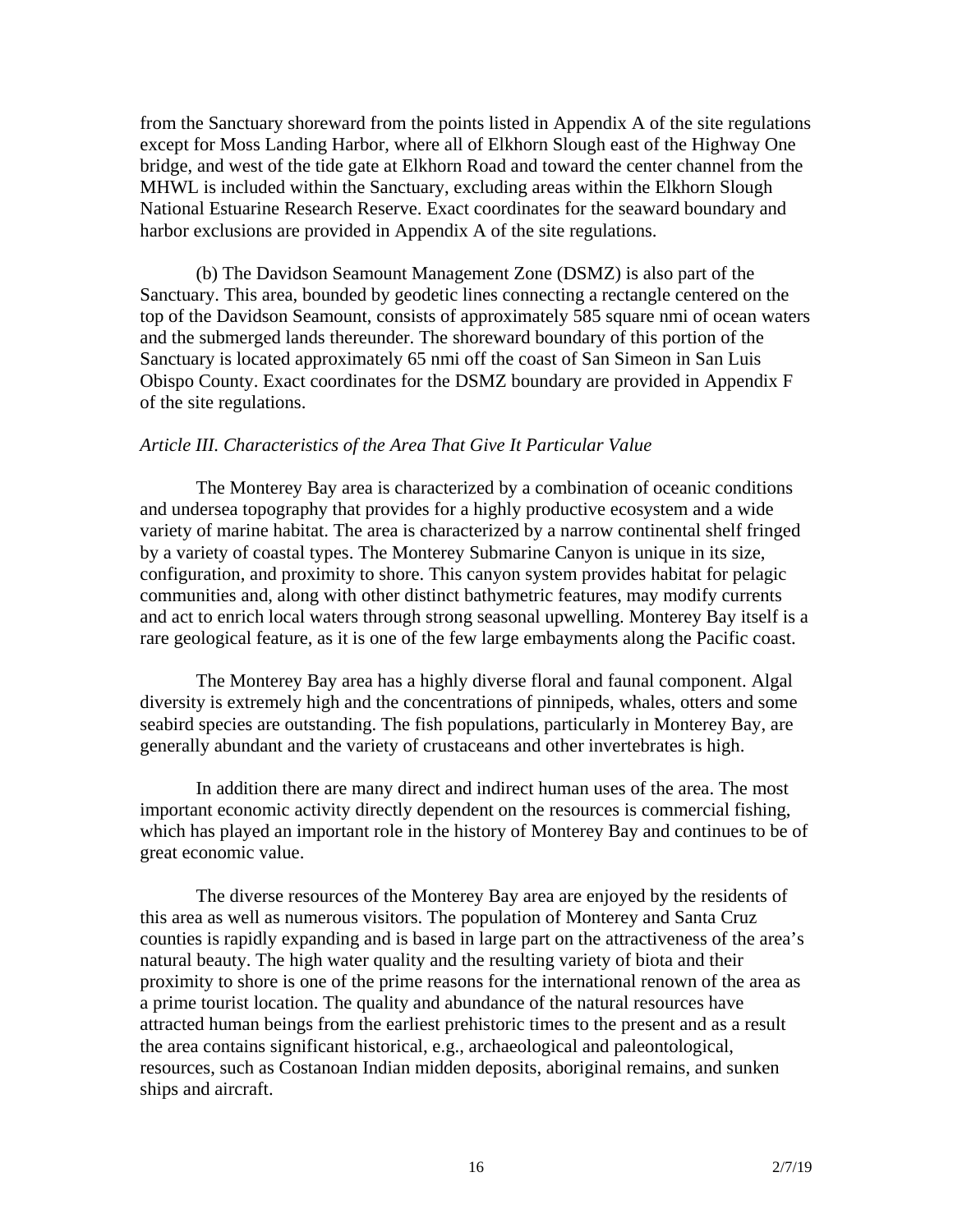The biological and physical characteristics of the Monterey Bay area combine to provide outstanding opportunities for scientific research on many aspects of marine ecosystems. The diverse habitats are readily accessible to researchers. These research institutions are exceptional resources with a long history of research and large databases possessing a considerable amount of baseline information on the Bay and its resources, providing interpretive exhibits of the marine environment, docent programs serving the public and marine related programs for school groups and teachers.

The Davidson Seamount located offshore of California, 70 nmi southwest of Monterey, due west of San Simeon, and is one of the largest known seamounts in U.S. waters. Davidson Seamount is twenty-six statute miles long and eight statute miles wide. From base to crest, Davidson Seamount is 7,480 feet (2,280 meters) tall; yet still 4,101 feet (1,250 meters) below the sea surface. Davidson Seamount has an atypical seamount shape, having northeast-trending ridges created by a type of volcanism only recently described. It last erupted about 12 million years ago. This large geographic feature was the first underwater formation to be characterized as a ''seamount'' and was named after the Coast and Geodetic Survey (forerunner to the National Ocean Service) scientist George Davidson. Davidson Seamount's geographical importance is due to its location in the California Current, which likely provides a larger flux of carbon (food) to the sessile organisms on the seamount surface relative to a majority of other seamounts in the Pacific and may have unique links to the nearby Partington and Monterey submarine canyons.

The surface water habitat of the Davidson Seamount hosts a variety of seabirds, marine mammals, and pelagic fishes, e.g., albatrosses, shearwaters, sperm whales, killer whales, albacore tuna, and ocean sunfish. Organisms in the midwater habitat have a patchy distribution, e.g., jellies and swimming worms, with marine snow, organic matter that continually ''rains'' down from the sea surface, providing an important food source for deep-sea animals. The seamount crest habitat is the most diverse of habitats in the Davidson Seamount area, including large gorgonian coral (e.g., Paragorgia sp.) forests, vast sponge fields (many undescribed species), crabs, deep-sea fishes, shrimp, and basket stars. The seamount slope habitat is composed of cobble and rocky areas interspersed with areas of ash and sediment, and hosts a diverse assemblage of sessile invertebrates and rare deep-sea fishes. The seamount base habitat is the interface between rocky outcrops and the flat, deep soft bottom habitat.

Davidson Seamount is home to previously undiscovered species and species assemblages, such as large patches of corals and sponges, where there is an opportunity to discover unique associations between species and other ecological processes. The high biological diversity of these assemblages has not been found on other California seamounts. Davidson Seamount's importance for conservation revolves around the endemism of seamount species, potential future harvest damage to coral and sponge assemblages, and the low resilience of these species. Abundant and large, fragile species (e.g., corals greater than eight feet tall, and at least 200 years old, as well as vast fields of sponges) and a physically undisturbed seafloor appear relatively pristine.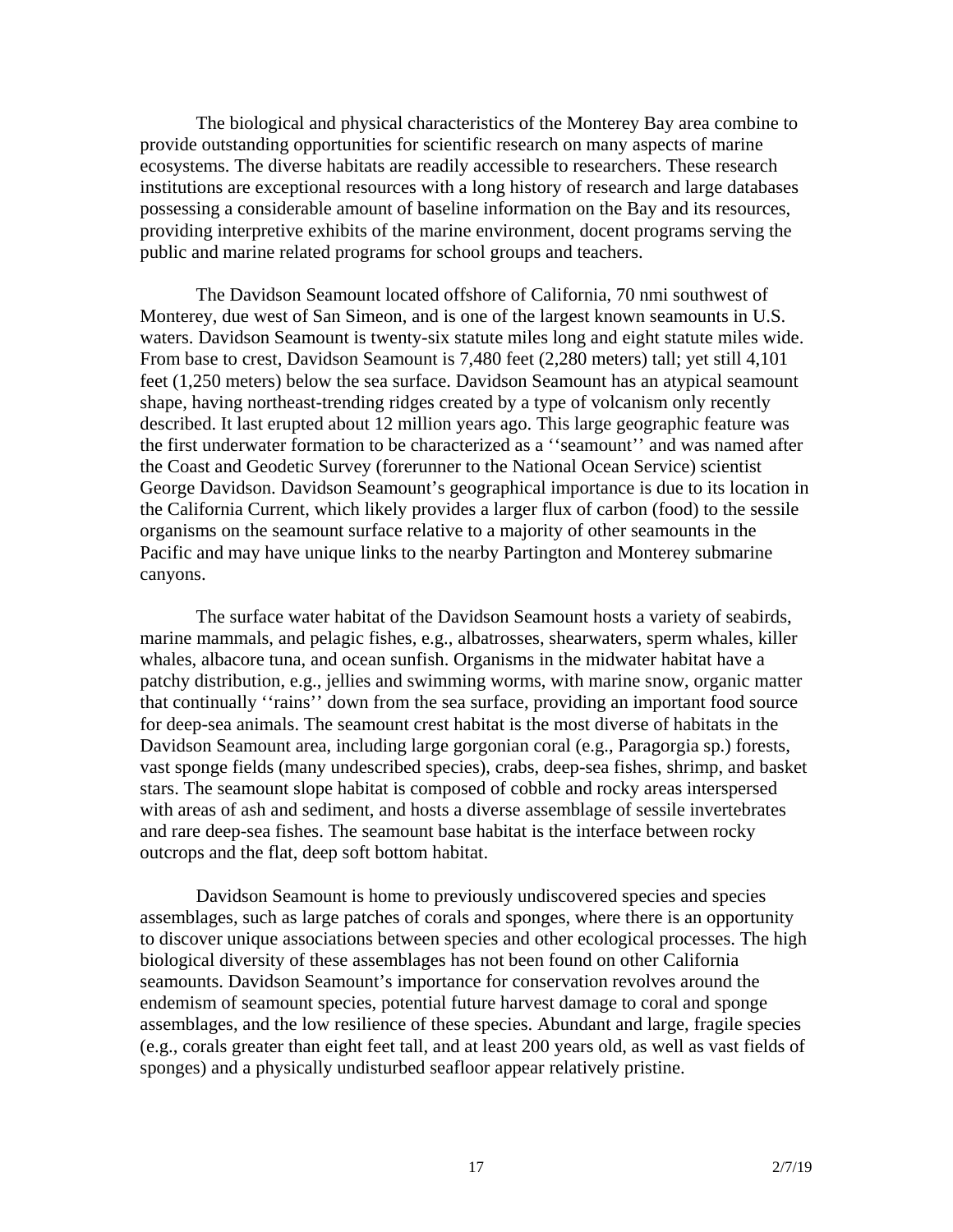The final environmental impact statements (1992 and 2008) provide more detail on the characteristics of the Monterey Bay and Davidson Seamount area that give it particular value.

## *Article IV. Scope of Regulations*

### Section 1. Activities Subject to Regulation

The following activities are subject to regulation, including prohibition, to the extent necessary and reasonable to ensure the protection and management of the conservation, ecological, recreational, research, educational, historical, and esthetic resources and qualities of the Sanctuary:

a. Exploring for, developing, or producing oil, gas, or minerals (e.g., clay, stone, sand, metalliferous ores, gravel, non-metalliferous ores, or any other solid material or other matter of commercial value) within the Sanctuary;

b. Discharging or depositing, from within the boundary of the Sanctuary, any material or other matter, except dredged material deposited at disposal sites authorized prior to the effective date of Sanctuary designation, as described in Appendix C to the regulations, provided that the activity is pursuant to, and complies with the terms and conditions of, a valid Federal permit or approval existing on the effective date of Sanctuary designation;

c. Discharging or depositing, from beyond the boundary of the Sanctuary, any material or other matter, except dredged material deposited at the authorized disposal sites described in Appendix D to the site regulations, provided that the activity is pursuant to, and complies with the terms and conditions of, a valid Federal permit or approval;

d. Taking, removing, moving, catching, collecting, harvesting, feeding, injuring, destroying, or causing the loss of, or attempting to take, remove, move, catch, collect, harvest, feed, injure, destroy, or cause the loss of, a marine mammal, sea turtle, seabird, historical resource, or other Sanctuary resource;

e. Drilling into, dredging, or otherwise altering the submerged lands of the Sanctuary; or constructing, placing, or abandoning any structure, material, or other matter on or in the submerged lands of the Sanctuary;

f. Possessing within the Sanctuary a Sanctuary resource or any other resource, regardless of where taken, removed, moved, caught, collected, or harvested, that, if it had been found within the Sanctuary, would be a Sanctuary resource;

g. Possessing any Sanctuary historical resource;

h. Flying a motorized aircraft above the Sanctuary;

i. Operating a vessel (i.e., water craft of any description) within the Sanctuary;

j. Aquaculture or kelp harvesting within the Sanctuary;

k. Interfering with, obstructing, delaying, or preventing an investigation, search, seizure, or disposition of seized property in connection with enforcement of the Act or any regulation or permit issued under the Act; and

l. Introducing or otherwise releasing from within or into the Sanctuary an introduced species.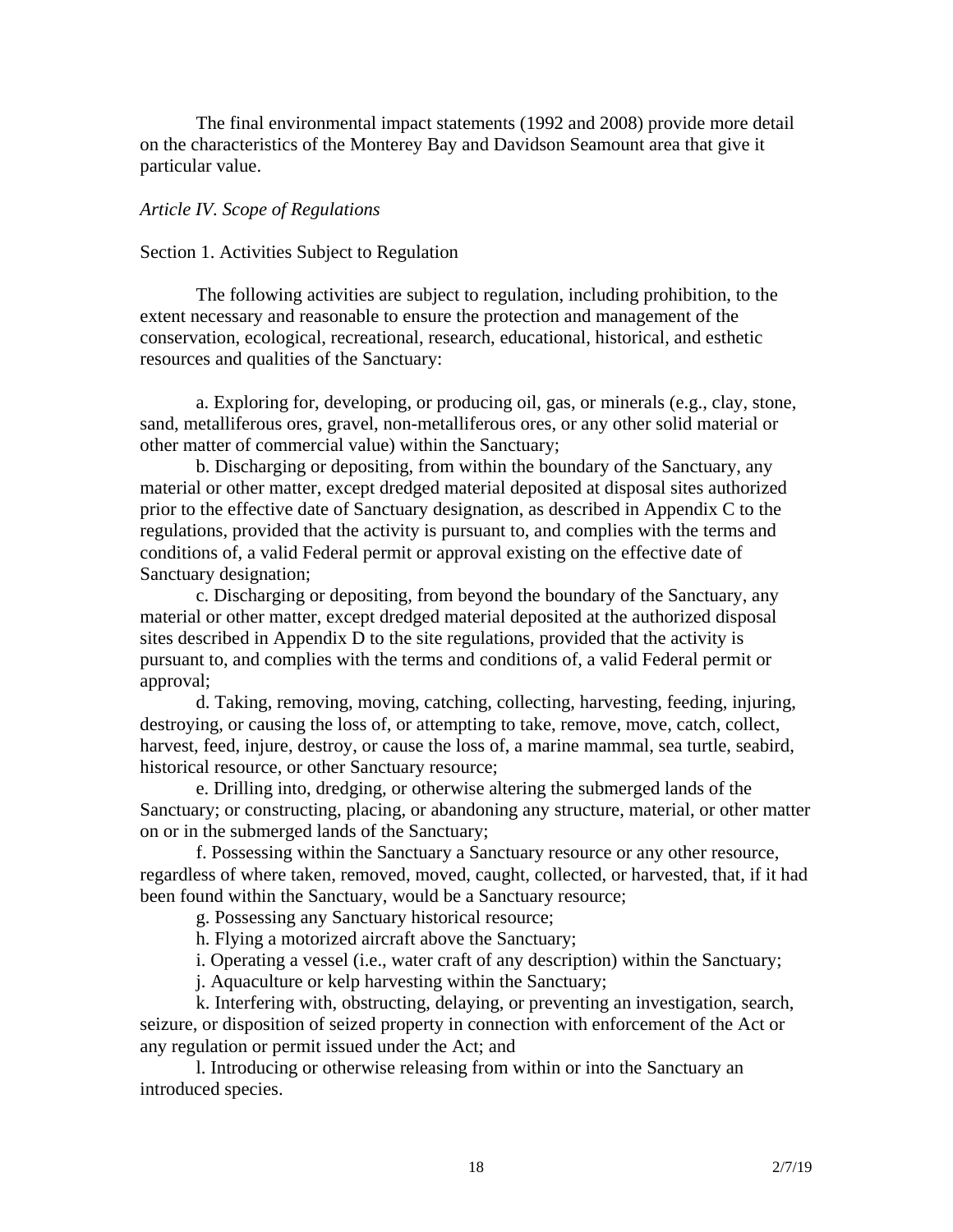## Section 2. Emergencies

Where necessary to prevent or minimize the destruction of, loss of, or injury to a Sanctuary resource or quality, or minimize the imminent risk of such destruction, loss, or injury, any and all activities, including those not listed in section 1 of this Article, are subject to immediate temporary regulation, including prohibition.

## *Article V. Effect on Leases, Permits, Licenses, and Rights*

Pursuant to section  $304(c)(1)$  of the Act, 16 U.S.C. 1434(c)(1), no valid lease, permit, license, approval, or other authorization issued by any Federal, State or local authority of competent jurisdiction, or any right of subsistence use or access, may be terminated by the Secretary of Commerce or designee as a result of this designation or as a result of any Sanctuary regulation if such authorization or right was in existence on the effective date of this designation. The Secretary of Commerce or designee, however, may regulate the exercise (including, but not limited to, the imposition of terms and conditions) of such authorization or right consistent with the purposes for which the Sanctuary is designated.

In no event may the Secretary or designee issue a permit authorizing, or otherwise approve: (1) The exploration for, development of or production of oil, gas, or minerals within the Sanctuary except for limited, small-scale jade collection in the Jade Cove area of the Sanctuary [defined as the area bounded by the 35.92222 N latitude parallel (coastal reference point: beach access stairway at South Sand Dollar Beach), the 35.88889 N latitude parallel (coastal reference point: westernmost tip of Cape San Martin), and the mean high tide line seaward to the 90 foot isobath (depth line)]; (2) the discharge of primary- treated sewage (except for regulation, pursuant to section 304(c)(1) of the Act, of the exercise of valid authorizations in existence on the effective date of Sanctuary designation and issued by other authorities of competent jurisdiction); or (3) the disposal of dredged material within the Sanctuary other than at sites authorized by the U.S. Environmental Protection Agency (in consultation with the U.S. Army Corps of Engineers) prior to the effective date of designation. Any purported authorizations issued by other authorities after the effective date of Sanctuary designation for any of these activities within the Sanctuary shall be invalid.

## *Article VI. Alterations to This Designation*

The terms of designation, as defined under section 304(a) of the Act, may be modified only by the same procedures by which the original designation is made, including public hearings, consultation with interested Federal, State, and local agencies, review by the appropriate Congressional committees and Governor of the State of California, and approval by the Secretary of Commerce or designee.

## [END OF DESIGNATION DOCUMENT]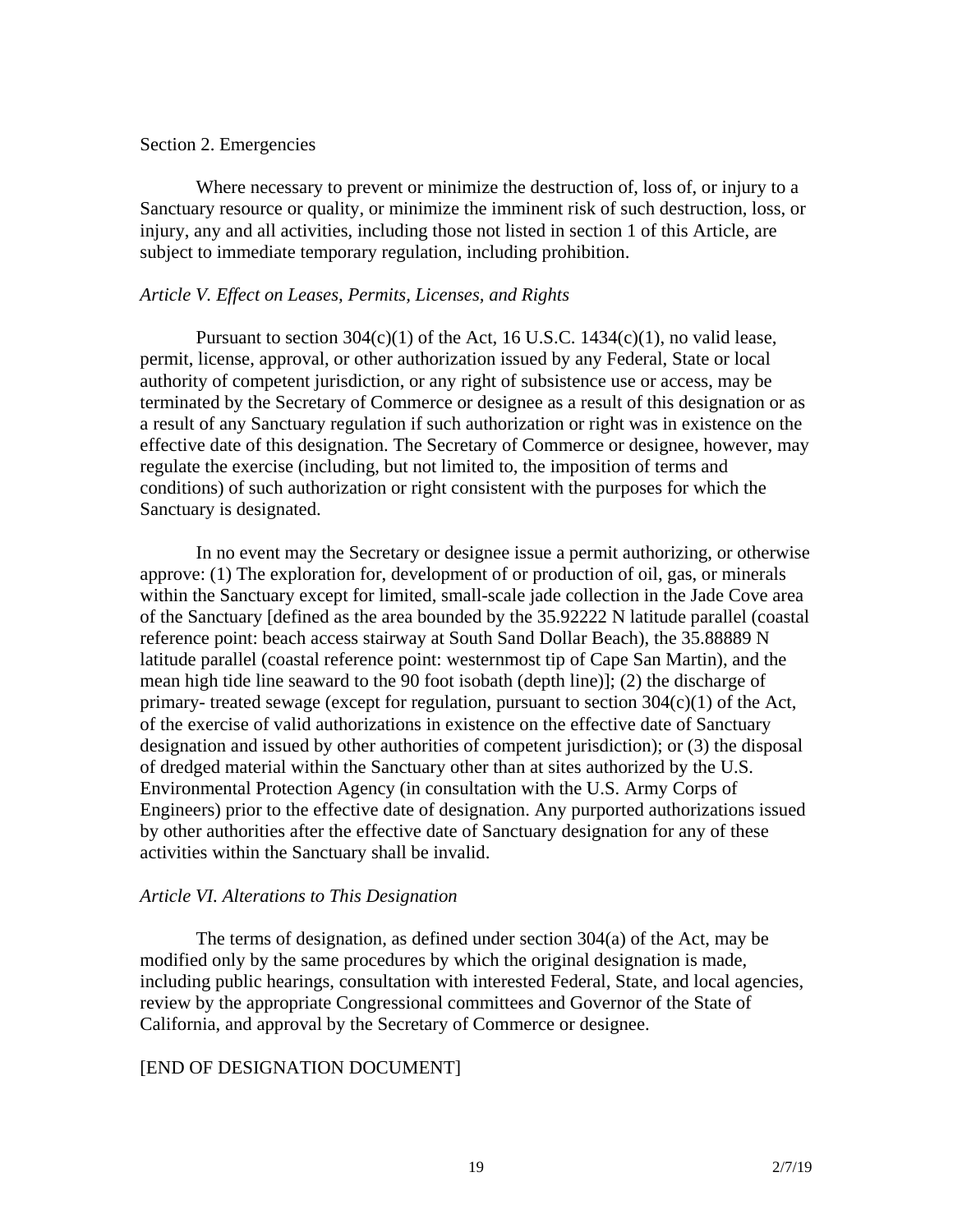## **REVISED TERMS OF DESIGNATION FOR CHANNEL ISLANDS NATIONAL MARINE SANCTUARY**

Federal Register/Vol. 74, No. 11/Friday, January 16, 2009

## *Article I. Effect of Designation*

The Channel Islands National Marine Sanctuary was designated on October 2, 1980 (45 FR 65200). Section 308 of the National Marine Sanctuaries Act, 16 U.S.C. 1431 et seq., (NMSA) authorizes the issuance of such regulations as may be necessary to implement the designation, including managing, protecting and preserving the conservation, recreational, ecological, historical, cultural, archeological, scientific, educational, and esthetic resources and qualities of the Channel Islands National Marine Sanctuary (Sanctuary). Section 1 of Article IV of this Designation Document lists activities of the types that are to be regulated on the effective date of designation or may be regulated at some later date in order to protect Sanctuary resources and qualities. Listing does not necessarily mean that a type of activity will be regulated; however, if a type of activity is not listed it may not be regulated, except on an emergency basis, unless Section 1 of Article IV is amended to include the type of activity by the same procedures by which the original designation was made.

## *Article II. Description of the Area*

The Sanctuary consists of an area of approximately 1,110 square nautical miles (nmi) of coastal and ocean waters, and the submerged lands thereunder, off the southern coast of California. The Sanctuary boundary begins at the Mean High Water Line of and extends seaward to a distance of approximately six nmi from the following islands and offshore rocks: San Miguel Island, Santa Cruz Island, Santa Rosa Island, Anacapa Island, Santa Barbara Island, Richardson Rock, and Castle Rock (the Islands). The seaward boundary coordinates are listed in an Appendix to 15 CFR 922 subpart G.

## *Article III. Characteristics of the Area That Give It Particular Value*

The Islands and surrounding ecosystems are unique and highly valued, as demonstrated by, for example, several national and international designations. The Islands and surrounding ecosystems are characterized by a unique combination of features including: Complex oceanography, varied bathymetry, diverse habitats, remarkable biodiversity, rich maritime heritage, remote yet accessible location, and relative lack of development. These features yield high existence values as well as human use values for research, education, recreation, and commerce.

The Islands are located within a 300- mile long oceanographic region known as the Continental Borderland, a unique region of the continental shelf characterized by basins and elevated ridges. Within this region, the confluence of the cool California Current and warm Southern California Countercurrent creates two distinct bioregions in and around the Sanctuary: The cold Oregonian bioregion and the warm Californian bioregion. There is also a transition zone between the two regions. The overlap of these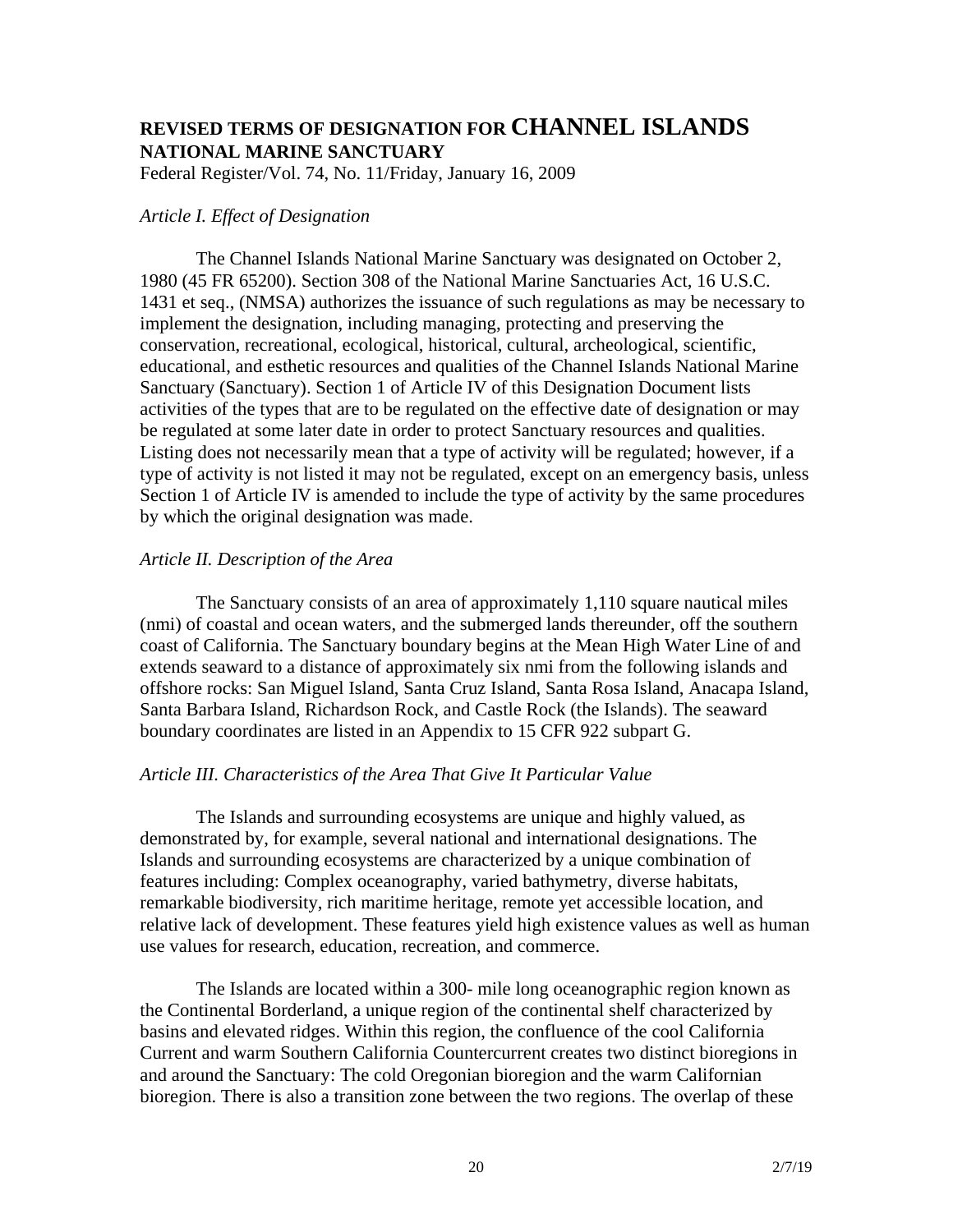bioregions results in a unique and highly diverse array of marine life within the Sanctuary, including cold water species at the southern end of their range and warm water species at the northern end of their range. In addition, the Sanctuary is located offshore from Point Conception, the southernmost major upwelling center on the west coast of the United States. Upwelling yields increased primary productivity essential to the marine food web.

Diverse bathymetry and habitats are also important and unique characteristics of the Islands and surrounding ecosystems. The Sanctuary contains many important and varied physical and geological features including a complex of plateaus, continental slope, gyres, banks, subsea canyons, and rocky reefs. The diversity of accentuated bottom relief, abrupt change in depth, and varied substrate provide a spectrum of marine habitats. Some of the key marine habitats are sandy beach, rocky intertidal, kelp forest, rocky reef, and sandy bottom.

The Sanctuary's oceanographic and physical features support a great diversity of marine species, many of which are extremely rare and afforded special protection by federal and state law. At least 33 species of cetaceans are found within the Sanctuary, including blue, gray, and humpback whales and numerous dolphin species. While seven species of pinnipeds have been found historically throughout or in certain areas of the Sanctuary, at least four species maintain important rookery and/or haul out sites on the Islands. Following the 1987 to 1990 translocation of southern sea otters to San Nicolas Island, rare sea otter sightings have been reported in the Sanctuary. Over 60 species of seabird occur within the Sanctuary, eleven of which utilize breeding habitat at the Islands. In addition, over 400 species of fish and more than 5,000 species of invertebrates are found in the Sanctuary. Stranding data indicate that green, loggerhead, olive Ridley, and leatherback sea turtles may also be found within the Sanctuary. Finally, numerous marine algae and plant species occur within the Sanctuary, the most notable among these being giant kelp and eelgrass.

The quality and abundance of natural resources at the Islands and surrounding waters have attracted man from the earliest prehistoric times to the present. As a result, the Sanctuary contains significant prehistoric and historic maritime heritage resources. Prehistoric maritime heritage resources include submerged Native American Chumash sites, the significance of which is underscored by a terrestrial Island site with human remains dated to 13,000 years ago. Historic maritime heritage resources date back as far as 1542 and include over 140 historic shipwreck and aircraft sites. These wrecks reveal the diverse range of activities and nationalities that have traversed the Santa Barbara Channel. Following the mission era, human occupation of the Islands transitioned from significant Chumash Native American villages, to land grant and ranching settlements, and finally to joint public-private ownership and management aimed at resource conservation and compatible public use. Today's Chumash people continue to value and enjoy the Islands and surrounding Sanctuary waters, working to keep and revitalize their ancient Chumash maritime heritage. Despite this long history of human presence on the Islands, they remain remote yet accessible, and undeveloped relative to the burgeoning populations of nearby mainland southern California.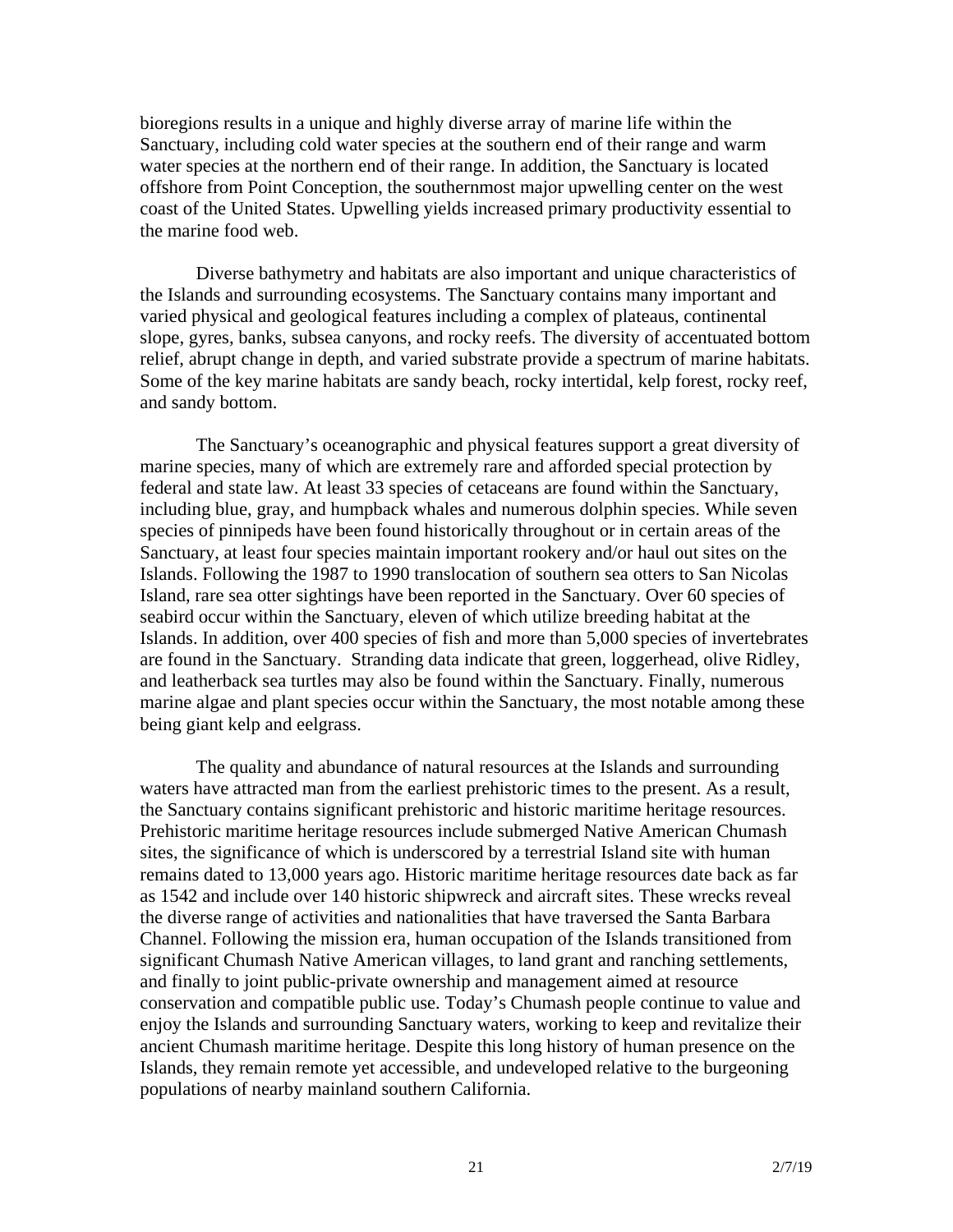The physical, biological, and cultural characteristics of the Sanctuary combine to provide outstanding opportunities for appropriate scientific research, education, recreation, commerce, and natural and maritime heritage resource protection, preservation, and management. The Islands and surrounding Sanctuary are the subject of extensive research, primarily in the following categories: Physical and biological science research; socioeconomic, cultural, and historic research; and political science research. Since its designation in 1980, the Sanctuary has played an important role in marine science education for all ages on a local, regional, national, and international scale. Popular Sanctuary recreation activities include wildlife viewing, boating, sailing, kayaking, diving, and sportfishing. Commercial activities within the Sanctuary include maritime shipping, oil and gas activities (three leases units pre-date the Sanctuary), kelp harvesting, and commercial fishing. Some of the state's most valuable commercial fisheries occur within the Sanctuary. County, state, and federal agencies manage the resources of the Islands and surrounding area and human uses thereof.

Several special designations recognize the Islands' and surrounding ecosystems' unique value. In 1980, the United States designated both the Channel Islands National Marine Sanctuary, as well as the islands of Anacapa, San Miguel, Santa Barbara, Santa Cruz, and Santa Rosa and 125,000 acres of submerged lands surrounding them as the Channel Islands National Park. In addition, the United Nations Educational, Scientific and Cultural Organization's (UNESCO) Man and the Biosphere Program designated the Sanctuary as a Biosphere Reserve in 1986.

## *Article IV. Scope of Regulations*

## Section 1. Activities Subject to Regulation

The following activities are subject to regulation, including prohibition, as may be necessary to ensure the management, protection, and preservation of the conservation, recreational, ecological, historical, cultural, archeological, scientific, educational, and esthetic resources and qualities of this area:

a. Exploring for, developing, or producing hydrocarbons or minerals within the Sanctuary;

b. Discharging or depositing from within or into the Sanctuary any material or other matter;

c. Discharging or depositing from beyond the boundary of the Sanctuary any material or other matter that subsequently enters the Sanctuary and injures a Sanctuary resource or quality;

d. Drilling into, dredging, or otherwise altering the submerged lands of the Sanctuary; or constructing, placing, or abandoning any structure, material, or other matter on or in the submerged lands of the Sanctuary;

e. Operating a vessel (i.e., watercraft of any description) within the Sanctuary except fishing vessels or vessels traveling within a Vessel Traffic Separation Scheme or Port Access Route designated by the Coast Guard outside of 1 nmi from any Island;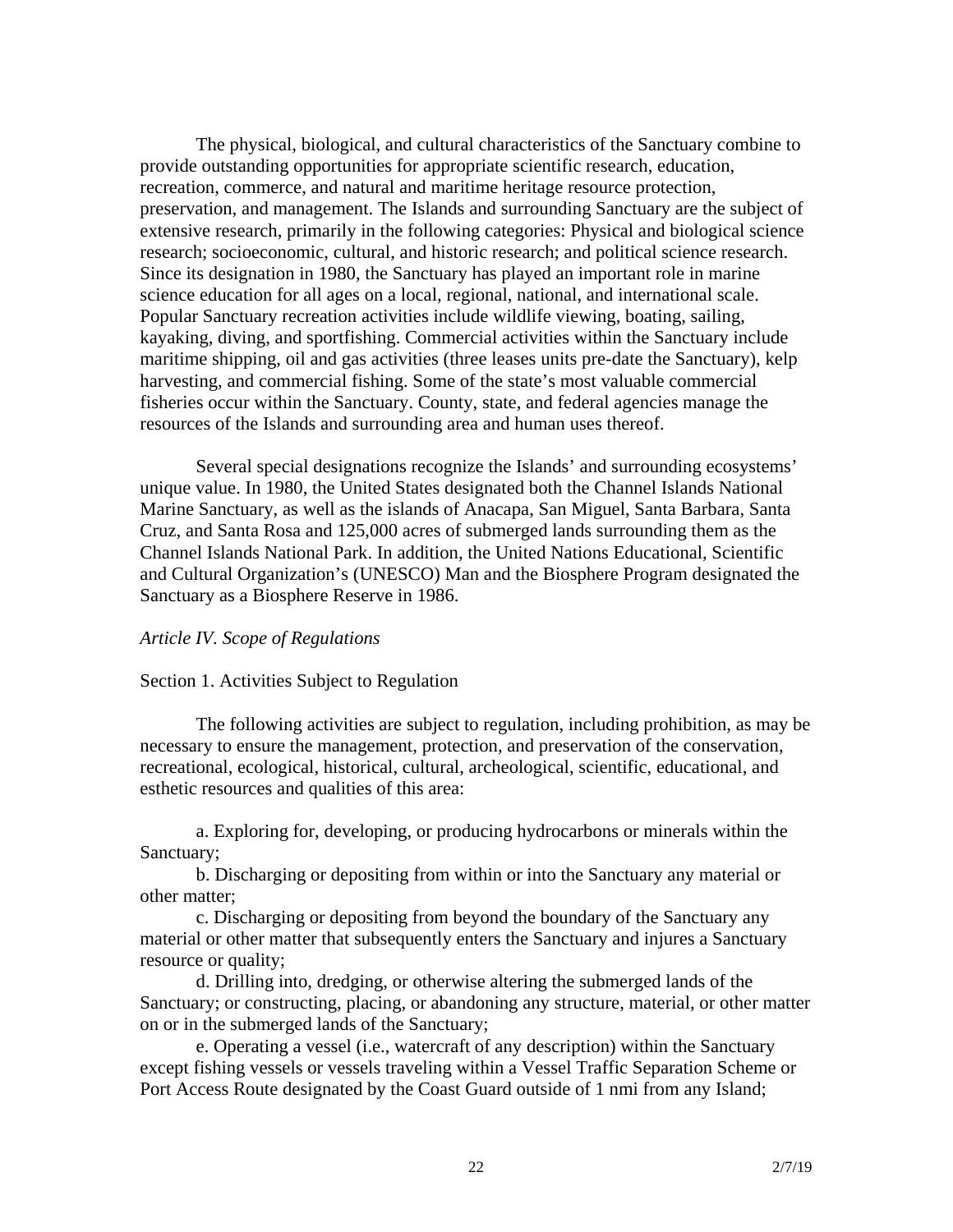f. Disturbing a marine mammal or seabird by an overflight below 1000 feet;

g. Within a marine reserve, marine park, or marine conservation area, harvesting, removing, taking, injuring, destroying, possessing, collecting, moving, or causing the loss of any Sanctuary resource, including living or dead organisms or historical resources, or attempting any of these activities;

h. Within a marine reserve, marine park, or marine conservation area, possessing fishing gear;

i. Moving, removing, injuring, possessing, or attempting to move, remove, injure, or possess a Sanctuary historical resource;

j. Taking any marine mammal, sea turtle, or seabird within or above the Sanctuary;

k. Possessing within the Sanctuary (regardless of where taken from, moved, or removed from) any marine mammal, sea turtle, or seabird;

l. Marking, defacing, damaging, moving, removing, or tampering with any sign, notice, or placard, whether temporary or permanent, or any monument, stake, post, or other boundary marker related to the Sanctuary;

m. Introducing or otherwise releasing from within or into the Sanctuary an introduced species.

### Section 2. Consistency With International Law

The regulations governing the activities listed in Section 1 of this article shall be applied in accordance with generally recognized principles of international law, and in accordance with treaties, conventions, and other agreements to which the United States is a party. No regulation shall apply to or be enforced against a person who is not a citizen, national, or resident alien of the United States, unless in accordance with: Generally recognized principles of international law; an agreement between the United States and the foreign state of which the person is a citizen; or an agreement between the United States and the flag state of a foreign vessel, if the person is a crewmember of the vessel.

#### Section 3. Emergency Regulations

Where necessary to prevent or minimize the destruction of, loss of, or injury to a Sanctuary resource or quality, or minimize the imminent risk of such destruction, loss, or injury, any and all activities, including those not listed in section 1 of this Article, are subject to immediate temporary regulation, including prohibition, consistent with the Administrative Procedure Act.

#### *Article V. Relation to Other Regulatory Programs*

#### Section 1. Fishing

The regulation of fishing is not authorized under Article IV, except within portions of the Sanctuary designated as marine reserves, marine parks, or marine conservation areas established pursuant to the goals and objectives of the Sanctuary and within the scope of the State of California's Final Environmental Document ''Marine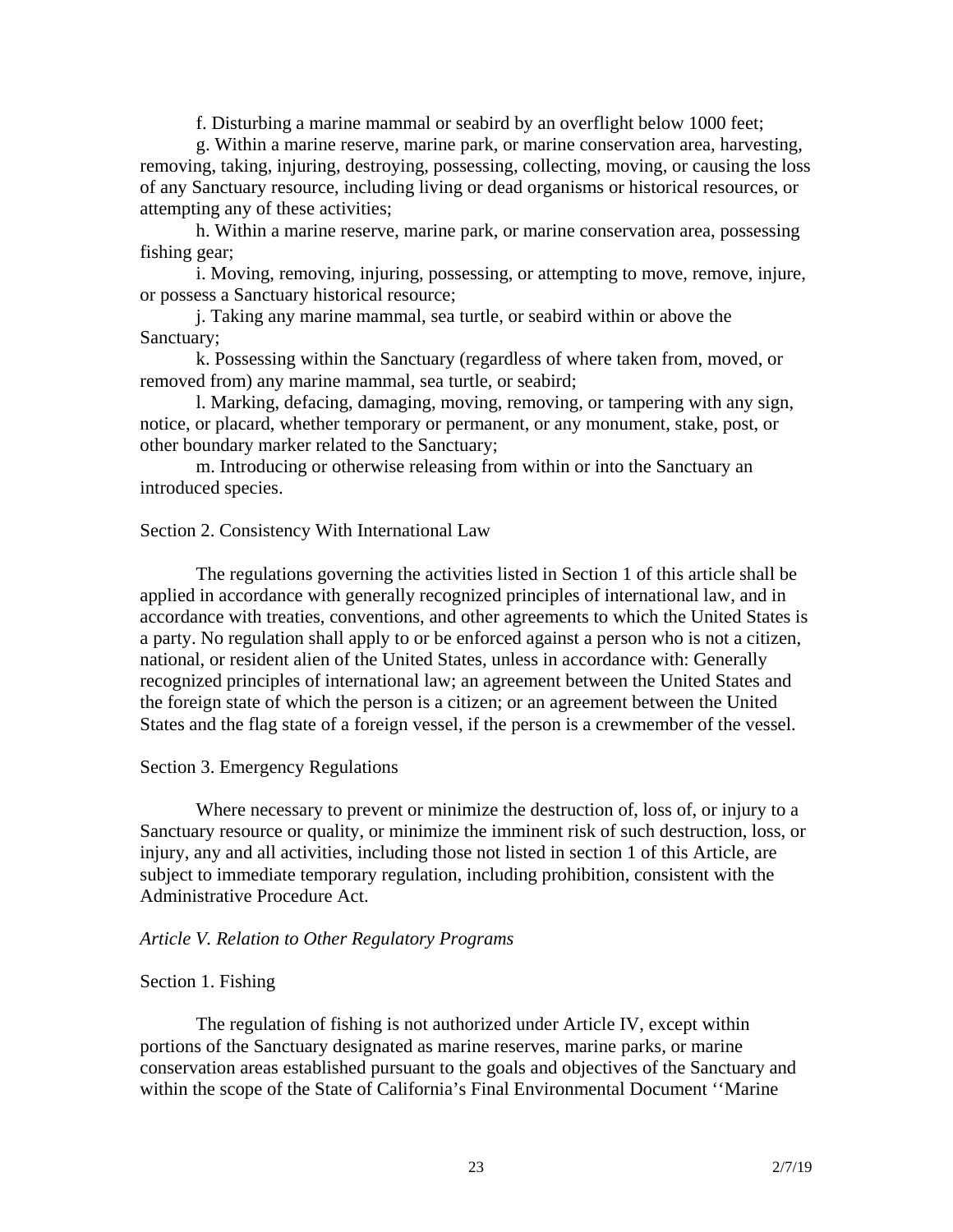Protected Areas in NOAA's Channel Islands National Marine Sanctuary'' (California Department of Fish and Game, October 2002), certified by the California Fish and Game Commission. However, fishing vessels may be regulated with respect to discharges in accordance with Article IV, Section 1, paragraphs (b) and (c), and aircraft conducting kelp bed surveys below 1000 feet can be regulated in accordance with Article IV, Section 1, paragraph (f). All regulatory programs pertaining to fishing, including particularly regulations promulgated under the California Fish and Game Code and Fishery Management Plans promulgated under the Magnuson-Stevens Fishery Conservation and Management Act, 16 U.S.C. 1801 et seq., shall remain in effect. All permits, licenses and other authorizations issued pursuant thereto shall be valid within the Sanctuary unless authorizing any activity prohibited by any regulation implementing Article IV. Fishing as used in this article and in Article IV includes kelp harvesting.

## Section 2. Defense Activities

The regulation of those activities listed in Article IV shall not prohibit any activity conducted by the Department of Defense that is essential for national defense or because of an emergency. Such activities shall be consistent with the regulations to the maximum extent practicable.

## Section 3. Effect on Leases, Permits, Licenses, and Rights

Pursuant to section 304(c) of the NMSA, 16 U.S.C. 1434(c), no valid lease, permit, license, approval, or other authorization issued by any federal, state, or local authority of competent jurisdiction, or any right of subsistence use or access, may be terminated by the Secretary of Commerce or designee as a result of this designation or as a result of any Sanctuary regulation if such authorization or right was in existence on the effective date of this designation. The Secretary of Commerce, or designee, however, may regulate the exercise (including, but not limited to, the imposition of terms and conditions) of such authorization or right consistent with the purposes for which the Sanctuary is designated.

## *Article VI. Alterations to This Designation*

The terms of designation, as defined under section 304(a) of the NMSA, may be modified only by the same procedures by which the original designation is made, including public hearings, consultation with interested federal and state agencies and the Pacific Fishery Management Council, approval by the Secretary of Commerce or designee, and after the close of a review period of forty-five days of continuous session of Congress. III. Summary of the Regulatory Amendments This section describes the changes NOAA is making to the CINMS regulations.

## [END TERMS OF DESIGNATION]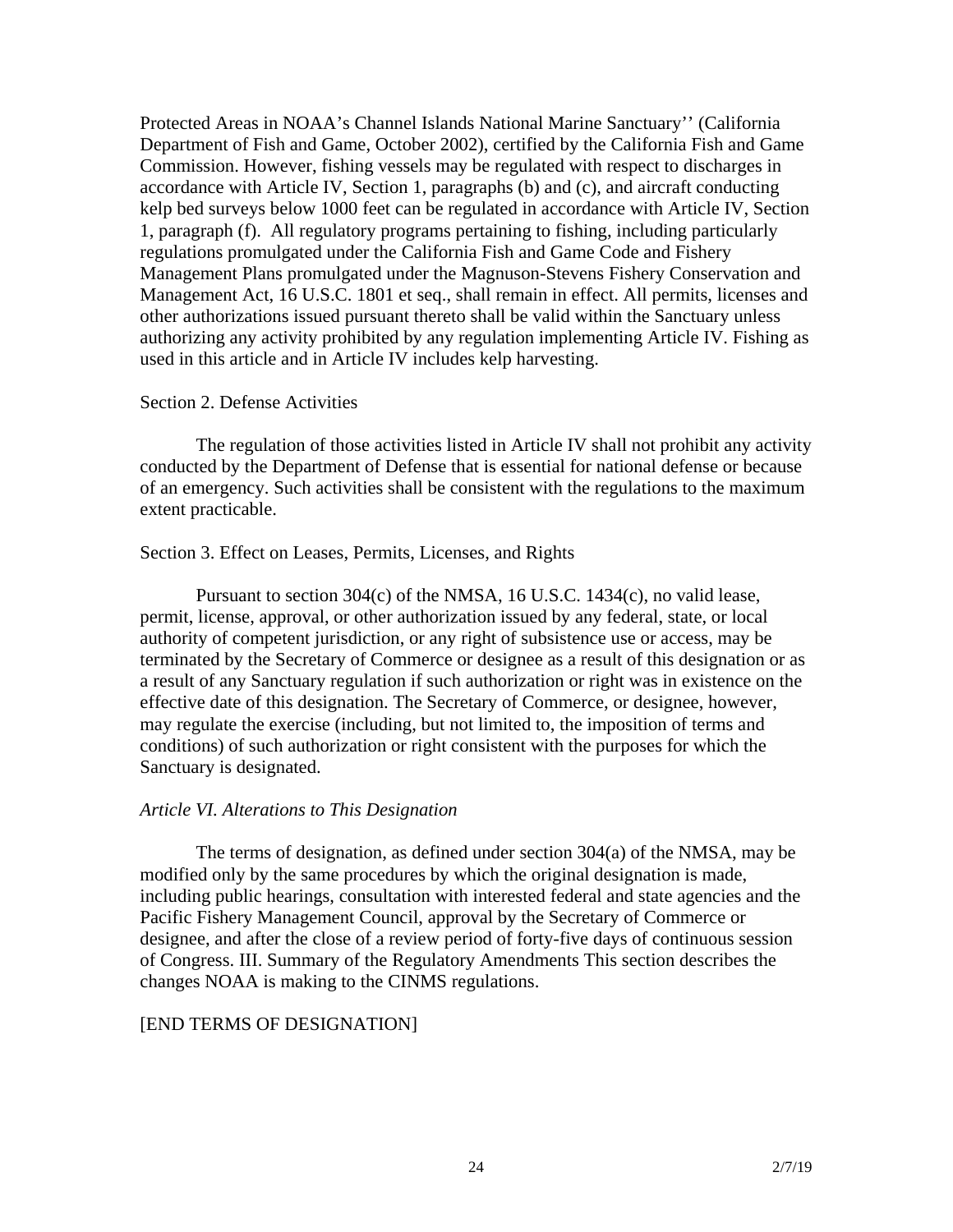# **Regulations**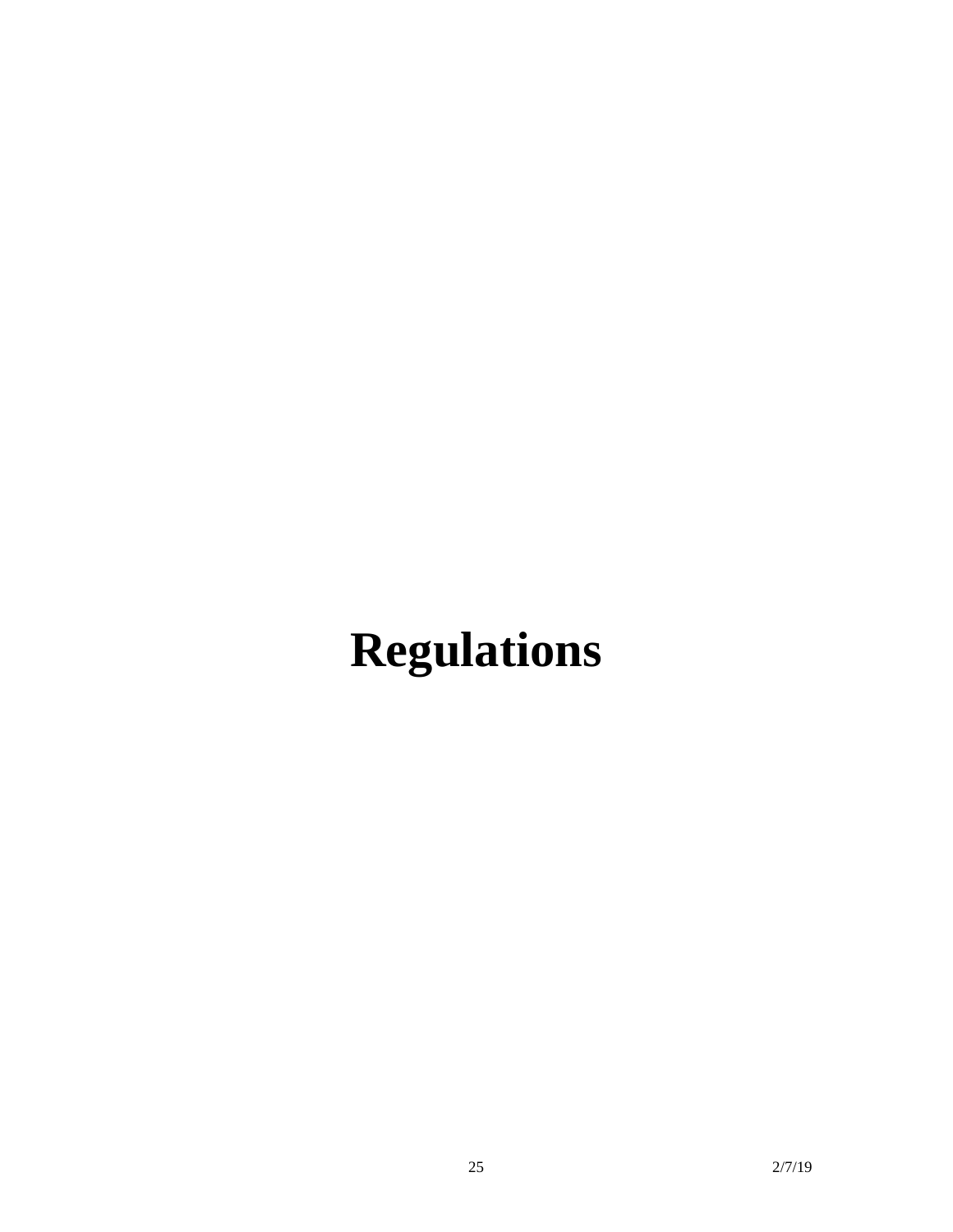## **Olympic Coast National Marine Sanctuary Regulations**

Title 15: Commerce and Foreign Trade

Part 922 – National Marine Sanctuary Program Regulations

Subpart O – Olympic Coast National Marine Sanctuary

## **§ 922.150 Boundary.**

(a) The Olympic Coast National Marine Sanctuary (Sanctuary) consists of an area of approximately 2,408 square nautical miles (nmi) of coastal and ocean waters, and the submerged lands thereunder, off the central and northern coast of the State of Washington.

(b) The Sanctuary boundary extends from Koitlah Point due north to the United States/Canada international boundary. The Sanctuary boundary then follows the U.S./Canada international boundary seaward to the 100 fathom isobath. The seaward boundary of the Sanctuary approximates the 100 fathom isobath in a southerly direction from the U.S./Canada international boundary to a point due west of the mouth of the Copalis River cutting across the heads of Nitnat, Juan de Fuca and Quinault Canyons. The coastal boundary of the Sanctuary is the mean higher high water line when adjacent to Federally managed lands cutting across the mouths of all rivers and streams, except where adjacent to Indian reservations, State and county owned lands; in such case, the coastal boundary is the mean lower low water line. La Push harbor is excluded from the Sanctuary boundary shoreward of the International Collision at Sea regulation (Colreg.) demarcation lines. The boundary coordinates are listed in appendix A to this subpart.

[60 FR 66877, Dec. 27, 1995, as amended at 76 FR 67360, Nov. 1, 2011]

## **§ 922.151 Definitions.**

In addition to those definitions found at § 922.3, the following definitions apply to this subpart:

*Clean* means not containing detectable levels of harmful matter.

*Cruise ship* means a vessel with 250 or more passenger berths for hire.

*Harmful matter* means any substance, or combination of substances, that because of its quantity, concentration, or physical, chemical, or infectious characteristics may pose a present or potential threat to Sanctuary resources or qualities, including but not limited to: Fishing nets, fishing line, hooks, fuel, oil, and those contaminants (regardless of quantity) listed pursuant to 42 U.S.C. 101(14) of the Comprehensive Environmental Response, Compensation and Liability Act at 40 CFR 302.4.

*Indian reservation* means a tract of land set aside by the Federal Government for use by a federally recognized American Indian tribe and includes, but is not limited to, the Makah, Quileute, Hoh, and Quinault Reservations.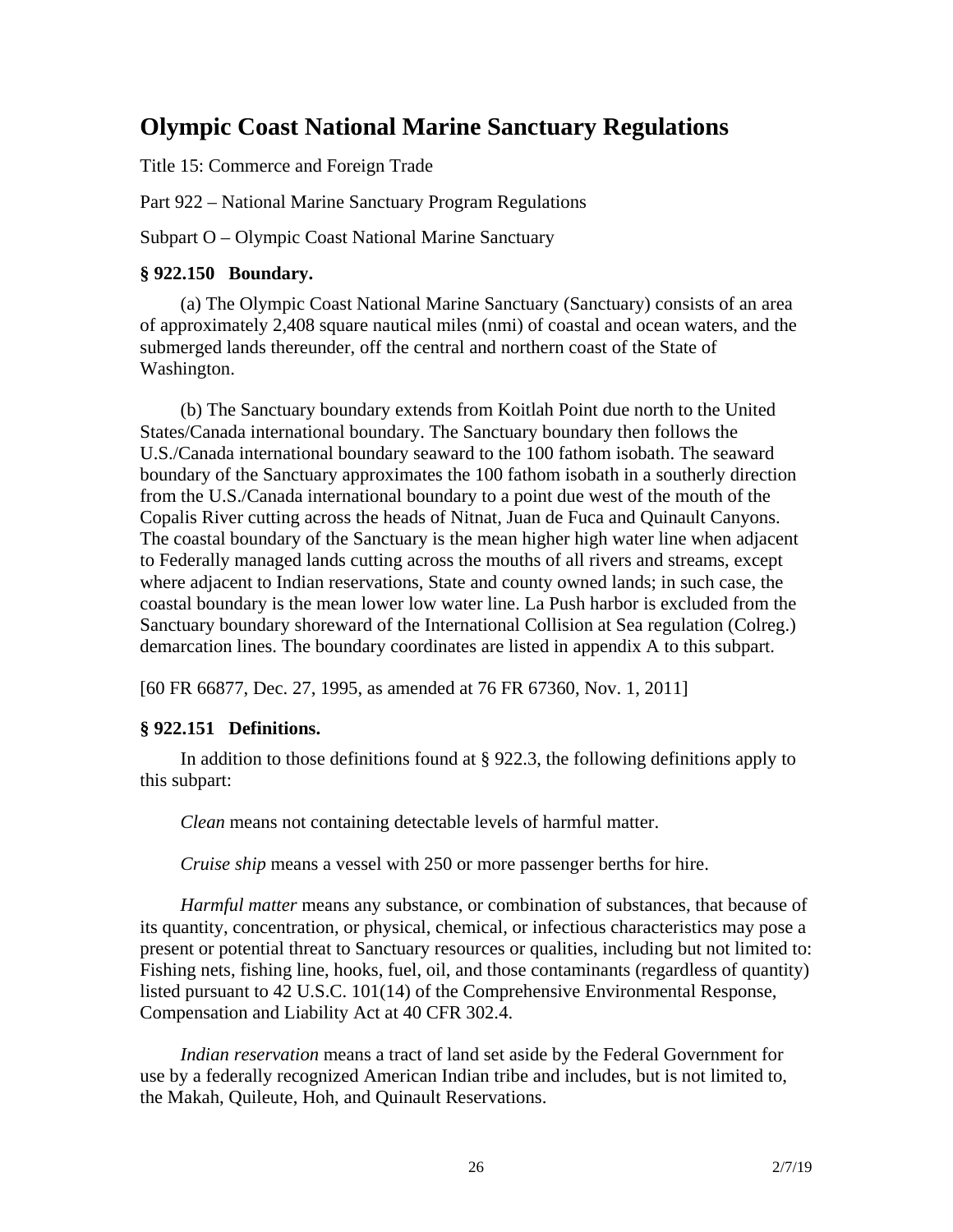*Lawful fishing* means fishing authorized by a tribal, State or Federal entity with jurisdiction over the activity.

*Treaty* means a formal agreement between the United States Government and an Indian tribe.

[76 FR 67360, Nov. 1, 2011]

## **§ 922.152 Prohibited or otherwise regulated activities.**

(a) Except as specified in paragraphs (b) through (g) of this section, the following activities are prohibited and thus are unlawful for any person to conduct or to cause to be conducted:

(1) Exploring for, developing or producing oil, gas or minerals within the Sanctuary.

(2)(i) Discharging or depositing, from within or into the Sanctuary, other than from a cruise ship, any material or other matter except:

(A) Fish, fish parts, chumming materials or bait used in or resulting from lawful fishing operations in the Sanctuary;

(B) Biodegradable effluent incidental to vessel use and generated by marine sanitation devices approved in accordance with section 312 of the Federal Water Pollution Control Act, as amended, (FWPCA), 33 U.S.C. 1322 *et seq.;*

(C) Water generated by routine vessel operations (e.g., cooling water, deck wash down, and graywater as defined by section 312 of the FWPCA) excluding oily wastes from bilge pumping;

(D) Engine exhaust; or

(E) Dredge spoil in connection with beach nourishment projects related to the Quillayute River Navigation Project.

(ii) Discharging or depositing, from beyond the boundary of the Sanctuary, any material or other matter, except those listed in paragraphs  $(a)(2)(i)(A)$  through  $(E)$  of this section, that subsequently enters the Sanctuary and injures a Sanctuary resource or quality.

(3) Discharging or depositing, from within or into the Sanctuary, any materials or other matter from a cruise ship except clean vessel engine cooling water, clean vessel generator cooling water, clean bilge water, engine exhaust, or anchor wash.

(4) Moving, removing or injuring, or attempting to move, remove or injure, a Sanctuary historical resource. This prohibition does not apply to moving, removing or injury resulting incidentally from lawful fishing operations.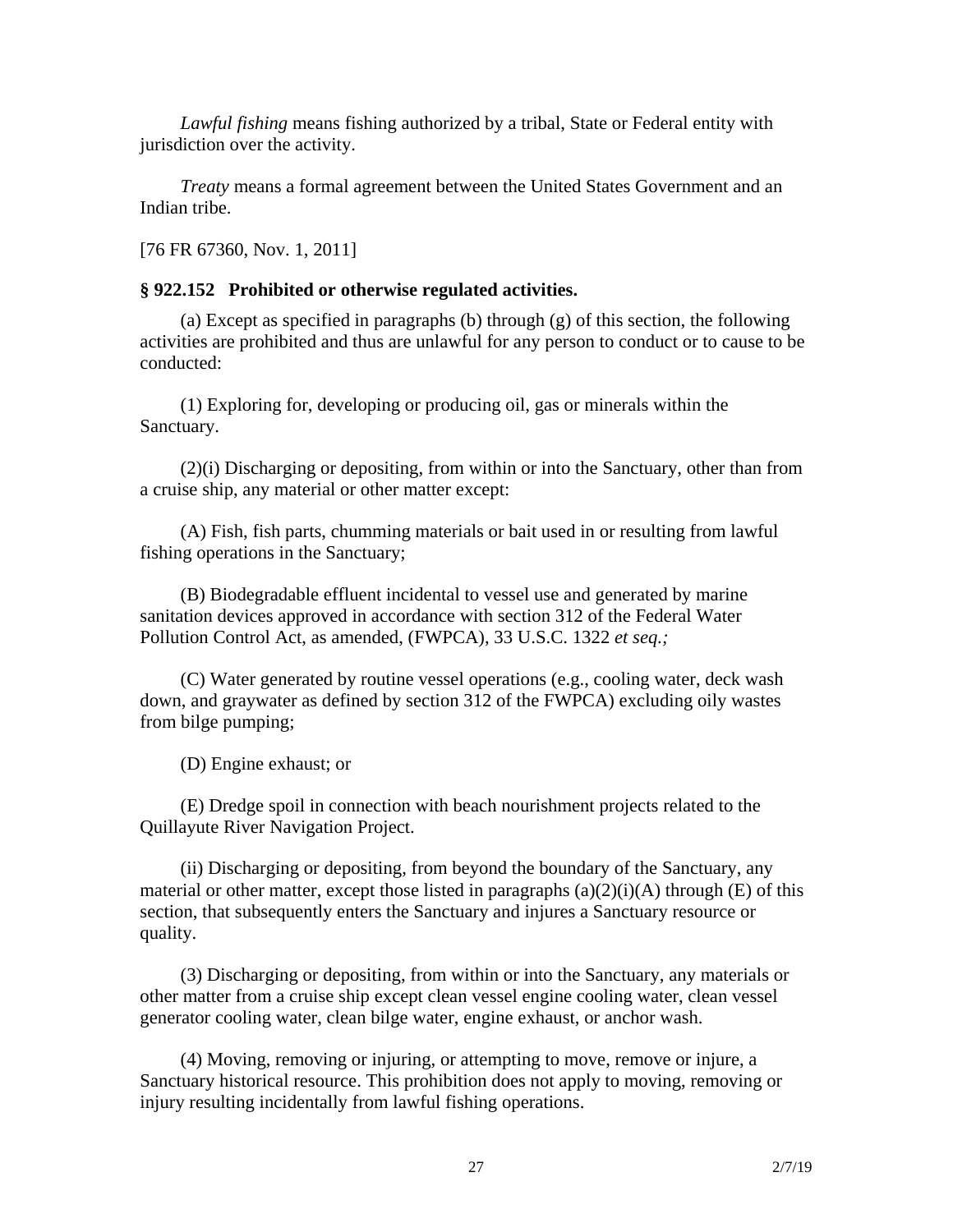(5) Drilling into, dredging or otherwise altering the submerged lands of the Sanctuary; or constructing, placing or abandoning any structure, material or other matter on the submerged lands of the Sanctuary, except as an incidental result of:

(i) Anchoring vessels;

(ii) Lawful fishing operations;

(iii) Installation of navigation aids;

(iv) Harbor maintenance in the areas necessarily associated with the Quillayute River Navigation Project, including dredging of entrance channels and repair, replacement or rehabilitation of breakwaters and jetties, and related beach nourishment;

(v) Construction, repair, replacement or rehabilitation of boat launches, docks or piers, and associated breakwaters and jetties; or

(vi) Beach nourishment projects related to harbor maintenance activities.

(6) Taking any marine mammal, sea turtle or seabird in or above the Sanctuary, except as authorized by the Marine Mammal Protection Act, as amended, (MMPA), 16 U.S.C. 1361 *et seq.,* the Endangered Species Act, as amended, (ESA), 16 U.S.C. 1531 *et seq.,* and the Migratory Bird Treaty Act, as amended, (MBTA), 16 U.S.C. 703 *et seq.,* or pursuant to any Indian treaty with an Indian tribe to which the United States is a party, provided that the Indian treaty right is exercised in accordance with the MMPA, ESA, and MBTA, to the extent that they apply.

(7) Disturbing marine mammals or seabirds by flying motorized aircraft at less than 2,000 feet over the waters within one nautical mile of the Flattery Rocks, Quillayute Needles, or Copalis National Wildlife Refuges or within one nautical mile seaward from the coastal boundary of the Sanctuary, except for activities related to tribal timber operations conducted on reservation lands, or to transport persons or supplies to or from reservation lands as authorized by a governing body of an Indian tribe. Failure to maintain a minimum altitude of 2,000 feet above ground level over any such waters is presumed to disturb marine mammals or seabirds.

(8) Possessing within the Sanctuary (regardless of where taken, moved or removed from) any historical resource, or any marine mammal, sea turtle, or seabird taken in violation of the MMPA, ESA, or MBTA, to the extent that they apply.

(9) Interfering with, obstructing, delaying or preventing an investigation, search, seizure or disposition of seized property in connection with enforcement of the Act or any regulation or permit issued under the Act.

(b) The prohibitions in paragraph  $(a)(2)$  through  $(5)$ ,  $(7)$ , and  $(8)$  of this section do not apply to activities necessary to respond to emergencies threatening life, property, or the environment.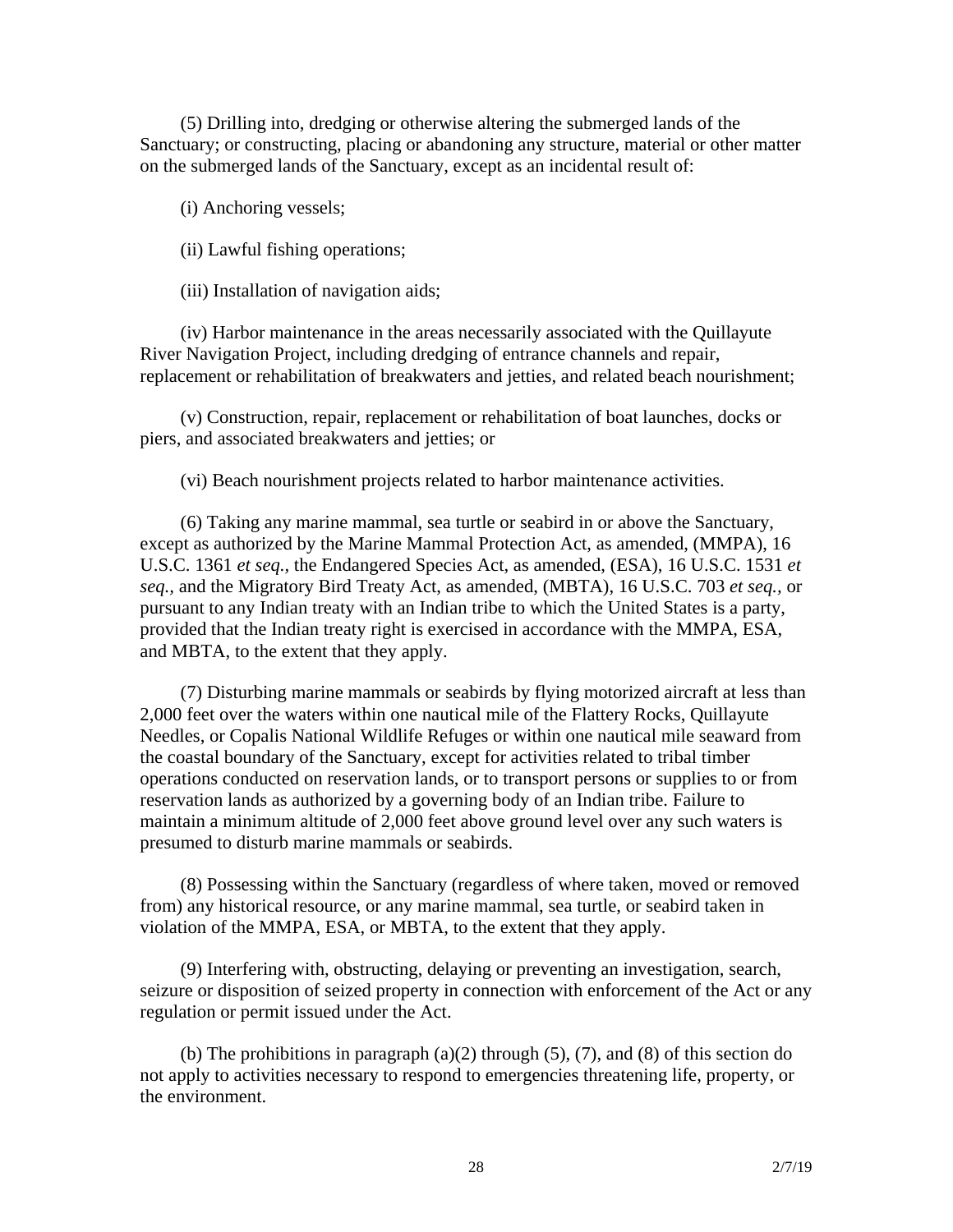(c) The prohibitions in paragraphs (a)(2) through (5), (7), and (8) of this section do not apply to activities necessary for valid law enforcement purposes.

(d)(1) All Department of Defense military activities shall be carried out in a manner that avoids to the maximum extent practicable any adverse impacts on Sanctuary resources and qualities.

(i) Except as provided in paragraph  $(d)(2)$  of this section, the prohibitions in paragraphs (a)(2) through (8) of this section do not apply to the following military activities performed by the Department of Defense in W-237A, W-237B, and Military Operating Areas Olympic A and B in the Sanctuary:

(A) Hull integrity tests and other deep water tests;

(B) Live firing of guns, missiles, torpedoes, and chaff;

(C) Activities associated with the Quinault Range including the in-water testing of non-explosive torpedoes; and

(D) Anti-submarine warfare operations.

(ii) New activities may be exempted from the prohibitions in paragraphs  $(a)(2)$ through (8) of this section by the Director after consultation between the Director and the Department of Defense. If it is determined that an activity may be carried out such activity shall be carried out in a manner that avoids to the maximum extent practicable any adverse impact on Sanctuary resources and qualities. Civil engineering and other civil works projects conducted by the U.S. Army Corps of Engineers are excluded from the scope of this paragraph (d).

(2) The Department of Defense is prohibited from conducting bombing activities within the Sanctuary.

(3) In the event of threatened or actual destruction of, loss of, or injury to a Sanctuary resource or quality resulting from an untoward incident, including but not limited to spills and groundings caused by the Department of Defense, the Department of Defense shall promptly coordinate with the Director for the purpose of taking appropriate actions to respond to and mitigate the harm and, if possible, restore or replace the Sanctuary resource or quality.

(e) The prohibitions in paragraphs (a)(2) through (8) of this section do not apply to any activity executed in accordance with the scope, purpose, terms and conditions of a National Marine Sanctuary permit issued pursuant to §§ 922.48 and 922.153 or a Special Use permit issued pursuant to section 310 of the Act.

(f) Members of a federally recognized Indian tribe may exercise aboriginal and treaty-secured rights, subject to the requirements of other applicable law, without regard to the requirements of this part. The Director may consult with the governing body of a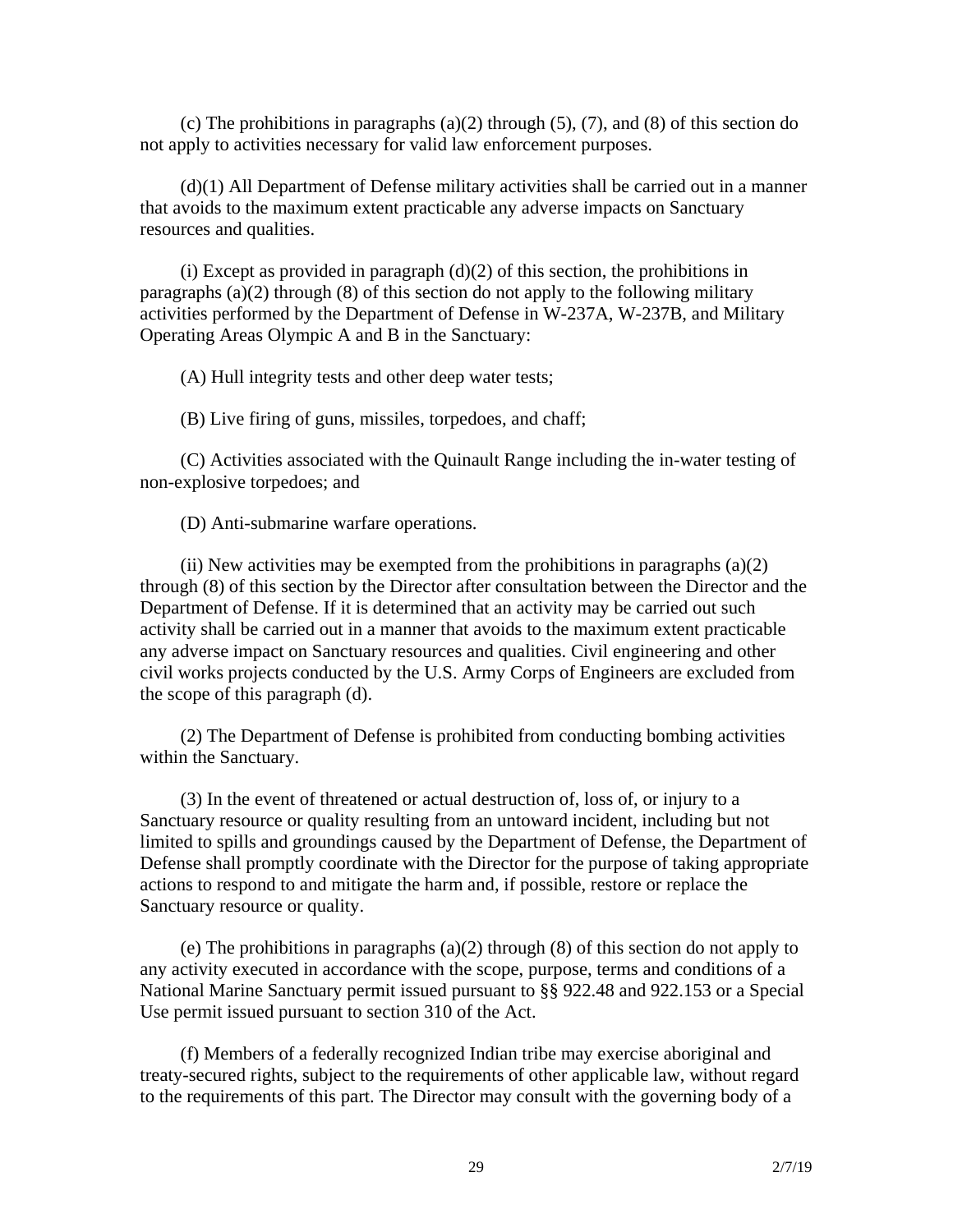tribe regarding ways the tribe may exercise such rights consistent with the purposes of the Sanctuary.

(g) The prohibitions in paragraphs (a)(2) through (8) of this section do not apply to any activity authorized by any lease, permit, license, or other authorization issued after July 22, 1994, and issued by any Federal, State or local authority of competent jurisdiction, provided that the applicant complies with § 922.49, the Director notifies the applicant and authorizing agency that he or she does not object to issuance of the authorization, and the applicant complies with any terms and conditions the Director deems necessary to protect Sanctuary resources and qualities. Amendments, renewals and extensions of authorizations in existence on the effective date of designation constitute authorizations issued after the effective date.

(h) Notwithstanding paragraphs (e) and (g) of this section, in no event may the Director issue a National Marine Sanctuary permit under §§ 922.48 and 922.153 or a Special Use permit under section 310 of the Act authorizing, or otherwise approve: The exploration for, development or production of oil, gas or minerals within the Sanctuary; the discharge of primary-treated sewage within the Sanctuary; the disposal of dredged material within the Sanctuary other than in connection with beach nourishment projects related to the Quillayute River Navigation Project; or bombing activities within the Sanctuary. Any purported authorizations issued by other authorities after July 22, 1994 for any of these activities within the Sanctuary shall be invalid.

[76 FR 67360, Nov. 1, 2011, as amended at 77 FR 3922, Jan. 26, 2012]

## **§ 922.153 Permit procedures and criteria.**

(a) A person may conduct an activity prohibited by  $\S 922.152(a)(2)$  through (8) if conducted in accordance with the scope, purpose, terms and conditions of a permit issued under this section and § 922.48.

(b) Applications for such permits should be addressed to the Director, Office of National Marine Sanctuaries; *Attn:* Superintendent, Olympic Coast National Marine Sanctuary, 115 East Railroad Avenue, Suite 301, Port Angeles, WA 98362-2925.

(c) The Director, at his or her discretion, may issue a permit, subject to such terms and conditions as he or she deems appropriate, to conduct an activity prohibited by § 922.152(a)(2) through (8), if the Director finds that the activity will not substantially injure Sanctuary resources and qualities and will: Further research related to Sanctuary resources and qualities; further the educational, natural or historical resource value of the Sanctuary; further salvage or recovery operations in or near the Sanctuary in connection with a recent air or marine casualty; assist in managing the Sanctuary; further salvage or recovery operations in connections with an abandoned shipwreck in the Sanctuary title to which is held by the State of Washington; or be issued to an American Indian tribe adjacent to the Sanctuary, and/or its designee as certified by the governing body of the tribe, to promote or enhance tribal self-determination, tribal government functions, the exercise of treaty rights, the economic development of the tribe, subsistence, ceremonial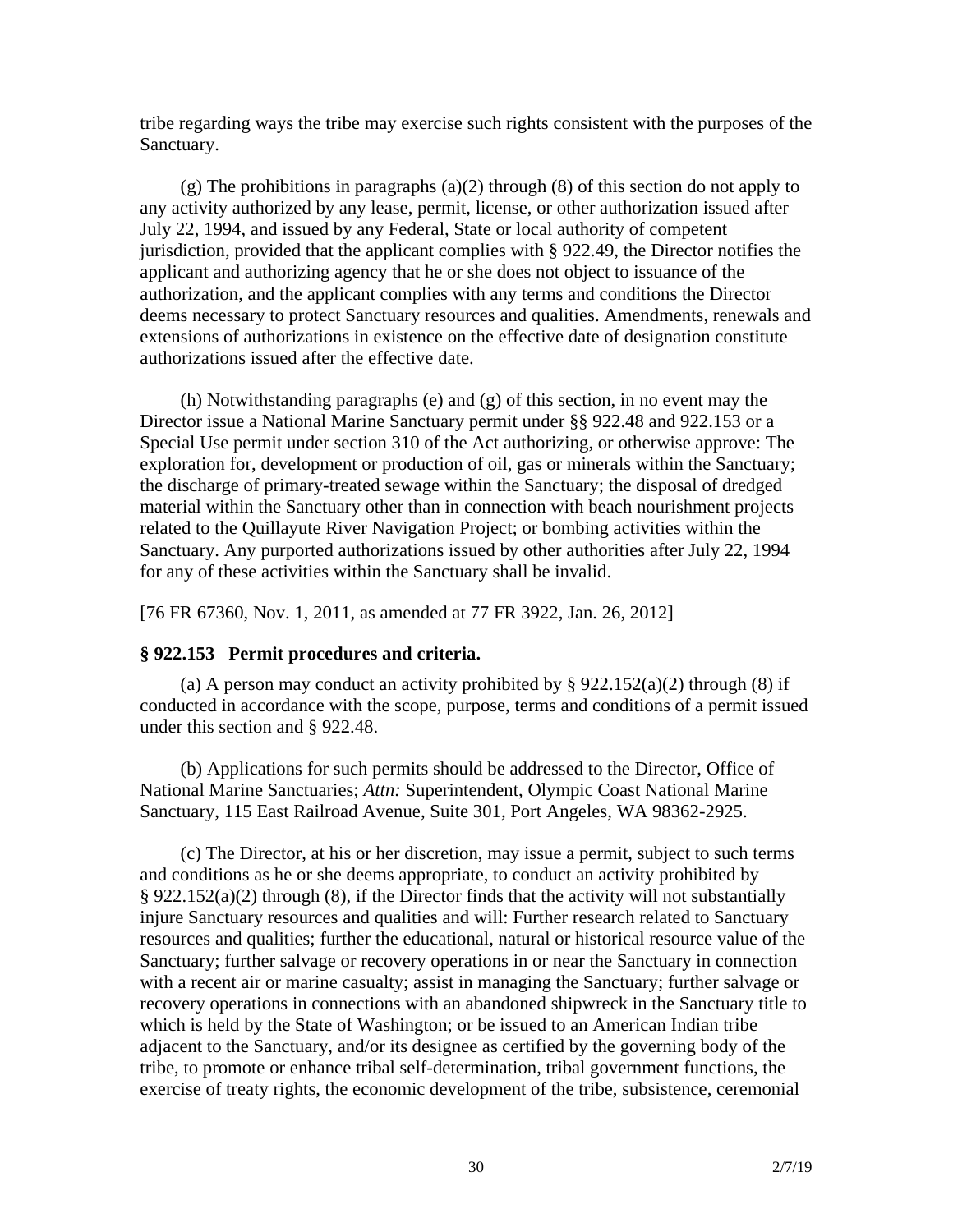and spiritual activities, or the education or training of tribal members. For the purpose of this part, American Indian tribes adjacent to the sanctuary mean the Hoh, Makah, and Quileute Indian Tribes and the Quinault Indian Nation. In deciding whether to issue a permit, the Director may consider such factors as: The professional qualifications and financial ability of the applicant as related to the proposed activity; the duration of the activity and the duration of its effects; the appropriateness of the methods and procedures proposed by the applicant for the conduct of the activity; the extent to which the conduct of the activity may diminish or enhance Sanctuary resources and qualities; the cumulative effects of the activity; the end value of the activity; and the impacts of the activity on adjacent American Indian tribes. Where the issuance or denial of a permit is requested by the governing body of an American Indian tribe, the Director shall consider and protect the interests of the tribe to the fullest extent practicable in keeping with the purposes of the Sanctuary and his or her fiduciary duties to the tribe. The Director may also deny a permit application pursuant to this section, in whole or in part, if it is determined that the permittee or applicant has acted in violation of the terms or conditions of a permit or of these regulations. In addition, the Director may consider such other factors as he or she deems appropriate.

[76 FR 67361, Nov. 1, 2011]

## **§ 922.154 Consultation with the State of Washington, affected Indian tribes, and adjacent county governments.**

(a) The Director shall regularly consult with the State of Washington, the governing bodies of tribes with reservations adjacent to the Sanctuary, and adjacent county governments regarding areas of mutual concern, including Sanctuary programs, permitting, activities, development, and threats to Sanctuary resources.

(b) The Director shall, when requested by such governments, enter into a memorandum of understanding regarding such consultations.

## **Appendix A to Subpart O of Part 922—Olympic Coast National Marine Sanctuary Boundary Coordinates**

[Based on North American Datum of 1983]

| Point | Latitude    | Longitude            |
|-------|-------------|----------------------|
|       | 47°07'45"   | 124°11'02"           |
| 2     | 47°07'45"   | 124°58'12"           |
| 3     | 47°35'05"   | $125^{\circ}00'00''$ |
| 4     | 47°40'05"   | 125°04'44"           |
|       | 47°50'01"   | 125°05'42"           |
| 6     | 47°57'13"   | 125°29'13"           |
| 7     | 48°07'33"   | 125°38'20"           |
| 8     | 48°15'00"   | 125°40'54"           |
| 9     | 48°18'21.2" | 125°30'02.9"         |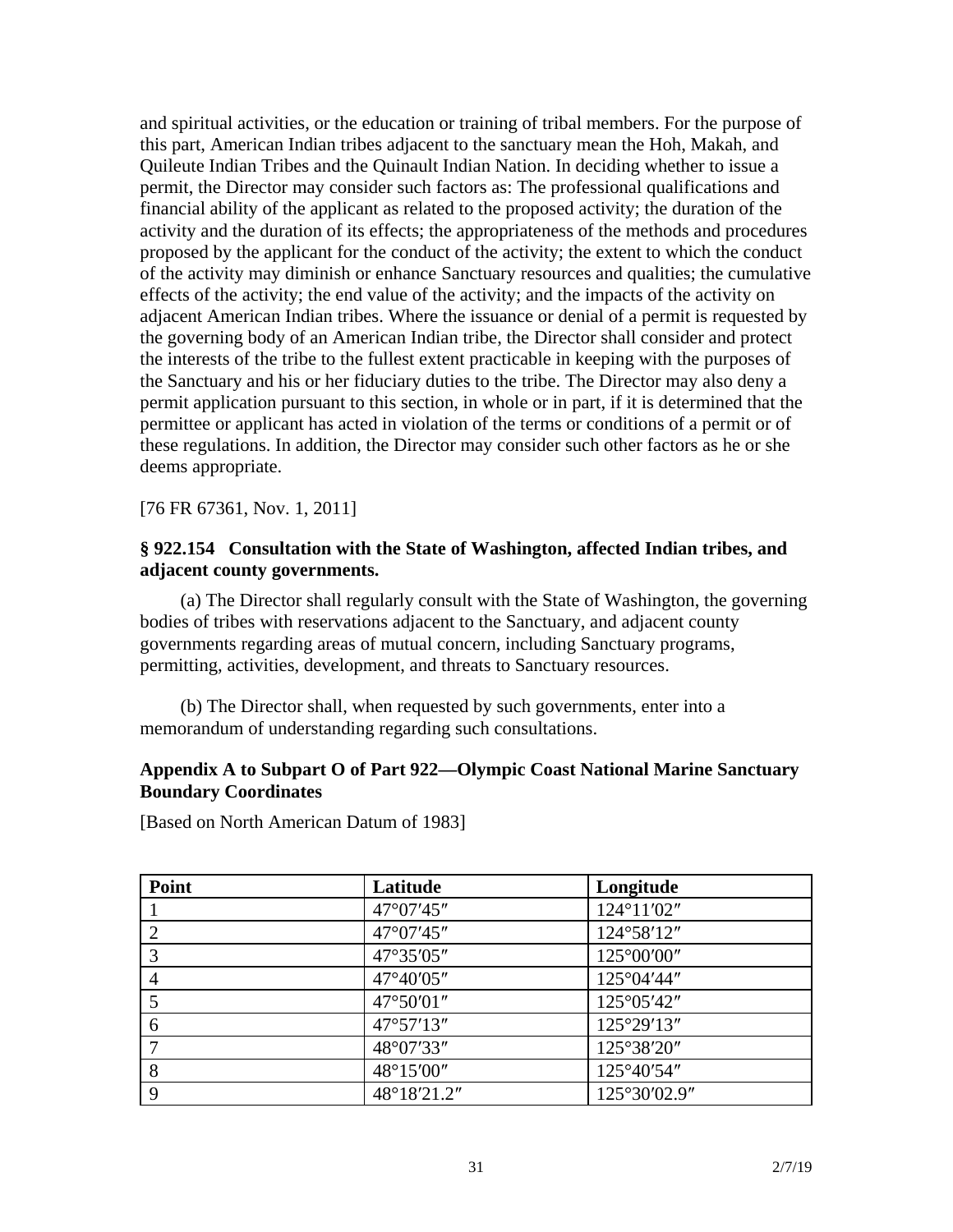| 10 | 48°20'15.2" | 125°22'52.9"           |
|----|-------------|------------------------|
| 11 | 48°26'46.2" | $125^{\circ}09'16.9''$ |
| 12 | 48°27'09.2" | 125°08'29.9"           |
| 13 | 48°28'08.2" | 125°05'51.9"           |
| 14 | 48°29'43.2" | $125^{\circ}00'10.9''$ |
| 15 | 48°29'56.2" | 124°59'19.9"           |
| 16 | 48°30'13.2" | 124°54'56.9"           |
| 17 | 48°30'21.2" | 124°50'25.9"           |
| 18 | 48°30'10.2" | 124°47'17.9"           |
| 19 | 48°29'36.4" | 124°43'38.1"           |
| 20 | 48°28'08"   | 124°38'13"             |
| 21 | 48°23'17"   | 124°38'13"             |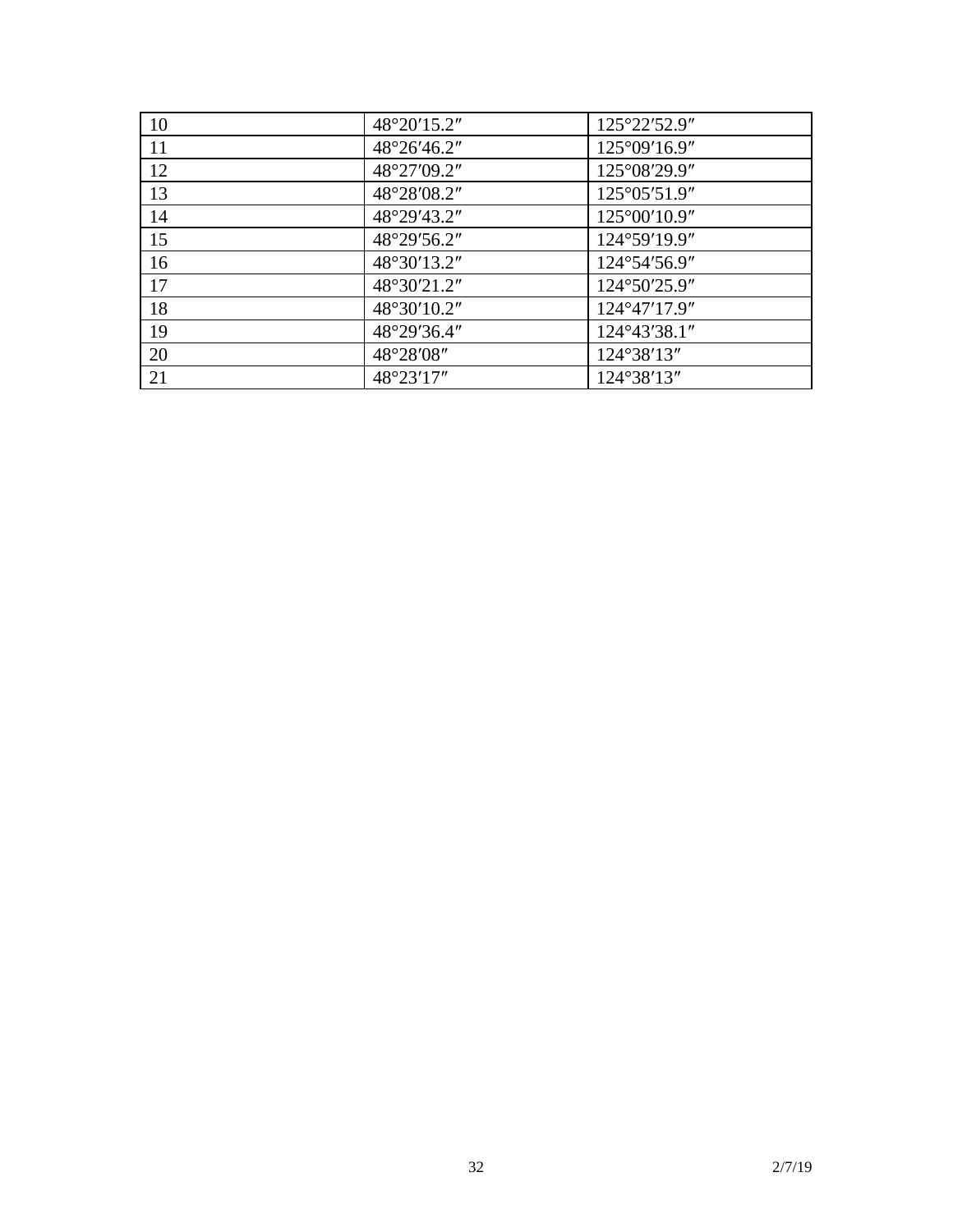## **Cordell Bank National Marine Sanctuary Regulations**

Title 15: Commerce and Foreign Trade

Part 922 – National Marine Sanctuary Program Regulations

Subpart K—Cordell Bank National Marine Sanctuary

SOURCE: 80 FR 13115, Mar. 12, 2015, unless otherwise noted.

## **§922.110 Boundary.**

The Cordell Bank National Marine Sanctuary (Sanctuary) boundary encompasses a total area of approximately 971 square nautical miles (1,286 square miles) of offshore ocean waters, and submerged lands thereunder, surrounding the submarine plateau known as Cordell Bank along-the northern coast of California, approximately 45 nautical miles west-northwest of San Francisco, California. The precise boundary coordinates are listed in appendix A to this subpart. The northern boundary of the Sanctuary is a rhumb line that begins approximately 6 nautical miles (7 miles) west of Bodega Head in Sonoma County, California at Point 1 and extends west approximately 38 nautical miles (44 miles) to Point 2. This line is part of a shared boundary between the Sanctuary and Greater Farallones National Marine Sanctuary (GFNMS). The western boundary of the Sanctuary extends south from Point 2 approximately 34 nautical miles (39 miles) to Point 3. From Point 3 the Sanctuary boundary continues east 15 nautical miles (17 miles) to Point 4 where it intersects the GFNMS boundary again. The line from Point 3 to Point 4 forms the southernmost boundary of the Sanctuary. The eastern boundary of the Sanctuary is a series of straight lines connecting Points 4 through 20 in numerical sequence. The Sanctuary is coterminous with GFNMS along both its (the Sanctuary's) eastern and northern boundaries.

[80 FR 13115, Mar. 12, 2015, as amended at 80 FR 34048, June 15, 2015]

## **§922.111 Definitions.**

In addition to the definitions found in § 922.3, the following definitions apply to this subpart:

*Clean* means not containing detectable levels of harmful matter.

*Cruise ship* means a vessel with 250 or more passenger berths for hire.

*Harmful matter* means any substance, or combination of substances, that because of its quantity, concentration, or physical, chemical, or infectious characteristics may pose a present or potential threat to Sanctuary resources or qualities, including but not limited to: fishing nets, fishing line, hooks, fuel, oil, and those contaminants (regardless of quantity) listed pursuant to title 42 of the United States Code.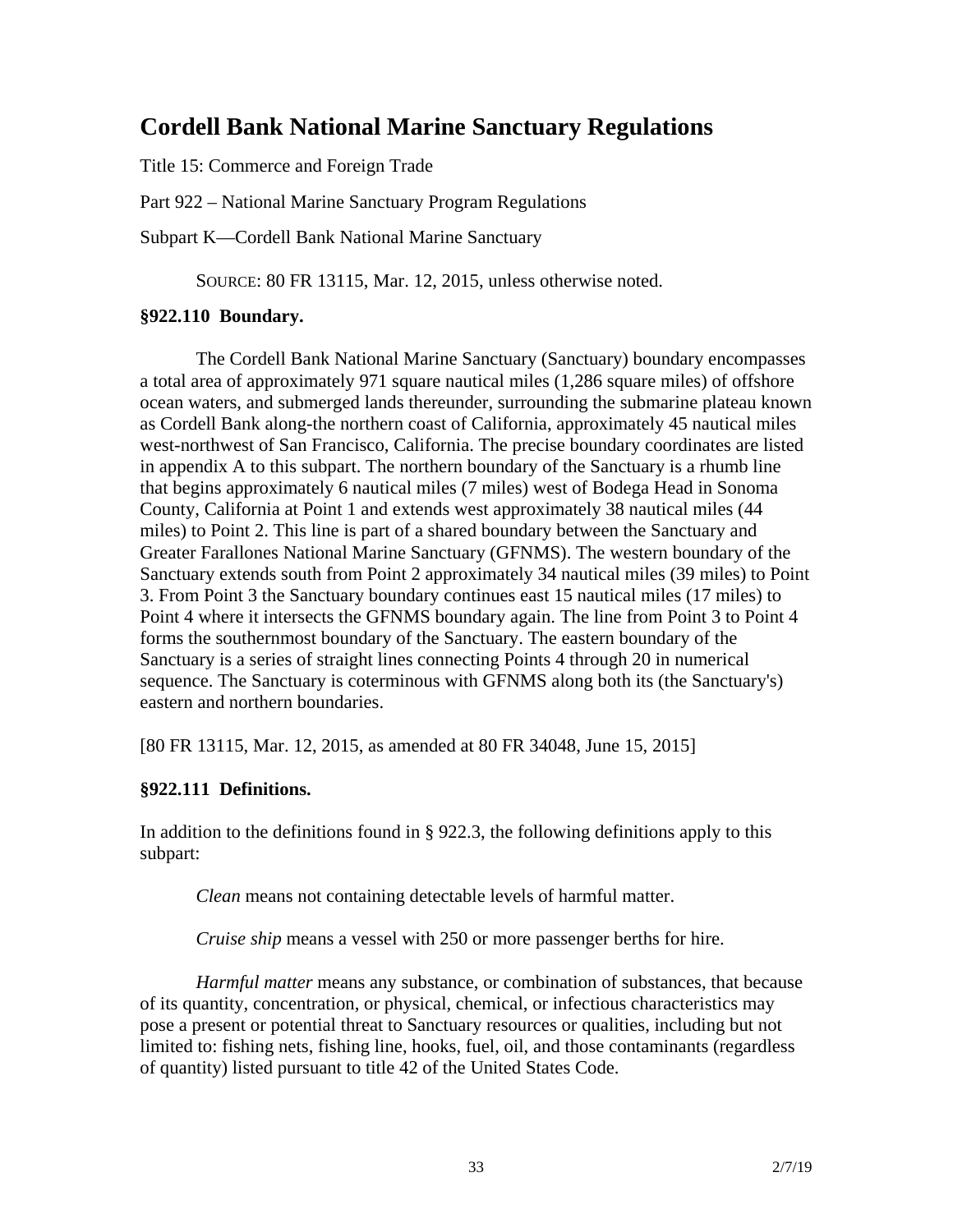*Introduced species* means any species (including, but not limited to, any of its biological matter capable of propagation) that is non-native to the ecosystems of the Sanctuary; or any organism into which altered genetic matter, or genetic matter from another species, has been transferred in order that the host organism acquires the genetic traits of the transferred genes.

## **§922.112 Prohibited or otherwise regulated activities.**

(a) The following activities are prohibited and thus are unlawful for any person to conduct or to cause to be conducted within the Sanctuary:

(1) Exploring for, developing, or producing oil, gas, or minerals.

(2)(i) Discharging or depositing from within or into the Sanctuary, other than from a cruise ship, any material or other matter except:

(A) Fish, fish parts, chumming materials, or bait used in or resulting from lawful fishing activities within the Sanctuary, provided that such discharge or deposit is during the conduct of lawful fishing activity within the Sanctuary;

(B) For a vessel less than 300 gross registered tons (GRT), or a vessel 300 GRT or greater without sufficient holding tank capacity to hold sewage while within the Sanctuary, clean effluent generated incidental to vessel use and generated by an operable Type I or II marine sanitation device (U.S. Coast Guard classification) approved in accordance with section 312 of the Federal Water Pollution Control Act, as amended, (FWPCA), 33 U.S.C. 1322. Vessel operators must lock all marine sanitation devices in a manner that prevents discharge or deposit of untreated sewage;

(C) Clean vessel deck wash down, clean vessel engine cooling water, clean vessel generator cooling water, clean bilge water, or anchor wash;

(D) For a vessel less than 300 GRT or a vessel 300 GRT or greater without sufficient holding capacity to hold graywater while within the Sanctuary, clean graywater as defined by section 312 of the FWPCA;

(E) Vessel engine or generator exhaust; or

(F) For a United States Coast Guard vessel without sufficient holding tank capacity and without a Type I or II marine sanitation device, and operating within the designated area [2015 expansion area] defined in appendix C of this subpart, sewage and non-clean graywater as defined by section 312 of the FWPCA generated incidental to vessel use, and ammunition, pyrotechnics or other materials directly related to search and rescue and live ammunition training activities conducted by United States Coast Guard vessels and aircraft in the designated areas defined in appendix C of this subpart.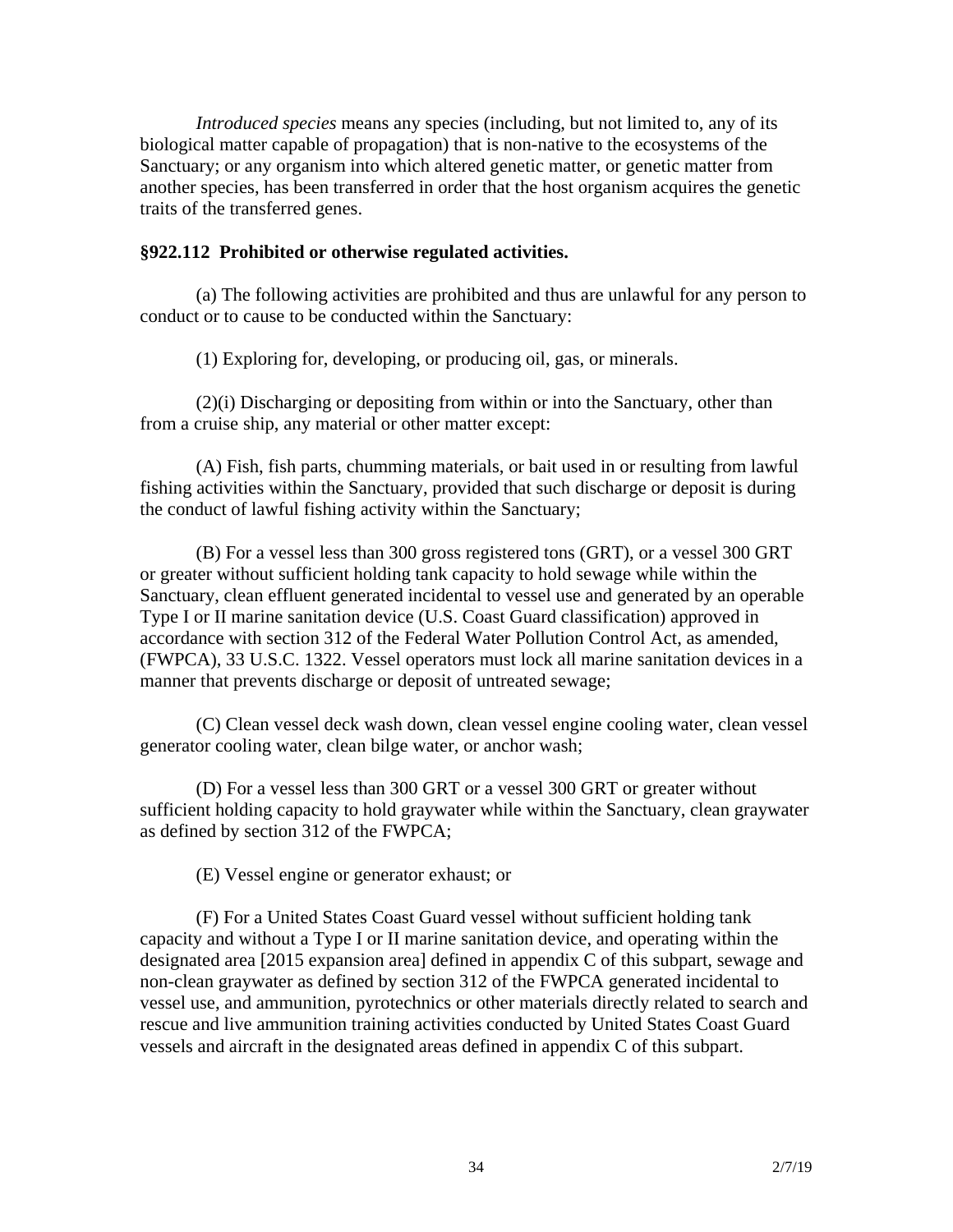(ii) Discharging or depositing from within or into the Sanctuary any material or other matter from a cruise ship except clean vessel engine cooling water, clean vessel generator cooling water, vessel engine or generator exhaust, clean bilge water, or anchor wash.

(iii) Discharging or depositing, from beyond the boundary of the Sanctuary, any material or other matter that subsequently enters the Sanctuary and injures a Sanctuary resource or quality, except as listed in paragraphs (a)(2)(i) and (ii) of this section.

(3) On or within the line representing the 50-fathom isobath surrounding Cordell Bank, removing, taking, or injuring or attempting to remove, take, or injure benthic invertebrates or algae located on Cordell Bank. This prohibition does not apply to use of bottom contact gear used during fishing activities, which is prohibited pursuant to 50 CFR part 660 (Fisheries off West Coast States). The coordinates for the line representing the 50-fathom isobath are listed in appendix B to this subpart, and the 50-fathom isobath is approximated by connecting these coordinates with straight line arcs in numerical sequence from Point 1 to Point 15. There is a rebuttable presumption that any such resource found in the possession of a person within the Sanctuary was taken or removed by that person.

(4)(i) On or within the line representing the 50-fathom isobath surrounding Cordell Bank, drilling into, dredging, or otherwise altering the submerged lands; or constructing, placing, or abandoning any structure, material or other matter on or in the submerged lands. This prohibition does not apply to use of bottom contact gear used during fishing activities, which is prohibited pursuant to 50 CFR part 660 (Fisheries off West Coast States). The coordinates for the line representing the 50-fathom isobath are listed in appendix B to this subpart, and the 50-fathom isobath is approximated by connecting these coordinates with straight line arcs in numerical sequence from Point 1 to Point 15.

(ii) In the Sanctuary beyond the line representing the 50-fathom isobath surrounding Cordell Bank, drilling into, dredging, or otherwise altering the submerged lands; or constructing, placing, or abandoning any structure, material or matter on the submerged lands except as incidental and necessary for anchoring any vessel or lawful use of any fishing gear during normal fishing activities. The coordinates for the line representing the 50-fathom isobath are listed in Appendix B to this subpart, and the 50 fathom isobath is approximated by connecting these coordinates with straight line arcs in numerical sequence from Point 1 to Point 15.

(5) Taking any marine mammal, sea turtle, or bird within or above the Sanctuary, except as authorized by the Marine Mammal Protection Act, as amended, (MMPA), 16 U.S.C. 1361 *et seq.,* Endangered Species Act, as amended, (ESA), 16 U.S.C. 1531 *et seq.,* Migratory Bird Treaty Act, as amended, (MBTA), 16 U.S.C. 703 *et seq.,* or any regulation, as amended, promulgated under the MMPA, ESA, or MBTA.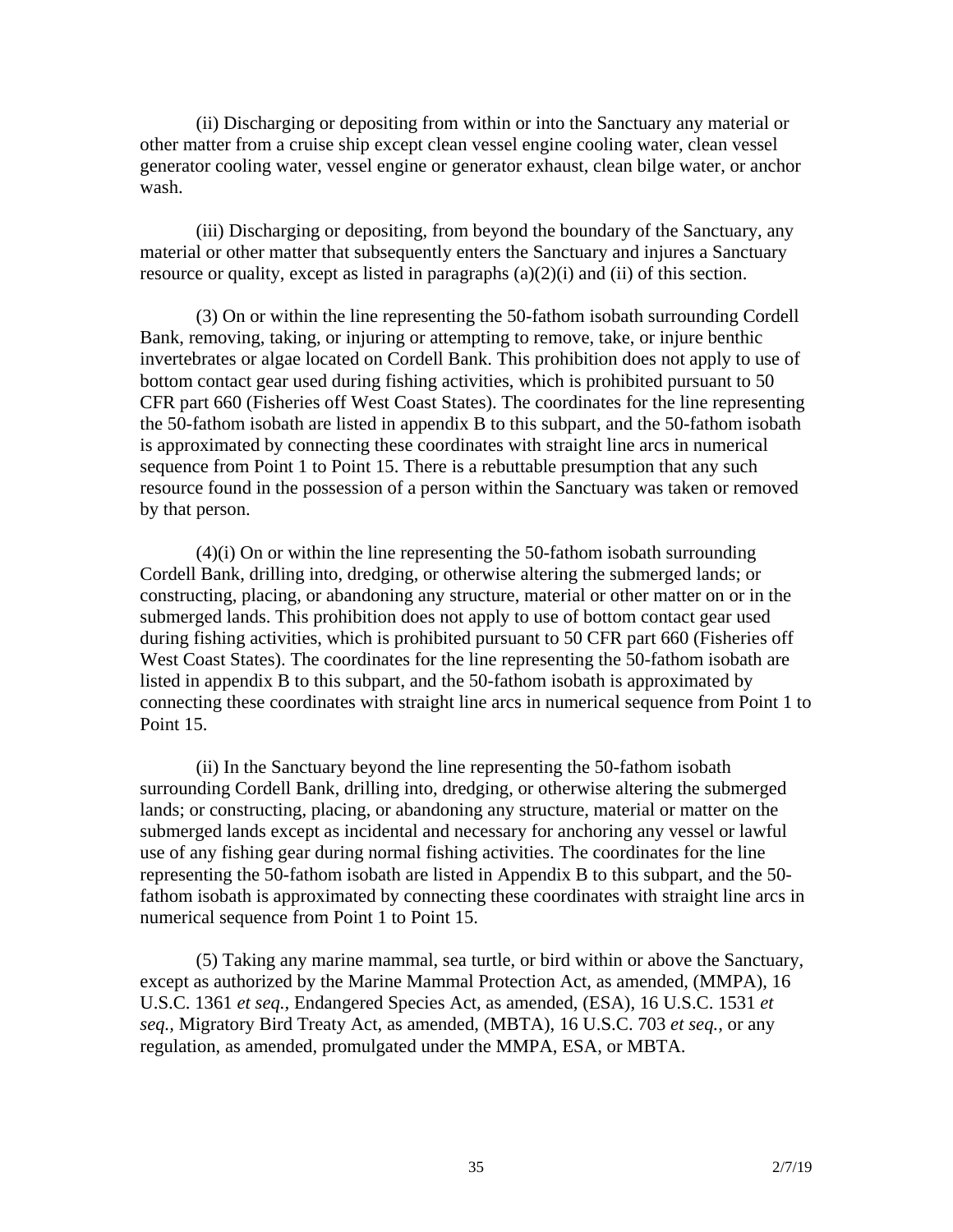(6) Possessing within the Sanctuary (regardless of where taken, moved or removed from), any marine mammal, sea turtle or bird taken, except as authorized by the MMPA, ESA, MBTA, by any regulation, as amended, promulgated under the MMPA, ESA, or MBTA, or as necessary for valid law enforcement purposes.

(7) Possessing, moving, removing, or injuring, or attempting to possess, move, remove or injure, a Sanctuary historical resource.

(8) Introducing or otherwise releasing from within or into the Sanctuary an introduced species, except striped bass (*Morone saxatilis*) released during catch and release fishing activity.

(9) Interfering with, obstructing, delaying, or preventing an investigation, search, seizure, or disposition of seized property in connection with enforcement of the Act or any regulation or permit issued under the Act.

(b) The prohibitions in paragraph (a) of this section do not apply to activities necessary to respond to an emergency threatening life, property or the environment.

(c) All activities being carried out by the Department of Defense (DOD) within the Sanctuary on the effective date of designation or expansion of the Sanctuary that are necessary for national defense are exempt from the prohibitions contained in the regulations in this subpart. Additional DOD activities initiated after the effective date of designation or expansion that are necessary for national defense will be exempted by the Director after consultation between the Department of Commerce and DOD. DOD activities not necessary for national defense, such as routine exercises and vessel operations, are subject to all prohibitions contained in the regulations in this subpart.

(d) The prohibitions in paragraphs  $(a)(2)$  through  $(7)$  of this section do not apply to any activity executed in accordance with the scope, purpose, terms, and conditions of a National Marine Sanctuary permit issued pursuant to §§922.48 and 922.113 or a Special Use permit issued pursuant to section 310 of the Act.

(e) Where necessary to prevent immediate, serious, and irreversible damage to a Sanctuary resource, any activity may be regulated within the limits of the Act on an emergency basis for no more than 120 days.

[80 FR 13115, Mar. 12, 2015, as amended at 83 FR 55967, Nov. 9, 2018]

#### **§922.113 Permit procedures and issuance criteria.**

(a) A person may conduct an activity prohibited by  $\S$  922.112(a)(2) through (7), if such activity is specifically authorized by, and conducted in accordance with the scope, purpose, terms and conditions of, a permit issued under § 922.48 and this section.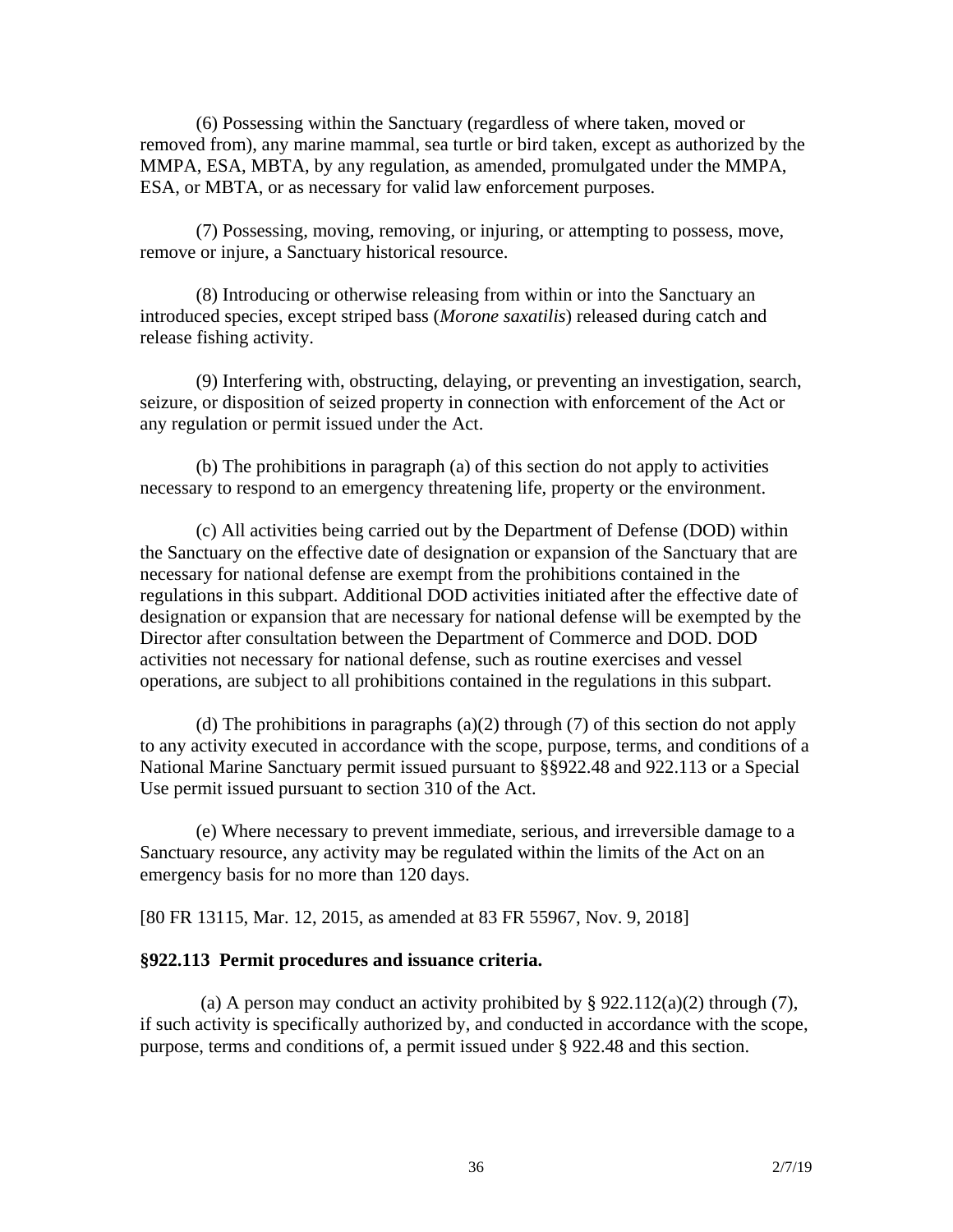(b) The Director, at his or her discretion, may issue a national marine sanctuary permit under this section, subject to terms and conditions, as he or she deems appropriate, if the Director finds that the activity will:

(1) Further research or monitoring related to Sanctuary resources and qualities;

(2) Further the educational value of the Sanctuary;

(3) Further salvage or recovery operations in or near the Sanctuary in connection with a recent air or marine casualty; or

(4) Assist in managing the Sanctuary.

(c) In deciding whether to issue a permit, the Director shall consider such factors as:

(1) The applicant is qualified to conduct and complete the proposed activity;

(2) The applicant has adequate financial resources available to conduct and complete the proposed activity;

(3) The methods and procedures proposed by the applicant are appropriate to achieve the goals of the proposed activity, especially in relation to the potential effects of the proposed activity on Sanctuary resources and qualities;

(4) The proposed activity will be conducted in a manner compatible with the primary objective of protection of Sanctuary resources and qualities, considering the extent to which the conduct of the activity may diminish or enhance Sanctuary resources and qualities, any potential indirect, secondary or cumulative effects of the activity, and the duration of such effects;

(5) The proposed activity will be conducted in a manner compatible with the value of the Sanctuary, considering the extent to which the conduct of the activity may result in conflicts between different users of the Sanctuary, and the duration of such effects;

(6) It is necessary to conduct the proposed activity within the Sanctuary;

(7) The reasonably expected end value of the proposed activity to the furtherance of Sanctuary goals and purposes outweighs any potential adverse effects on Sanctuary resources and qualities from the conduct of the activity; and

(8) The Director may consider additional factors as he or she deems appropriate.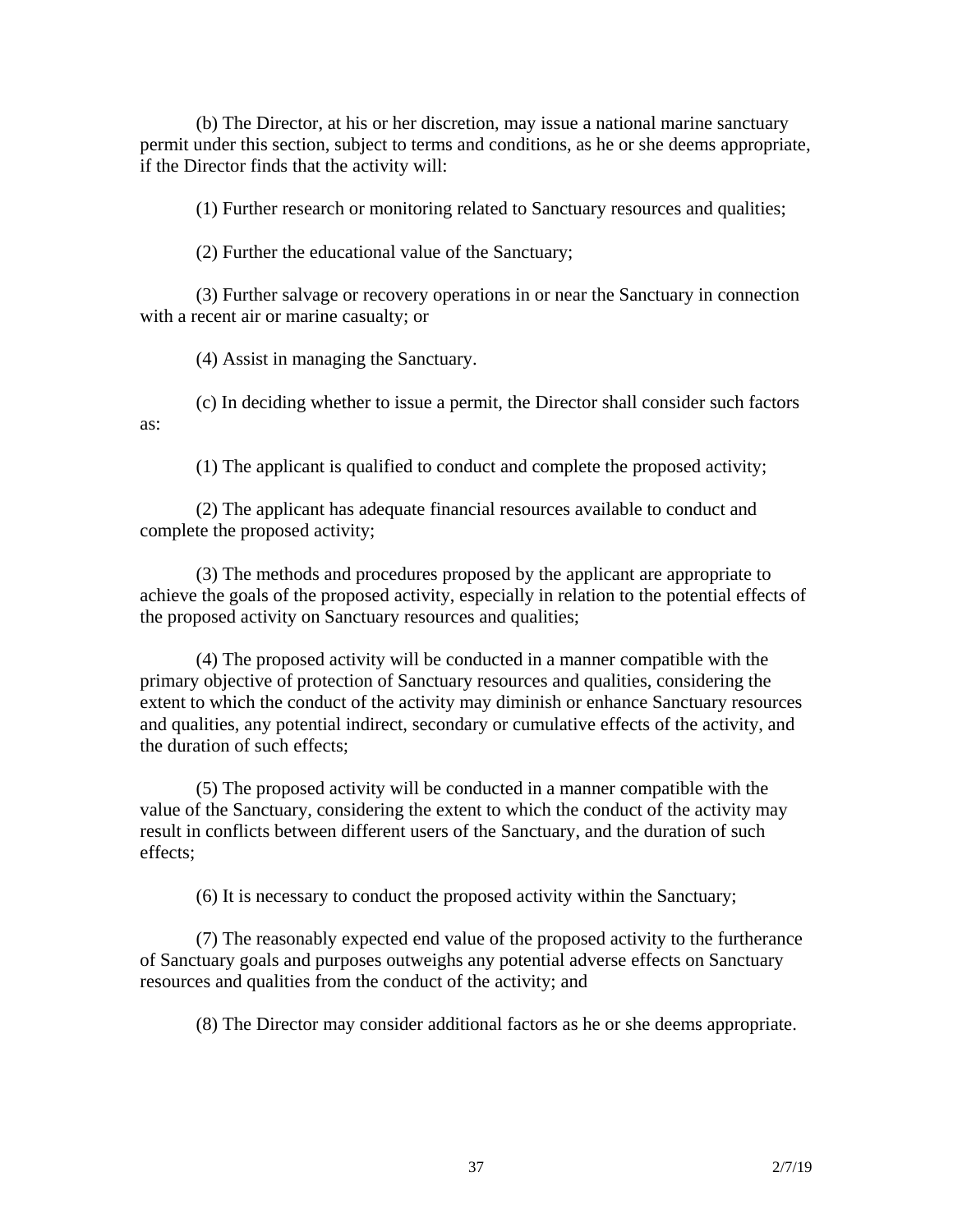(d) Applications. (1) Applications for permits should be addressed to the Director, Office of National Marine Sanctuaries; ATTN: Superintendent, Cordell Bank National Marine Sanctuary, P.O. Box 159, Olema, CA 94950.

(2) In addition to the information listed in § 922.48(b), all applications must include information to be considered by the Director in paragraph (b) and (c) of this section.

(e) The permittee must agree to hold the United States harmless against any claims arising out of the conduct of the permitted activities.

## **Appendix A to Subpart K of Part 922— Cordell Bank National Marine Sanctuary Boundary Coordinates**

Coordinates listed in this appendix are unprojected (Geographic Coordinate System) and based on the North American Datum of 1983 (NAD83).

| Point ID No.   | Latitude | Longitude    |
|----------------|----------|--------------|
|                | 38.29989 | $-123.20005$ |
| $\mathbf{2}$   | 38.29989 | - 123.99988  |
| 3              | 37.76687 | $-123.75143$ |
| $\overline{4}$ | 37.76687 | $-123.42694$ |
| 5              | 37.83480 | $-123.42579$ |
| 6              | 37.90464 | $-123.38958$ |
| 7              | 37.95880 | $-123.32312$ |
| 8              | 37.98947 | $-123.23615$ |
| 9              | 37.99227 | $-123.14137$ |
| 10             | 38.05202 | $-123.12827$ |
| 11             | 38.06505 | $-123.11711$ |
| 12             | 38.07898 | $-123.10924$ |
| 13             | 38.09069 | $-123.10387$ |
| 14             | 38.10215 | $-123.09804$ |
| 15             | 38.12829 | $-123.08742$ |
| 16             | 38.14072 | $-123.08237$ |
| 17             | 38.16576 | $-123.09207$ |
| 18             | 38.21001 | $-123.11913$ |
| 19             | 38.26390 | $-123.18138$ |
| 20             | 38.29989 | $-123.20005$ |

## SANCTUARY BOUNDARY COORDINATES

**Appendix B to Subpart K of Part 922— Line Representing the 50-Fathom Isobath Surrounding Cordell Bank**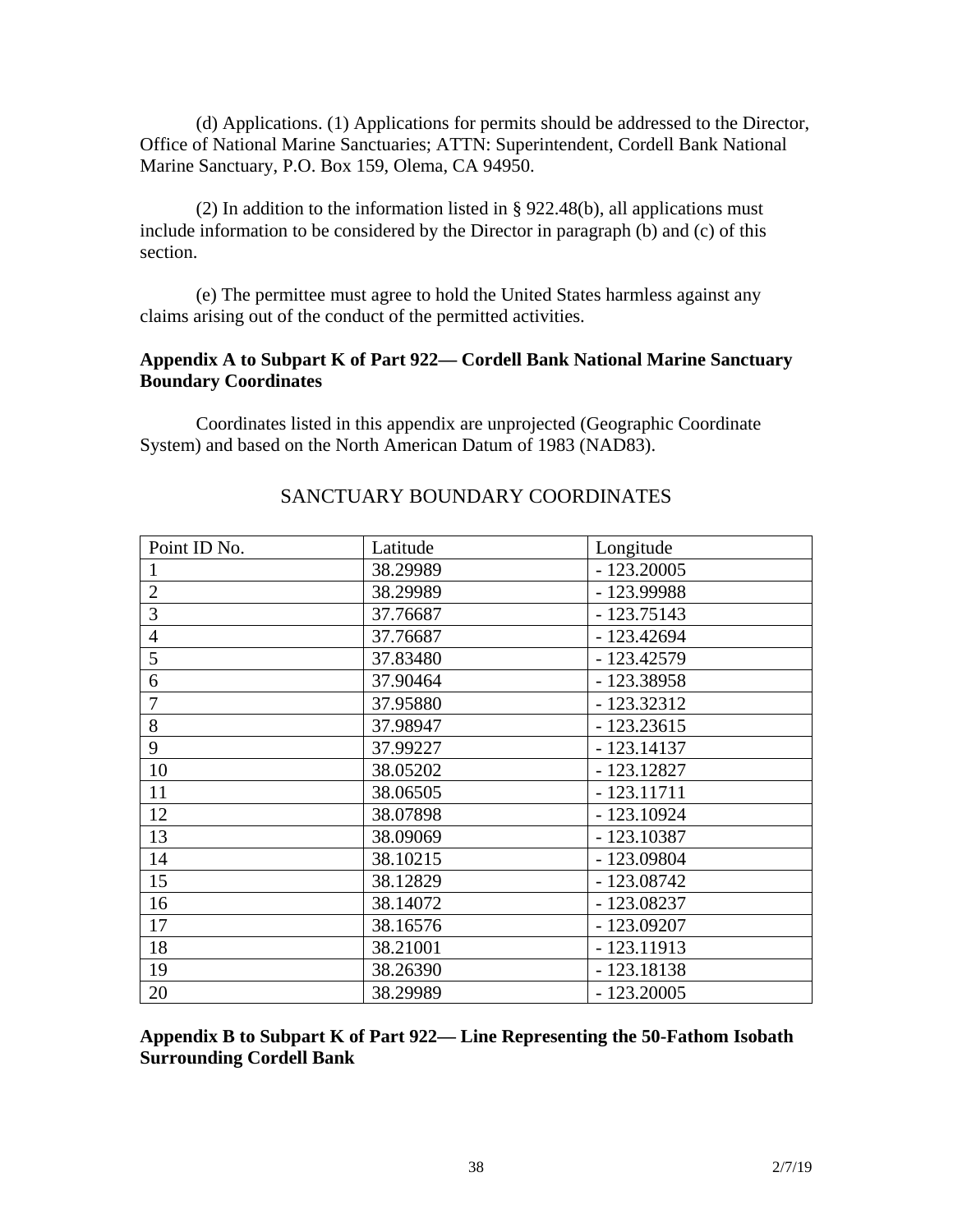Coordinates listed in this appendix are unprojected (Geographic Coordinate System) and based on the North American Datum of 1983 (NAD83).

| Point ID No.   | Latitude | Longitude    |
|----------------|----------|--------------|
|                | 37.96034 | $-123.40371$ |
| $\overline{2}$ | 37.96172 | $-123.42081$ |
| 3              | 37.99110 | $-123.44379$ |
| $\overline{4}$ | 38.00406 | $-123.46443$ |
| 5              | 38.01637 | $-123.46076$ |
| 6              | 38.04684 | $-123.47920$ |
| 7              | 38.07106 | $-123.48754$ |
| 8              | 38.07588 | $-123.47195$ |
| 9              | 38.06451 | $-123.46146$ |
| 10             | 38.07123 | $-123.44467$ |
| 11             | 38.04446 | $-123.40286$ |
| 12             | 38.01442 | -123.38588   |
| 13             | 37.98859 | $-123.37533$ |
| 14             | 37.97071 | $-123.38605$ |
| 15             | 37.96034 | $-123.40371$ |

## CORDELL BANK FIFTY FATHOM LINE COORDINATES

#### **Appendix C to Subpart K of Part 922—Designated Area for Certain United States Coast Guard Discharges**

Coordinates listed in this appendix are unprojected (Geographic Coordinate System) and based on the North American Datum of 1983 (NAD83).

The portion of the Cordell Bank National Marine Sanctuary area [2015 expansion area] where the exception for discharges from United States Coast Guard activities applies is defined as follows. Beginning with Point 1, identified in the coordinate table in this appendix, the boundary extends from Point 1 to Point 2 in a straight line arc and continues in numerical order through each subsequent point to Point 38. From Point 38 the boundary extends west along the northern boundary of Cordell Bank National Marine Sanctuary to Point 39 where it ends.

| Point No. | Latitude | Longitude    |
|-----------|----------|--------------|
|           | 38.29989 | $-123.99988$ |
| 2         | 37.76687 | -123.75143   |
| 3         | 37.76716 | $-123.42758$ |
| 4         | 37.77033 | $-123.43466$ |
| 5         | 37.78109 | -123.44694   |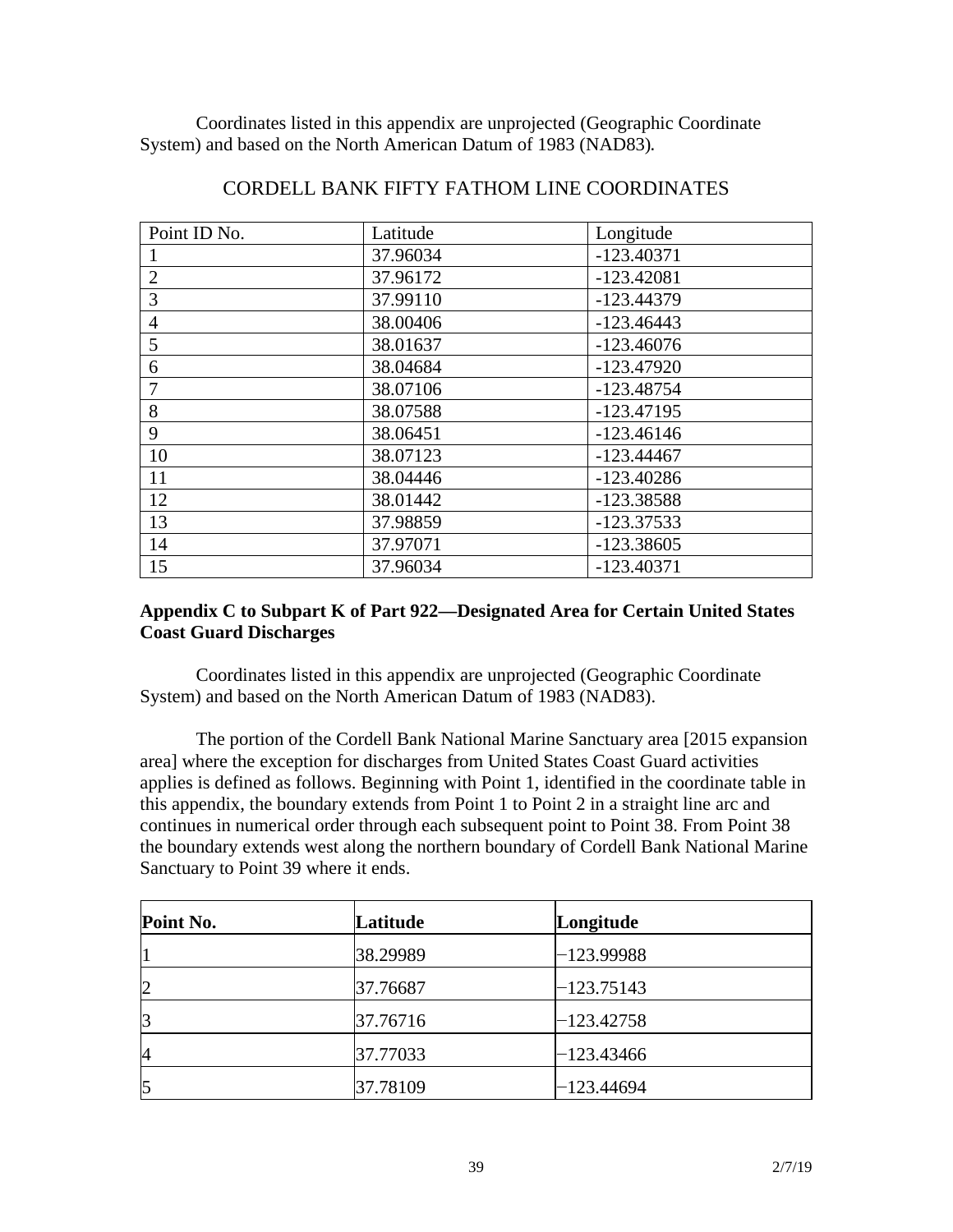| $\overline{6}$ | 37.78383 | -123.45466   |
|----------------|----------|--------------|
| 7              | 37.79487 | -123.46721   |
| 8              | 37.80094 | $-123.47313$ |
| $\overline{9}$ | 37.81026 | $-123.46897$ |
| 10             | 37.81365 | $-123.47906$ |
| 11             | 37.82296 | 123.49280    |
| 12             | 37.84988 | $-123.51749$ |
| 13             | 37.86189 | $-123.52197$ |
| 14             | 37.87637 | $-123.52192$ |
| 15             | 37.88541 | $-123.52967$ |
| 16             | 37.90725 | -123.53937   |
| 17             | 37.92288 | $-123.54360$ |
| 18             | 37.93858 | $-123.54701$ |
| 19             | 37.94901 | $-123.54777$ |
| 20             | 37.95528 | -123.56199   |
| 21             | 37.96683 | 123.57859    |
| 22             | 37.97761 | -123.58746   |
| 23             | 37.98678 | $-123.59988$ |
| 24             | 37.99847 | $-123.61331$ |
| 25             | 38.01366 | $-123.62494$ |
| 26             | 38.01987 | $-123.62450$ |
| 27             | 38.02286 | $-123.61531$ |
| 28             | 38.02419 | $-123.59864$ |
| 29             | 38.03409 | $-123.59904$ |
| 30             | 38.04614 | $-123.60611$ |
| 31             | 38.05308 | $-123.60549$ |
| 32             | 38.06188 | $-123.61546$ |
| 33             | 38.07451 | $-123.62162$ |
| 34             | 38.08289 | $-123.62065$ |
| 35             | 38.11256 | $-123.63344$ |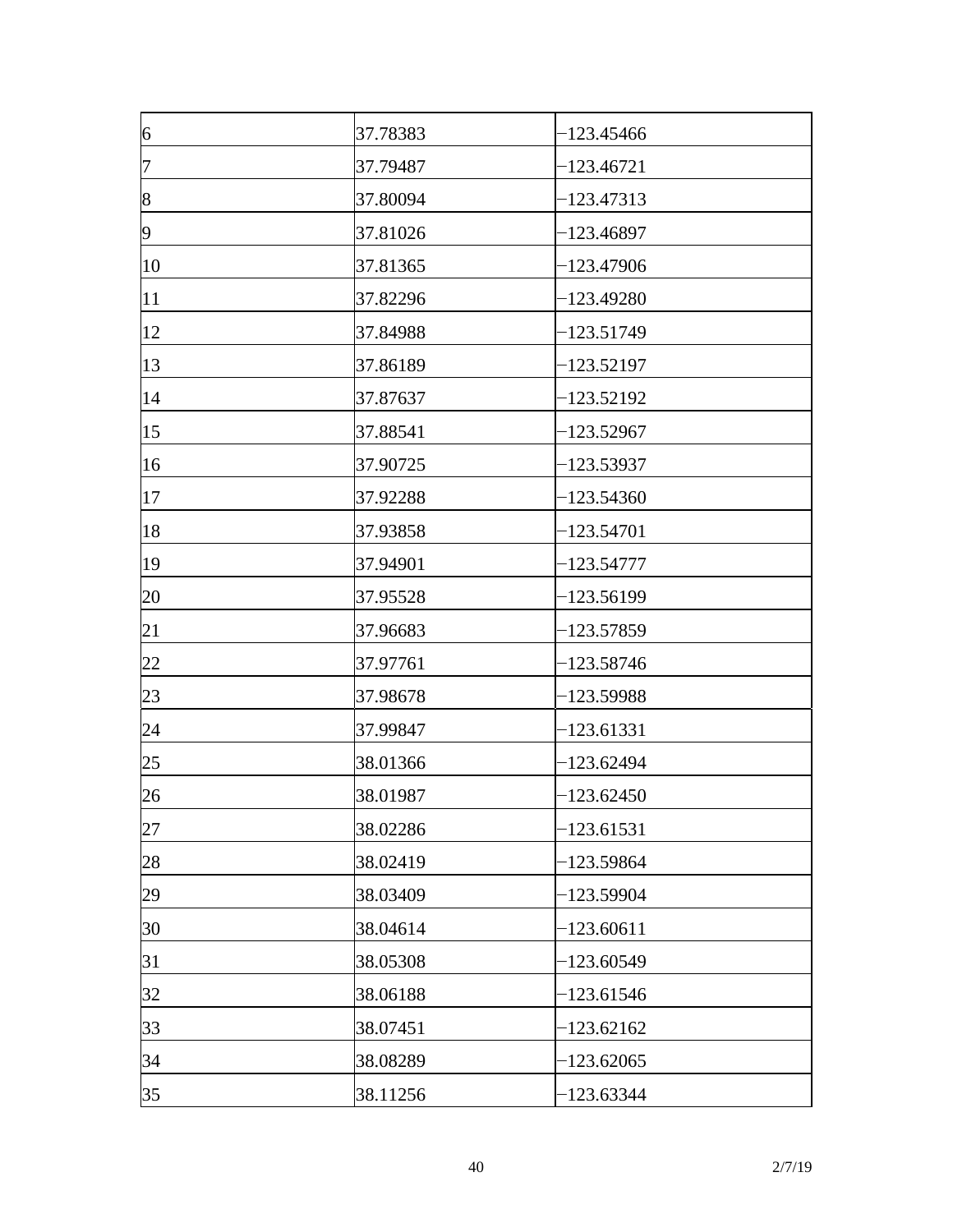| 36 | 38.13219 | $-123.64265$ |
|----|----------|--------------|
| 37 | 38.26390 | $-123.18138$ |
| 38 | 38.29989 | $-123.20005$ |
| 39 | 38.29989 | $-123.99988$ |

[83 FR 55967, Nov. 9, 2018]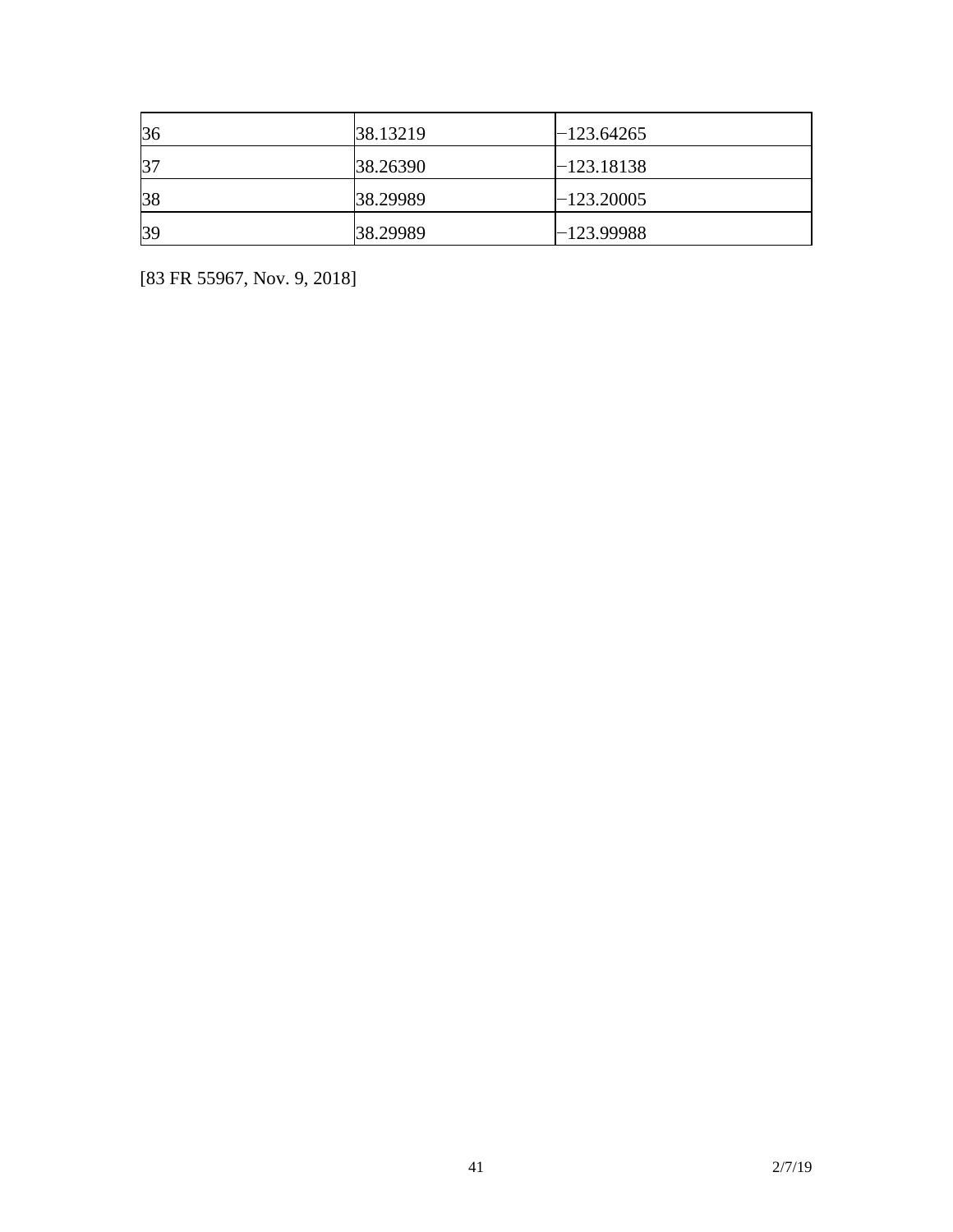# **Greater Farallones National Marine Sanctuary Regulations**

Title 15: Commerce and Foreign Trade

Part 922 – National Marine Sanctuary Program Regulations

Subpart H—Farallones National Marine Sanctuary

#### **§ 922.80 Boundary.**

(a) Farallones National Marine Sanctuary (Sanctuary) encompasses an area of approximately 2,488 square nautical miles (3,295 square miles) of coastal and ocean waters, and submerged lands thereunder, surrounding the Farallon Islands and Noonday Rock along the northern coast of California. The precise boundary coordinates are listed in appendix A to this subpart.

(b) The western boundary of the Sanctuary extends south from Point 1 approximately 45 nautical miles (52 miles) to Point 2, which is the northwestern corner of Cordell Bank National Marine Sanctuary (CBNMS). The Sanctuary boundary then extends from Point 2 approximately 38 nautical miles (43 miles) east along the northern boundary of CBNMS to Point 3, which is approximately 6 nautical miles (7 miles) west of Bodega Head. From Point 3 the Sanctuary boundary continues south and west to Points 4 through 19 (in numerical sequence) and is coterminous with the eastern boundary of CBNMS. From Point 19 the Sanctuary boundary continues south and east to Points 20 through 25 (in numerical sequence) until it intersects the boundary for Monterey Bay National Marine Sanctuary (MBNMS) at Point 26. From Point 26 the Sanctuary boundary extends eastward and northward, coterminous with MBNMS, to Points 27 through 33 (in numerical sequence). From Point 33 the boundary proceeds along a straight line arc towards Point 34 until it intersects the Mean High Water Line at Rocky Point, California. From this intersection the Sanctuary boundary follows the Mean High Water Line northward until it intersects the boundary for Point Reyes National Seashore approximately 0.7 nautical miles (0.8 miles) south and east of Bolinas Point in Marin County, California. The Sanctuary boundary then approximates the boundary for Point Reyes National Seashore, as established at the time of designation of the Sanctuary, to the intersection of the Point Reyes National Seashore boundary and the Mean High Water Line approximately 0.13 nautical miles (0.15 miles) south and east of Duck Cove in Tomales Bay. The Sanctuary boundary then follows the Mean High Water Line along Tomales Bay and up Lagunitas Creek to the U.S. Highway 1 Bridge. Here the Sanctuary boundary crosses Lagunitas Creek and follows the Mean High Water Line north to the Estero de San Antonio and up the Estero to the tide gate at Valley Ford-Franklin School Road. Here the Sanctuary boundary crosses the Estero de San Antonio and proceeds west and north following the Mean High Water Line to the Estero Americano and up the Estero to the bridge at Valley Ford-Estero Road. Here the Sanctuary boundary crosses the Estero Americano and proceeds west and north following the Mean High Water Line towards Salmon Creek. Approaching Salmon Creek the boundary continues along the Mean High Water Line until it intersects a straight line arc that passes through Points 35 and 36. From that intersection the boundary extends across the creek along the straight line arc towards Point 36 until it again intersects the Mean High Water Line. From this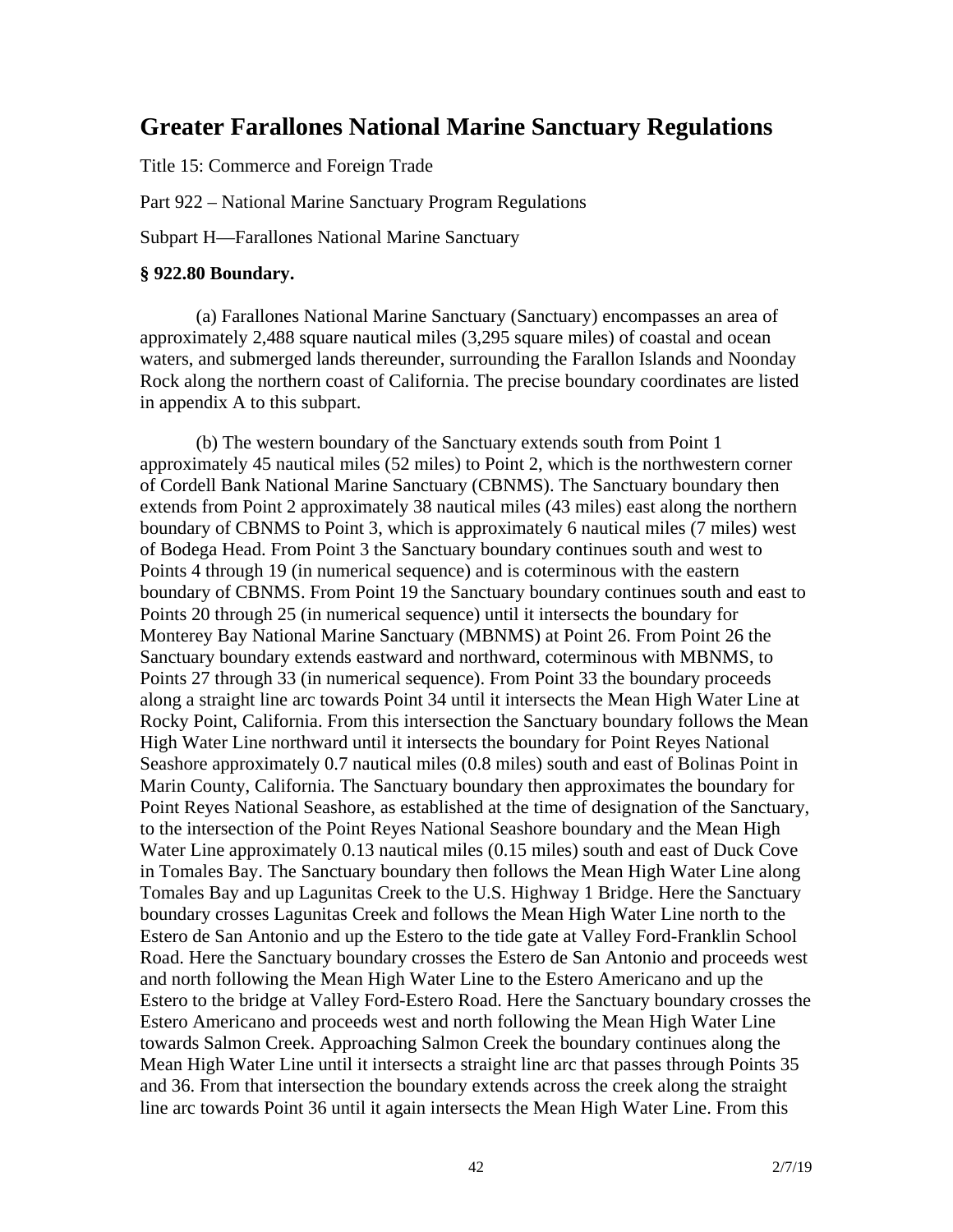intersection the boundary follows the Mean High Water Line north towards the Russian River. Approaching the Russian River the boundary continues along the Mean High Water Line until it intersects a straight line arc that passes through Points 37 and Point 38. At that intersection the boundary extends across the river along the straight line arc towards Point 38 until it again intersects the Mean High Water Line. From this intersection the boundary follows the Mean High Water Line north towards the Gualala River. Approaching the Gualala River the boundary continues along the Mean High Water Line until it intersects a straight line arc that passes through Points 39 and Point 40. At that intersection the boundary extends across the river along the straight line arc towards Point 40 until it again intersects the Mean High Water Line. From this intersection the boundary follows the Mean High Water Line north to Arena Cove in Mendocino County. Approaching Arena Cove the boundary continues along the Mean High Water Line until it intersects a straight line arc that passes through Points 41 and Point 42. At that intersection the boundary extends across the cove along the straight line arc towards Point 42 until it again intersects the Mean High Water Line. From this intersection the boundary follows the Mean High Water Line north towards the Garcia River. Approaching the Garcia River the boundary continues along the Mean High Water Line until it intersects a straight line arc that passes through Points 43 and Point 44. At that intersection the boundary extends across the river along the straight line arc towards Point 44 until it intersects the Mean High Water Line. The Sanctuary boundary then continues north following the Mean High Water Line until it intersects the rhumb line connecting Point 45 and Point 46. From this intersection the Sanctuary boundary continues west along its northernmost extent to Point 46. The Sanctuary includes Bolinas Lagoon, Estero de San Antonio (to the tide gate at Valley Ford-Franklin School Road) and Estero Americano (to the bridge at Valley Ford-Estero Road), as well as Bodega Bay, but does not include Bodega Harbor, the Salmon Creek Estuary, the Russian River Estuary, the Gualala River Estuary, Arena Cove, or the Garcia River Estuary. Unless otherwise specified, where the Sanctuary boundary crosses a waterway, the Sanctuary excludes this waterway upstream of the crossing.

#### **§ 922.81 Definitions.**

In addition to those definitions found at § 922.3, the following definitions apply to this subpart:

*Attract or attracting* means the conduct of any activity that lures or may lure any animal in the Sanctuary by using food, bait, chum, dyes, decoys (e.g., surfboards or body boards used as decoys), acoustics or any other means, except the mere presence of human beings (e.g., swimmers, divers, boaters, kayakers, surfers).

*Clean* means not containing detectable levels of harmful matter.

*Cruise ship* means a vessel with 250 or more passenger berths for hire.

*Deserting* means leaving a vessel aground or adrift without notification to the Director of the vessel going aground or becoming adrift within 12 hours of its discovery and developing and presenting to the Director a preliminary salvage plan within 24 hours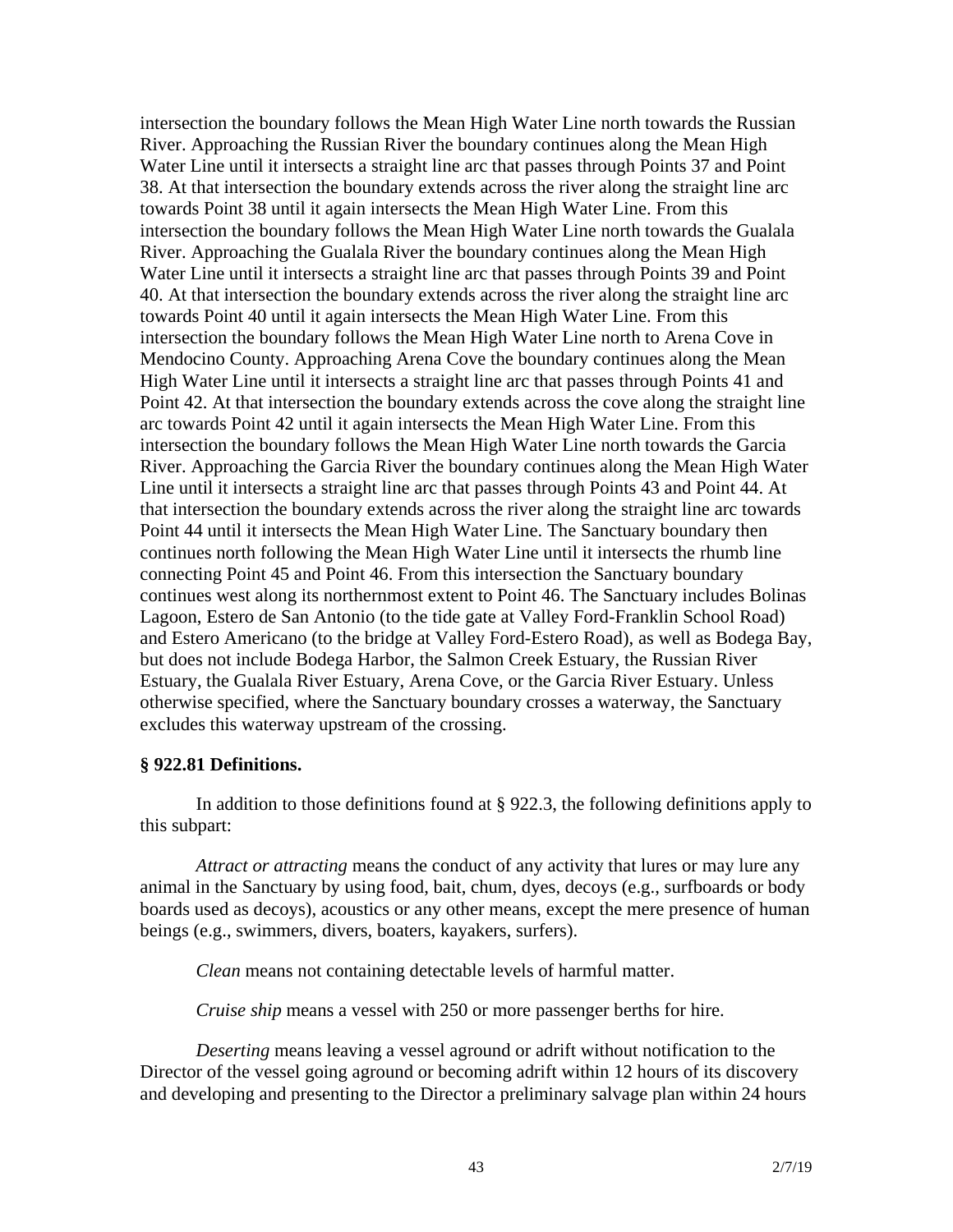of such notification, after expressing or otherwise manifesting intention not to undertake or to cease salvage efforts, or when the owner/operator cannot after reasonable efforts by the Director be reached within 12 hours of the vessel's condition being reported to authorities; or leaving a vessel at anchor when its condition creates potential for a grounding, discharge, or deposit and the owner/operator fails to secure the vessel in a timely manner.

*Harmful matter* means any substance, or combination of substances, that because of its quantity, concentration, or physical, chemical, or infectious characteristics may pose a present or potential threat to Sanctuary resources or qualities, including but not limited to: Fishing nets, fishing line, hooks, fuel, oil, and those contaminants (regardless of quantity) listed pursuant to 42 U.S.C. 101(14) of the Comprehensive Environmental Response, Compensation and Liability Act at 40 CFR 302.4.

*Introduced species* means any species (including, but not limited to, any of its biological matter capable of propagation) that is non-native to the ecosystems of the Sanctuary; or any organism into which altered genetic matter, or genetic matter from another species, has been transferred in order that the host organism acquires the genetic traits of the transferred genes.

*Motorized personal watercraft* means a vessel which uses an inboard motor powering a water jet pump as its primary source of motive power and which is designed to be operated by a person sitting, standing, or kneeling on the vessel, rather than the conventional manner of sitting or standing inside the vessel.

*Routine maintenance* means customary and standard procedures for maintaining docks or piers.

*Seagrass* means any species of marine angiosperms (flowering plants) that inhabit portions of the submerged lands in the Sanctuary. Those species include, but are not limited to: *Zostera asiatica and Zostera marina*.

*Special Wildlife Protection Zones* are areas surrounding or adjacent to high abundance of white sharks, breeding pinnipeds (seals and sea lions) or high abundance and high biological diversity of breeding birds that are susceptible to human caused disturbance, including federally listed and specially protected species. Coordinates for Special Wildlife Protection Zones are found in appendix C of this Subpart.

#### **§ 922.82 Prohibited or otherwise regulated activities.**

(a) The following activities are prohibited and thus are unlawful for any person to conduct or to cause to be conducted within the Sanctuary:

(1) Exploring for, developing, or producing oil, gas or minerals.

(2) Discharging or depositing from within or into the Sanctuary, other than from a cruise ship, any material or other matter except: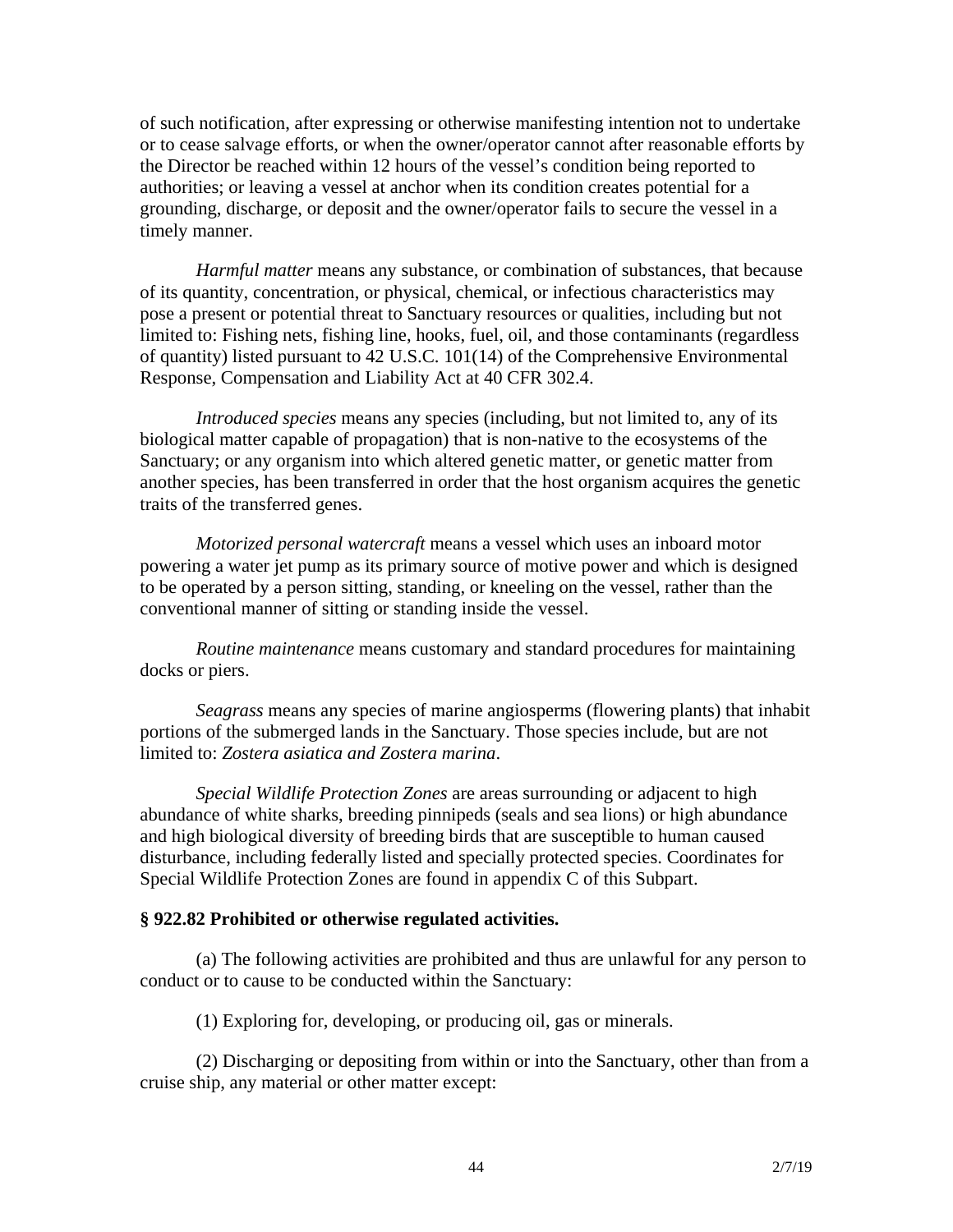(i) Fish, fish parts, chumming materials or bait used in or resulting from lawful fishing activities within the Sanctuary, provided that such discharge or deposit is during the conduct of lawful fishing activity within the Sanctuary;

(ii) For a vessel less than 300 gross registered tons (GRT), or a vessel 300 GRT or greater without sufficient holding tank capacity to hold sewage while within the Sanctuary, clean effluent generated incidental to vessel use by an operable Type I or II marine sanitation device (U.S. Coast Guard classification) that is approved in accordance with section 312 of the Federal Water Pollution Control Act, as amended (FWPCA), 33 U.S.C. 1322. Vessel operators must lock all marine sanitation devices in a manner that prevents discharge or deposit of untreated sewage;

(iii) Clean vessel deck wash down, clean vessel engine cooling water, clean vessel generator cooling water, clean bilge water, or anchor wash;

(iv) For a vessel less than 300 GRT or a vessel 300 GRT or greater without sufficient holding capacity to hold graywater while within the Sanctuary, clean graywater as defined by section 312 of the FWPCA; or

(v) Vessel engine or generator exhaust.

(3) Discharging or depositing from within or into the Sanctuary any material or other matter from a cruise ship except clean vessel engine cooling water, clean vessel generator cooling water, vessel engine or generator exhaust, clean bilge water, or anchor wash.

(4) Discharging or depositing, from beyond the boundary of the Sanctuary, any material or other matter that subsequently enters the Sanctuary and injures a Sanctuary resource or quality, except for the material or other matter excepted in paragraphs  $(a)(2)(i)$  through  $(v)$  and  $(a)(3)$  of this section.

(5) Constructing any structure other than a navigation aid on or in the submerged lands of the Sanctuary; placing or abandoning any structure on or in the submerged lands of the Sanctuary; or drilling into, dredging, or otherwise altering the submerged lands of the Sanctuary in any way, except:

(i) By anchoring vessels (in a manner not otherwise prohibited by this part (see paragraph  $(a)(16)$  of this section);

(ii) While conducting lawful fishing activities;

(iii) Routine maintenance and construction of docks and piers on Tomales Bay; or

(iv) Aquaculture activities conducted pursuant to a valid lease, permit, license or other authorization issued by the State of California.

(6) Operating motorized personal watercraft (MPWC) anywhere in Bodega Bay and anywhere in the Sanctuary south of 38.29800 degrees North Latitude (the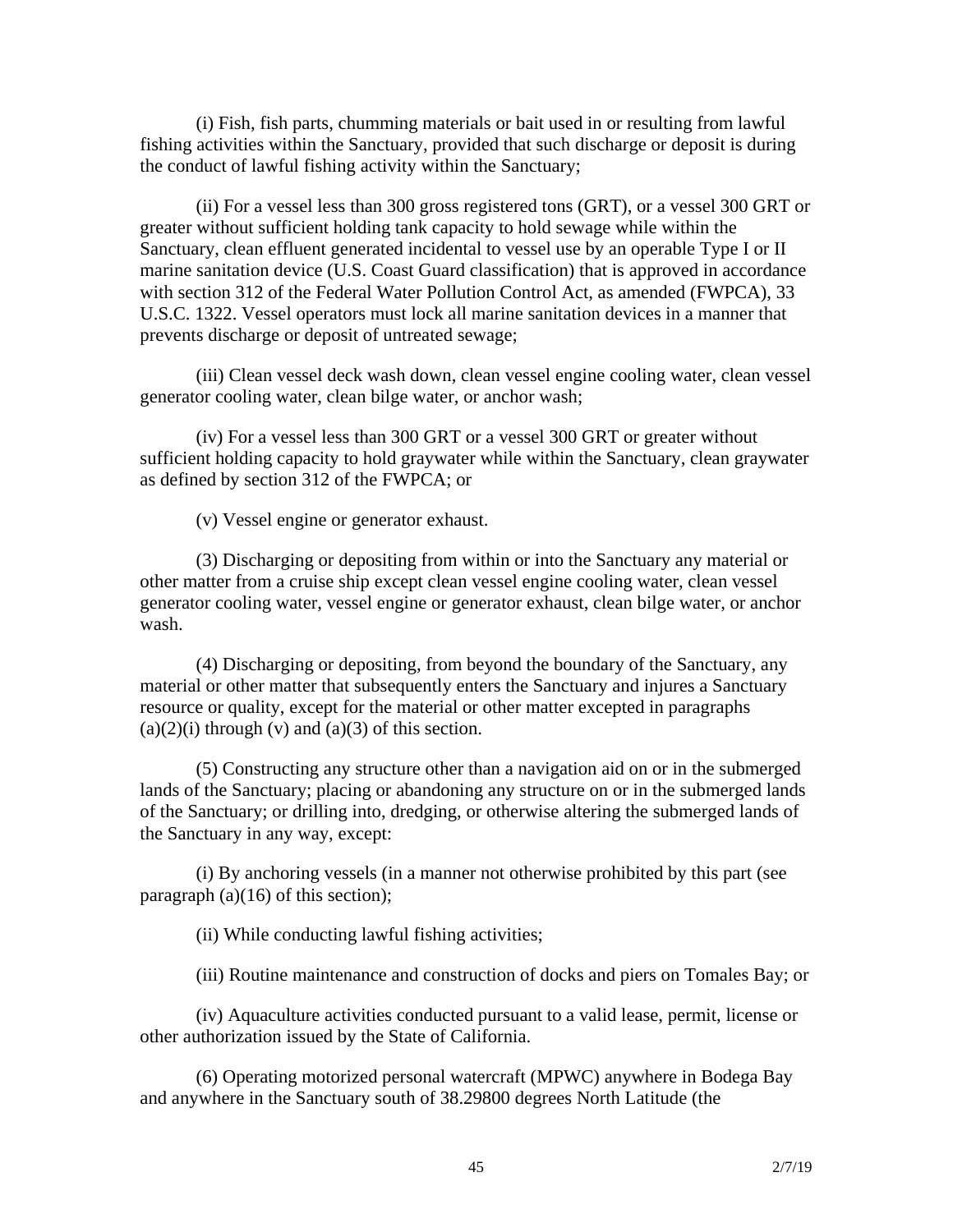southernmost tip of Bodega Head), except for emergency search and rescue missions or law enforcement operations (other than routine training activities) carried out by the National Park Service, U.S. Coast Guard, Fire or Police Departments or other Federal, State or local jurisdictions.

(7) Taking any marine mammal, sea turtle, or bird within or above the Sanctuary, except as authorized by the Marine Mammal Protection Act, as amended, (MMPA), 16 U.S.C. 1361 et seq., Endangered Species Act (ESA), as amended, 16 U.S.C. 1531 et seq., Migratory Bird Treaty Act, as amended, (MBTA), 16 U.S.C. 703 et seq., or any regulation, as amended, promulgated under the MMPA, ESA, or MBTA.

(8) Possessing within the Sanctuary (regardless of where taken, moved or removed from), any marine mammal, sea turtle, or bird taken, except as authorized by the MMPA, ESA, MBTA, by any regulation, as amended, promulgated under the MMPA, ESA, or MBTA, or as necessary for valid law enforcement purposes.

(9) Possessing, moving, removing, or injuring, or attempting to possess, move, remove or injure, a Sanctuary historical resource.

(10) Introducing or otherwise releasing from within or into the Sanctuary an introduced species, except:

(i) Striped bass (*Morone saxatilis*) released during catch and release fishing activity; or

(ii) Species cultivated by commercial shellfish aquaculture activities in Tomales Bay pursuant to a valid lease, permit, license or other authorization issued by the State of California. Tomales Bay is defined in § 922.80. The coordinates for the northern terminus of Tomales Bay are listed in appendix C to this subpart.

(11) Disturbing marine mammals or seabirds by flying motorized aircraft at less than 1,000 feet over the waters within any of the seven designated Special Wildlife Protection Zones described in appendix D to this subpart, except transiting Zone 6 to transport persons or supplies to or from Southeast Farallon Island authorized by the U.S. Fish and Wildlife Service, Farallon National Wildlife Refuge, or for enforcement purposes. Failure to maintain a minimum altitude of 1,000 feet above ground level over such waters is presumed to disturb marine mammals or seabirds.

(12) Operating any vessel engaged in the trade of carrying cargo within any area designated Special Wildlife Protection Zone or within one nautical mile from these zones. The coordinates are listed in appendix E to this subpart. This includes but is not limited to tankers and other bulk carriers and barges, or any vessel engaged in the trade of servicing offshore installations, except to transport persons or supplies to or from the Farallon Islands. In no event shall this section be construed to limit access for fishing, recreational or research vessels.

(13) Attracting a white shark anywhere in the Sanctuary; or approaching within 50 meters of any white shark within Special Wildlife Protection Zone 6 and 7 or within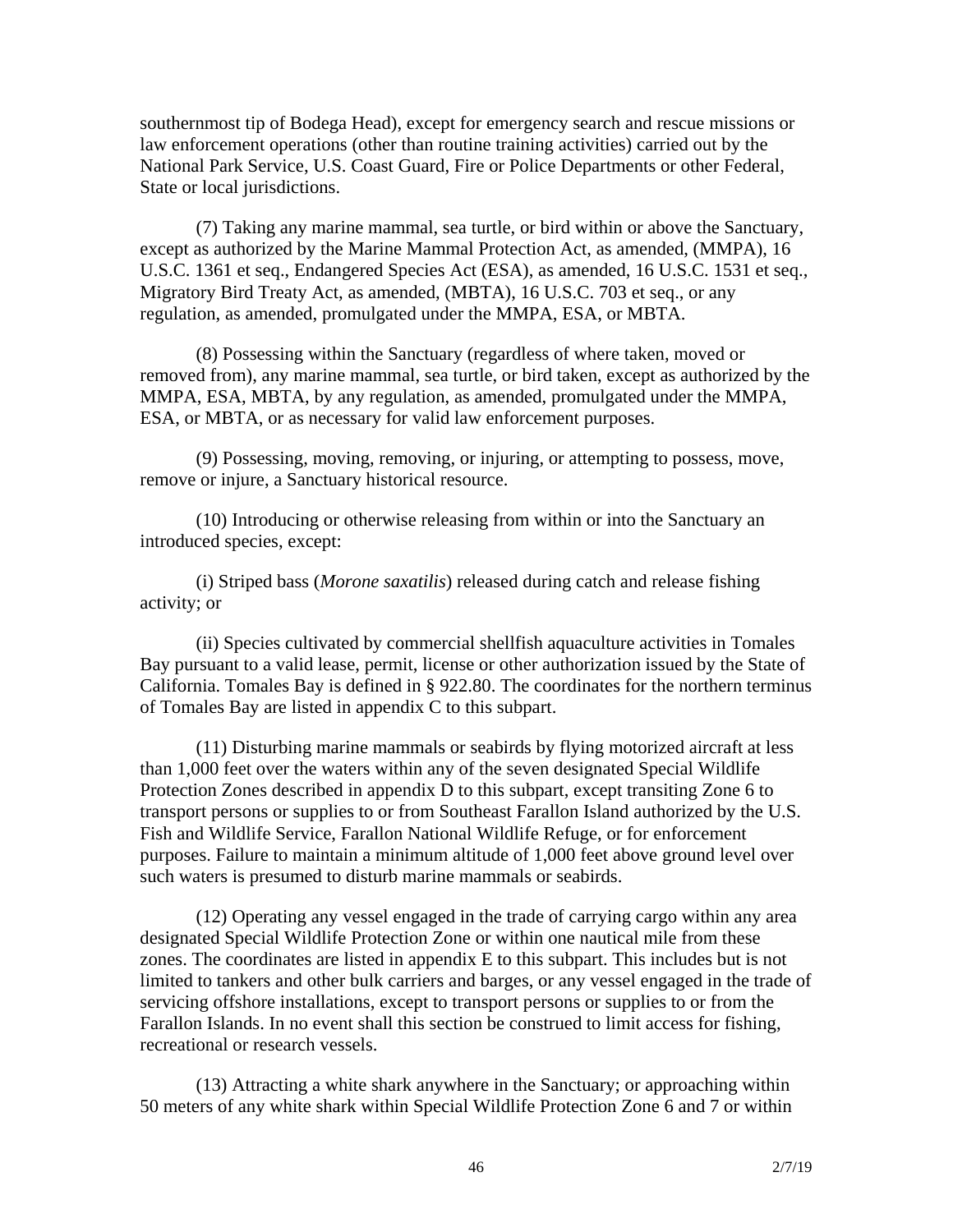one nautical mile from these zones. The coordinates are listed in appendix F to this subpart. (14) Deserting a vessel aground, at anchor, or adrift in the Sanctuary.

(15) Leaving harmful matter aboard a grounded or deserted vessel in the Sanctuary.

(16) Anchoring a vessel in a designated seagrass protection zone in Tomales Bay, except as necessary for aquaculture operations conducted pursuant to a valid lease, permit or license. The coordinates for the no anchoring seagrass protection zones are listed in Appendix B to this subpart.

(17) Interfering with, obstructing, delaying, or preventing an investigation, search, seizure, or disposition of seized property in connection with enforcement of the Act or any regulation or permit issued under the Act.

(b) All activities currently carried out by the Department of Defense within the Sanctuary are essential for the national defense and, therefore, not subject to the prohibitions in this section. The exemption of additional activities shall be determined in consultation between the Director and the Department of Defense.

(c) The prohibitions in paragraph (a) of this section do not apply to activities necessary to respond to an emergency threatening life, property, or the environment.

(d) The prohibitions in paragraphs  $(a)(2)$  through  $(9)$  and  $(a)(11)$  through  $(16)$  of this section do not apply to any activity executed in accordance with the scope, purpose, terms, and conditions of a National Marine Sanctuary permit issued pursuant to §§ 922.48 and 922.83 or a Special Use permit issued pursuant to section 310 of the Act.

#### **§ 922.83 Permit procedures and issuance criteria.**

(a) A person may conduct an activity prohibited by  $\S 922.82(a)(2)$  through (9) and (a)(11) through (16) if such activity is specifically authorized by, and conducted in accordance with the scope, purpose, terms and conditions of, a permit issued under § 922.48 and this section.

(b) The Director, at his or her discretion, may issue a National Marine Sanctuary permit under this section, subject to terms and conditions as he or she deems appropriate, if the Director finds that the activity will:

(1) Further research or monitoring related to Sanctuary resources and qualities;

(2) Further the educational value of the Sanctuary;

(3) Further salvage or recovery operations; or

(4) Assist in managing the Sanctuary.

(c) In deciding whether to issue a permit, the Director shall consider factors such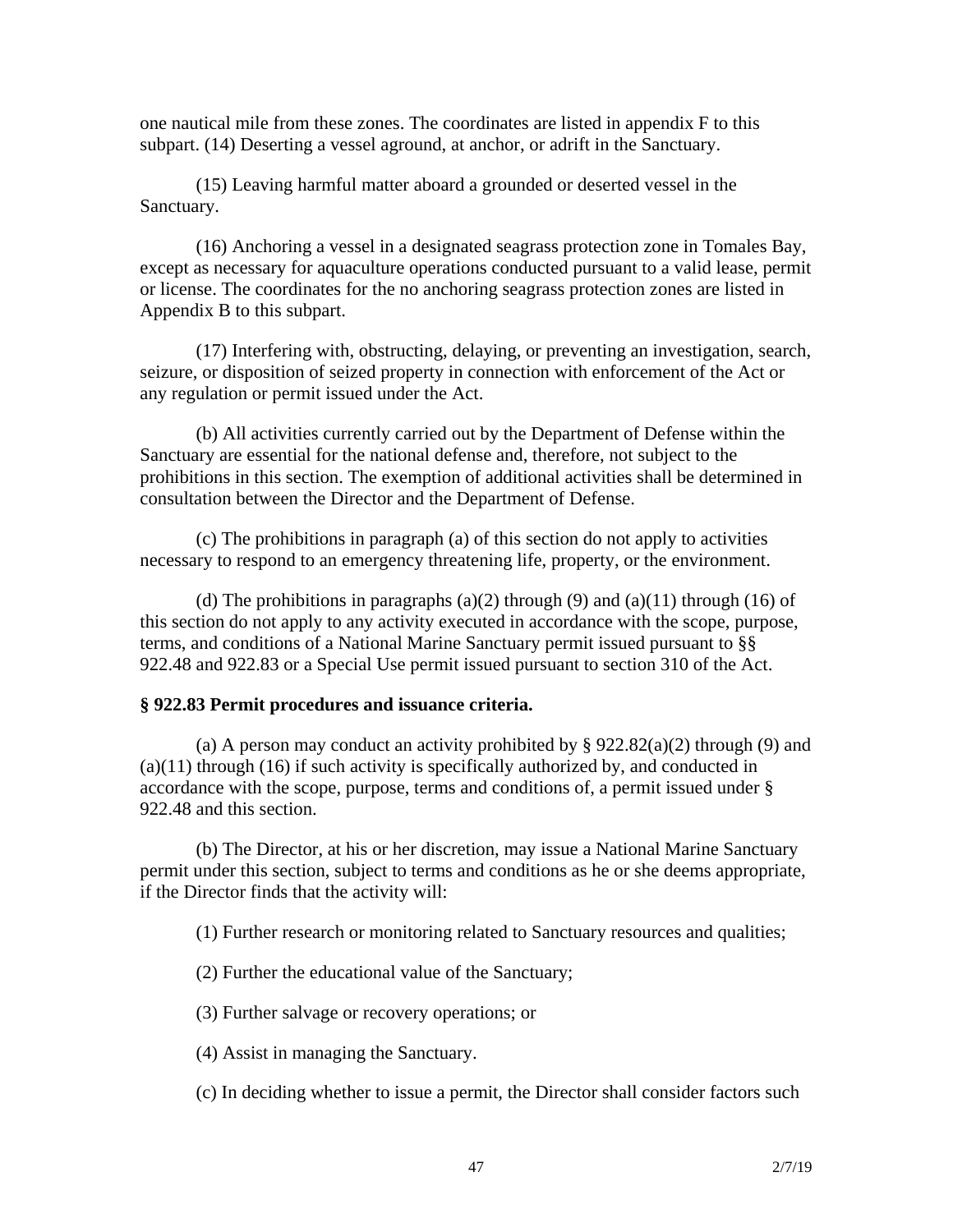(1) The applicant is qualified to conduct and complete the proposed activity;

(2) The applicant has adequate financial resources available to conduct and complete the proposed activity;

(3) The methods and procedures proposed by the applicant are appropriate to achieve the goals of the proposed activity, especially in relation to the potential effects of the proposed activity on Sanctuary resources and qualities;

(4) The proposed activity will be conducted in a manner compatible with the primary objective of protection of Sanctuary resources and qualities, considering the extent to which the conduct of the activity may diminish or enhance Sanctuary resources and qualities, any potential indirect, secondary or cumulative effects of the activity, and the duration of such effects;

(5) The proposed activity will be conducted in a manner compatible with the value of the Sanctuary, considering the extent to which the conduct of the activity may result in conflicts between different users of the Sanctuary, and the duration of such effects;

(6) It is necessary to conduct the proposed activity within the Sanctuary;

(7) The reasonably expected end value of the proposed activity to the furtherance of Sanctuary goals and purposes outweighs any potential adverse effects on Sanctuary resources and qualities from the conduct of the activity; and

(8) Any other factors as the Director deems appropriate.

(d) *Applications*. (1) Applications for permits should be addressed to the Director, Office of National Marine Sanctuaries; ATTN: Superintendent, Farallones National Marine Sanctuary, 991 Marine Dr., The Presidio, San Francisco, CA 94129.

(2) In addition to the information listed in § 922.48(b), all applications must include information to be considered by the Director in paragraph (b) and (c) of this section.

(e) The permittee must agree to hold the United States harmless against any claims arising out of the conduct of the permitted activities.

#### **§ 922.84 Certification of preexisting leases, licenses, permits, approvals, other authorizations, or rights to conduct a prohibited activity.**

(a) A person may conduct an activity prohibited by  $\S 922.82(a)(1)$  through (17) if such activity is specifically authorized by a valid Federal, State, or local lease, permit, license, approval, or other authorization in existence prior to the effective date of sanctuary expansion and within the sanctuary expansion area and complies with § 922.47

as: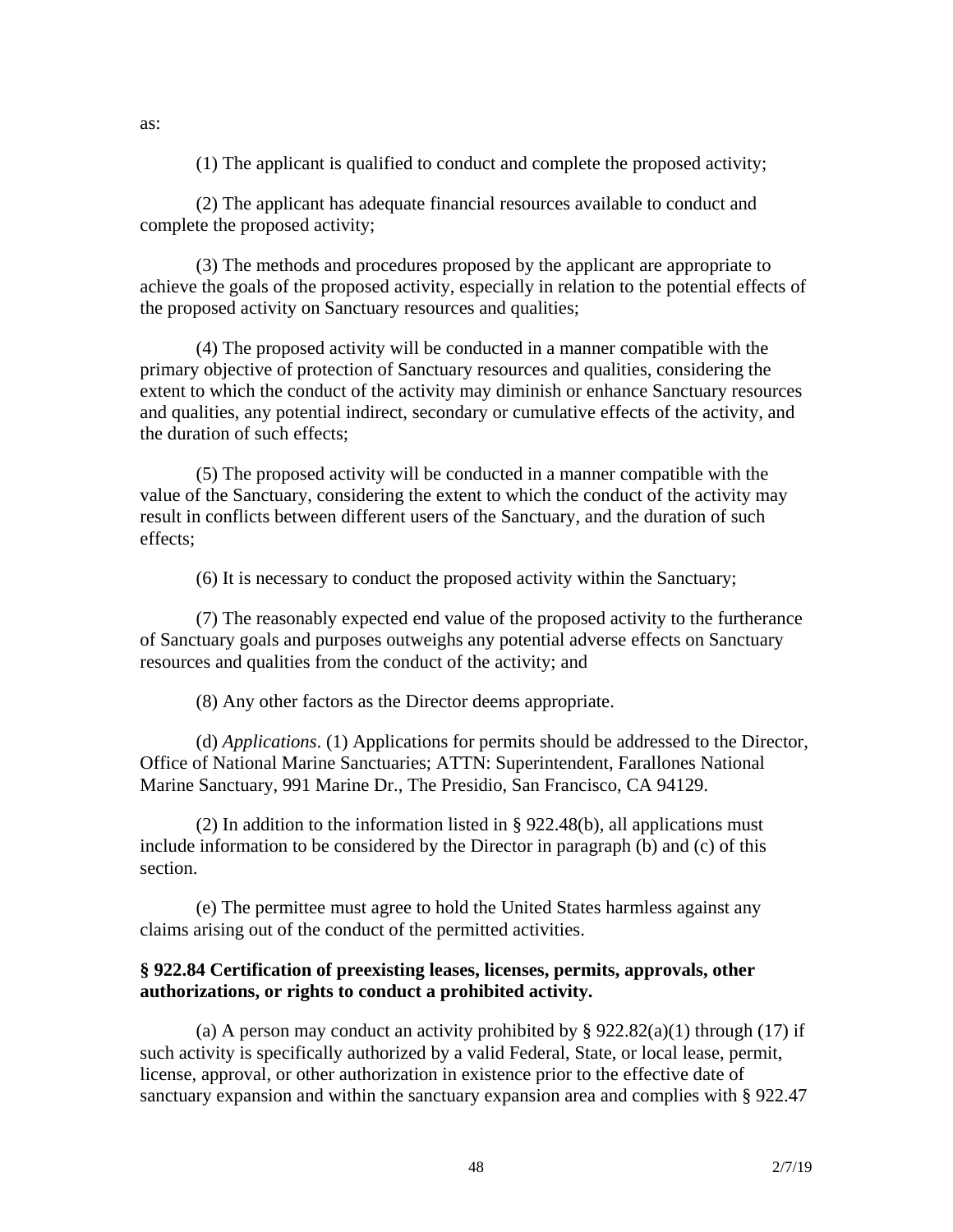and provided that the holder of the lease, permit, license, approval, or other authorization complies with the requirements of paragraph (e) of this section.

(b) In considering whether to make the certifications called for in this section, the Director may seek and consider the views of any other person or entity, within or outside the Federal government, and may hold a public hearing as deemed appropriate.

(c) The Director may amend, suspend, or revoke any certification made under this section whenever continued operation would otherwise be inconsistent with any terms or conditions of the certification. Any such action shall be forwarded in writing to both the holder of the certified permit, license, or other authorization and the issuing agency and shall set forth reason(s) for the action taken.

(d) Requests for findings or certifications should be addressed to the Director, Office of National Marine Sanctuaries; ATTN: Sanctuary Superintendent, Farallones National Marine Sanctuary, 991 Marine Drive, The Presidio, San Francisco, CA 94129. A copy of the lease, permit, license, approval, or other authorization must accompany the request.

(e) For an activity described in paragraph (a) of this section, the holder of the authorization or right may conduct the activity prohibited by  $\S$  922.82 (a)(1) through (17) provided that:

(1) The holder of such authorization or right notifies the Director, in writing, within 90 days of the effective date of Sanctuary designation, of the existence of such authorization or right and requests certification of such authorization or right;

(2) The holder complies with the other provisions of this section; and

(3) The holder complies with any terms and conditions on the exercise of such authorization or right imposed as a condition of certification, by the Director, to achieve the purposes for which the Sanctuary was designated.

(f) The holder of an authorization or right described in paragraph (a) of this section authorizing an activity prohibited by § 922.82 may conduct the activity without being in violation of applicable provisions of § 922.82, pending final agency action on his or her certification request, provided the holder is otherwise in compliance with this section.

(g) The Director may request additional information from the certification requester as he or she deems reasonably necessary to condition appropriately the exercise of the certified authorization or right to achieve the purposes for which the Sanctuary was designated. The Director must receive the information requested within 45 days of the postmark date of the request. The Director may seek the views of any persons on the certification request.

(h) The Director may amend any certification made under this section whenever additional information becomes available that he determines justifies such an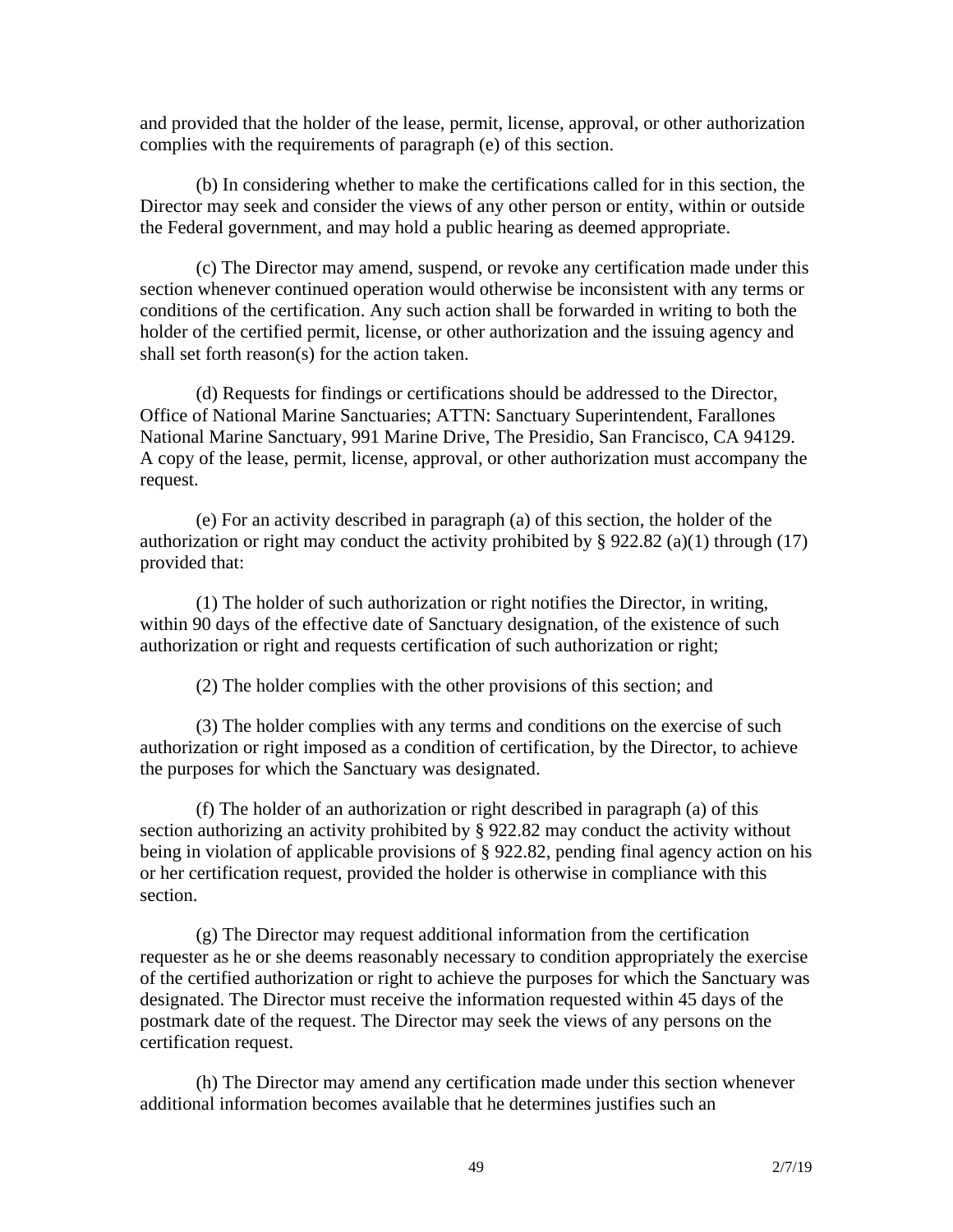#### amendment.

(i) Upon completion of review of the authorization or right and information received with respect thereto, the Director shall communicate, in writing, any decision on a certification request or any action taken with respect to any certification made under this section, in writing, to both the holder of the certified lease, permit, license, approval, other authorization, or right, and the issuing agency, and shall set forth the reason(s) for the decision or action taken.

(j) The holder may appeal any action conditioning, amending, suspending, or revoking any certification in accordance with the procedures set forth in § 922.50.

(k) Any time limit prescribed in or established under this section may be extended by the Director for good cause.

#### **§ 922.85 Review of State permits and leases for certain aquaculture projects.**

NOAA has described in a Memorandum of Agreement (MOA) with the State of California how the State will consult and coordinate with NOAA to review any new, amended or expanded lease or permit application for aquaculture projects in Tomales Bay involving introduced species.

### **Appendix A to Subpart H of Part 922— Farallones National Marine Sanctuary Boundary Coordinates**

Coordinates listed in this Appendix are unprojected (Geographic) and based on the North American Datum of 1983.

| Point ID No.     |          |              |
|------------------|----------|--------------|
| <b>Sanctuary</b> |          |              |
| <b>Boundary</b>  | Latitude | Longitude    |
|                  | 39.00000 | $-124.33350$ |
| $\overline{2}$   | 38.29989 | $-123.99988$ |
| 3                | 38.29989 | $-123.20005$ |
| $\overline{4}$   | 38.26390 | $-123.18138$ |
| 5                | 38.21001 | $-123.11913$ |
| 6                | 38.16576 | $-123.09207$ |
|                  | 38.14072 | $-123.08237$ |
| 8                | 38.12829 | $-123.08742$ |
| 9                | 38.10215 | $-123.09804$ |
| 10               | 38.09069 | $-123.10387$ |
| 11               | 38.07898 | $-123.10924$ |
| 12               | 38.06505 | $-123.11711$ |
| 13               | 38.05202 | $-123.12827$ |
| 14               | 37.99227 | $-123.14137$ |
| 15               | 37.98947 | $-123.23615$ |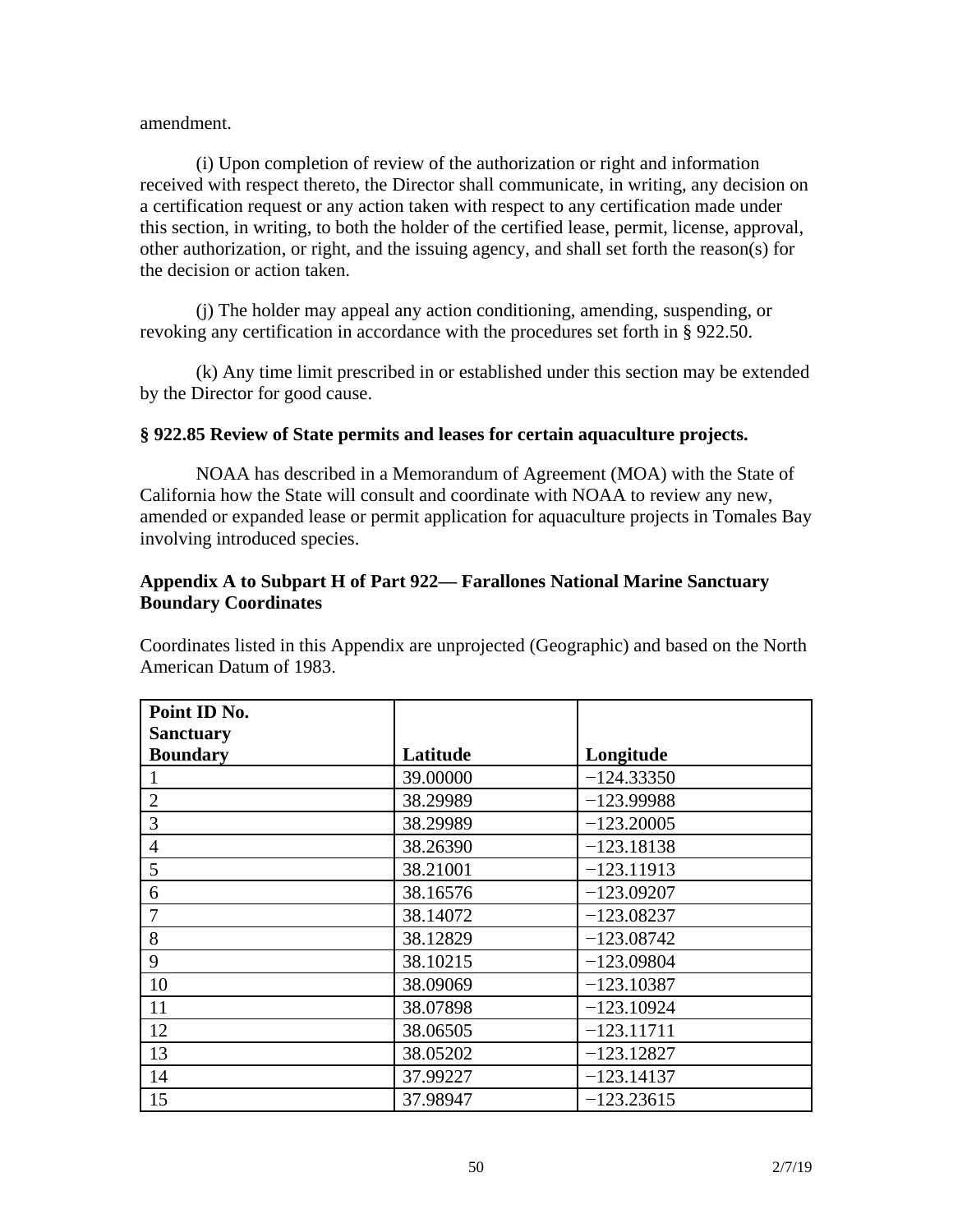| 16    | 37.95880 | $-123.32312$ |
|-------|----------|--------------|
| 17    | 37.90464 | $-123.38958$ |
| 18    | 37.83480 | $-123.42579$ |
| 19    | 37.76687 | $-123.42694$ |
| 20    | 37.75932 | $-123.42686$ |
| 21    | 37.68892 | $-123.39274$ |
| 22    | 37.63356 | $-123.32819$ |
| 23    | 37.60123 | $-123.24292$ |
| 24    | 37.59165 | $-123.22641$ |
| 25    | 37.56305 | $-123.19859$ |
| 26    | 37.52001 | $-123.12879$ |
| 27    | 37.50819 | $-123.09617$ |
| 28    | 37.49418 | $-123.00770$ |
| 29    | 37.50948 | $-122.90614$ |
| 30    | 37.52988 | $-122.85988$ |
| 31    | 37.57147 | $-122.80399$ |
| 32    | 37.61622 | $-122.76937$ |
| 33    | 37.66641 | $-122.75105$ |
| $34*$ | 37.88225 | $-122.62753$ |
| $35*$ | 38.35045 | $-123.06711$ |
| $36*$ | 38.35665 | $-123.06724$ |
| $37*$ | 38.44575 | $-123.12602$ |
| 38*   | 38.45531 | $-123.13469$ |
| 39*   | 38.76231 | $-123.52957$ |
| $40*$ | 38.76941 | $-123.53541$ |
| $41*$ | 38.91136 | $-123.71061$ |
| $42*$ | 38.91766 | $-123.72568$ |
| 43*   | 38.95404 | $-123.73405$ |
| 44*   | 38.95944 | $-123.71820$ |
| 45*   | 39.00000 | $-123.69710$ |
| 46*   | 39.00000 | $-124.33350$ |

**Note:** The coordinates in the table above marked with an asterisk (\*) are not a part of the sanctuary boundary. These coordinates are landward reference points used to draw a line segment that intersects with the shoreline.

## **Appendix B to Subpart H of Part 922—No-Anchoring Seagrass Protection Zones in Tomales Bay**

Coordinates listed in this appendix are unprojected (Geographic) and based on the North American Datum of 1983.

(1) No-Anchoring Seagrass Protection Zone 1 encompasses an area of approximately .11 square nautical miles (.15 square miles) offshore south of Millerton Point. The precise boundary coordinates are listed in the table following this description. The eastern boundary is a straight line arc that connects points 1 and 2 listed in the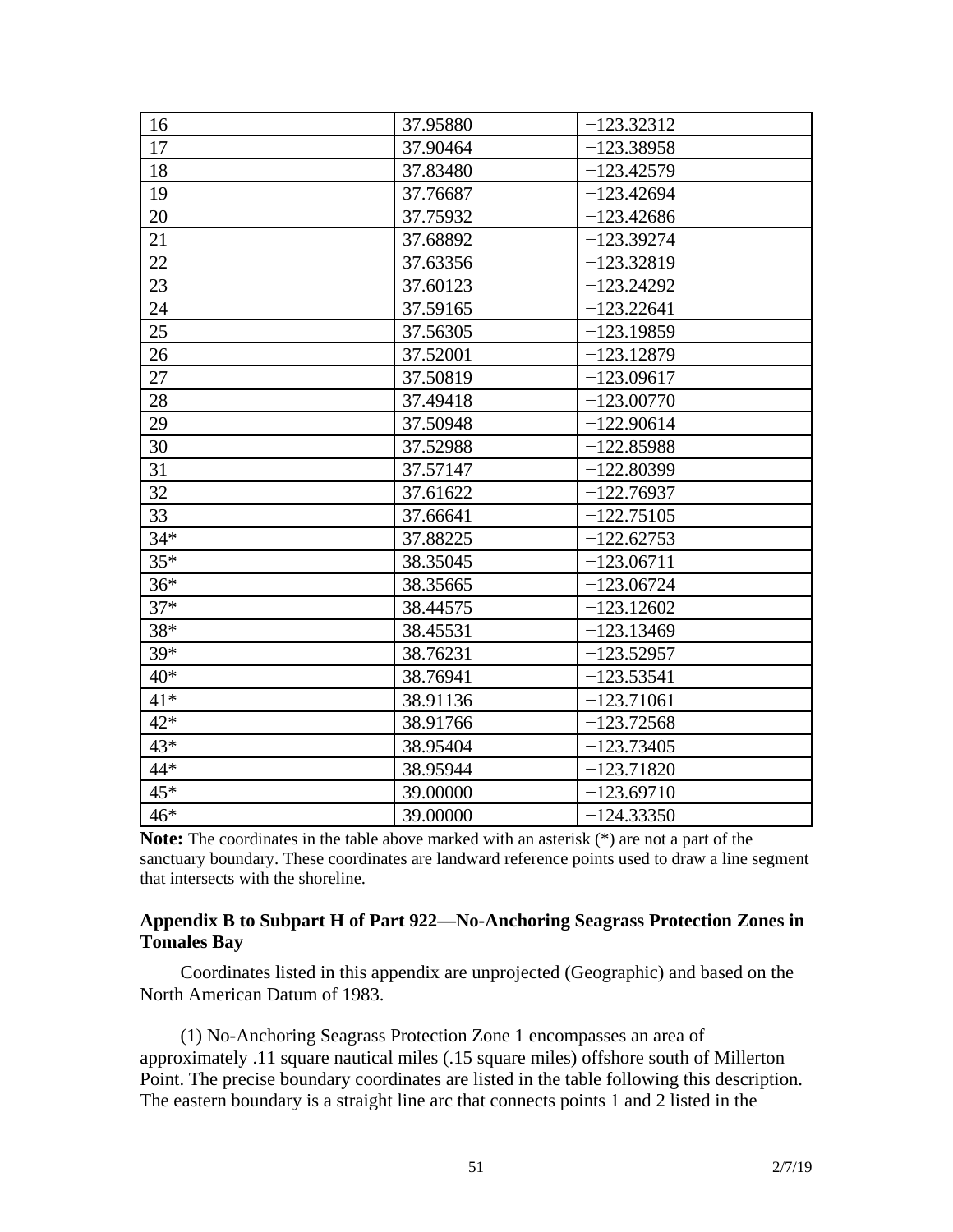coordinate table below. The southern boundary is a straight line arc that connects points 2 and 3, the western boundary is a straight line arc that connects points 3 and 4 and the northern boundary is a straight line arc that connects point 4 to point 5.

| Zone 1 Point ID No. | Latitude | Longitude    |
|---------------------|----------|--------------|
|                     | 38.10571 | $-122.84565$ |
|                     | 38.09888 | $-122.83603$ |
|                     | 38.09878 | $-122.84431$ |
|                     | 38.10514 | $-122.84904$ |
|                     | 38.10571 | $-122.84565$ |

(2) No-Anchoring Seagrass Protection Zone 2 encompasses an area of approximately .15 square nautical miles (.19 square miles) that begins just south of Marconi and extends approximately 1.6 nautical miles (1.9 miles) south along the eastern shore of Tomales Bay. The precise boundary coordinates are listed in the table following this description. The western boundary is a series of straight line arcs that sequentially connect point 1 to point 5 listed in the coordinate table below. The southern boundary is a straight line arc that extends from point 5 towards point 6 until it intersects the Mean High Water Line. From this intersection the eastern boundary follows the Mean High Water Line north until it intersects the straight line arc that connects point 7 to point 8. From this intersection the northern boundary extends to point 8.

| Zone 2 Point ID No. | Latitude | Longitude    |
|---------------------|----------|--------------|
|                     | 38.13326 | $-122.87178$ |
|                     | 38.12724 | $-122.86488$ |
|                     | 38.12563 | $-122.86480$ |
|                     | 38.11899 | $-122.86731$ |
|                     | 38.11386 | $-122.85851$ |
| $6*$                | 38.11608 | $-122.85813$ |
| $7*$                | 38.14078 | $-122.87433$ |
|                     | 38.13326 | $-122.87178$ |

**Note:** The coordinates in the table above marked with an asterisk (\*) are not a part of the zone boundary. These coordinates are landward reference points used to draw a line segment that intersects with the shoreline.

(3) No-Anchoring Seagrass Protection Zone 3 encompasses an area of approximately .01 square nautical miles (.02 square miles) that begins just south of Marshall and extends approximately .5 nautical miles (.6 miles) south along the eastern shore of Tomales Bay. The precise boundary coordinates are listed in the table following this description. The western boundary is a straight line arc that connects point 1 to point 2 listed in the coordinate table below. The southern boundary is a straight line arc that extends from point 2 towards point 3 until it intersects the Mean High Water Line. From this intersection the eastern boundary follows the Mean High Water Line northward until it intersects the straight line arc that connects point 4 to point 5. From this intersection the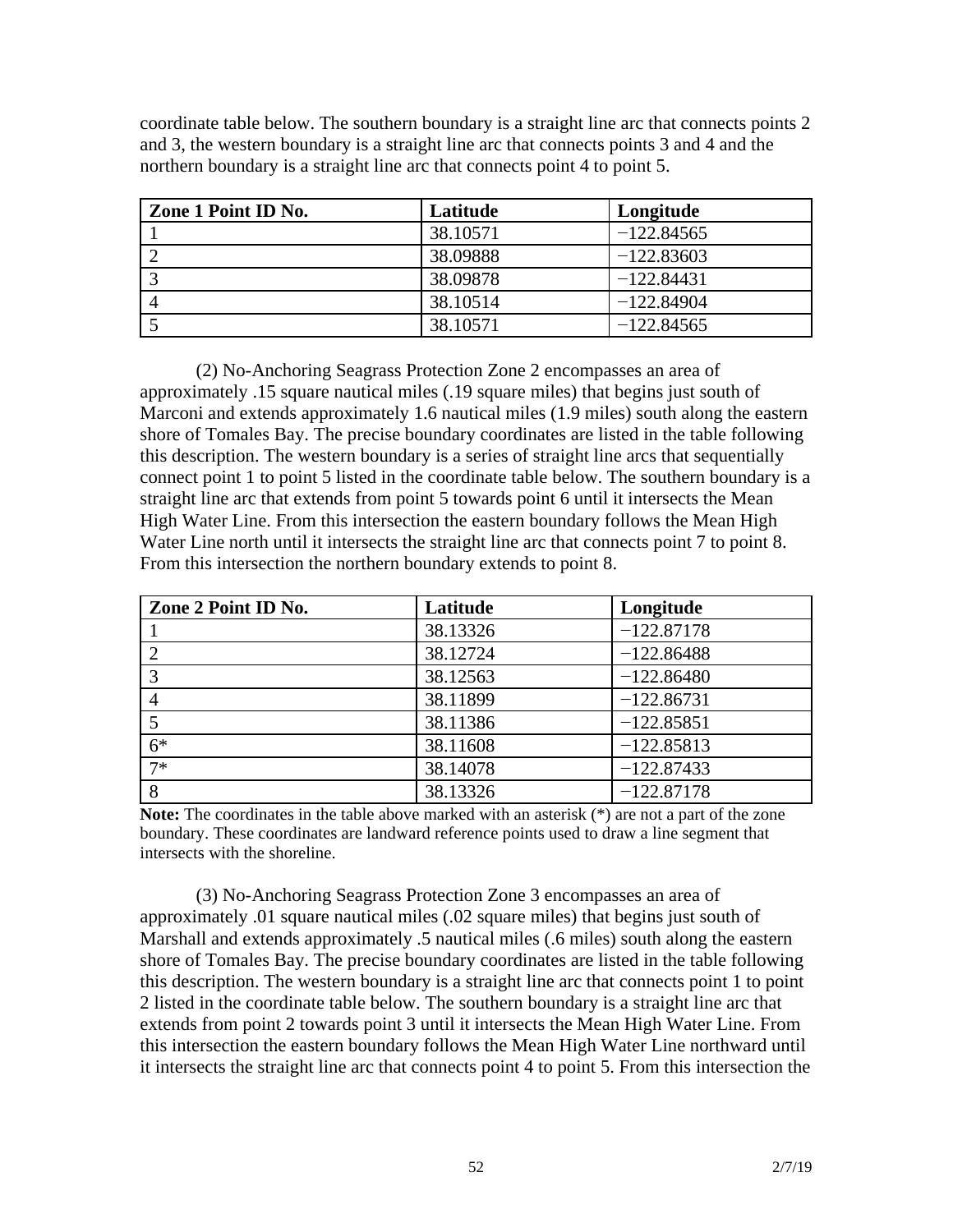northern boundary extends westward along the straight line arc that connects point 4 to point 5.

| Zone 3 Point ID No. | Latitude | Longitude    |
|---------------------|----------|--------------|
|                     | 38.15956 | $-122.89573$ |
|                     | 38.15250 | $-122.89042$ |
| $3*$                | 38.15292 | $-122.88984$ |
| $4*$                | 38.16031 | $-122.89442$ |
|                     | 38.15956 | $-122.89573$ |

Note: The coordinates in the table above marked with an asterisk (\*) are not a part of the zone boundary. These coordinates are landward reference points used to draw a line segment that intersects with the shoreline.

(4) No-Anchoring Seagrass Protection Zone 4 is an area of approximately .18 square nautical miles (.21 square miles) that begins just north of Nicks Cove and extends approximately 2.7 nautical miles (3.1 miles) south along the eastern shore of Tomales Bay to just south of Cypress Grove. The precise boundary coordinates are listed in the table following this description. The western boundary is a series of straight line arcs that sequentially connect point 1 to point 8 listed in the coordinate table below. The southern boundary is a straight line arc that extends from point 8 towards point 9 until it intersects the Mean High Water Line. From this intersection the eastern boundary follows the Mean High Water Line north until it intersects the straight line arc that connects point 10 to point 11. From this intersection the northern boundary extends westward along the straight line arc that connects point 10 to point 11.

| Zone 4 Point ID No. | Latitude | Longitude    |
|---------------------|----------|--------------|
|                     | 38.20004 | $-122.92315$ |
| $\overline{2}$      | 38.18881 | $-122.91740$ |
| 3                   | 38.18651 | $-122.91404$ |
| $\overline{4}$      | 38.17919 | $-122.91021$ |
| 5                   | 38.17450 | $-122.90545$ |
| 6                   | 38.16869 | $-122.90475$ |
| $\tau$              | 38.16535 | $-122.90308$ |
| 8                   | 38.16227 | $-122.89650$ |
| $9*$                | 38.16266 | $-122.89620$ |
| $10*$               | 38.20080 | $-122.92174$ |
| 11                  | 38.20004 | $-122.92315$ |

Note: The coordinates in the table above marked with an asterisk (\*) are not a part of the zone boundary. These coordinates are landward reference points used to draw a line segment that intersects with the shoreline.

(5) No-Anchoring Seagrass Protection Zone 5 encompasses an area of approximately 1.3 square nautical miles (1.6 square miles) that begins east of Lawson's Landing and extends approximately 2.7 nautical miles (3.1 miles) east and south along the eastern shore of Tomales Bay but excludes areas adjacent (approximately .32 nautical miles or .37 miles) to the mouth of Walker Creek. The precise boundary coordinates are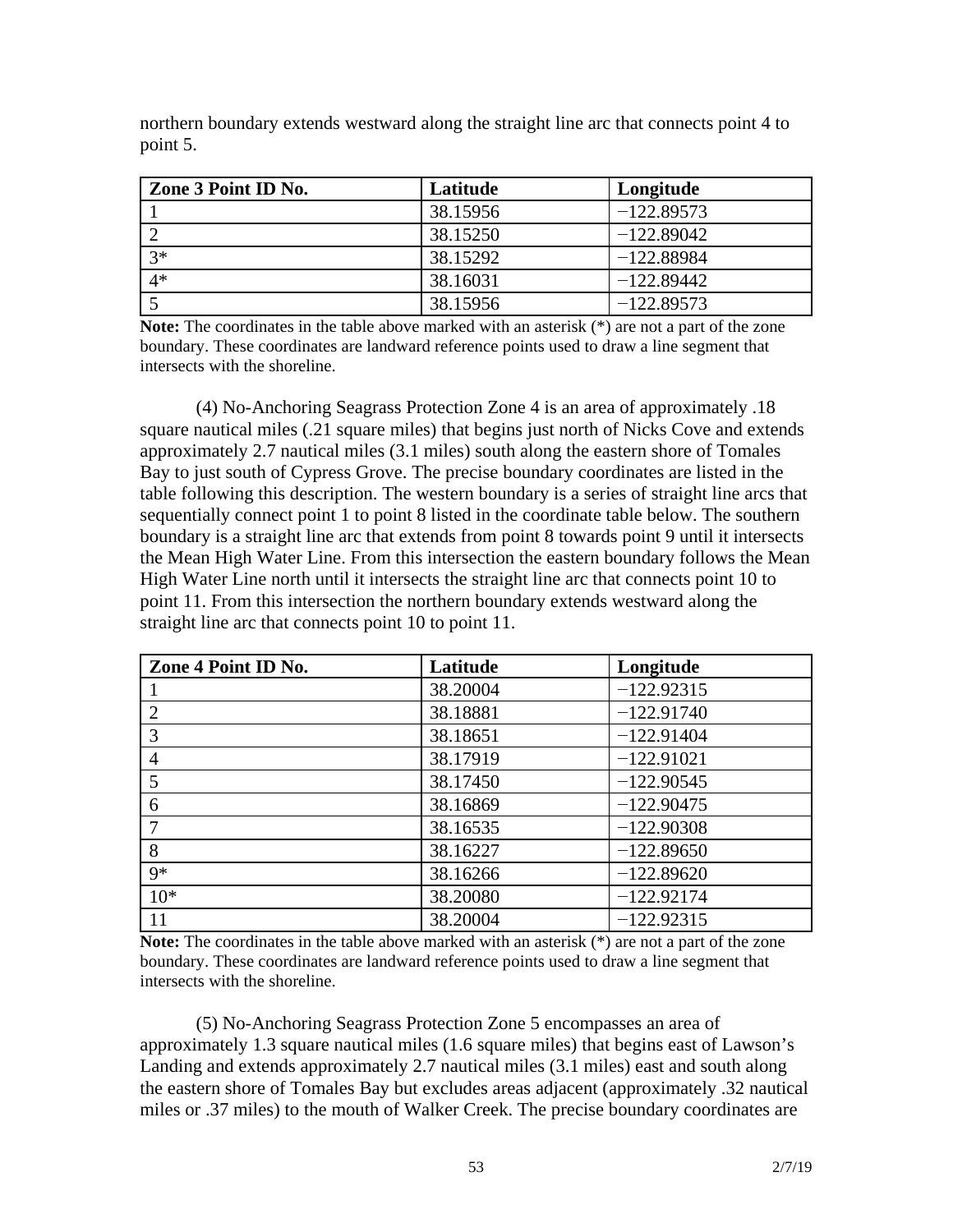listed in the table following this description. The western boundary is a series of straight line arcs that sequentially connect point 1 to point 3 listed in the coordinate table below. From point 3 the southern boundary trends eastward along the straight line arc that connects point 3 to point 4 until it intersects the Mean High Water Line. From this intersection the boundary follows the Mean High Water Line northward until it intersects the straight line arc that connects point 5 to point 6. From this intersection the boundary extends westward along the straight line arc that connects point 5 to point 6. From point 6 the boundary follows the straight line arc that connects point 6 to point 7, and then extends along the straight line arc that connects point 7 to point 8 until it again intersects the Mean High Water Line. From this intersection the boundary follows the Mean High Water Line until it intersects the straight line arc that connects point 9 to point 10. From this intersection the boundary extends to point 10 along the straight line arc that connects point 9 to point 10.

| Zone 5 Point ID No.         | Latitude | Longitude    |
|-----------------------------|----------|--------------|
|                             | 38.21825 | $-122.96041$ |
| $\mathcal{D}_{\mathcal{A}}$ | 38.20666 | $-122.94397$ |
| 3                           | 38.19431 | $-122.93431$ |
| $4*$                        | 38.20080 | $-122.92174$ |
| $5*$                        | 38.20522 | $-122.92446$ |
| 6                           | 38.20366 | $-122.93246$ |
| 7                           | 38.20938 | $-122.94153$ |
| $8*$                        | 38.21599 | $-122.93742$ |
| $9*$                        | 38.23129 | $-122.96293$ |
| 10                          | 38.21825 | $-122.96041$ |

Note: The coordinates in the table above marked with an asterisk (\*) are not a part of the zone boundary. These coordinates are landward reference points used to draw a line segment that intersects with the shoreline.

(6) No-Anchoring Seagrass Protection Zone 6 encompasses an area of approximately .01 square nautical miles (.02 square miles) in the vicinity of Indian Beach along the western shore of Tomales Bay. The precise boundary coordinates are listed in the table following this description. The eastern boundary is a straight line arc that connects point 1 to point 2 listed in the coordinate table below. The southern boundary extends westward along the straight line arc that connects point 2 to point 3 until it intersects the Mean High Water Line. From this intersection the eastern boundary follows the Mean High Water Line northward until it intersects the straight line arc that connects point 3 to point 4. From this intersection the northern boundary extends eastward along the straight line arc that connects point 4 to point 5.

| Zone 6 Point ID No. | Latitude | Longitude    |
|---------------------|----------|--------------|
|                     | 38.14103 | $-122.89537$ |
|                     | 38.13919 | $-122.89391$ |
| $3*$                | 38.13804 | $-122.89610$ |
| $4*$                | 38.14033 | $-122.89683$ |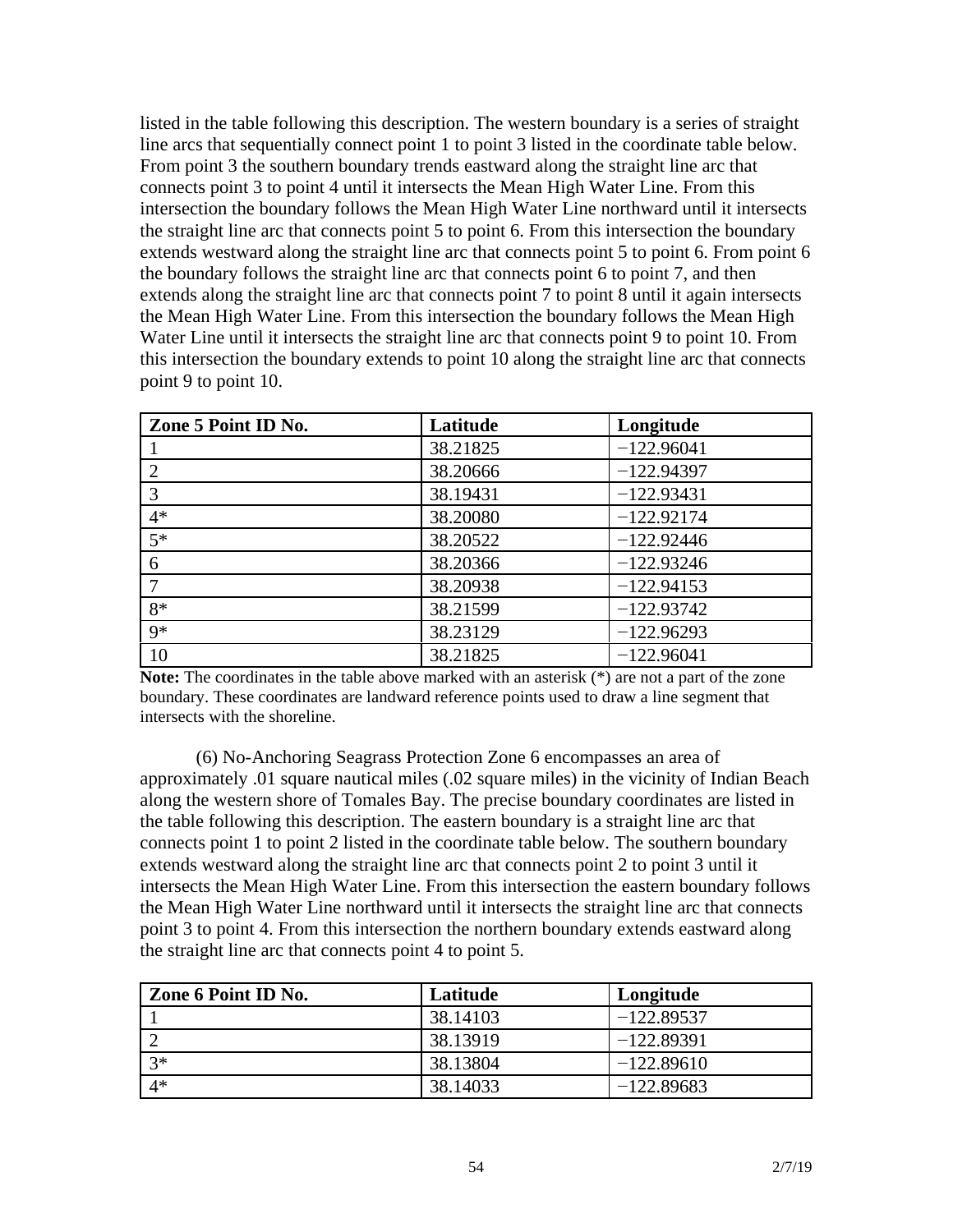| . . | $\Omega$<br><u>20</u><br>38.14103 | 00527<br>$\overline{\phantom{a}}$<br>1 <i>44.073.</i> |
|-----|-----------------------------------|-------------------------------------------------------|
|     |                                   |                                                       |

**Note:** The coordinates in the table above marked with an asterisk (\*) are not a part of the zone boundary. These coordinates are landward reference points used to draw a line segment that intersects with the shoreline.

(7) No-Anchoring Seagrass Protection Zone 7 encompasses an area of approximately .09 square nautical miles (.12 square miles) that begins just south of Pebble Beach and extends approximately 1.6 nautical miles (1.9 miles) south along the western shore of Tomales Bay. The precise boundary coordinates are listed in the table following this description. The eastern boundary is a series of straight line arcs that sequentially connect point 1 to point 5 listed in the coordinate table below. The southern boundary extends along the straight line arc that connects point 5 to point 6 until it intersects the Mean High Water Line. From this intersection the western boundary extends north along the Mean High Water Line until it intersects the straight line arc that connects point 7 to point 8. From this intersection the northern boundary extends eastward along the straight line arc that connects point 7 to point 8.

| Zone 7 Point ID No. | Latitude | Longitude    |
|---------------------|----------|--------------|
|                     | 38.13067 | $-122.88620$ |
|                     | 38.12362 | $-122.87984$ |
|                     | 38.11916 | $-122.87491$ |
|                     | 38.11486 | $-122.86896$ |
|                     | 38.11096 | $-122.86468$ |
| $6*$                | 38.11027 | $-122.86551$ |
| $7*$                | 38.13001 | $-122.88749$ |
| 8                   | 38.13067 | $-122.88620$ |

**Note:** The coordinates in the table above marked with an asterisk (\*) are not a part of the zone boundary. These coordinates are landward reference points used to draw a line segment that intersects with the shoreline.

#### **Appendix C to Subpart H of Part 922—Northern Extent of Tomales Bay**

For the purpose of  $\S 922.82(a)(10)(ii)$ , NOAA is codifying the northern geographical extent of Tomales Bay via a line running from Avalis Beach (Point 1) east to Sand Point (Point 2). Coordinates listed in this Appendix are unprojected (geographic) and based on the North American Datum of 1983.

| <b>Point ID No. Tomales Bay</b> |          |              |
|---------------------------------|----------|--------------|
| <b>Boundary</b>                 | Latitude | Longitude    |
|                                 | 38.23165 | $-122.98148$ |
|                                 | 38.23165 | $-122.96955$ |

## **Appendix D to Subpart H of Part 922—Special Wildlife Protection Zones Within the Sanctuary**

Coordinates listed in this appendix are unprojected (Geographic) and based on the North American Datum of 1983.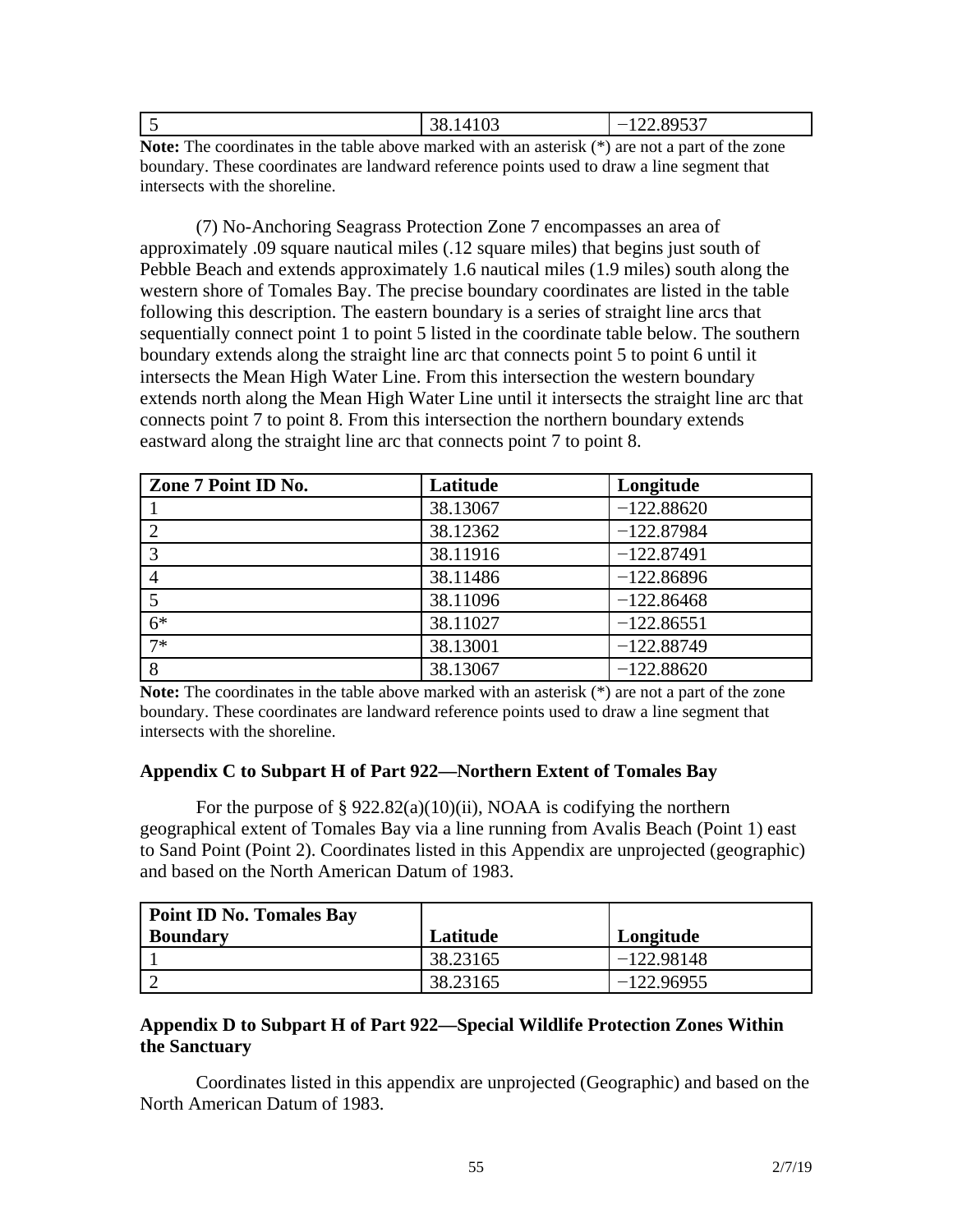(1) Special Wildlife Protection Zone 1 (SWPZ 1) encompasses an area of approximately 7.9 square nautical miles (10.5 square miles). The precise boundary coordinates are listed in the table following this description. The western boundary of SWPZ 1 extends south from Point 1, west of Haven's Neck in Mendocino County, to Point 2, west of Del Mar Point. The boundary then extends east from Point 2 along a straight line arc connecting Point 2 and Point 3 until it intersects the Mean High Water Line at Del Mar Point. The SWPZ 1 boundary then turns north to follow the Mean High Water Line towards Haven's Neck and continues until it intersects a straight line arc connecting Point 4 and Point 5. From this intersection the Sanctuary boundary continues west along its northernmost extent to Point 5.

| Zone 1 Point ID No. | Latitude | Longitude    |
|---------------------|----------|--------------|
|                     | 38.80865 | $-123.63227$ |
|                     | 38.74096 | $-123.54306$ |
| $3*$                | 38.74096 | $-123.51051$ |
| $4*$                | 38.80865 | $-123.60195$ |
|                     | 38.80865 | $-123.63227$ |

**Note:** The coordinates in the table above marked with an asterisk (\*) are not a part of the zone boundary. These coordinates are landward reference points used to draw a line segment that intersects with the shoreline.

(2) Special Wildlife Protection Zone 2 (SWPZ 2) encompasses an area of approximately 16.2 square nautical miles (21.4 square miles). The precise boundary coordinates are listed in the table following this description. The western boundary of SWPZ 2 extends south and east from Point 1, south of Windermere Point in Sonoma County, to Point 2 and then to Point 3 in sequence. Point 3 is west of Duncans Point in Sonoma County. The boundary then extends east from Point 3 along a straight line arc connecting Point 3 and Point 4 until it intersects the Mean High Water Line at Duncans Point. The boundary then turns north to follow the Mean High Water Line towards Windermere Point until it intersects a straight line arc connecting Point 5 and Point 6. From this intersection the boundary continues due south along a straight line arc to Point 6.

| Zone 2 Point ID No. | Latitude | Longitude    |
|---------------------|----------|--------------|
|                     | 38.49854 | $-123.26804$ |
|                     | 38.45095 | $-123.18564$ |
|                     | 38.39311 | $-123.12068$ |
| $4*$                | 38.39311 | $-123.09527$ |
| $5*$                | 38.52487 | $-123.26804$ |
|                     | 38.49854 | $-123.26804$ |

**Note:** The coordinates in the table above marked with an asterisk (\*) are not a part of the zone boundary. These coordinates are landward reference points used to draw a line segment that intersects with the shoreline.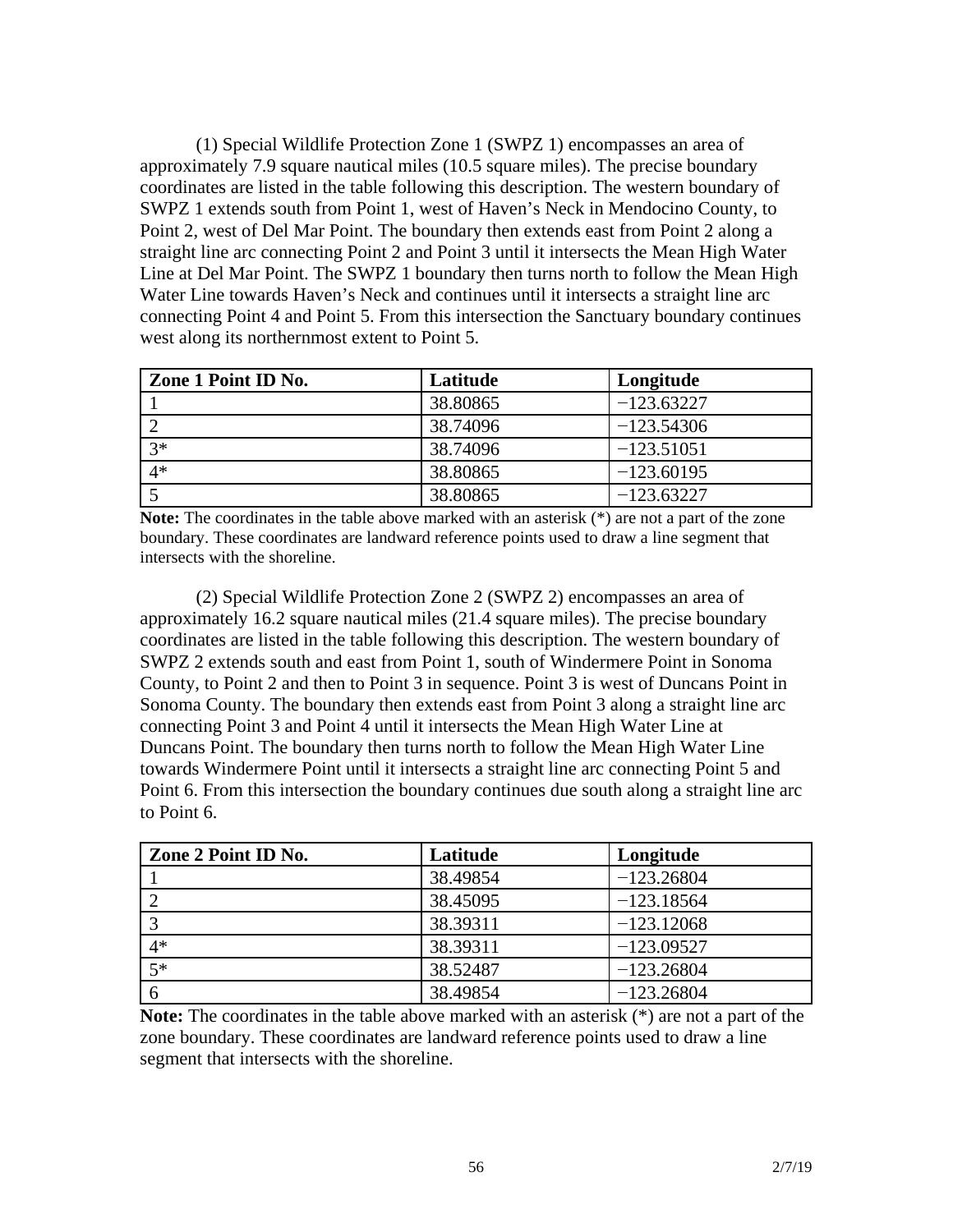(3) Special Wildlife Protection Zone 3 (SWPZ 3) encompasses an area of approximately 7 square nautical miles (9.3 square miles). The precise boundary coordinates are listed in the table following this description. The western boundary of SWPZ 3 extends south and east from Point 1, southwest of the Estero de San Antonio in Sonoma County, to Point 2, south of Tomales Point in Marin County. The boundary then extends north and east from Point 2 along a straight line arc connecting Point 2 and Point 3 until it intersects the boundary of the Point Reyes National Seashore. From this intersection the SWPZ 3 boundary follows the Point Reyes National Seashore boundary around Tomales Point into Tomales Bay and continues until it again intersects the straight line arc that connects Point 2 and Point 3. From this intersection the SWPZ 3 boundary follows the straight line arc north and east toward Point 3 until it intersects the Mean High Water Line at Toms Point in Tomales Bay. The SWPZ 3 boundary then follows the Mean High Water Line northward towards the Estero de San Antonio until it intersects the straight line arc that connects Point 4 and Point 5. From this intersection the Sanctuary boundary continues south and west to Point 5.

| Zone 3 Point ID No. | Latitude | Longitude    |
|---------------------|----------|--------------|
|                     | 38.24001 | $-123.02963$ |
|                     | 38.19249 | $-122.99523$ |
| $3*$                | 38.21544 | $-122.95286$ |
| $4*$                | 38.27011 | $-122.97840$ |
|                     | 38.24001 | $-123.02963$ |

**Note:** The coordinates in the table above marked with an asterisk (\*) are not a part of the zone boundary. These coordinates are landward reference points used to draw a line segment that intersects with the shoreline.

(4) Special Wildlife Protection Zone 4 (SWPZ 4) encompasses an area of approximately 10.2 square nautical miles (13.5 square miles). The precise boundary coordinates are list in the table following this description. The western boundary of SWPZ 4 extends south and west from Point 1, west of Point Reyes in Marin County, to Point 2, south and west of Point Reyes Lighthouse. The boundary then follows a straight line arc east and south from Point 2 to Point 3. From Point 3 the boundary follows a straight line arc north to Point 4. From Point 4 the SWPZ 4 boundary proceeds west along the straight line arc that connects Point 4 and Point 5 until it intersects the Point Reyes National Seashore boundary north of Chimney Rock. The SWPZ 4 boundary then follows the Point Reyes National Seashore boundary around Point Reyes until it again intersects the straight line arc that connects Point 4 and Point 5 north of the Point Reyes Lighthouse. From this intersection the SWPZ 4 boundary turns seaward and continues west to Point 5.

| Zone 4 Point ID No. | Latitude | Longitude    |
|---------------------|----------|--------------|
|                     | 38.01475 | $-123.05013$ |
|                     | 37.97536 | $-123.05482$ |
|                     | 37.96521 | $-122.93771$ |
|                     | 38.00555 | $-122.93504$ |
|                     | 38.01475 | $-123.05013$ |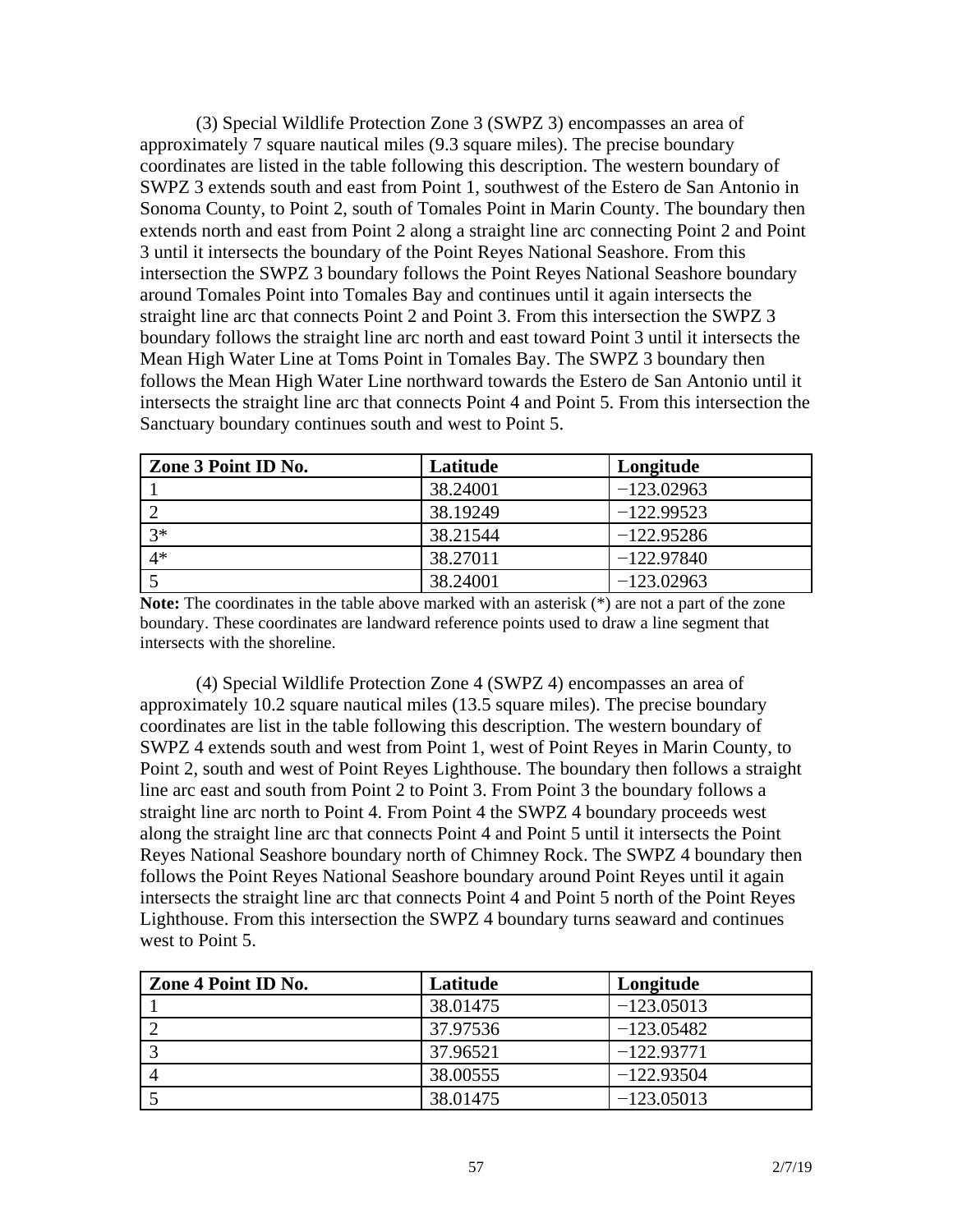(5) Special Wildlife Protection Zone 5 (SWPZ 5) encompasses an area of approximately 14.8 square nautical miles (19.6 square miles). The precise boundary coordinates are listed in the table following this description. The western boundary of SWPZ 5 extends south and east from Point 1, near Millers Point in Marin County, to Point 2, which is south and west of Bolinas Point. The SWPZ 5 boundary then follows a straight line arc east from Point 2 towards Point 3 until it intersects the Mean High Water Line at Rocky Point. From this intersection, the SWPZ 5 boundary follows the Sanctuary boundary north to Bolinas Point and Millers Point, respectively, including Bolinas Lagoon but not including Seadrift Lagoon, until it intersects the straight line arc that connects Point 4 and Point 5. From this intersection the SWPZ 5 boundary turns seaward and continues west and south along the straight line arc to Point 5.

| Zone 5 Point ID No. | Latitude | Longitude    |
|---------------------|----------|--------------|
|                     | 37.96579 | $-122.83284$ |
|                     | 37.88195 | $-122.73989$ |
| $3*$                | 37.88195 | $-122.62873$ |
| $4*$                | 37.98234 | $-122.81513$ |
|                     | 37.96579 | $-122.83284$ |

**Note:** The coordinates in the table above marked with an asterisk (\*) are not a part of the zone boundary. These coordinates are landward reference points used to draw a line segment that intersects with the shoreline.

(6) Special Wildlife Protection Zone 6 (SWPZ 6) encompasses an area of approximately 6.8 square nautical miles (9 square miles) and extends from the Mean High Water Line seaward to the SWPZ 6 boundary. The precise boundary coordinates are listed in the table following this description. The boundary of SWPZ 6 extends south and west from Point 1, north of Southeast Farallon Island, along a straight line arc to Point 2, then south and east along a straight line arc to Point 3, then north and east along a straight line arc to Point 4, then north and west along a straight line arc to Point 5.

| Zone 6 Point ID No. | Latitude | Longitude    |
|---------------------|----------|--------------|
|                     | 37.72976 | $-123.00961$ |
|                     | 37.69697 | $-123.04374$ |
|                     | 37.66944 | $-123.00176$ |
|                     | 37.70246 | $-122.96608$ |
|                     | 37.72976 | $-123.00961$ |

(7) Special Wildlife Protection Zone 7 (SWPZ 7) encompasses an area of approximately 6 square nautical miles (7.9 square miles) and extends from the Mean High Water Line seaward to the SWPZ 7 boundary. The precise boundary coordinates are listed in the table following this description. The boundary of SWPZ 7 extends south and west from Point 1, north of North Farallon Island, along a straight line arc to Point 2, then south and east along a straight line arc to Point 3, then north and east along a straight line arc to Point 4, then north and west along a straight line arc to Point 5.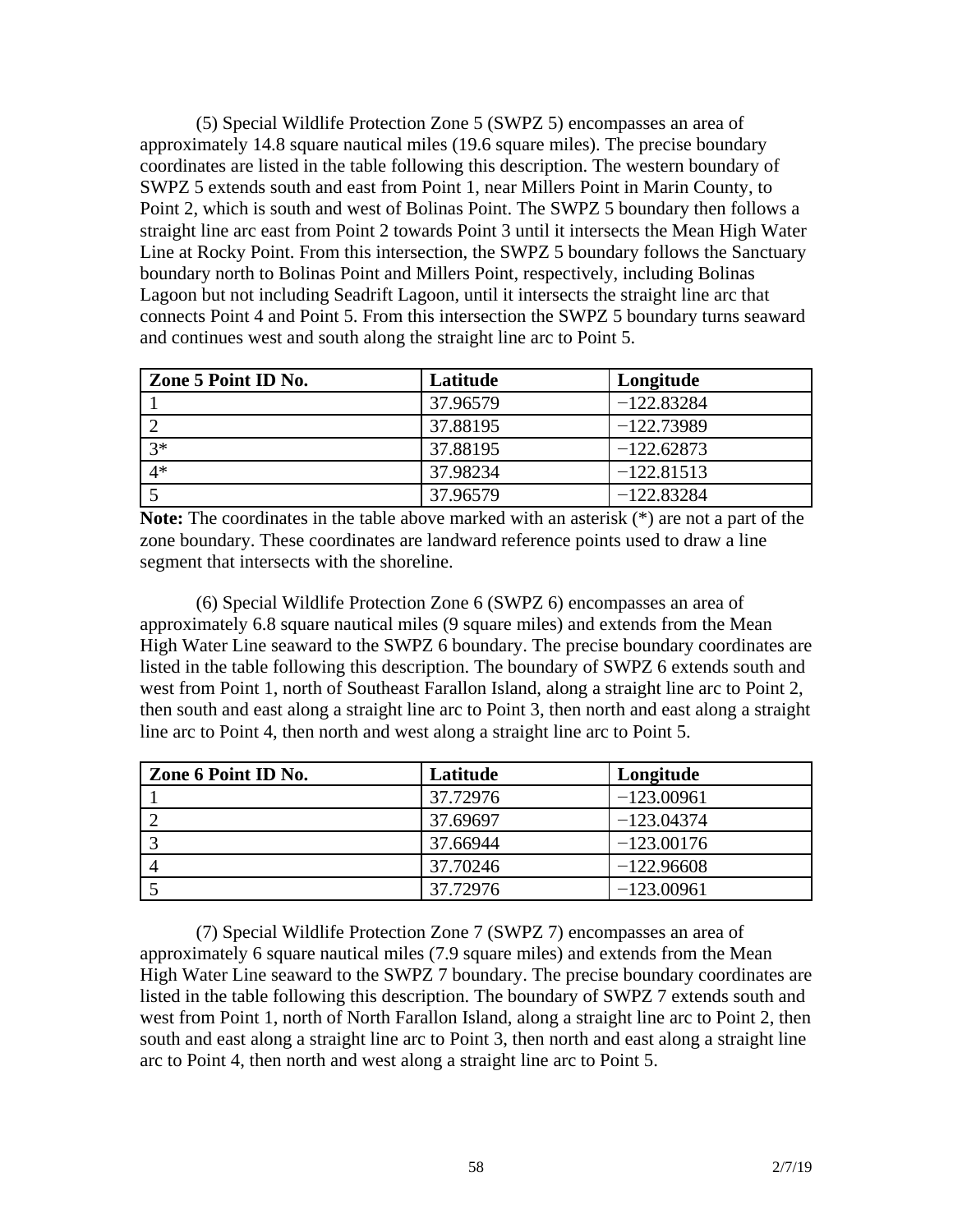| Zone 7 Point ID No. | Latitude | Longitude    |
|---------------------|----------|--------------|
|                     | 37.79568 | $-123.10845$ |
|                     | 37.76746 | $-123.13869$ |
|                     | 37.73947 | $-123.09341$ |
|                     | 37.76687 | $-123.06330$ |
|                     | 37.79568 | $-123.10845$ |

### **Appendix E to Subpart H of Part 922— Cargo Vessel Prohibition Zones in the Sanctuary**

Coordinates listed in this appendix are unprojected (Geographic) and based on the North American Datum of 1983.

(1) Cargo Vessel Prohibition Zone 1 (CVPZ 1) is an area of approximately 20 square nautical miles (26 square miles) immediately offshore of Anchor Bay. The precise boundary coordinates are listed in the table following this description. The western boundary of extends south and east from Point 1, north and west of Haven's Neck, to Point 2, west and south of Del Mar Point. The CVPZ 1 boundary then extends east from Point 2 along a straight line arc connecting Point 2 and Point 3 until it intersects the Sanctuary boundary. The CVPZ 1 boundary then turns north to follow the Sanctuary boundary past Haven's Neck and continues until it intersects the straight line arc connecting Point 4 and Point 5. From this intersection the CVPZ 1 boundary continues west along its northernmost extent to Point 5.

| Zone 1 Point ID No. | Latitude | Longitude    |
|---------------------|----------|--------------|
|                     | 38.82485 | $-123.68420$ |
|                     | 38.72330 | $-123.55145$ |
|                     | 38.72330 | $-123.47658$ |
|                     | 38.82485 | $-123.60953$ |
|                     | 38.82485 | $-123.68420$ |

**Note:** The coordinates in the table above marked with an asterisk (\*) are not a part of the zone boundary. These coordinates are landward reference points used to draw a line segment that intersects with the shoreline.

(2) Cargo Vessel Prohibition Zone 2 (CVPZ 2) encompasses an area of approximately 30 square nautical miles (40 square miles). The precise boundary coordinates are listed in the table following this description. The western CVPZ 2 boundary extends south and east from Point 1, west of Windermere Point in Sonoma County, to Point 2 and then to Point 3 in sequence. Point 3 is west of Duncans Point in Sonoma County. The CVPZ 2 boundary then extends east from Point 3 along a straight line arc connecting Point 3 and Point 4 until it intersects the Sanctuary boundary south of Duncans Point. The CVPZ 2 boundary then turns north to follow the Sanctuary boundary past Windermere Point until it intersects the straight line arc connecting Point 5 and Point 6. From this intersection the CVPZ 2 boundary continues due south along this straight line arc to Point 6.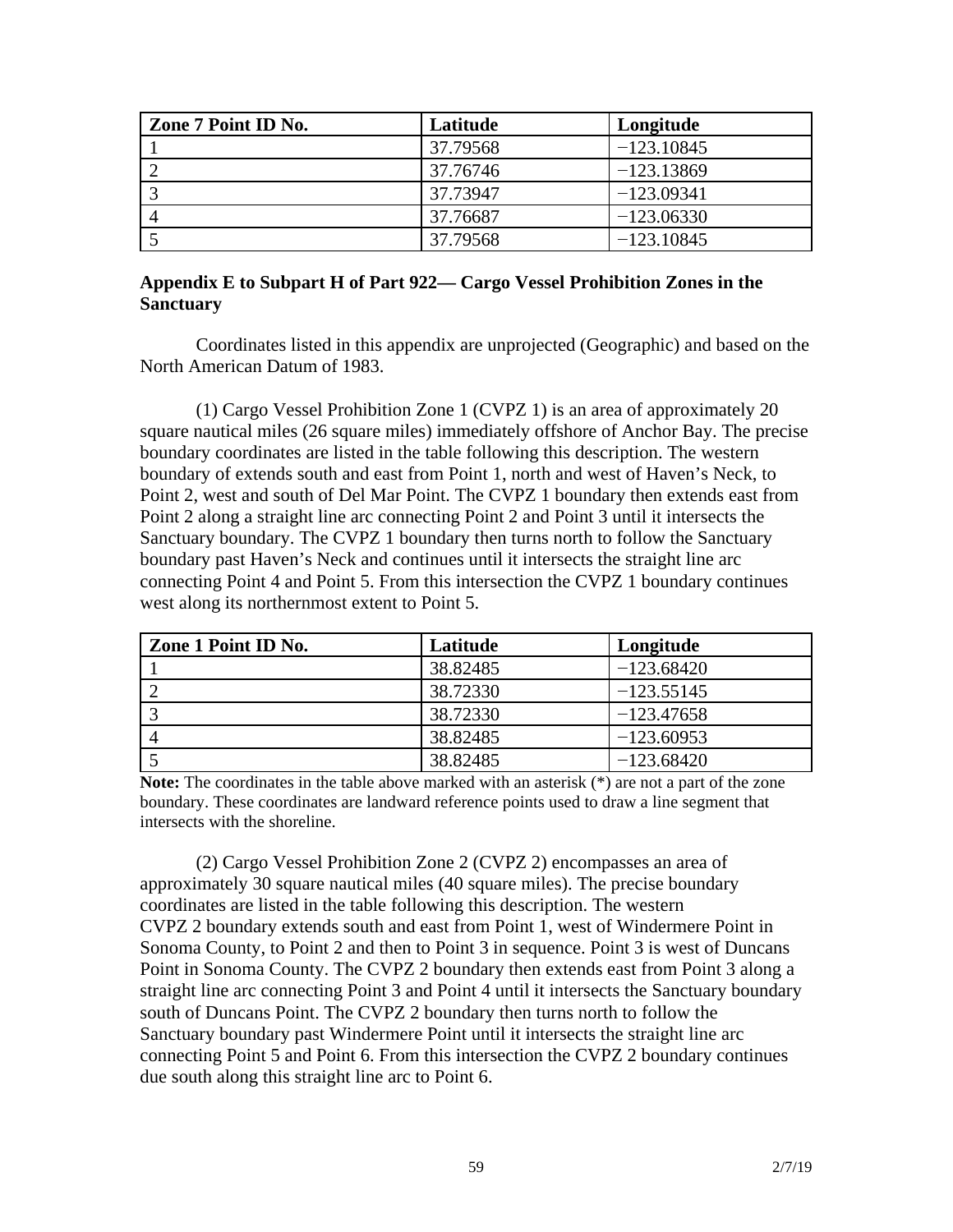| Zone 2 Point ID No. | Latitude | Longitude    |
|---------------------|----------|--------------|
|                     | 38.48995 | $-123.28994$ |
|                     | 38.43749 | $-123.19789$ |
|                     | 38.37614 | $-123.13153$ |
|                     | 38.37614 | $-123.07843$ |
|                     | 38.54099 | $-123.28994$ |
|                     | 38.48995 | $-123.28994$ |

**Note:** The coordinates in the table above marked with an asterisk (\*) are not a part of the zone boundary. These coordinates are landward reference points used to draw a line segment that intersects with the shoreline.

(3) Cargo Vessel Prohibition Zone 3 (CVPZ 3) encompasses an area of approximately 17 square nautical miles (22 square miles). The precise boundary coordinates are listed in the table following this description. The western CVPZ 3 boundary extends south and east from Point 1, west of the Estero de San Antonio in Sonoma County, to Point 2, south of Tomales Point in Marin County. The CVPZ 3 boundary then extends north and east from Point 2 along a straight line arc connecting Point 2 and Point 3 until it intersects the Sanctuary boundary. From this intersection the CVPZ 3 boundary follows the Sanctuary boundary around Tomales Point into Tomales Bay and continues until it again intersects the straight line arc that connects Point 2 and Point 3. From this intersection the CVPZ 3 boundary follows the straight line arc north and east across Tomales Bay until it intersects the Sanctuary boundary south of Toms Point in Tomales Bay. The CVPZ 3 boundary then follows the Sanctuary boundary northward past the Estero de San Antonio until it intersects the straight line arc that connects Point 4 and Point 5. From this intersection the boundary continues south and west to Point 5.

| Zone 3 Point ID No. | Latitude | Longitude    |
|---------------------|----------|--------------|
|                     | 38.24496 | $-123.05698$ |
|                     | 38.16758 | $-123.00179$ |
| $3*$                | 38.21170 | $-122.92566$ |
| $4*$                | 38.28215 | $-122.99278$ |
|                     | 38.24496 | $-123.05698$ |

**Note:** The coordinates in the table above marked with an asterisk (\*) are not a part of the zone boundary. These coordinates are landward reference points used to draw a line segment that intersects with the shoreline.

(4) Cargo Vessel Prohibition Zone 4 (CVPZ 4) encompasses an area of approximately 28 square nautical miles (37 square miles). The precise boundary coordinates are listed in the table following this description. The western CVPZ 4 boundary extends south and west from Point 1, west and north of Point Reyes in Marin County, to Point 2, south and west of Point Reyes Lighthouse. The CVPZ 4 boundary then follows a straight line arc east and south from Point 2 to Point 3. From Point 3 the CVPZ 4 boundary follows a straight line arc north to Point 4. From Point 4 the CVPZ 4 boundary proceeds west along the straight line arc that connects Point 4 and Point 5 until it intersects the Sanctuary boundary at Drakes Beach. The CVPZ 4 boundary then follows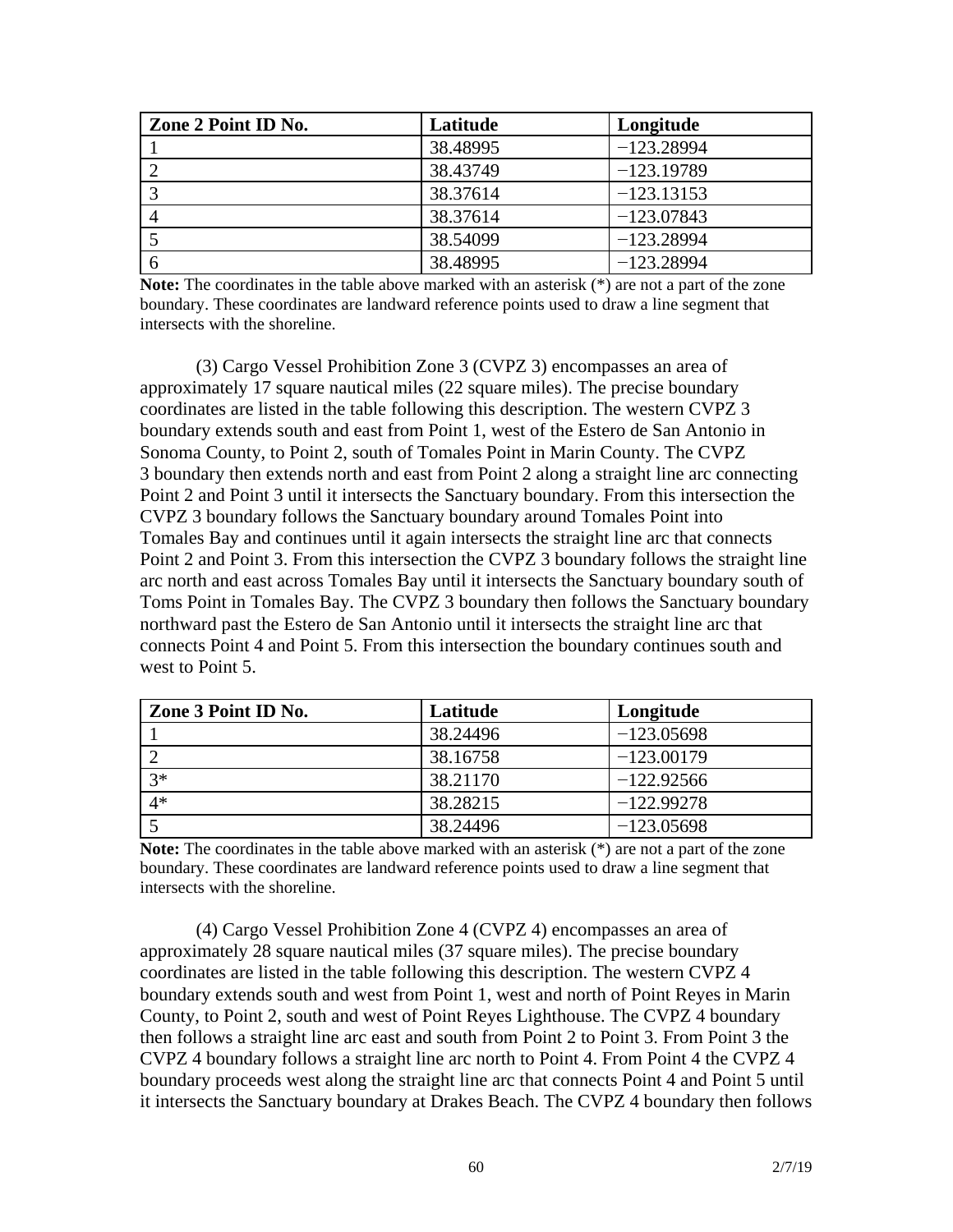the Sanctuary boundary around Point Reyes until it again intersects the straight line arc that connects Point 4 and Point 5, north of the Point Reyes Lighthouse. From this intersection the CVPZ 4 boundary turns seaward and continues west to Point 5 along this arc.

| Zone 4 Point ID No. | Latitude | Longitude    |
|---------------------|----------|--------------|
|                     | 38.03311 | $-123.06923$ |
|                     | 37.96053 | $-123.07801$ |
|                     | 37.94655 | $-122.91781$ |
|                     | 38.02026 | $-122.91261$ |
|                     | 38.03311 | $-123.06923$ |

(5) Cargo Vessel Prohibition Zone 5 (CVPZ 5) encompasses an area of approximately 29 square nautical miles (39 square miles). The precise boundary coordinates are listed in the table following this description. The western CVPZ 5 boundary extends south and east from Point 1, west of Millers Point in Marin County, to Point 2, south and west of Bolinas Point. The CVPZ 5 boundary then follows a straight line arc east from Point 2 towards Point 3 until it intersects the Sanctuary boundary. From this intersection, the CVPZ 5 boundary follows the Sanctuary boundary north towards Rocky Point and continues along the Sanctuary boundary past Bolinas Point and Millers Point, respectively, including Bolinas Lagoon but not including Seadrift Lagoon, until it intersects the straight line arc that connects Point 4 and Point 5. From this intersection the CVPZ 5 boundary turns seaward and continues west and south along the straight line arc to Point 5.

| Zone 5 Point ID No. | Latitude | Longitude    |
|---------------------|----------|--------------|
|                     | 37.96598 | $-122.85997$ |
|                     | 37.86532 | $-122.74797$ |
| $3*$                | 37.86532 | $-122.63720$ |
| $4*$                | 37.99449 | $-122.82841$ |
|                     | 37.96598 | $-122.85997$ |

**Note:** The coordinates in the table above marked with an asterisk (\*) are not a part of the zone boundary. These coordinates are landward reference points used to draw a line segment that intersects with the shoreline.

(6) Cargo Vessel Prohibition Zone 6 (CVPZ 6) encompasses an area of approximately 21 square nautical miles (28 square miles) surrounding Southeast Farallon Island and extends from the Mean High Water Line to the CVPZ 6 boundary. The precise boundary coordinates are listed in the table following this description. The boundary extends south and west from Point 1, north of Southeast Farallon Island, along a straight line arc to Point 2, then south and east along a straight line arc to Point 3, then north and east along a straight line arc to Point 4, then north and west along a straight line arc to Point 5.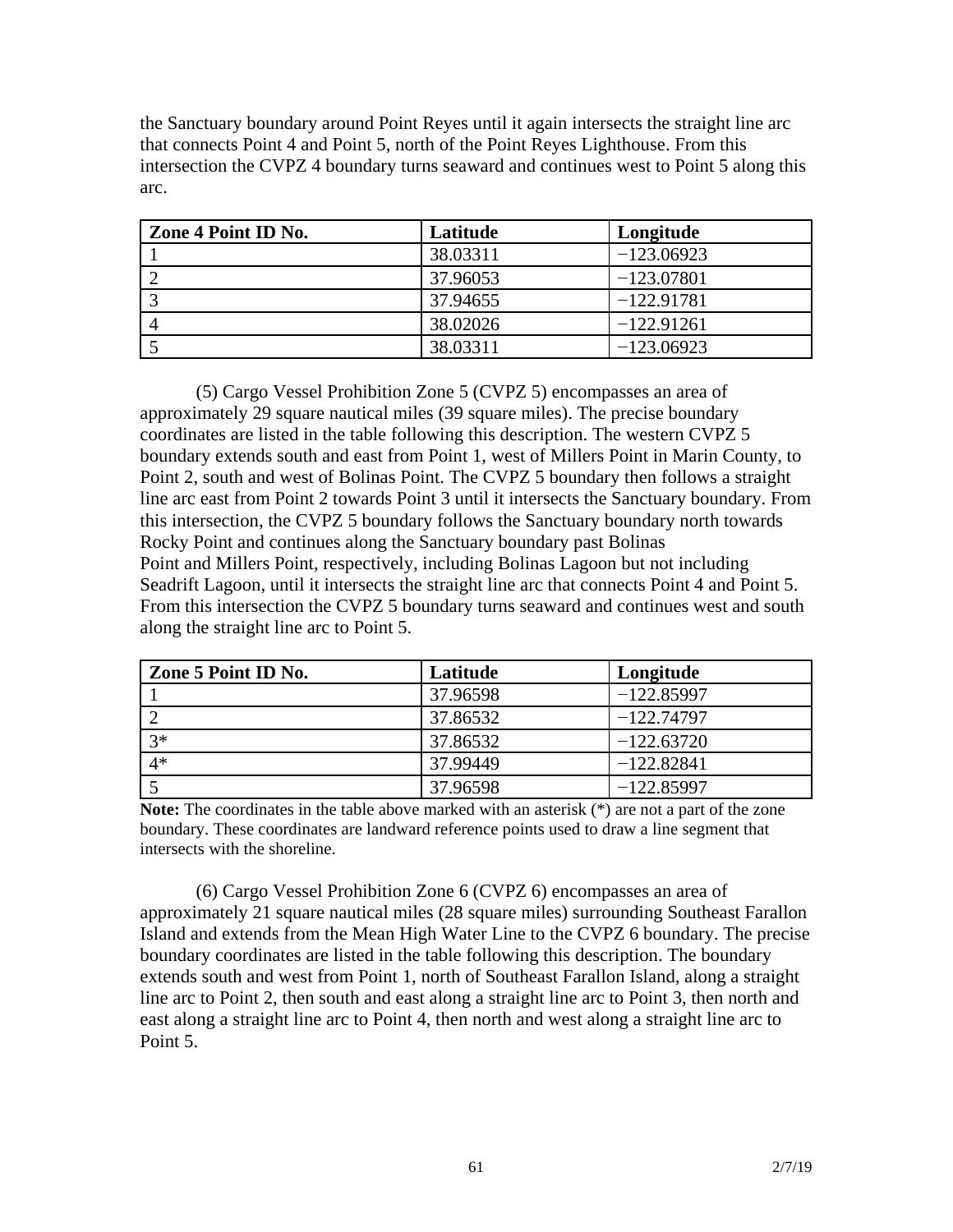| Zone 6 Point ID No. | Latitude | Longitude    |
|---------------------|----------|--------------|
|                     | 37.75264 | $-123.01175$ |
|                     | 37.69461 | $-123.07333$ |
|                     | 37.64621 | $-122.99867$ |
|                     | 37.70538 | $-122.93567$ |
|                     | 37.75264 | $-123.01175$ |

(7) Cargo Vessel Prohibition Zone 7 (CVPZ 7) encompasses an area of approximately 20 square nautical miles (26 square miles) surrounding the North Farallon Islands and extends from the Mean High Water Line to the CVPZ 7 boundary. The precise boundary coordinates are listed in the table following this description. The boundary extends south and west from Point 1, north of North Farallon Island, along a straight line arc to Point 2, then south and east along a straight line arc to Point 3, then north and east along a straight line arc to Point 4, then north and west along a straight line arc to Point 5.

| Zone 7 Point ID No. | Latitude | Longitude    |
|---------------------|----------|--------------|
|                     | 37.81914 | $-123.11155$ |
|                     | 37.76497 | $-123.16939$ |
|                     | 37.71623 | $-123.09089$ |
|                     | 37.76872 | $-123.03359$ |
|                     | 37.81914 | $-123.11155$ |

## **Appendix F to Subpart H of Part 922— White Shark Approach Prohibition Zones in the Sanctuary**

Coordinates listed in this appendix are unprojected (Geographic) and based on the North American Datum of 1983.

(1) White Shark Approach Prohibition Zone 1 (WSAPZ 1) encompasses an area of approximately 21 square nautical miles (28 square miles) surrounding Southeast Farallon Island and extends from the Mean High Water Line to the WSAPZ 1 boundary. The precise boundary coordinates are listed in the table following this description. The boundary extends south and west from Point 1, north of Southeast Farallon Island, along a straight line arc to Point 2, then south and east along a straight line arc to Point 3, then north and east along a straight line arc to Point 4, then north and west along a straight line arc to Point 5.

| Zone 1 Point ID No. | Latitude | Longitude    |
|---------------------|----------|--------------|
|                     | 37.75264 | $-123.01175$ |
|                     | 37.69461 | $-123.07333$ |
|                     | 37.64621 | $-122.99867$ |
|                     | 37.70538 | $-122.93567$ |
|                     | 37.75264 | $-123.01175$ |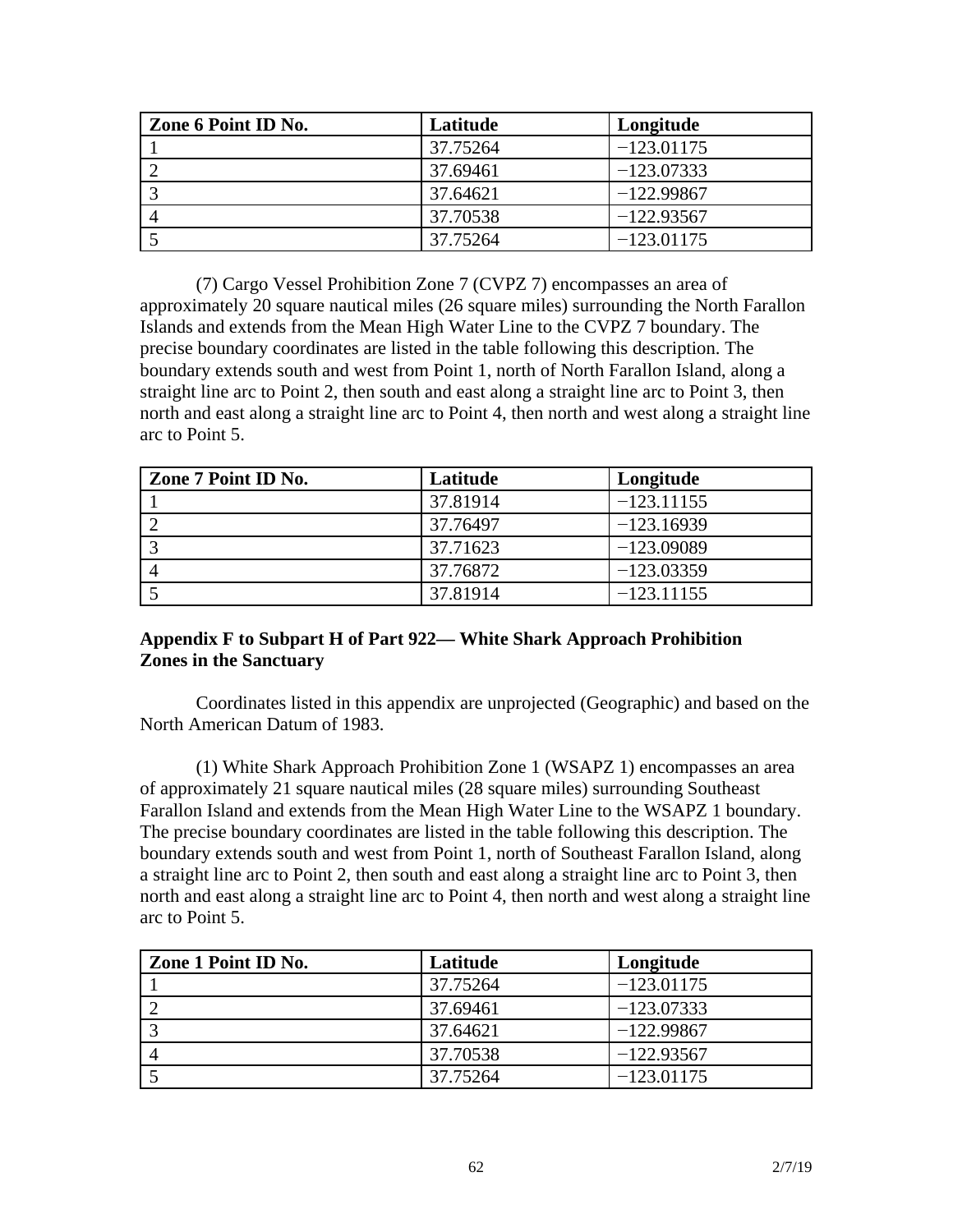(2) White Shark Approach Prohibition Zone 2 (WSAPZ 2) encompasses an area of approximately 20 square nautical miles (26 square miles) surrounding the North Farallon Islands and extends from the Mean High Water Line to the WSAPZ 2 boundary. The precise boundary coordinates are listed in the table following this description. The boundary extends south and west from Point 1, north of North Farallon Island, along a straight line arc to Point 2, then south and east along a straight line arc to Point 3, then north and east along a straight line arc to Point 4, then north and west along a straight line arc to Point 5.

| Zone 2 Point ID No. | Latitude | Longitude    |
|---------------------|----------|--------------|
|                     | 37.81914 | $-123.11155$ |
|                     | 37.76497 | $-123.16939$ |
|                     | 37.71623 | $-123.09089$ |
|                     | 37.76872 | $-123.03359$ |
|                     | 37.81914 | $-123.11155$ |

[80 FR 13108, March 12, 2015, as per the Cordell Bank and Greater Farallones National Marine Sanctuary Expansion]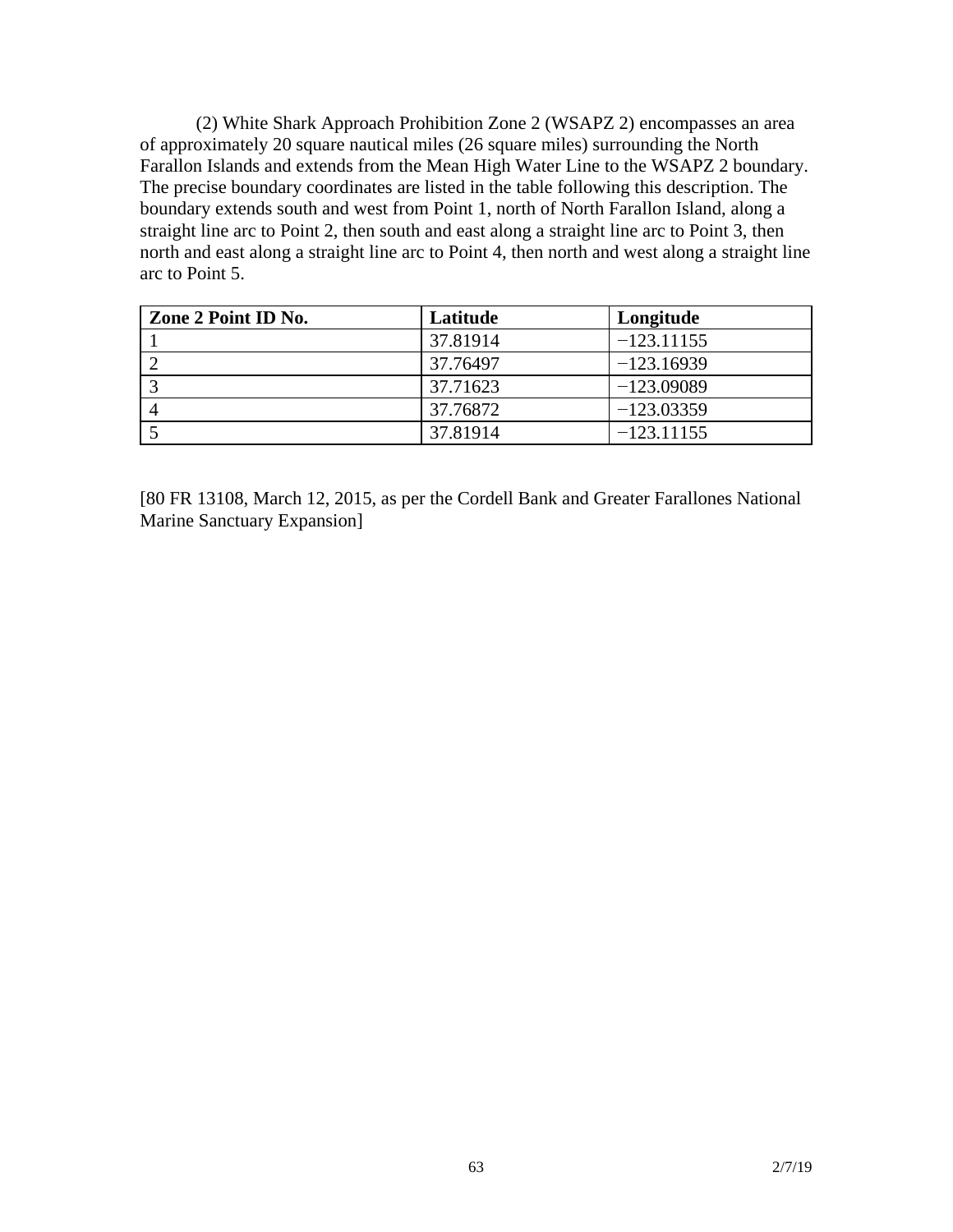# **Monterey Bay National Marine Sanctuary Regulations**

Title 15: Commerce and Foreign Trade

Part 922 – National Marine Sanctuary Program Regulations

Subpart M – Monterey Bay National Marine Sanctuary

#### **§ 922.130 Boundary.**

The Monterey Bay National Marine Sanctuary (Sanctuary) consists of two separate areas. (a) The first area consists of an area of approximately 4016 square nautical miles (nmi) of coastal and ocean waters, and submerged lands thereunder, in and surrounding Monterey Bay off the central coast of California. The northern terminus of the Sanctuary boundary is located along the southern boundary of the Greater Farallones National Marine Sanctuary (GFNMS) beginning at Rocky Point just south of Stinson Beach in Marin County. The Sanctuary boundary follows the GFNMS boundary westward to a point approximately 29 nmi offshore from Moss Beach in San Mateo County. The Sanctuary boundary then extends southward in a series of arcs, which generally follow the 500 fathom isobath, to a point approximately 27 nmi offshore of Cambria, in San Luis Obispo County. The Sanctuary boundary then extends eastward towards shore until it intersects the Mean High Water Line (MHWL) along the coast near Cambria. The Sanctuary boundary then follows the MHWL northward to the northern terminus at Rocky Point. The shoreward Sanctuary boundary excludes a small area between Point Bonita and Point San Pedro. Pillar Point Harbor, Santa Cruz Harbor, Monterey Harbor, and Moss Landing Harbor are all excluded from the Sanctuary shoreward from the points listed in appendix A except for Moss Landing Harbor, where all of Elkhorn Slough east of the Highway One bridge, and west of the tide gate at Elkhorn Road and toward the center channel from the MHWL is included within the Sanctuary, excluding areas within the Elkhorn Slough National Estuarine Research Reserve. Exact coordinates for the seaward boundary and harbor exclusions are provided in appendix A to this subpart.

(b) The Davidson Seamount Management Zone is also part of the Sanctuary. This area, bounded by geodetic lines connecting a rectangle centered on the top of the Davidson Seamount, consists of approximately 585 square nmi of ocean waters and the submerged lands thereunder. The shoreward boundary of this portion of the Sanctuary is located approximately 65 nmi off the coast of San Simeon in San Luis Obispo County. Exact coordinates for the Davidson Seamount Management Zone boundary are provided in appendix F to this subpart.

#### **§ 922.131 Definitions.**

In addition to those definitions found at 15 CFR 922.3, the following definitions apply to this subpart:

*Attract or attracting* means the conduct of any activity that lures or may lure any animal by using food, bait, chum, dyes, decoys, acoustics, or any other means, except the mere presence of human beings (e.g., swimmers, divers, boaters, kayakers, surfers).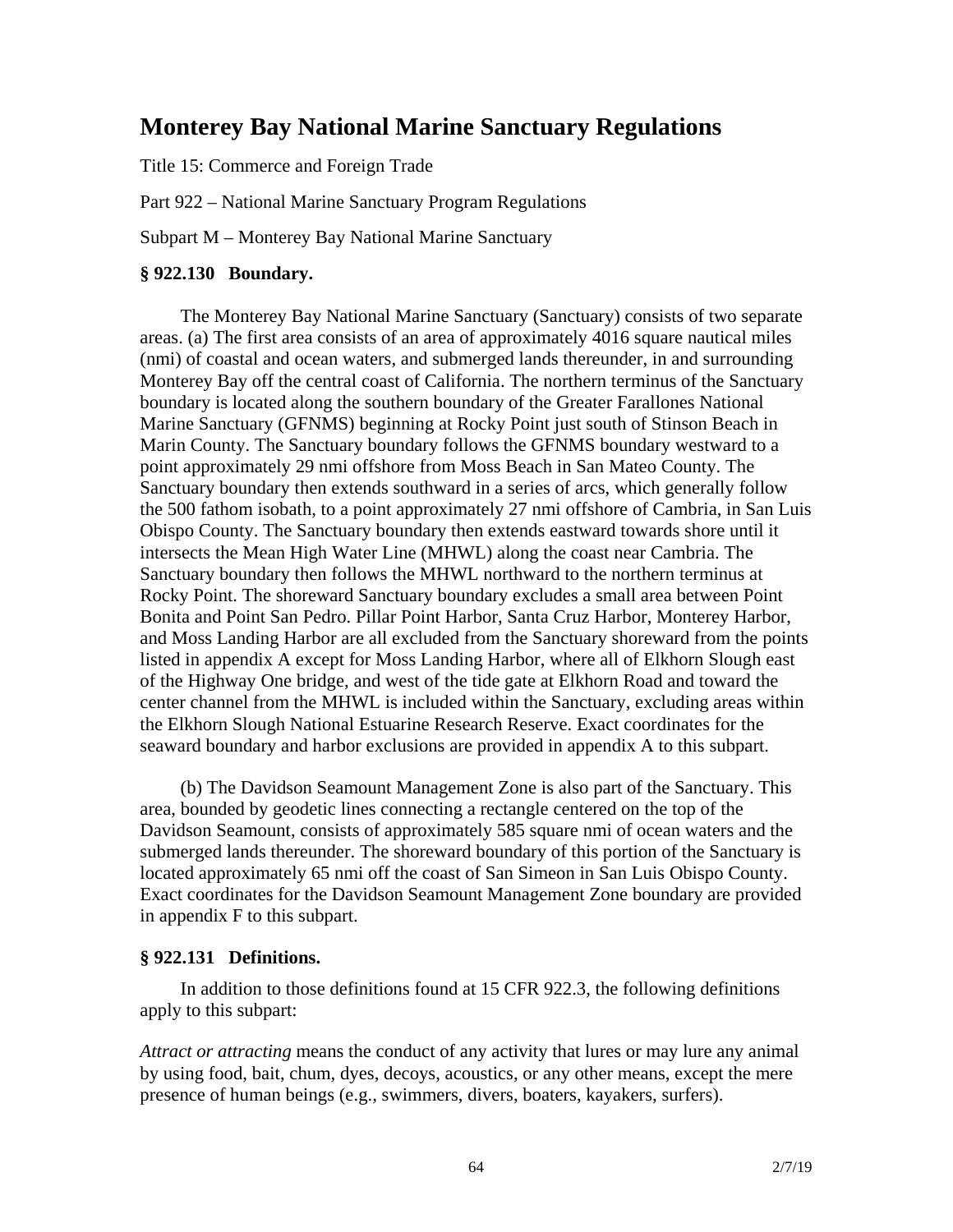*Clean* means not containing detectable levels of harmful matter.

*Cruise ship* means a vessel with 250 or more passenger berths for hire.

*Davidson Seamount Management Zone* means the area bounded by geodetic lines connecting a rectangle centered on the top of the Davidson Seamount, and consists of approximately 585 square nmi of ocean waters and the submerged lands thereunder. The shoreward boundary of this portion of the Sanctuary is located approximately 65 nmi off the coast of San Simeon in San Luis Obispo County. Exact coordinates for the Davidson Seamount Management Zone boundary are provided in appendix F to this subpart.

*Deserting* means leaving a vessel aground or adrift without notification to the Director of the vessel going aground or becoming adrift within 12 hours of its discovery and developing and presenting to the Director a preliminary salvage plan within 24 hours of such notification, after expressing or otherwise manifesting intention not to undertake or to cease salvage efforts, or when the owner/operator cannot after reasonable efforts by the Director be reached within 12 hours of the vessel's condition being reported to authorities; or leaving a vessel at anchor when its condition creates potential for a grounding, discharge, or deposit and the owner/operator fails to secure the vessel in a timely manner.

*Federal Project* means any water resources development project conducted by the U.S. Army Corps of Engineers or operating under a permit or other authorization issued by the Corps of Engineers and authorized by Federal law.

*Hand tool* means a hand-held implement, utilized for the collection of jade pursuant to 15 CFR 922.132(a)(1), that is no greater than 36 inches in length and has no moving parts (e.g., dive knife, pry bar, or abalone iron). Pneumatic, mechanical, electrical, hydraulic, or explosive tools are, therefore, examples of what does not meet this definition.

*Harmful matter* means any substance, or combination of substances, that because of its quantity, concentration, or physical, chemical, or infectious characteristics may pose a present or potential threat to Sanctuary resources or qualities, including but not limited to: Fishing nets, fishing line, hooks, fuel, oil, and those contaminants (regardless of quantity) listed pursuant to 42 U.S.C. 9601(14) of the Comprehensive Environmental Response, Compensation and Liability Act at 40 CFR 302.4.

*Introduced species* means: Any species (including but not limited to any of its biological matter capable of propagation) that is non-native to the ecosystems of the Sanctuary; or any organism into which altered genetic matter, or genetic matter from another species, has been transferred in order that the host organism acquires the genetic traits of the transferred genes.

*Motorized personal watercraft (MPWC)* means any vessel, propelled by machinery, that is designed to be operated by standing, sitting, or kneeling on, astride, or behind the vessel, in contrast to the conventional manner, where the operator stands or sits inside the vessel; any vessel less than 20 feet in length overall as manufactured and propelled by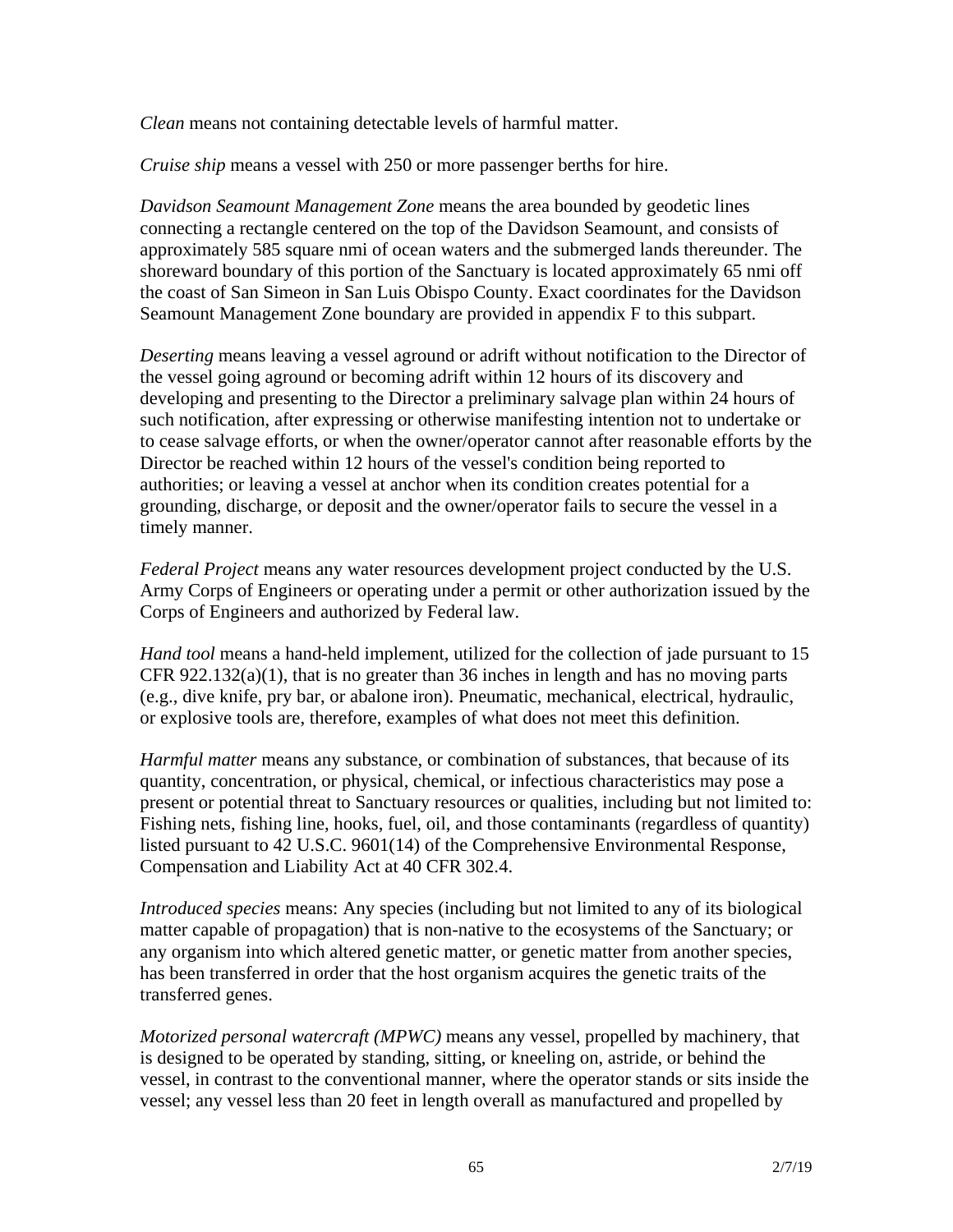machinery and that has been exempted from compliance with the U.S. Coast Guard's Maximum Capacities Marking for Load Capacity regulation found at 33 CFR Parts 181 and 183, except submarines; or any other vessel that is less than 20 feet in length overall as manufactured, and is propelled by a water jet pump or drive.

#### **§ 922.132 Prohibited or otherwise regulated activities.**

(a) Except as specified in paragraphs (b) through (e) of this section, the following activities are prohibited and thus are unlawful for any person to conduct or to cause to be conducted:

(1) Exploring for, developing, or producing oil, gas, or minerals within the Sanctuary, except: Jade may be collected (meaning removed) from the area bounded by the 35.92222 N latitude parallel (coastal reference point: Beach access stairway at south Sand Dollar Beach), the 35.88889 N latitude parallel (coastal reference point: Westernmost tip of Cape San Martin), and from the mean high tide line seaward to the 90-foot isobath (depth line) (the "authorized area") provided that:

(i) Only jade already loose from the submerged lands of the Sanctuary may be collected;

(ii) No tool may be used to collect jade except:

(A) A hand tool (as defined at 15 CFR 922.131) to maneuver or lift the jade or scratch the surface of a stone as necessary to determine if it is jade;

(B) A lift bag or multiple lift bags with a combined lift capacity of no more than two hundred pounds; or

(C) A vessel (except for motorized personal watercraft) (see paragraph (a)(7) of this section) to provide access to the authorized area;

(iii) Each person may collect only what that person individually carries; and

(iv) For any loose piece of jade that cannot be collected under paragraphs  $(a)(1)$  (ii) and (iii) of this section, any person may apply for a permit to collect such a loose piece by following the procedures in 15 CFR 922.133.

(2)(i) Discharging or depositing from within or into the Sanctuary, other than from a cruise ship, any material or other matter, except:

(A) Fish, fish parts, chumming materials, or bait used in or resulting from lawful fishing activities within the Sanctuary, provided that such discharge or deposit is during the conduct of lawful fishing activities within the Sanctuary;

(B) For a vessel less than 300 gross registered tons (GRT), or a vessel 300 GRT or greater without sufficient holding tank capacity to hold sewage while within the Sanctuary, clean effluent generated incidental to vessel use by an operable Type I or II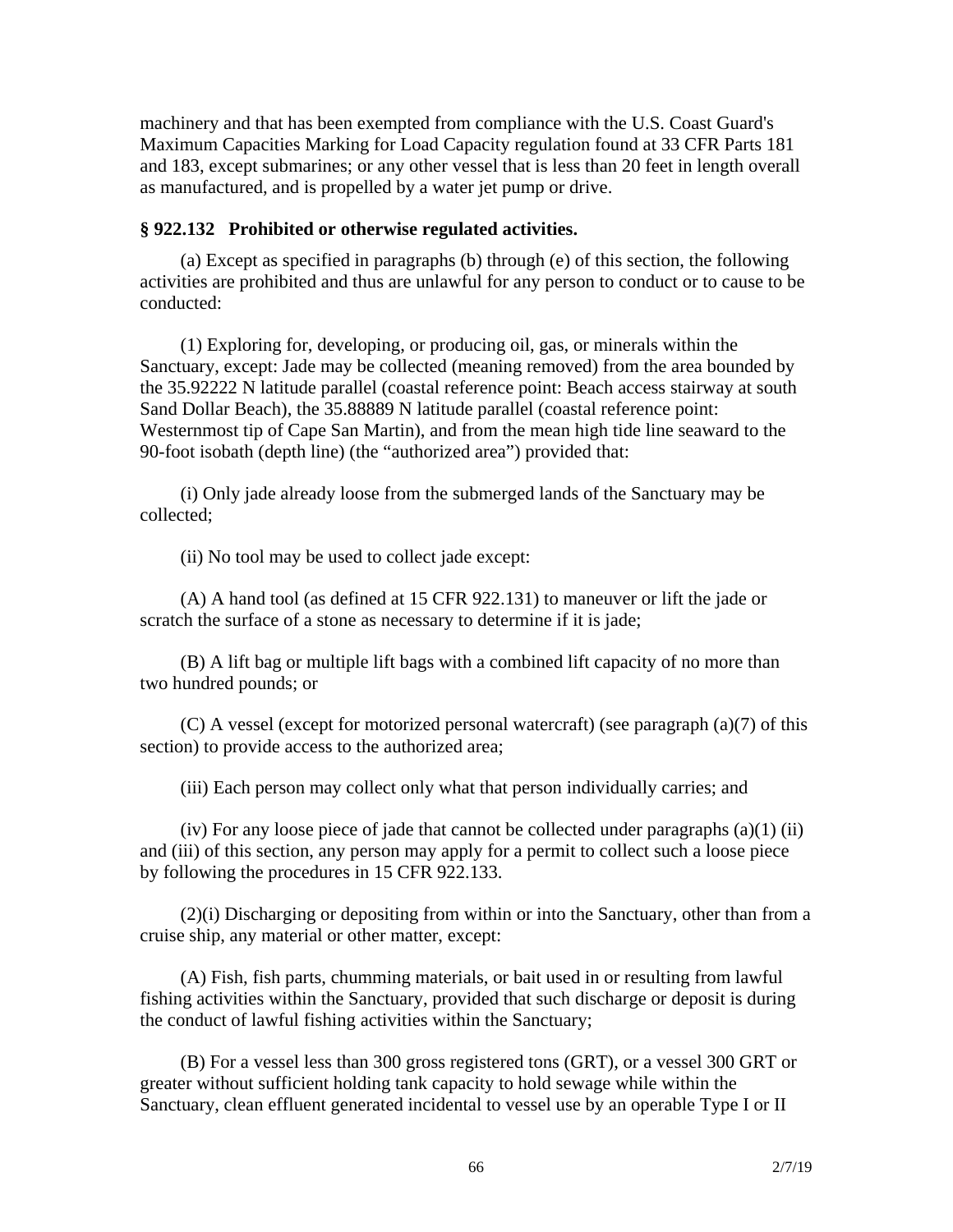marine sanitation device (U.S. Coast Guard classification) approved in accordance with section 312 of the Federal Water Pollution Control Act, as amended (FWPCA), 33 U.S.C. 1322. Vessel operators must lock all marine sanitation devices in a manner that prevents discharge or deposit of untreated sewage;

(C) Clean vessel deck wash down, clean vessel engine cooling water, clean vessel generator cooling water, clean bilge water, or anchor wash;

(D) For a vessel less than 300 gross registered tons (GRT), or a vessel 300 GRT or greater without sufficient holding capacity to hold graywater while within the Sanctuary, clean graywater as defined by section 312 of the FWPCA;

(E) Vessel engine or generator exhaust; or

(F) Dredged material deposited at disposal sites authorized by the U.S. Environmental Protection Agency (EPA) (in consultation with the U.S. Army Corps of Engineers (COE)) prior to the effective date of Sanctuary designation (January 1, 1993), provided that the activity is pursuant to, and complies with the terms and conditions of, a valid Federal permit or approval existing on January 1, 1993. Authorized disposal sites within the Sanctuary are described in appendix C to this subpart.

(ii) Discharging or depositing from within or into the Sanctuary any material or other matter from a cruise ship except clean vessel engine cooling water, clean vessel generator cooling water, vessel engine or generator exhaust, clean bilge water, or anchor wash.

(iii) Discharging or depositing from beyond the boundary of the Sanctuary any material or other matter that subsequently enters the Sanctuary and injures a Sanctuary resource or quality, except those listed in paragraphs  $(a)(2)(i)(A)$  through  $(E)$  and  $(a)(2)(ii)$  of this section and dredged material deposited at the authorized disposal sites described in appendix D to this subpart, provided that the dredged material disposal is pursuant to, and complies with the terms and conditions of, a valid Federal permit or approval.

(3) Possessing, moving, removing, or injuring, or attempting to possess, move, remove, or injure, a Sanctuary historical resource. This prohibition does not apply to, moving, removing, or injury resulting incidentally from kelp harvesting, aquaculture, or lawful fishing activities.

(4) Drilling into, dredging, or otherwise altering the submerged lands of the Sanctuary; or constructing, placing, or abandoning any structure, material, or other matter on or in the submerged lands of the Sanctuary, except as incidental and necessary to:

(i) Conduct lawful fishing activities;

(ii) Anchor a vessel;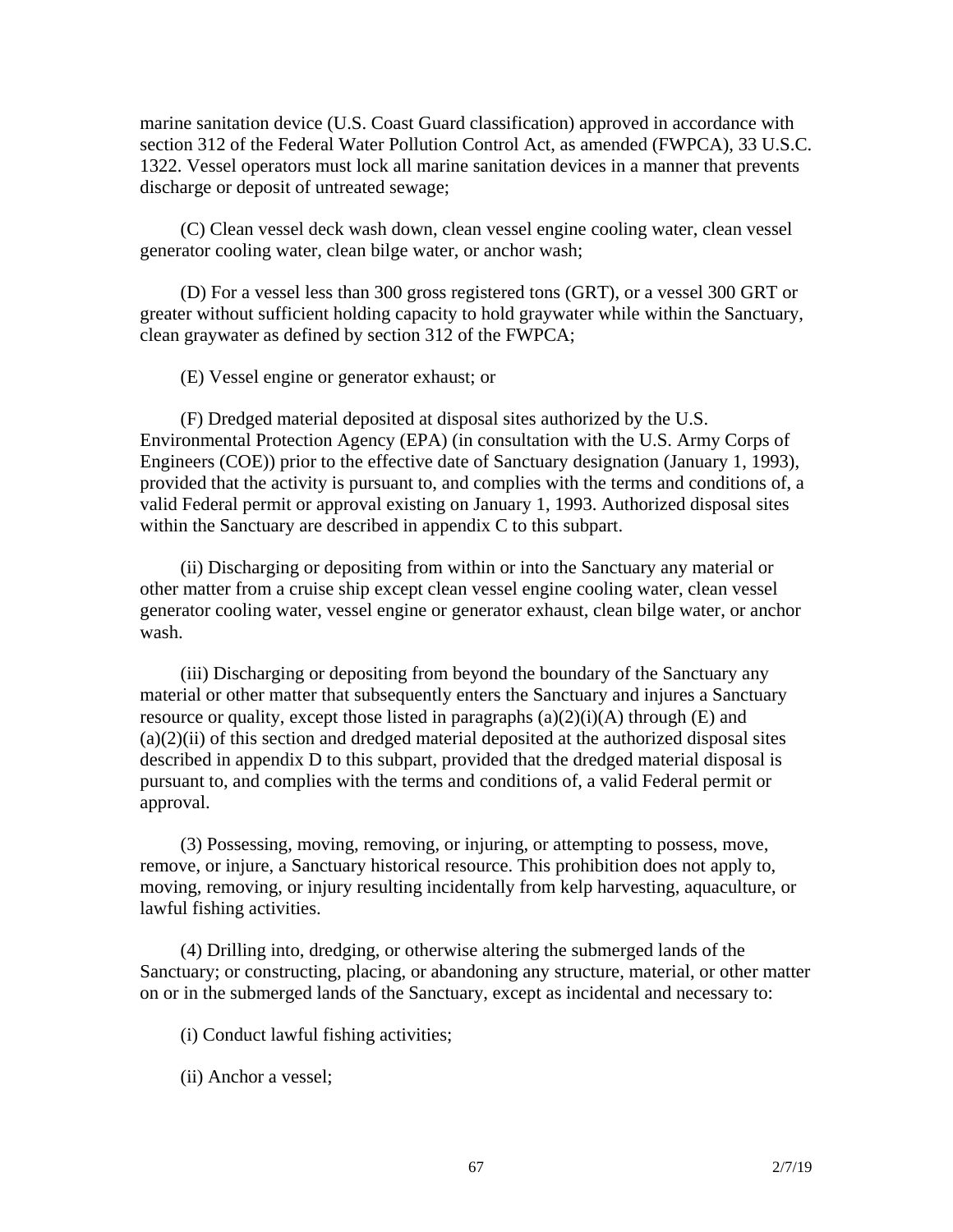(iii) Conduct aquaculture or kelp harvesting;

(iv) Install an authorized navigational aid;

(v) Conduct harbor maintenance in an area necessarily associated with a Federal Project in existence on January 1, 1993, including dredging of entrance channels and repair, replacement, or rehabilitation of breakwaters and jetties;

(vi) Construct, repair, replace, or rehabilitate a dock or pier; or

(vii) Collect jade pursuant to paragraph  $(a)(1)$  of this section, provided that there is no constructing, placing, or abandoning any structure, material, or other matter on or in the submerged lands of the Sanctuary, other than temporary placement of an authorized hand tool as provided in paragraph (a)(1) of this section. The exceptions listed in paragraphs  $(a)(4)(ii)$  through  $(a)(4)(vii)$  of this section do not apply within the Davidson Seamount Management Zone.

(5) Taking any marine mammal, sea turtle, or bird within or above the Sanctuary, except as authorized by the Marine Mammal Protection Act, as amended, (MMPA), 16 U.S.C. 1361 *et seq.* , Endangered Species Act, as amended, (ESA), 16 U.S.C. 1531 *et seq.* , Migratory Bird Treaty Act, as amended, (MBTA), 16 U.S.C. 703 *et seq.* , or any regulation, as amended, promulgated under the MMPA, ESA, or MBTA.

(6) Disturbing marine mammals or seabirds by flying motorized aircraft, except as necessary for valid law enforcement purposes, at less than 1,000 feet above any of the four zones within the Sanctuary described in Appendix B to this subpart. Failure to maintain a minimum altitude of 1,000 feet above ground level above any such zone is presumed to disturb marine mammals or seabirds.

(7) Operating motorized personal watercraft within the Sanctuary except within the five designated zones and access routes within the Sanctuary described in appendix E to this subpart. Zone Five (at Pillar Point) exists only when a High Surf Warning has been issued by the National Weather Service and is in effect for San Mateo County, and only during December, January, and February.

(8) Possessing within the Sanctuary (regardless of where taken, moved, or removed from), any marine mammal, sea turtle, or bird, except as authorized by the MMPA, ESA, MBTA, by any regulation, as amended, promulgated under the MMPA, ESA, or MBTA, or as necessary for valid law enforcement purposes.

(9) Deserting a vessel aground, at anchor, or adrift in the Sanctuary.

(10) Leaving harmful matter aboard a grounded or deserted vessel in the Sanctuary.

(11)(i) Moving, removing, taking, collecting, catching, harvesting, disturbing, breaking, cutting, or otherwise injuring, or attempting to move, remove, take, collect, catch, harvest, disturb, break, cut, or otherwise injure, any Sanctuary resource located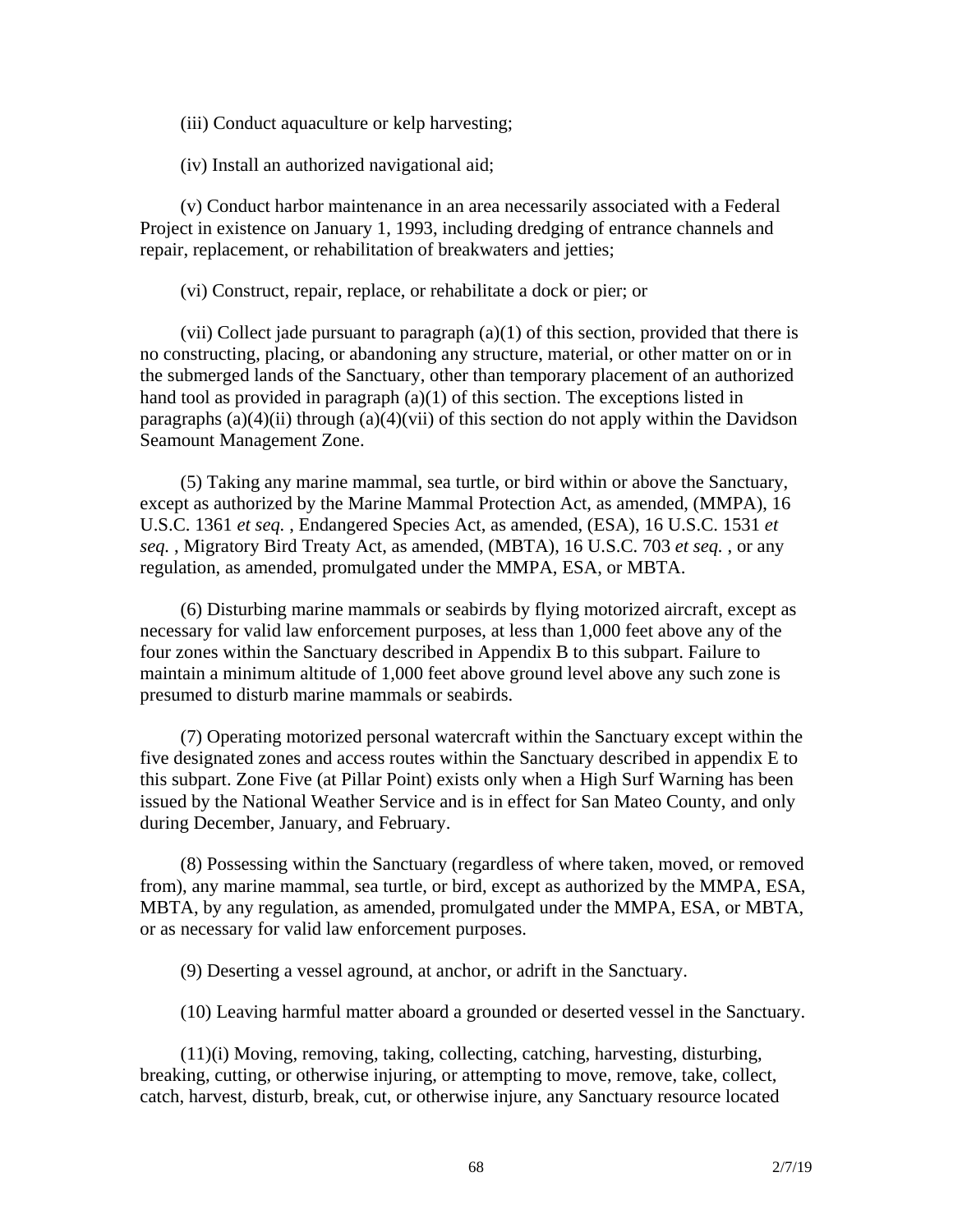more that 3,000 feet below the sea surface within the Davidson Seamount Management Zone. This prohibition does not apply to fishing below 3000 feet within the Davidson Seamount Management Zone, which is prohibited pursuant to 50 CFR part 660 (Fisheries off West Coast States).

(ii) Possessing any Sanctuary resource the source of which is more than 3,000 feet below the sea surface within the Davidson Seamount Management Zone. This prohibition does not apply to possession of fish resulting from fishing below 3000 feet within the Davidson Seamount Management Zone, which is prohibited pursuant to 50 CFR part 660 (Fisheries off West Coast States).

(12) Introducing or otherwise releasing from within or into the Sanctuary an introduced species, except striped bass ( *Morone saxatilis* ) released during catch and release fishing activity.

(13) Attracting any white shark within the Sanctuary.

(14) Interfering with, obstructing, delaying, or preventing an investigation, search, seizure, or disposition of seized property in connection with enforcement of the Act or any regulation or permit issued under the Act.

(b) The prohibitions in paragraphs (a)(2) through (11) of this section do not apply to an activity necessary to respond to an emergency threatening life, property, or the environment.

(c)(1) All Department of Defense activities must be carried out in a manner that avoids to the maximum extent practicable any adverse impacts on Sanctuary resources and qualities. The prohibitions in paragraphs  $(a)(2)$  through  $(12)$  of this section do not apply to existing military activities carried out by the Department of Defense, as specifically identified in the Final Environmental Impact Statement and Management Plan for the Proposed Monterey Bay National Marine Sanctuary (NOAA, 1992). (Copies of the FEIS/MP are available from the Monterey Bay National Marine Sanctuary, 299 Foam Street, Monterey, CA 93940.) For purposes of the Davidson Seamount Management Zone, these activities are listed in the 2008 Final Environmental Impact Statement. New activities may be exempted from the prohibitions in paragraphs  $(a)(2)$ through (12) of this section by the Director after consultation between the Director and the Department of Defense.

(2) In the event of destruction of, loss of, or injury to a Sanctuary resource or quality resulting from an incident, including but not limited to discharges, deposits, and groundings, caused by a Department of Defense activity, the Department of Defense, in coordination with the Director, must promptly prevent and mitigate further damage and must restore or replace the Sanctuary resource or quality in a manner approved by the Director.

(d) The prohibitions in paragraph  $(a)(1)$  of this section as it pertains to jade collection in the Sanctuary, and paragraphs (a)(2) through (11) and (a)(13) of this section,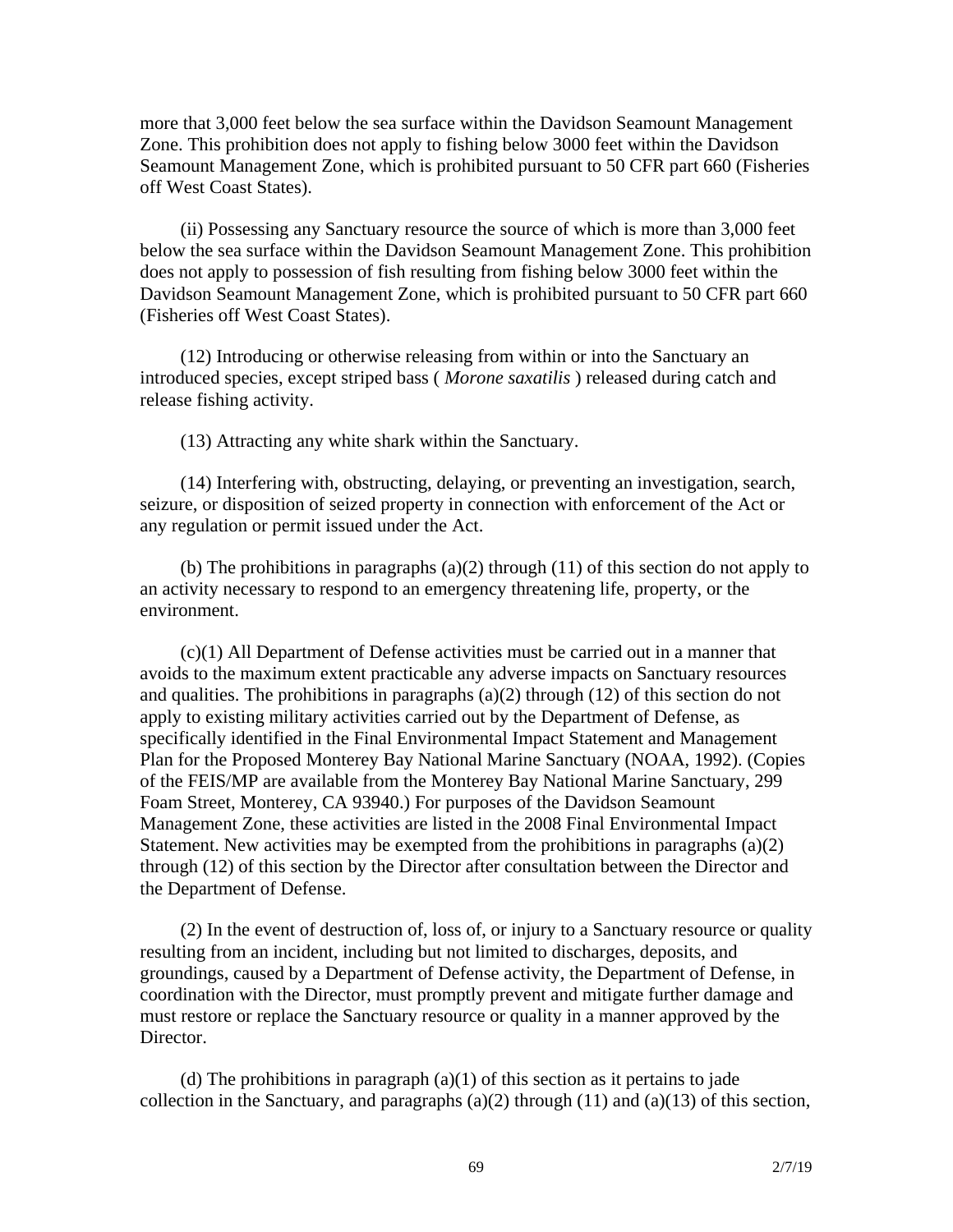do not apply to any activity conducted under and in accordance with the scope, purpose, terms, and conditions of a National Marine Sanctuary permit issued pursuant to 15 CFR 922.48 and 922.133 or a Special Use permit issued pursuant to section 310 of the Act.

(e) The prohibitions in paragraphs  $(a)(2)$  through  $(a)(8)$  of this section do not apply to any activity authorized by any lease, permit, license, approval, or other authorization issued after the effective date of Sanctuary designation (January 1, 1993) and issued by any Federal, State, or local authority of competent jurisdiction, provided that the applicant complies with 15 CFR 922.49, the Director notifies the applicant and authorizing agency that he or she does not object to issuance of the authorization, and the applicant complies with any terms and conditions the Director deems necessary to protect Sanctuary resources and qualities. Amendments, renewals, and extensions of authorizations in existence on the effective date of designation constitute authorizations issued after the effective date of Sanctuary designation.

(f) Notwithstanding paragraphs (d) and (e) of this section, in no event may the Director issue a National Marine Sanctuary permit under 15 CFR 922.48 and 922.133 or a Special Use permit under section 310 of the Act authorizing, or otherwise approve: the exploration for, development, or production of oil, gas, or minerals within the Sanctuary, except for the collection of jade pursuant to paragraph  $(a)(1)$  of this section; the discharge of primary-treated sewage within the Sanctuary (except by certification, pursuant to 15 CFR 922.47, of valid authorizations in existence on January 1, 1993 and issued by other authorities of competent jurisdiction); or the disposal of dredged material within the Sanctuary other than at sites authorized by EPA (in consultation with COE) prior to January 1, 1993. Any purported authorizations issued by other authorities within the Sanctuary shall be invalid.

[73 FR 70535, Nov. 20, 2008, as amended at 75 FR 53571, Sept. 1, 2010; 77 FR 3922, Jan. 26, 2012]

#### **§ 922.133 Permit procedures and criteria.**

(a) A person may conduct an activity prohibited by §  $922.132(a)(1)$  as it pertains to jade collection in the Sanctuary,  $\S 922.132(a)(2)$  through (11), and  $\S 922.132(a)(13)$ , if such activity is specifically authorized by, and conducted in accordance with the scope, purpose, terms, and conditions of, a permit issued under this section and 15 CFR 922.48.

(b) The Director, at his or her sole discretion, may issue a permit, subject to terms and conditions as he or she deems appropriate, to conduct an activity prohibited by § 922.132(a)(1) as it pertains to jade collection in the Sanctuary, § 922.132(a)(2) through  $(11)$ , and § 922.132 $(a)(13)$ , if the Director finds that the activity will have at most shortterm and negligible adverse effects on Sanctuary resources and qualities and:

(1) Is research designed to further understanding of Sanctuary resources and qualities;

(2) Will further the educational, natural, or historical value of the Sanctuary;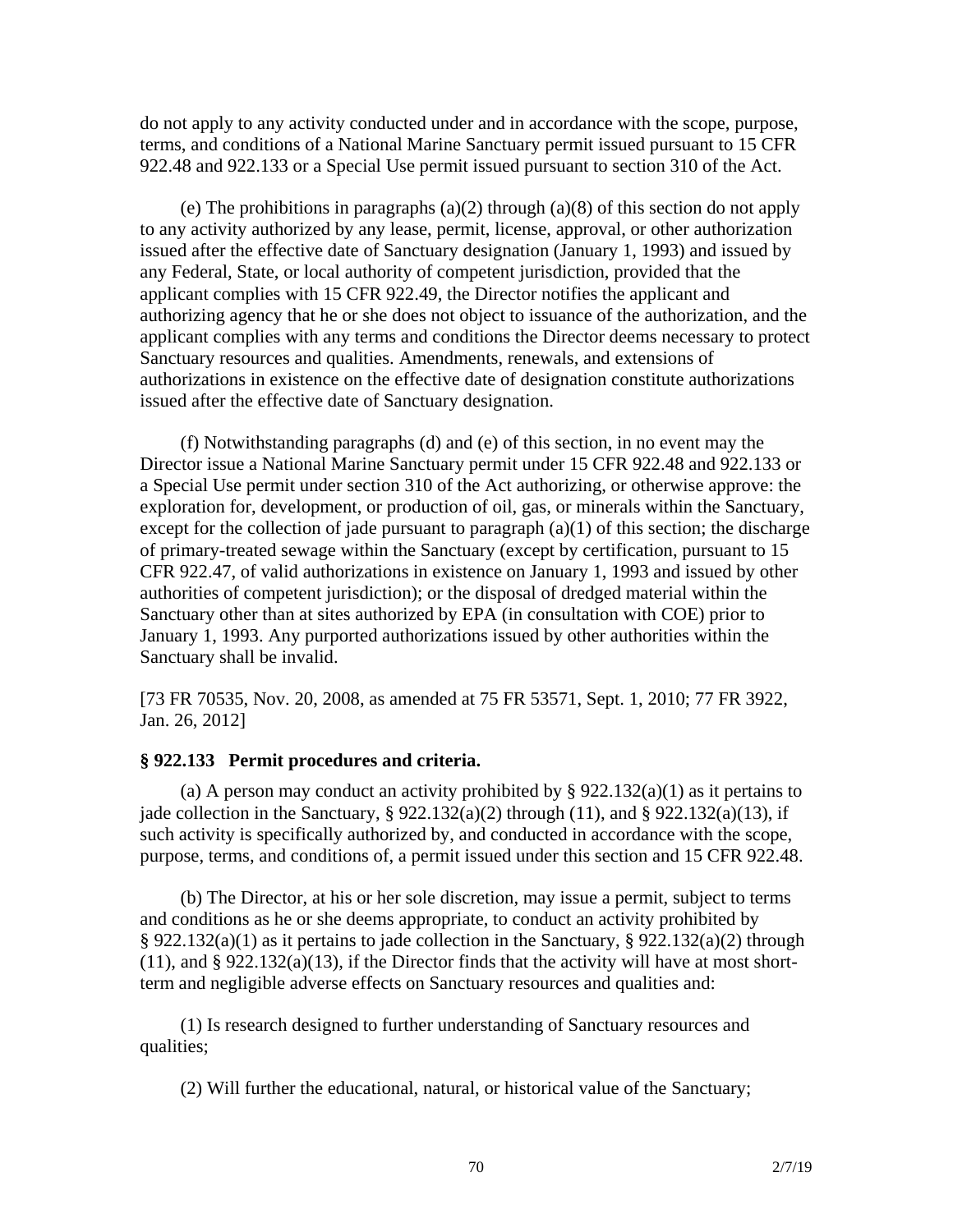(3) Will further salvage or recovery operations within or near the Sanctuary in connection with a recent air or marine casualty;

(4) Will assist in managing the Sanctuary;

(5) Will further salvage or recovery operations in connection with an abandoned shipwreck in the Sanctuary title to which is held by the State of California; or

(6) Will allow the removal, without the use of pneumatic, mechanical, electrical, hydraulic or explosive tools, of loose jade from the Jade Cove area under § 922.132(a)(1)(iv).

(c) In deciding whether to issue a permit, the Director shall consider such factors as:

(1) Will the activity be conducted by an applicant that is professionally qualified to conduct and complete the activity;

(2) Will the activity be conducted by an applicant with adequate financial resources available to conduct and complete the activity;

(3) Is the activity proposed for no longer than necessary to achieve its stated purpose;

(4) Must the activity be conducted within the Sanctuary;

(5) Will the activity be conducted using methods and procedures that are appropriate to achieve the goals of the proposed activity, especially in relation to the potential effects of the proposed activity on Sanctuary resources and qualities;

(6) Will the activity be conducted in a manner compatible with the primary objective of protection of Sanctuary resources and qualities, considering the extent to which the conduct of the activity may diminish or enhance Sanctuary resources and qualities, any potential indirect, secondary, or cumulative effects of the activity, and the duration of such effects:

(7) Will the activity be conducted in a manner compatible with the value of the Sanctuary as a source of recreation and as a source of educational and scientific information, considering the extent to which the conduct of the activity may result in conflicts between different users of the Sanctuary and the duration of such effects; and

(8) Does the reasonably expected end value of the activity to the furtherance of the Sanctuary goals and objectives outweigh any potential adverse effects on Sanctuary resources and qualities from the conduct of the activity.

(d) For jade collection, preference will be given for applications proposing to collect loose pieces of jade for research or educational purposes.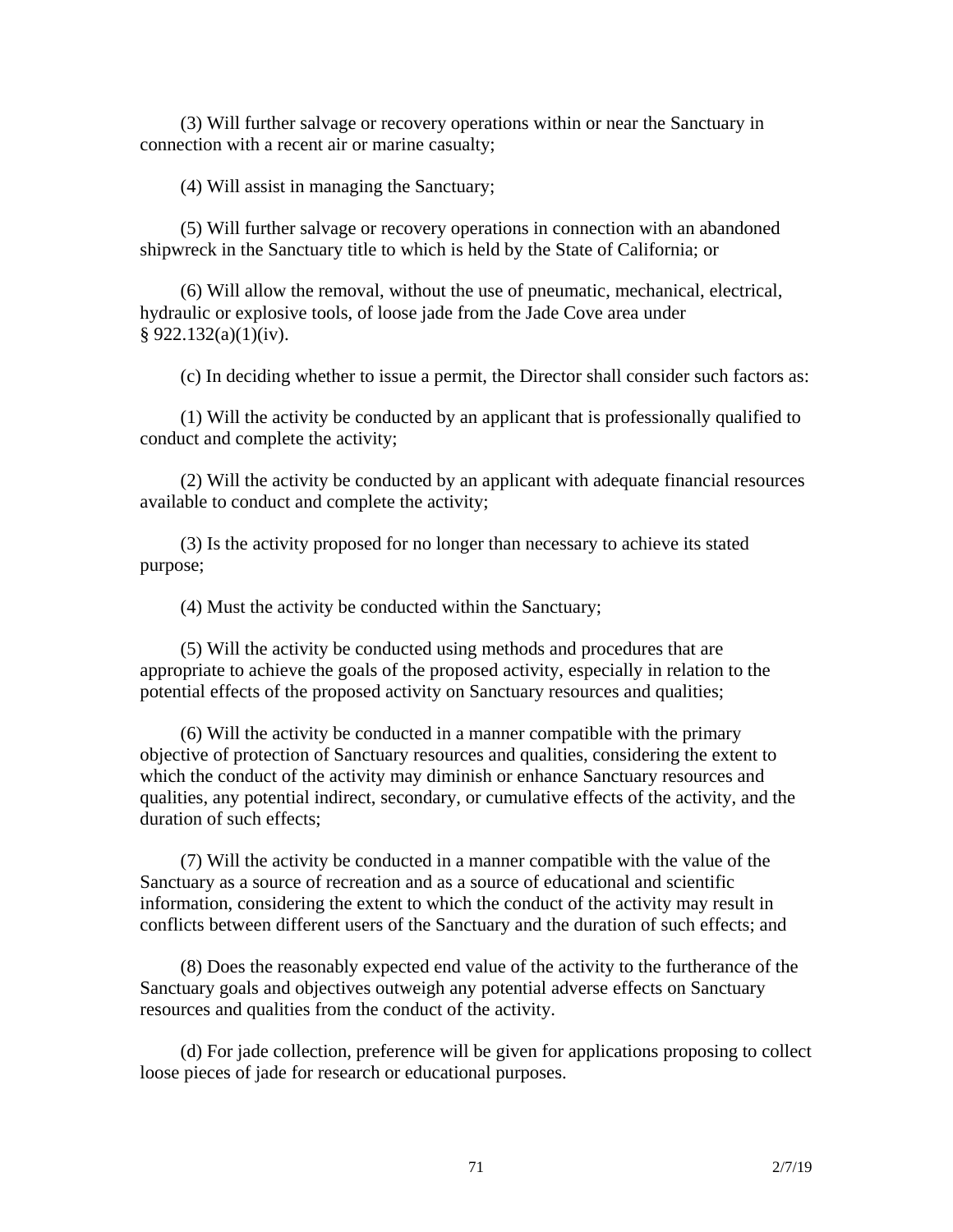(e) The Director may consider such other factors as he or she deems appropriate.

(f) *Applications.* (1) Applications for permits should be addressed to the Director, Office of National Marine Sanctuaries; ATTN: Superintendent, Monterey Bay National Marine Sanctuary, 299 Foam Street, Monterey, CA 93940.

(2) In addition to the information listed in 15 CFR 922.48(b), all applications must include information the Director needs to make the findings in paragraph (b) of this section and information to be considered by the Director pursuant to paragraph (c) of this section.

(g) In addition to any other terms and conditions that the Director deems appropriate, a permit issued pursuant to this section must require that the permittee agree to hold the United States harmless against any claims arising out of the conduct of the permitted activities.

#### **§ 922.134 Review of certain State permits and leases.**

(a)

(a)(1) NOAA has described in a Memorandum of Agreement (MOA) with the State of California how NOAA will coordinate review of any introduction of non-invasive introduced species from a proposed shellfish aquaculture project when considering an authorization under § 922.132(e).

(a)(2) The MOA specifies how the process of 15 CFR 922.49 will be administered within State waters within the sanctuary in coordination with State permit and lease programs as administered by the California Fish and Game Commission, the Department of Fish and Wildlife and the California Coastal Commission

#### (b)

(b)(1) NOAA has entered into a Memorandum of Agreement (MOA) with the State of California, EPA, and the Association of Monterey Bay Area Governments regarding the Sanctuary regulations relating to water quality within State waters within the Sanctuary. With regard to permits, the MOA encompasses:

- i. National Pollutant Discharge Elimination System (NPDES) permits issued by the State of California under section 13377 of the California Water Code; and
- ii. Waste Discharge Requirements issued by the State of California under section 13263 of the California Water Code.

(b)(2) The MOA specifies how the process of 15 CFR 922.49 will be administered within State waters within the Sanctuary in coordination with the State permit program.

#### **Appendix A to Subpart M of Part 922—Monterey Bay National Marine Sanctuary Boundary Coordinates**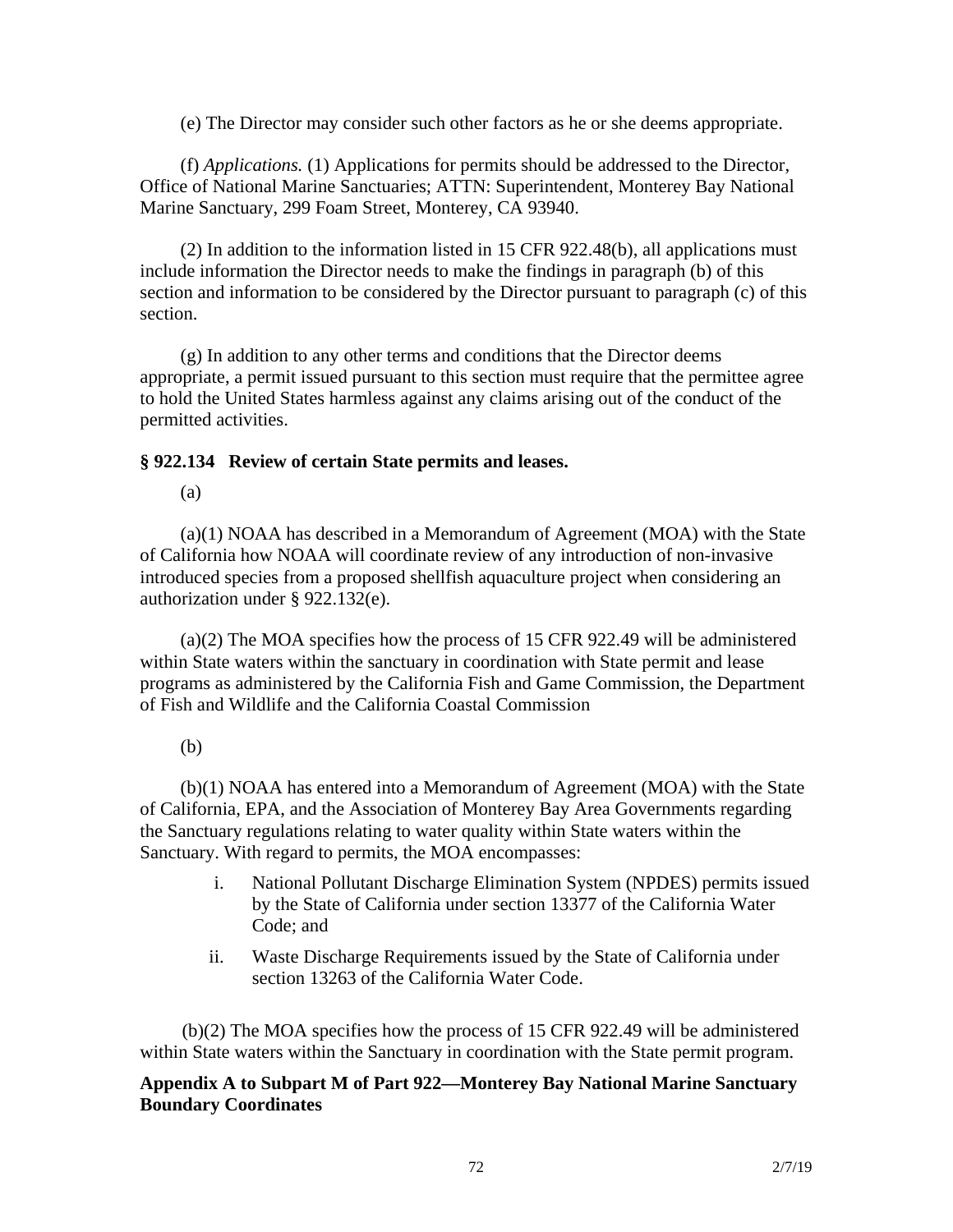| Point ID No.            | Latitude | Longitude    |  |
|-------------------------|----------|--------------|--|
| <b>Seaward Boundary</b> |          |              |  |
| $\mathbf{1}$            | 37.88225 | $-122.62753$ |  |
| $\overline{2}$          | 37.66641 | $-122.75105$ |  |
| 3                       | 37.61622 | $-122.76937$ |  |
| $\overline{4}$          | 37.57147 | $-122.80399$ |  |
| 5                       | 37.52988 | $-122.85988$ |  |
| 6                       | 37.50948 | $-122.90614$ |  |
| $\overline{7}$          | 37.49418 | $-123.00770$ |  |
| 8                       | 37.50819 | $-123.09617$ |  |
| 9                       | 37.52001 | $-123.12879$ |  |
| 10                      | 37.45304 | $-123.14009$ |  |
| 11                      | 37.34316 | $-123.13170$ |  |
| 12                      | 37.23062 | $-123.10431$ |  |
| 13                      | 37.13021 | $-123.02864$ |  |
| 14                      | 37.06295 | $-122.91261$ |  |
| 15                      | 37.03509 | $-122.77639$ |  |
| 16                      | 36.92155 | $-122.80595$ |  |
| 17                      | 36.80632 | $-122.81564$ |  |
| 18                      | 36.69192 | $-122.80539$ |  |
| 19                      | 36.57938 | $-122.77416$ |  |
| 20                      | 36.47338 | $-122.72568$ |  |
| 21                      | 36.37242 | $-122.65789$ |  |
| 22                      | 36.27887 | $-122.57410$ |  |
| 23                      | 36.19571 | $-122.47699$ |  |
| 24                      | 36.12414 | $-122.36527$ |  |
| 25                      | 36.06864 | $-122.24438$ |  |
| 26                      | 36.02451 | $-122.11672$ |  |
| 27                      | 35.99596 | $-121.98232$ |  |
| 28                      | 35.98309 | $-121.84069$ |  |
| 29                      | 35.98157 | $-121.75634$ |  |
| 30                      | 35.92933 | $-121.71119$ |  |
| 31                      | 35.83773 | $-121.71922$ |  |
| 32                      | 35.72063 | $-121.71216$ |  |
| 33                      | 35.59497 | $-121.69030$ |  |
| 34                      | 35.55327 | $-121.63048$ |  |
| 35                      | 35.55483 | $-121.10399$ |  |
| 36                      | 37.59421 | $-122.52001$ |  |
| 37                      | 37.61367 | $-122.61673$ |  |
| 38                      | 37.76694 | $-122.65011$ |  |

Coordinates listed in this Appendix are unprojected (Geographic) and based on the North American Datum of 1983.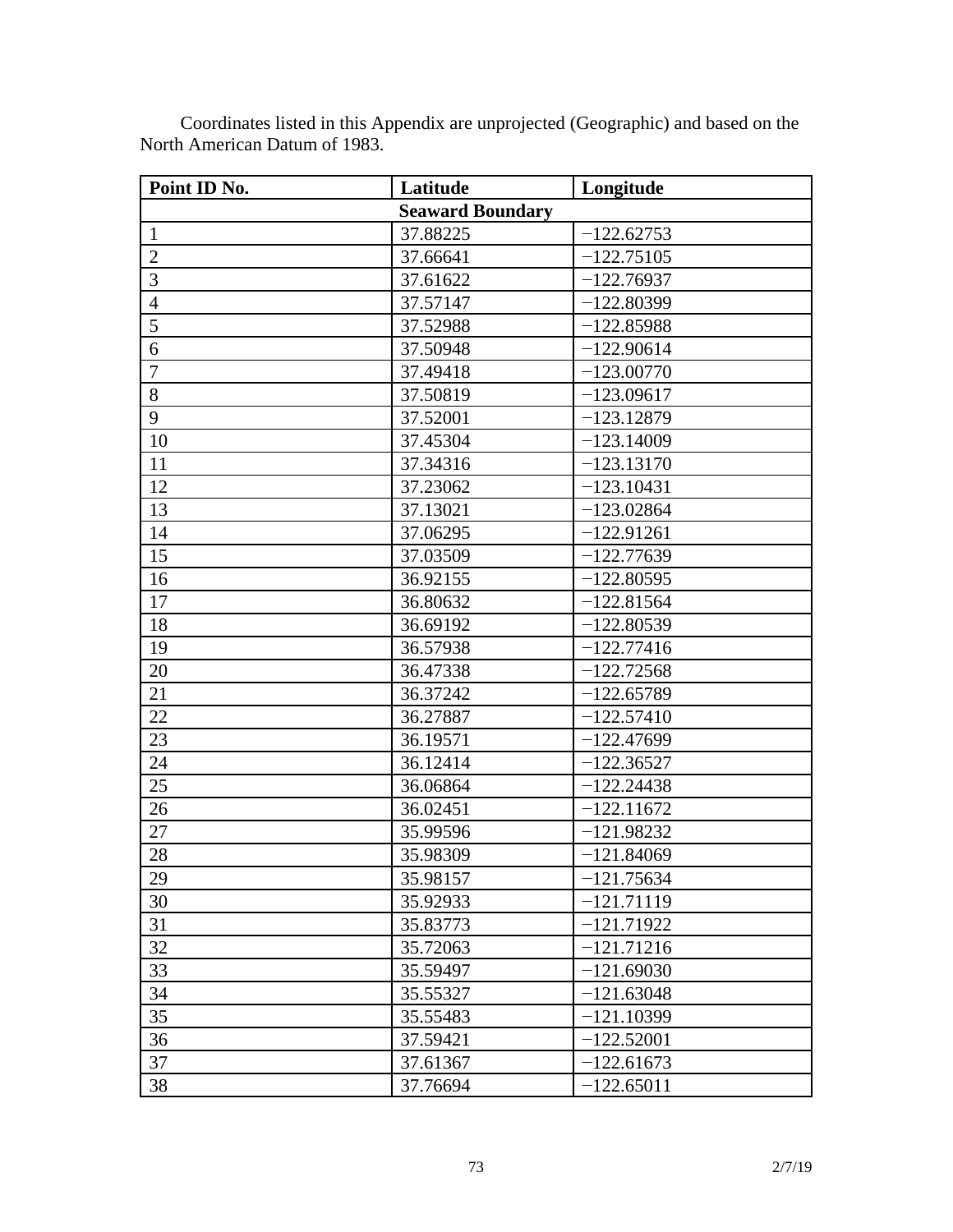| 39                       | 37.81777 | $-122.53008$ |  |
|--------------------------|----------|--------------|--|
| <b>Harbor Exclusions</b> |          |              |  |
| 40                       | 37.49414 | $-122.48483$ |  |
| 41                       | 37.49540 | $-122.48576$ |  |
| 42                       | 36.96082 | $-122.00175$ |  |
| 43                       | 36.96143 | $-122.00112$ |  |
| 44                       | 36.80684 | $-121.79145$ |  |
| 45                       | 36.80133 | $-121.79047$ |  |
| 46                       | 36.60837 | $-121.88970$ |  |
| 47                       | 36.60580 | $-121.88965$ |  |

[75 FR 53571, Sept. 1, 2010]

#### **Appendix B to Subpart M of Part 922—Zones Within the Sanctuary Where Overflights Below 1000 Feet Are Prohibited**

The four zones are:

(1) From mean high water to 3 nautical miles (nmi) offshore between a line extending from Point Santa Cruz on a southwesterly bearing of 220° true and a line extending from 2.0 nmi north of Pescadero Point on a southwesterly bearing of 240° true;

(2) From mean high water to 3 nmi offshore between a line extending from the Carmel River mouth on a westerly bearing of 270° true and a line extending due west along latitude parallel 35.55488 N off of Cambria;

(3) From mean high water and within a 5 nmi seaward arc drawn from a center point of 36.80129 N, 121.79034 W (the end of the Moss Landing ocean pier as it appeared on the most current NOAA nautical charts as of January 1, 1993); and

(4) Over the Sanctuary's jurisdictional waters of Elkhorn Slough east of the Highway One bridge to Elkhorn Road.

[75 FR 53571, Sept. 1, 2010]

**Appendix C to Subpart M of Part 922—Dredged Material Disposal Sites Within the Sanctuary**

[Coordinates in this appendix are unprojected (Geographic Coordinate System) and are calculated using the North American Datum of 1983]

| Point ID No.                      |  | Latitude                                          | Longitude    |
|-----------------------------------|--|---------------------------------------------------|--------------|
|                                   |  | Santa Cruz Harbor/Twin Lakes Dredge Disposal Site |              |
|                                   |  | 36.9625                                           | $-122.00056$ |
|                                   |  | 36.9625                                           | $-121.99861$ |
|                                   |  | 36.96139                                          | $-121.99833$ |
|                                   |  | 36.96139                                          | $-122.00083$ |
| <b>SF-12 Dredge Disposal Site</b> |  |                                                   |              |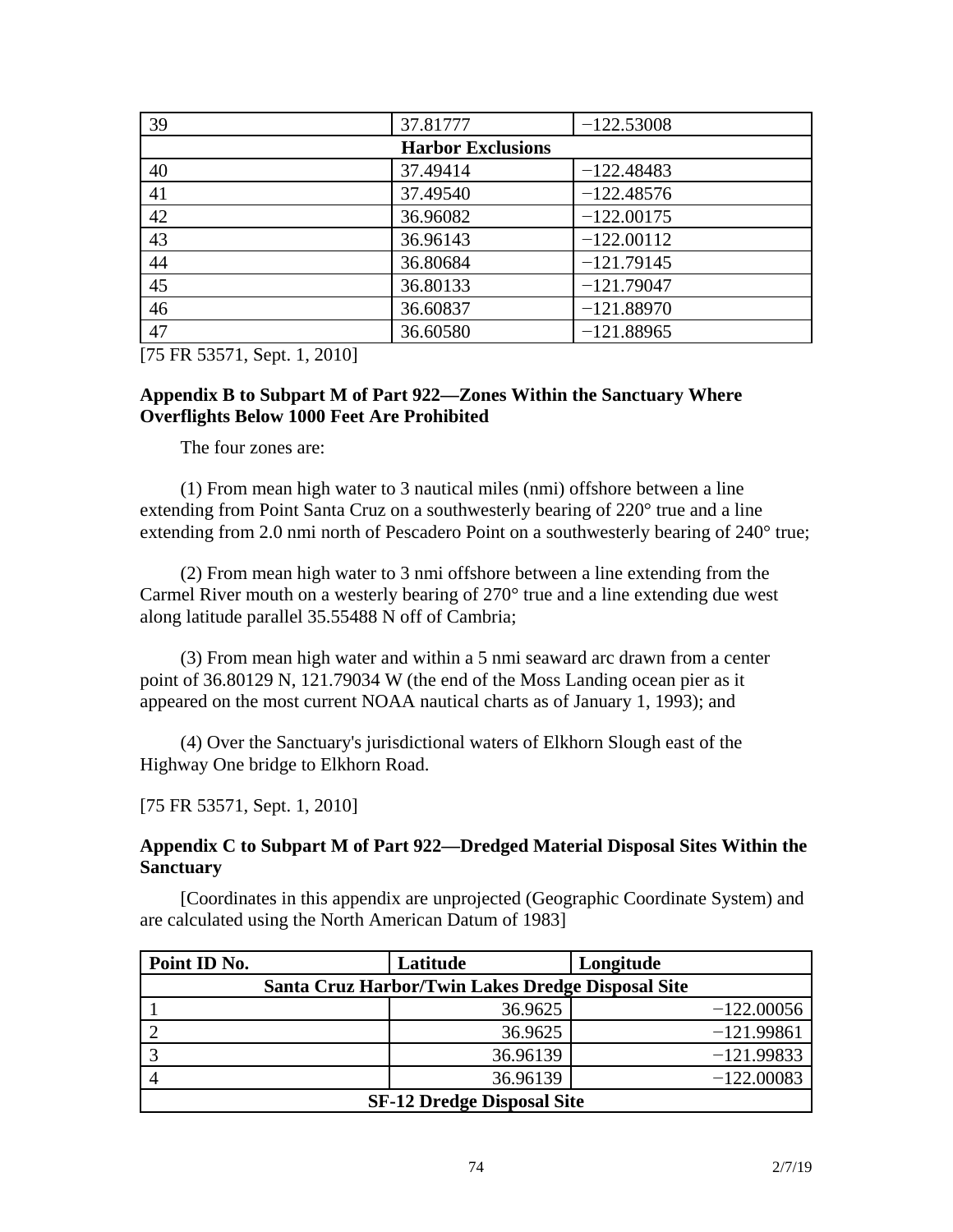|                                                      | 36.80207                          | $-121.79207$ |  |
|------------------------------------------------------|-----------------------------------|--------------|--|
|                                                      | 36.80157                          | $-121.79218$ |  |
| 3                                                    | 36.80172                          | $-121.79325$ |  |
|                                                      | 36.80243                          | $-121.79295$ |  |
|                                                      | <b>SF-14 Dredge Disposal Site</b> |              |  |
|                                                      | (circle with 500 yard radius)     |              |  |
|                                                      | 36.79799                          | $-121.81907$ |  |
| <b>Monterey Harbor/Wharf II Dredge Disposal Site</b> |                                   |              |  |
|                                                      | 36.60297                          | $-121.88942$ |  |
| ∍                                                    | 36.60283                          | $-121.88787$ |  |
| 3                                                    | 36.60092                          | $-121.88827$ |  |
|                                                      | 36.60120                          | $-121.88978$ |  |

#### **Appendix D to Subpart M of Part 922—Dredged Material Disposal Sites Adjacent to the Monterey Bay National Marine Sanctuary**

[Coordinates in this appendix are unprojected (Geographic Coordinate System) and are calculated using the North American Datum of 1983]

As of January 1, 1993, the U.S. Army Corps of Engineers operates the following dredged material disposal site adjacent to the Sanctuary off of the Golden Gate:

| Point ID No. | Latitude | Longitude    |
|--------------|----------|--------------|
|              | 37.76458 | $-122.56900$ |
|              | 37.74963 | $-122.62281$ |
|              | 37.74152 | $-122.61932$ |
|              | 37.75677 | $-122.56482$ |
|              | 37.76458 | $-122.56900$ |

#### **Appendix E to Subpart M of Part 922—Motorized Personal Watercraft Zones and Access Routes Within the Sanctuary**

[Coordinates in this appendix are unprojected (Geographic Coordinate System) and are calculated using the North American Datum of 1983]

The five zones and access routes are:

(1) The approximately one [1.0] nmi<sup>2</sup> area off Pillar Point Harbor from harbor launch ramps, through the harbor entrance to the northern boundary of Zone One:

| Point ID No.                                             | Latitude   Longitude      |
|----------------------------------------------------------|---------------------------|
| 1 (flashing 5-second breakwater entrance light and horn  | $37.49395$ -122.48477     |
| located at the seaward end of the outer west breakwater) |                           |
| 2 (bell buoy)                                            | $37.48167$   $-122.48333$ |
|                                                          | $37.48000$   $-122.46667$ |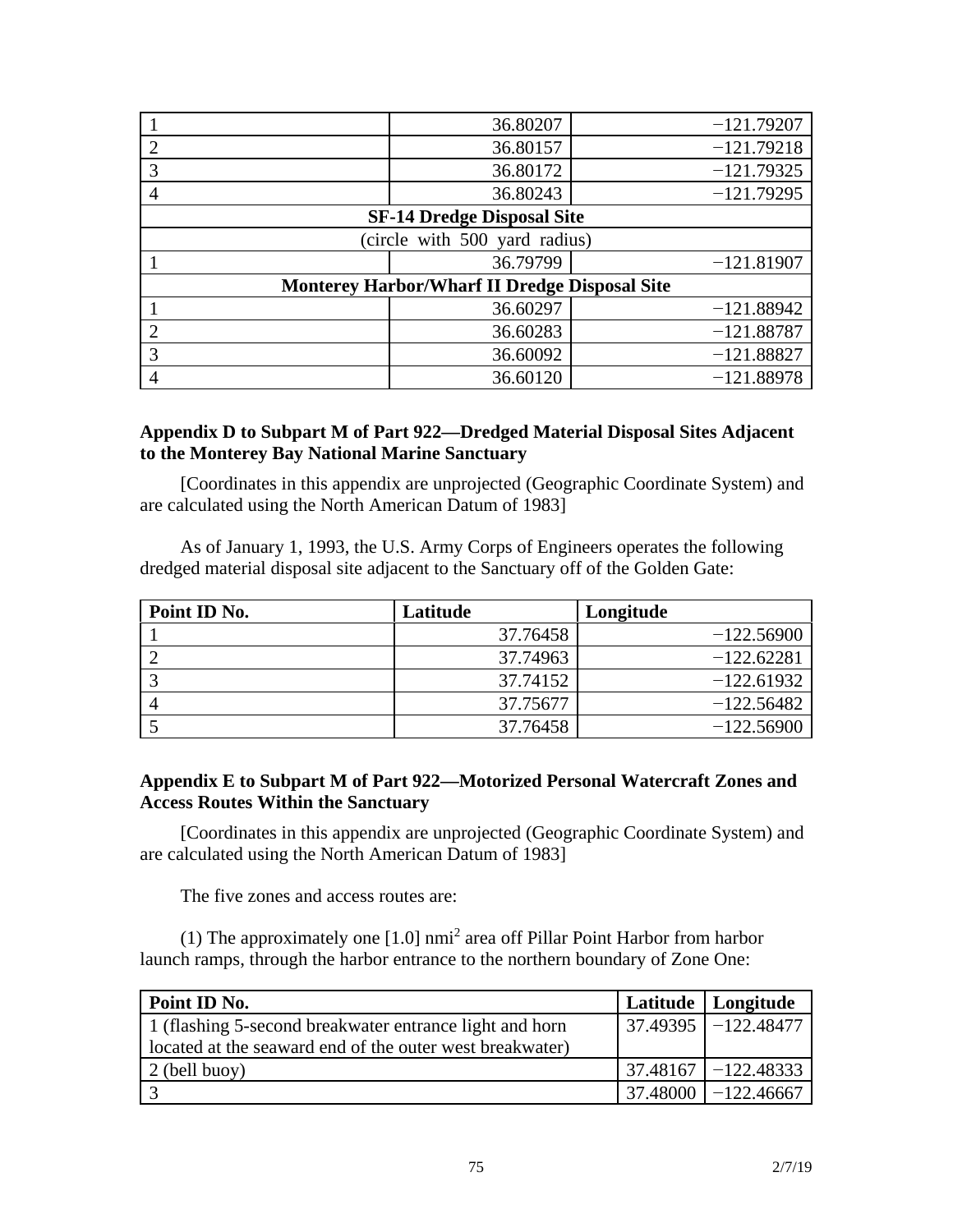| $\overline{\phantom{a}}$ | 10222<br>$\sim$<br>. JJJ<br>$\tilde{\phantom{a}}$ | ---<br>4666<br>$\overline{\phantom{a}}$<br>$\cdots$ |
|--------------------------|---------------------------------------------------|-----------------------------------------------------|

(2) The approximately five [5.0] nmi<sup>2</sup> area off of Santa Cruz Small Craft Harbor from harbor launch ramps, through the harbor entrance, and then along a 100-yard wide access route southwest along a bearing of approximately 196° true (180° magnetic) to the red and white whistle buoy at 36.93833 N, 122.01000 W. Zone Two is bounded by:

| Point ID No. | Latitude | Longitude    |
|--------------|----------|--------------|
|              | 36.91667 | $-122.03333$ |
|              | 36.91667 | $-121.96667$ |
|              | 36.94167 | $-121.96667$ |
|              | 36.94167 | $-122.03333$ |

(3) The approximately six [6.0] nmi<sup>2</sup> area off of Moss Landing Harbor from harbor launch ramps, through harbor entrance, and then along a 100-yard wide access route southwest along a bearing of approximately  $230^{\circ}$  true ( $215^{\circ}$  magnetic) to the red and white bell buoy at the eastern boundary of Zone Three bounded by:

| Point ID No.                | Latitude | Longitude    |
|-----------------------------|----------|--------------|
|                             | 36.83333 | $-121.82167$ |
|                             | 36.83333 | $-121.84667$ |
|                             | 36.77833 | $-121.84667$ |
|                             | 36.77833 | $-121.81667$ |
| 5 (red and white bell buoy) | 36.79833 | $-121.80167$ |
|                             | 36.81500 | $-121.80333$ |

(4) The approximately five [5.0] nmi<sup>2</sup> area off of Monterey Harbor from harbor launch ramps to the seaward end of the U.S. Coast Guard Pier, and then along a 100-yard wide access route northeast along a bearing of approximately  $15^{\circ}$  true (0 $^{\circ}$  magnetic) to the southern boundary of Zone Four bounded by:

| Point ID No. | Latitude | Longitude    |
|--------------|----------|--------------|
|              | 36.64500 | $-121.92333$ |
|              | 36.61500 | $-121.87500$ |
|              | 36.63833 | $-121.85500$ |
|              | 36.66667 | $-121.90667$ |

(5) The approximately one-tenth  $[0.10]$  nmi<sup>2</sup> area near Pillar Point from the Pillar Point Harbor entrance along a 100-yard wide access route southeast along a bearing of approximately 174° true (159° magnetic) to the green bell buoy (identified as "Buoy 3") at 37.48154 N, 122.48156 W and then along a 100-yard wide access route northwest along a bearing of approximately 284° true (269° magnetic) to the green gong buoy (identified as "Buoy 1") at 37.48625 N, 122.50603 W, the southwest boundary of Zone Five. Zone Five exists only when a High Surf Warning has been issued by the National Weather Service and is in effect for San Mateo County and only during December,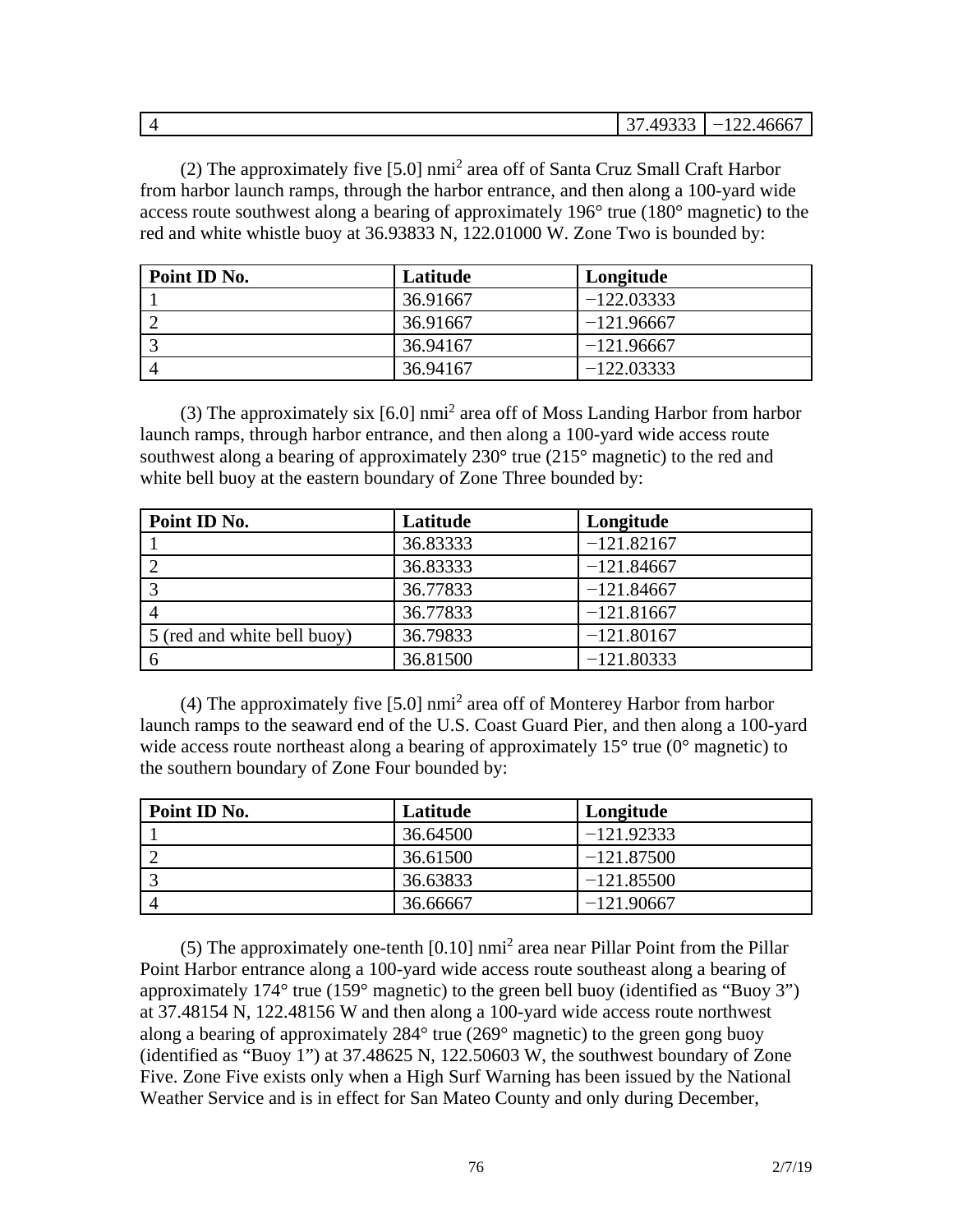January, and February. Zone Five is bounded by:

| Point ID No.                       | Latitude | Longitude    |
|------------------------------------|----------|--------------|
| (gong buoy identified as "Buoy 1") | 37.48625 | $-122.50603$ |
|                                    | 37.49305 | $-122.50603$ |
| 3 (Sail Rock)                      | 37.49305 | $-122.50105$ |
|                                    | 37.48625 | $-122.50105$ |

[75 FR 53571, Sept. 1, 2010]

### **Appendix F to Subpart M of Part 922—Davidson Seamount Management Zone**

[Coordinates in this appendix are unprojected (Geographic Coordinate System) and are calculated using the North American Datum of 1983]

| Point ID No. | Latitude | Longitude    |
|--------------|----------|--------------|
|              | 35.90000 | $-123,00000$ |
|              | 35.90000 | $-122.50000$ |
|              | 35.50000 | $-122.50000$ |
|              | 35.50000 | $-123.00000$ |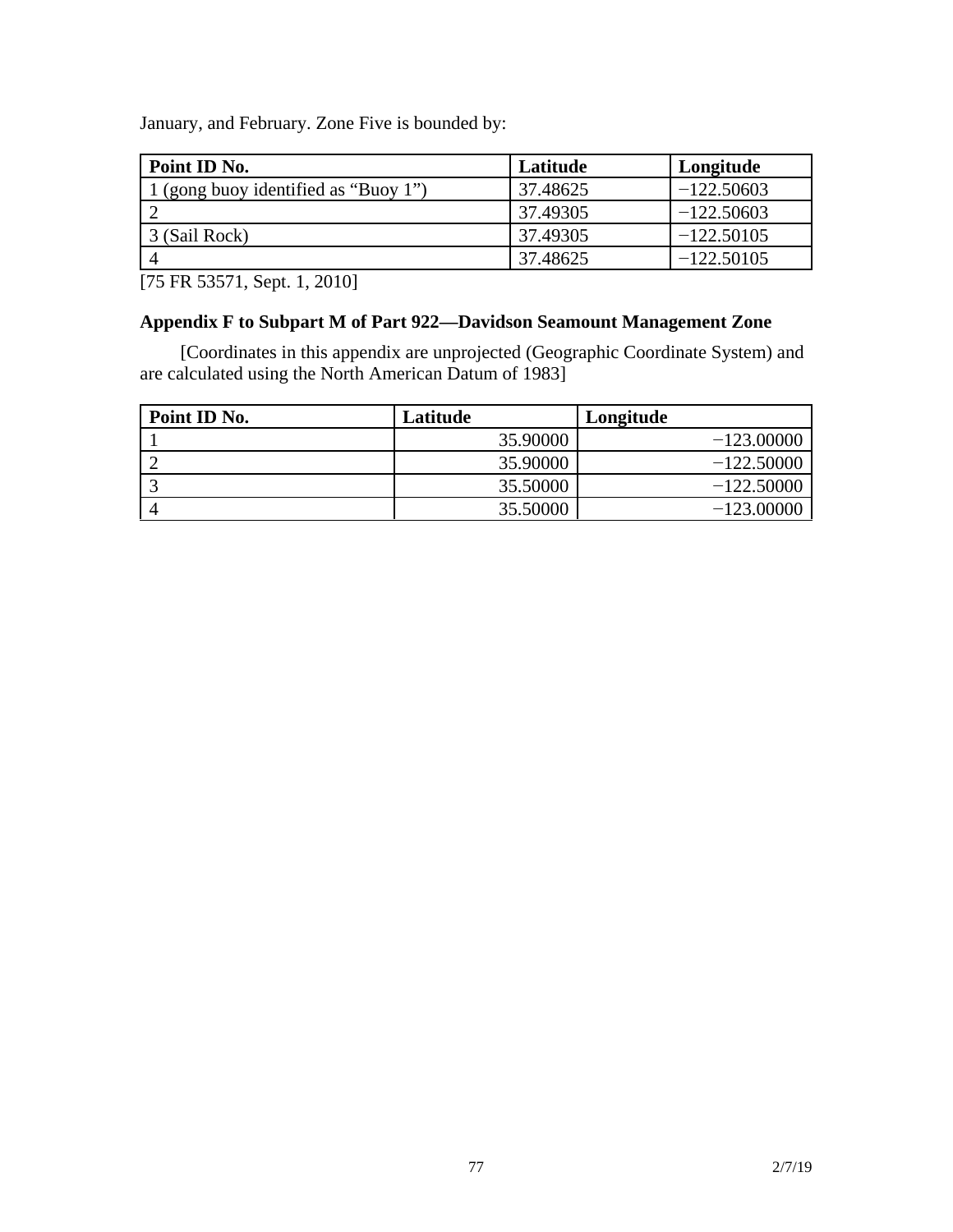# **Channel Islands National Marine Sanctuary Regulations**

Title 15: Commerce and Foreign Trade

Part 922 – National Marine Sanctuary Program Regulations

#### **§ 922.70 Boundary.**

The Channel Islands National Marine Sanctuary (Sanctuary) consists of an area of approximately 1,110 square nautical miles (nmi) of coastal and ocean waters, and the submerged lands thereunder, off the southern coast of California. The Sanctuary boundary begins at the Mean High Water Line of and extends seaward to a distance of approximately six nmi from the following islands and offshore rocks: San Miguel Island, Santa Cruz Island, Santa Rosa Island, Anacapa Island, Santa Barbara Island, Richardson Rock, and Castle Rock (the Islands). The seaward boundary coordinates are listed in Appendix A to this subpart.

#### **§ 922.71 Definitions.**

In addition to those definitions found at 15 CFR 922.3, the following definitions apply to this subpart:

*Cruise ship* means a vessel with 250 or more passenger berths for hire.

*Graywater* means galley, bath, or shower water.

*Introduced species* means any species (including but not limited to any of its biological matter capable of propagation) that is non-native to the ecosystems of the Sanctuary; or any organism into which altered genetic matter, or genetic matter from another species, has been transferred in order that the host organism acquires the genetic traits of the transferred genes.

*Motorized personal watercraft* means a vessel, usually less than 16 feet in length, which uses an inboard, internal combustion engine powering a water jet pump as its primary source of propulsion. The vessel is intended to be operated by a person or persons sitting, standing or kneeling on the vessel, rather than within the confines of the hull. The length is measured from end to end over the deck excluding sheer, meaning a straight line measurement of the overall length from the foremost part of the vessel to the aftermost part of the vessel, measured parallel to the centerline. Bow sprits, bumpkins, rudders, outboard motor brackets, and similar fittings or attachments, are not included in the measurement. Length is stated in feet and inches.

*Oceangoing ship* means a private, commercial, government, or military vessel of 300 gross registered tons or more, not including cruise ships.

*Pelagic finfish* are defined as: Northern anchovy (*Engraulis mordax*), barracudas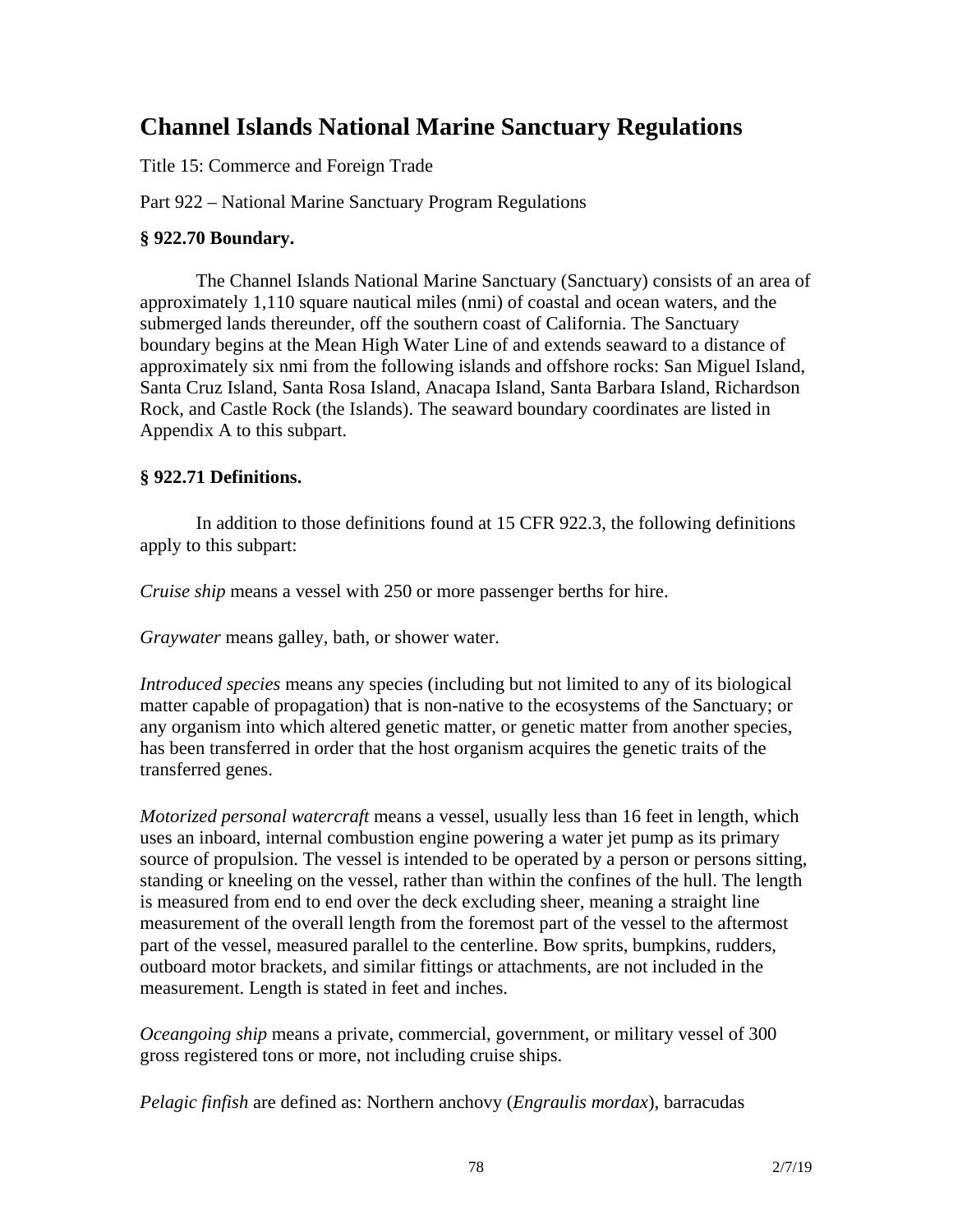(*Sphyraena spp.*), billfishes (*family Istiophoridae*), dolphinfish (*Coryphaena hippurus*), Pacific herring (*Clupea pallasi*), jack mackerel (*Trachurus symmetricus*), Pacific mackerel (*Scomber japonicus*), salmon (*Oncorhynchus spp.*), Pacific sardine (*Sardinops sagax*), blue shark (*Prionace glauca*), salmon shark (*Lamna ditropis*), shortfin mako shark (*Isurus oxyrinchus*), thresher sharks (*Alopias spp.*), swordfish (*Xiphias gladius*), tunas (*family Scombridae*), and yellowtail (*Seriola lalandi*).

*Stowed* and *not available for immediate use* means not readily accessible for immediate use, e.g., by being securely covered and lashed to a deck or bulkhead, tied down, unbaited, unloaded, or partially disassembled (such as spear shafts being kept separate from spear guns)

#### **§ 922.72 Prohibited or otherwise regulated activities—Sanctuary-wide.**

(a) Except as specified in paragraphs (b) through (e) of this section, the following activities are prohibited and thus unlawful for any person to conduct or cause to be conducted:

(1) Exploring for, developing, or producing hydrocarbons within the Sanctuary, except pursuant to leases executed prior to March 30, 1981, and except the laying of pipeline pursuant to exploring for, developing, or producing hydrocarbons.

(2) Exploring for, developing, or producing minerals within the Sanctuary, except producing byproducts incidental to hydrocarbon production allowed by paragraph (a)(1) of this section.

(3)(i) Discharging or depositing from within or into the Sanctuary any material or other matter except:

(A) Fish, fish parts, or chumming materials (bait) used in or resulting from lawful fishing activity within the Sanctuary, provided that such discharge or deposit is during the conduct of lawful fishing activity within the Sanctuary;

(B) For a vessel less than 300 gross registered tons (GRT), or an oceangoing ship without sufficient holding tank capacity to hold sewage while within the Sanctuary, biodegradable effluent generated incidental to vessel use by an operable Type I or II marine sanitation device (U.S. Coast Guard classification) approved in accordance with section 312 of the Federal Water Pollution Control Act, as amended, (FWPCA), 33 U.S.C. 1321 et seq. Vessel operators must lock all marine sanitation devices in a manner that prevents discharge or deposit of untreated sewage;

(C) Biodegradable matter from:

(1) Vessel deck wash down;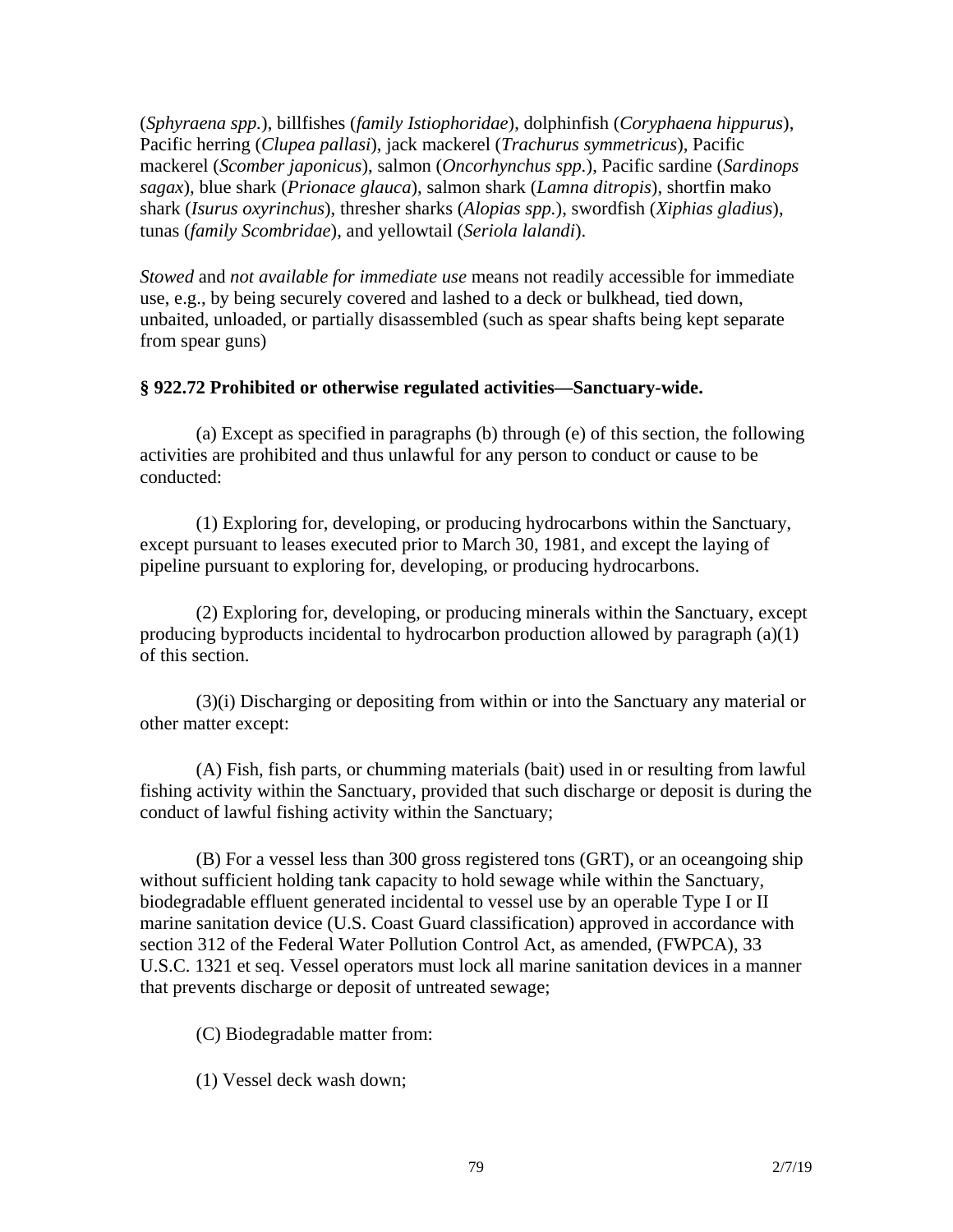(2) Vessel engine cooling water;

(3) Graywater from a vessel less than 300 gross registered tons;

(4) Graywater from an oceangoing ship without sufficient holding tank capacity to hold graywater while within the Sanctuary;

(D) Vessel engine or generator exhaust;

(E) Effluent routinely and necessarily discharged or deposited incidental to hydrocarbon exploration, development, or production allowed by paragraph (a)(1) of this section; or

(F) Discharge allowed under section 312(n) of the FWPCA.

(ii) Discharging or depositing from beyond the boundary of the Sanctuary any material or other matter that subsequently enters the Sanctuary and injures a Sanctuary resource or quality, except those listed in paragraphs  $(a)(3)(i)(B)$  through  $(F)$  of this section and fish, fish parts, or chumming materials (bait) used in or resulting from lawful fishing activity beyond the boundary of the Sanctuary, provided that such discharge or deposit is during the conduct of lawful fishing activity there.

(4) Drilling into, dredging, or otherwise altering the submerged lands of the Sanctuary; or constructing or placing any structure, material, or other matter on or in the submerged lands of the Sanctuary, except as incidental to and necessary to:

(i) Anchor a vessel;

(ii) Install an authorized navigational aid;

(iii) Conduct lawful fishing activity;

(iv) Lay pipeline pursuant to exploring for, developing, or producing hydrocarbons; or

(v) Explore for, develop, or produce hydrocarbons as allowed by paragraph (a)(1) of this section.

(5) Abandoning any structure, material, or other matter on or in the submerged lands of the Sanctuary.

(6) Except to transport persons or supplies to or from any Island, operating within one nmi of any Island any vessel engaged in the trade of carrying cargo, including, but not limited to, tankers and other bulk carriers and barges, any vessel engaged in the trade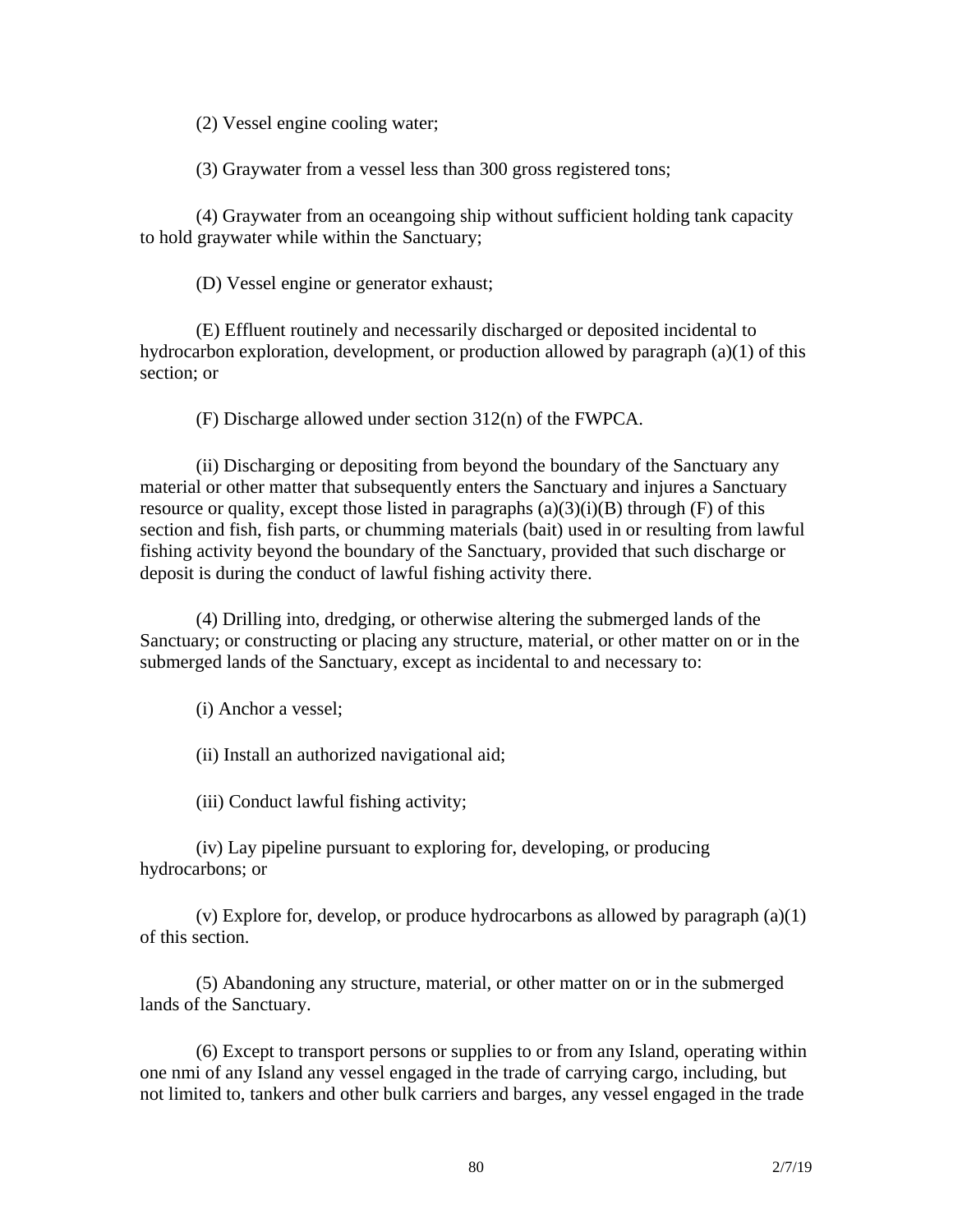of servicing offshore installations, or any vessel of three hundred gross registered tons or more, except fishing or kelp harvesting vessels.

(7) Disturbing a seabird or marine mammal by flying a motorized aircraft at less than 1,000 feet over the waters within one nautical mile of any Island, except (if allowed under paragraph (a)(9) of this section):

(i) to engage in kelp bed surveys; or

(ii) to transport persons or supplies to or from an Island.

(8) Moving, removing, injuring, or possessing, or attempting to move, remove, injure, or possess a Sanctuary historical resource.

(9) Taking any marine mammal, sea turtle, or seabird within or above the Sanctuary, except as authorized by the Marine Mammal Protection Act, as amended, (MMPA), 16 U.S.C. 1361 et seq., Endangered Species Act, as amended, (ESA), 16 U.S.C. 1531 et seq., Migratory Bird Treaty Act, as amended, (MBTA), 16 U.S.C. 703 et seq., or any regulation, as amended, promulgated under the MMPA, ESA, or MBTA.

(10) Possessing within the Sanctuary (regardless of where taken from, moved, or removed from) any marine mammal, sea turtle, or seabird, except as authorized by the MMPA, ESA, MBTA, or any regulation, as amended, promulgated under the MMPA, ESA, or MBTA.

(11) Marking, defacing, damaging, moving, removing, or tampering with any sign, notice, or placard, whether temporary or permanent, or any monument, stake, post, or other boundary marker related to the Sanctuary.

(12) Introducing or otherwise releasing from within or into the Sanctuary an introduced species, except striped bass (*Morone saxatilis*) released during catch and release fishing activity.

(13) Operating a motorized personal watercraft within waters of the Sanctuary that are coextensive with the Channel Islands National Park, established by 16 U.S.C. 410(ff).

(b) (1) The prohibitions in paragraphs (a)(3) through (13) of this section and in  $\S$ 922.73 do not apply to military activities carried out by DOD as of the effective date of these regulations and specifically identified in section 3.5.9 (Department of Defense Activities) of the Final Channel Islands National Marine Sanctuary Management Plan/Final Environmental Impact Statement (FMP/FEIS), Volume II: Environmental Impact Statement, 2008, authored and published by NOAA (''pre-existing activities''). Copies of the document are available from the Channel Islands National Marine Sanctuary, 113 Harbor Way, Santa Barbara, CA 93109. Other military activities carried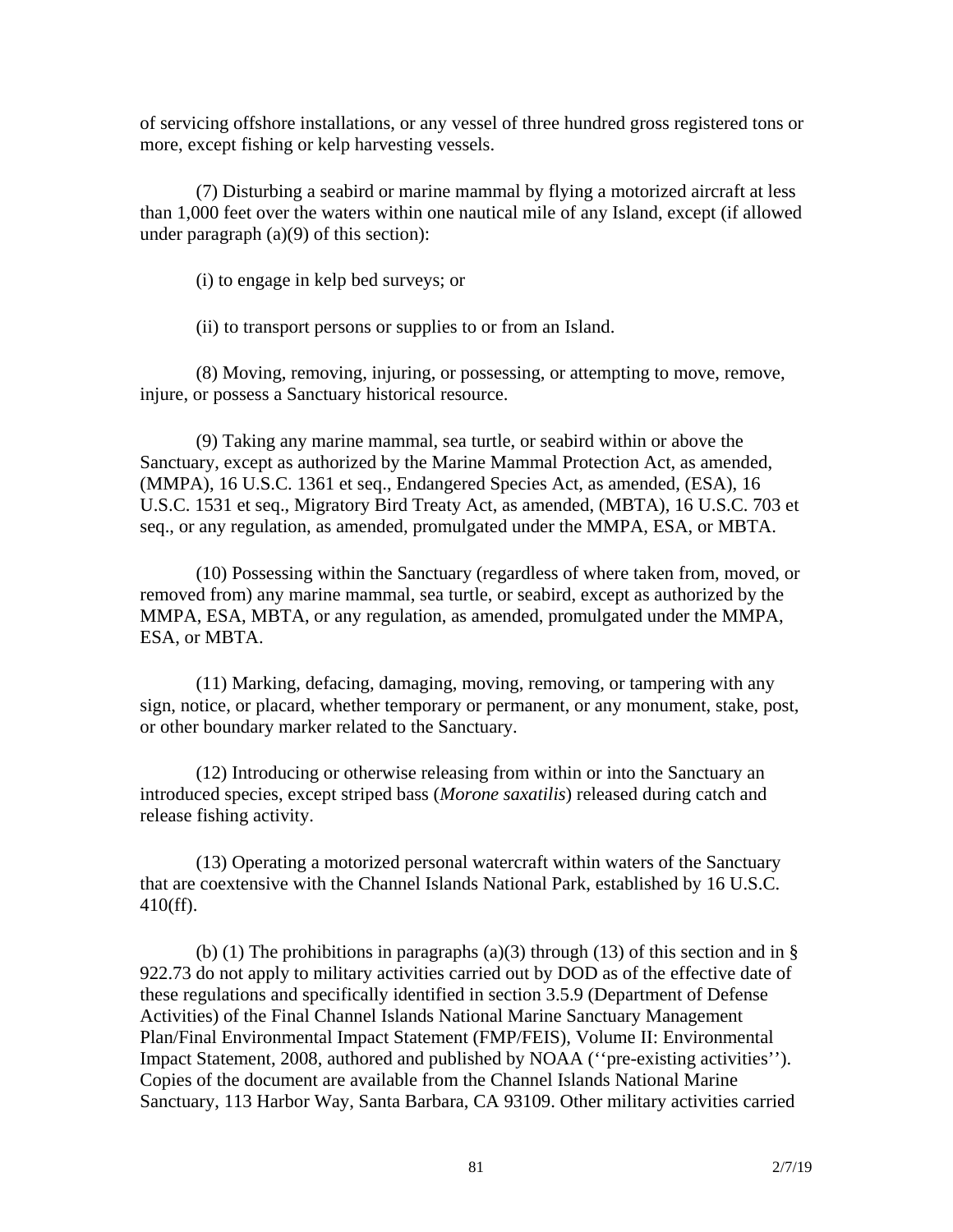out by DOD may be exempted by the Director after consultation between the Director and DOD.

(2) A military activity carried out by DOD as of the effective date of these regulations and specifically identified in the section entitled ''Department of Defense Activities'' of the FMP/FEIS is not considered a pre-existing activity if:

(i) It is modified in such a way that requires the preparation of an environmental assessment or environmental impact statement under the National Environmental Policy Act, 42 U.S.C. 4321 et seq., relevant to a Sanctuary resource or quality;

(ii) It is modified, including but not limited to changes in location or frequency, in such a way that its possible adverse effects on Sanctuary resources or qualities are significantly greater than previously considered for the unmodified activity;

(iii) It is modified, including but not limited to changes in location or frequency, in such a way that its possible adverse effects on Sanctuary resources or qualities are significantly different in manner than previously considered for the unmodified activity; or

(iv) There are new circumstances or information relevant to a Sanctuary resource or quality that were not addressed in the FMP/FEIS.

(3) In the event of destruction of, loss of, or injury to a Sanctuary resource or quality resulting from an incident, including, but not limited to, discharges, deposits, and groundings, caused by a DOD activity, DOD, in coordination with the Director, must promptly prevent and mitigate further damage and must restore or replace the Sanctuary resource or quality in a manner approved by the Director.

(4) All DOD activities must be carried out in a manner that avoids to the maximum extent practicable any adverse impacts on Sanctuary resources and qualities.

(c) The prohibitions in paragraphs (a)(3) through (10), (a)(12), and (a)(13) of this section and in § 922.73 do not apply to any activity conducted under and in accordance with the scope, purpose, terms, and conditions of a National Marine Sanctuary permit issued pursuant to 15 CFR 922.48 and 922.74.

(d) The prohibitions in paragraphs (a)(3) through (11) and (a)(13) of this section and in § 922.73 do not apply to any activity necessary to respond to an emergency threatening life, property, or the environment.

(e) The prohibitions in paragraphs (a)(3) through (11) and (a)(13) of this section and in § 922.73 do not apply to any activity necessary for valid law enforcement purposes in the Sanctuary.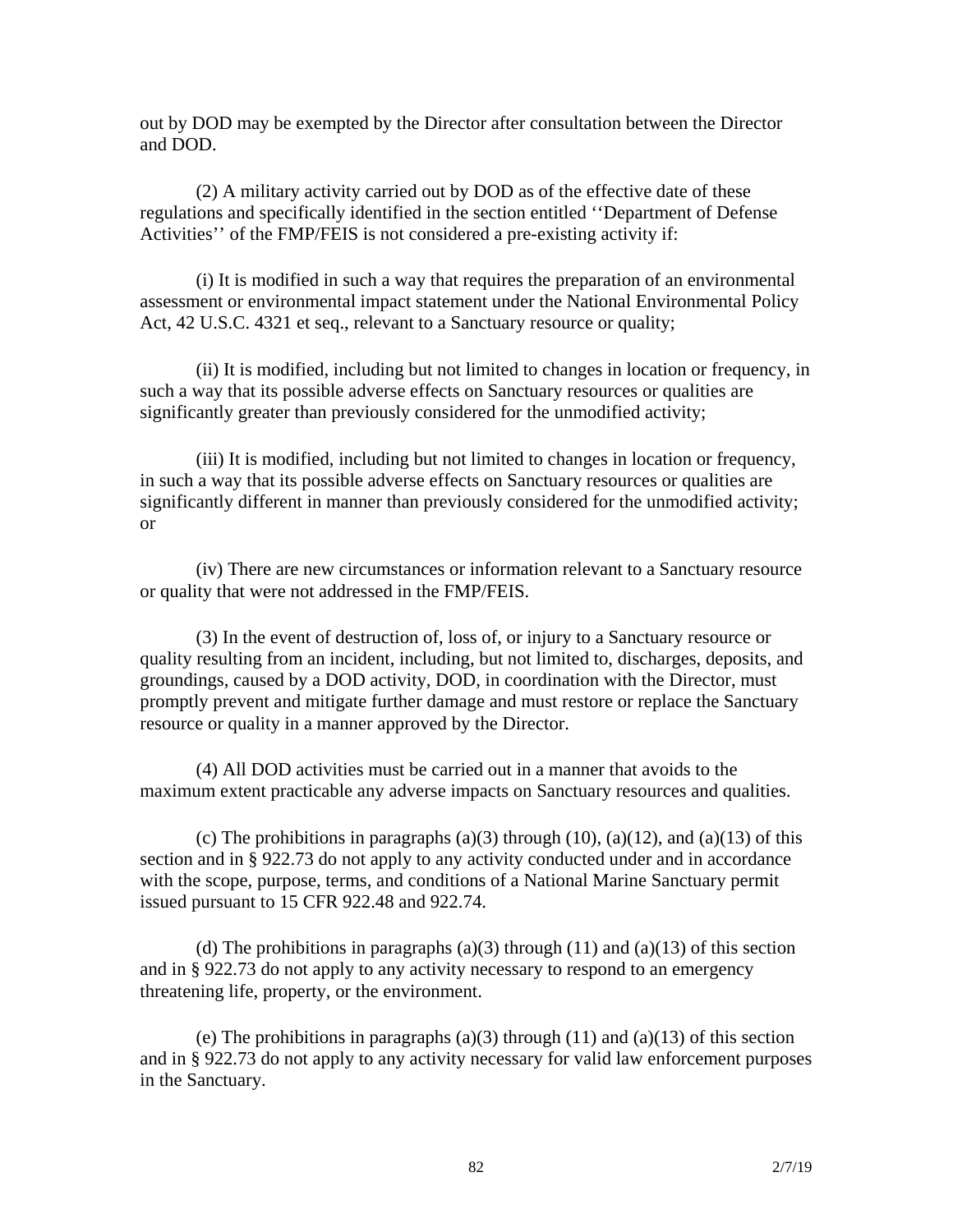#### **§ 922.73 Additional prohibited or otherwise regulated activities—marine reserves and marine conservation area.**

(a) Marine reserves. Unless prohibited by 50 CFR part 660 (Fisheries off West Coast States), the following activities are prohibited and thus unlawful for any person to conduct or cause to be conducted within a marine reserve described in Appendix B to this subpart, except as specified in paragraphs (b) through (e) of § 922.72:

(1) Harvesting, removing, taking, injuring, destroying, collecting, moving, or causing the loss of any Sanctuary resource, or attempting any of these activities.

(2) Possessing fishing gear on board a vessel unless such gear is stowed and not available for immediate use.

(3) Possessing any Sanctuary resource, except legally harvested fish on board a vessel at anchor or in transit.

(b) Marine conservation area. Unless prohibited by 50 CFR part 660 (Fisheries off West Coast States), the following activities are prohibited and thus unlawful for any person to conduct or cause to be conducted within the marine conservation area described in Appendix C to this subpart, except as specified in paragraphs (b) through (e) of  $\S$ 922.72:

(1) Harvesting, removing, taking, injuring, destroying, collecting, moving, or causing the loss of any Sanctuary resource, or attempting any of these activities, except:

(i) Recreational fishing for pelagic finfish; or

(ii) Commercial and recreational fishing for lobster.

(2) Possessing fishing gear on board a vessel, except legal fishing gear used to fish for lobster or pelagic finfish, unless such gear is stowed and not available for immediate use.

(3) Possessing any Sanctuary resource, except legally harvested fish.

#### **§ 922.74 Permit procedures and issuance criteria.**

(a) A person may conduct an activity prohibited by  $\S 922.72(a)(3)$  through (10),  $(a)(12)$ , and  $(a)(13)$ , and § 922.73, if such activity is specifically authorized by, and conducted in accordance with the scope, purpose, terms, and conditions of, a permit issued under § 922.48 and this section.

(b) The Director, at his or her sole discretion, may issue a permit, subject to terms and conditions as he or she deems appropriate, to conduct an activity prohibited by §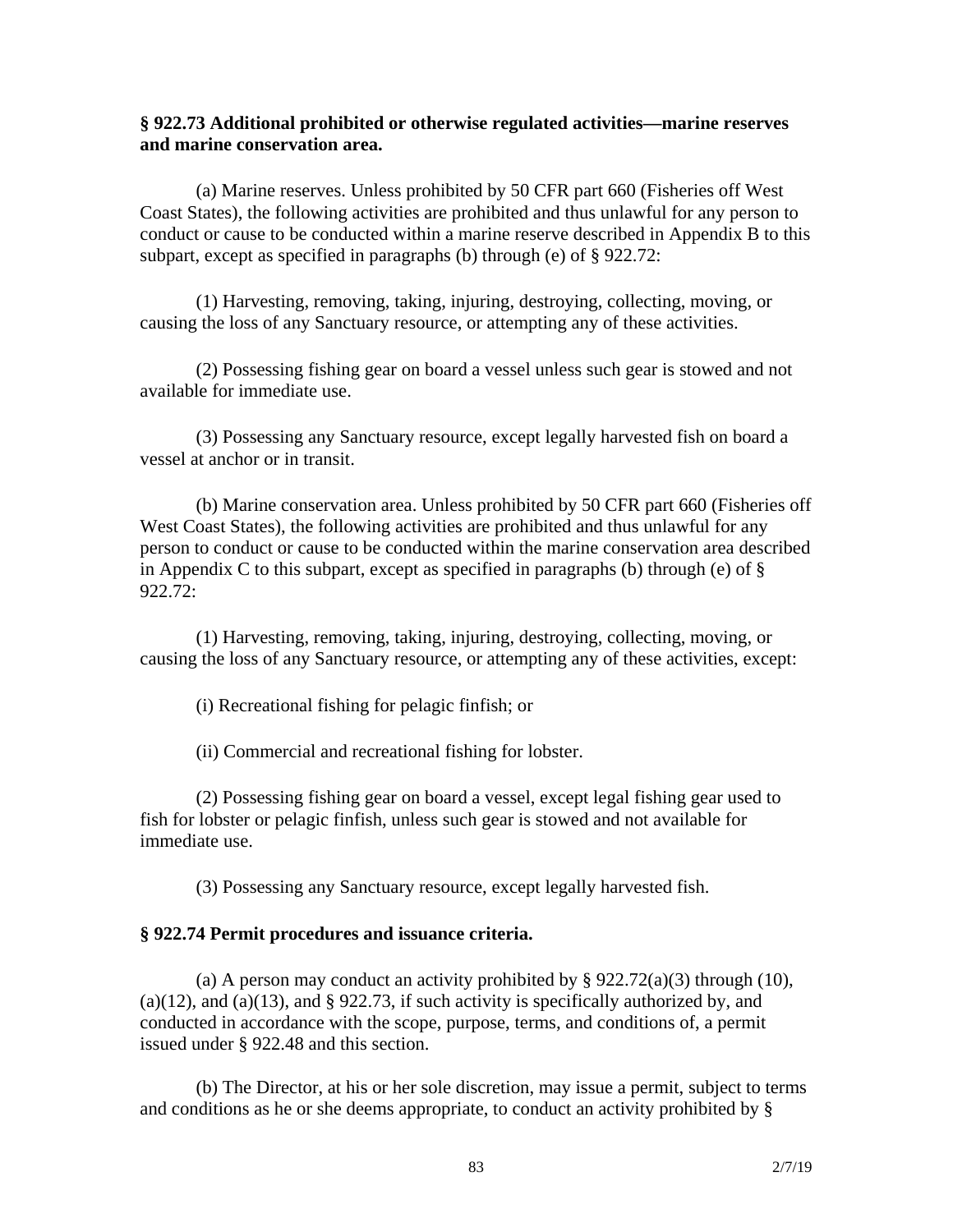922.72(a)(3) through (10), (a)(12), and (a)(13), and § 922.73, if the Director finds that the activity:

(1) Is appropriate research designed to further understanding of Sanctuary resources and qualities;

(2) Will further the educational value of the Sanctuary;

(3) Will further salvage or recovery operations in or near the Sanctuary in connection with a recent air or marine casualty;

(4) Will assist in managing the Sanctuary; or

(5) Will further salvage or recovery operations in connection with an abandoned shipwreck in the Sanctuary title to which is held by the State of California.

(c) The Director may not issue a permit under § 922.48 and this section unless the Director also finds that:

(1) The proposed activity will have at most short-term and negligible adverse effects on Sanctuary resources and qualities;

(2) The applicant is professionally qualified to conduct and complete the proposed activity;

(3) The applicant has adequate financial resources available to conduct and complete the proposed activity;

(4) The duration of the proposed activity is no longer than necessary to achieve its stated purpose;

(5) The methods and procedures proposed by the applicant are appropriate to achieve the goals of the proposed activity, especially in relation to the potential effects of the proposed activity on Sanctuary resources and qualities;

(6) The proposed activity will be conducted in a manner compatible with the primary objective of protection of Sanctuary resources and qualities, considering the extent to which the conduct of the activity may diminish or enhance Sanctuary resources and qualities, any potential indirect, secondary, or cumulative effects of the activity, and the duration of such effects;

(7) The proposed activity will be conducted in a manner compatible with the value of the Sanctuary as a source of recreation and as a source of educational and scientific information, considering the extent to which the conduct of the activity may result in conflicts between different users of the Sanctuary and the duration of such effects;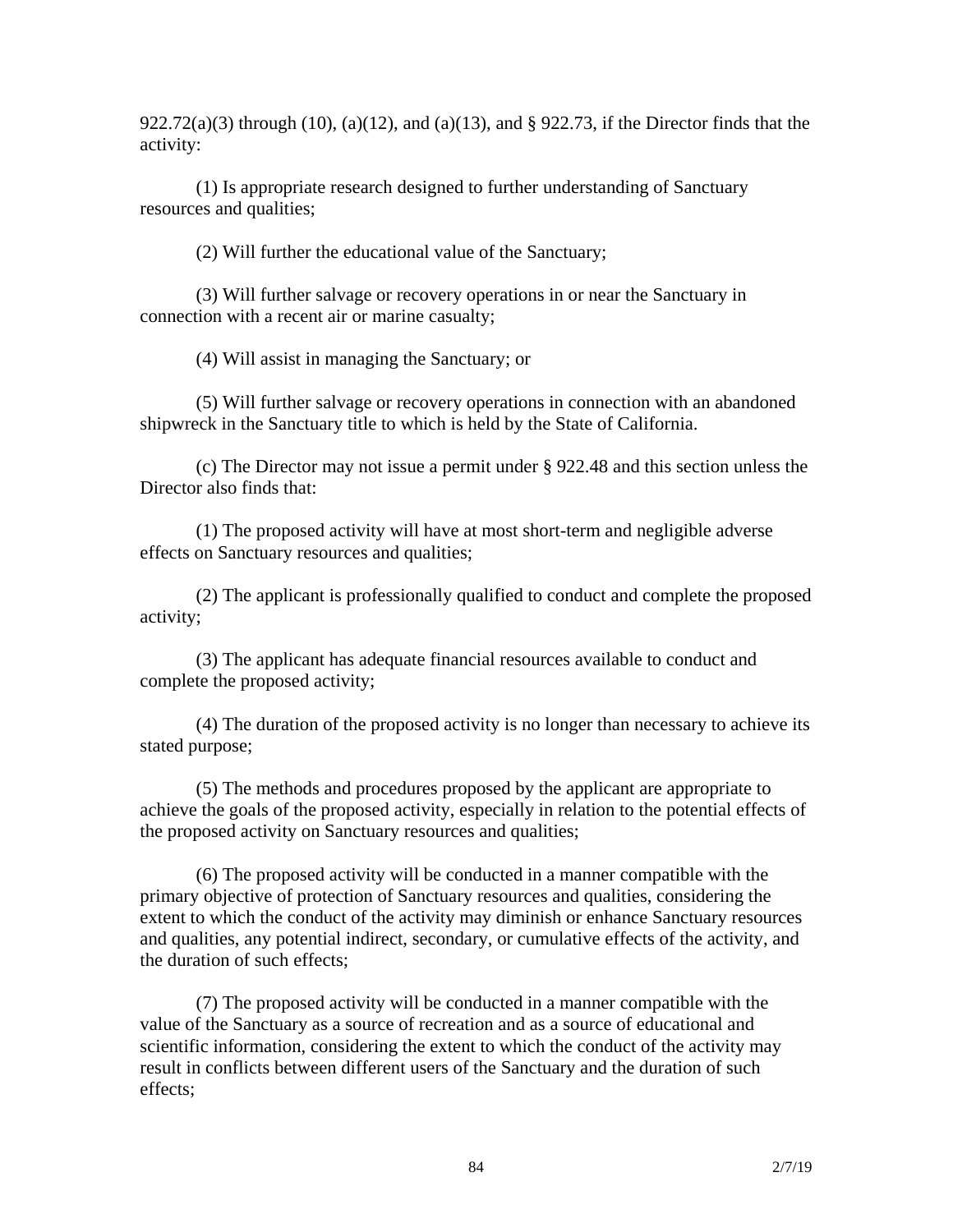(8) It is necessary to conduct the proposed activity within the Sanctuary;

(9) The reasonably expected end value of the proposed activity furthers Sanctuary goals and purposes and outweighs any potential adverse effects on Sanctuary resources and qualities from the conduct of the activity; and

(10) Any other matters the Director deems appropriate do not make the issuance of a permit for the proposed activity inappropriate.

(d) Applications.

(1) Applications for permits should be addressed to the Director, Office of National Marine Sanctuaries; ATTN: Manager, Channel Islands National Marine Sanctuary, 113 Harbor Way, Santa Barbara, CA 93109.

(2) In addition to the information listed in § 922.48(b), all applications must include information the Director needs to make the findings in paragraphs (b) and (c) of this section.

(e) In addition to any other terms and conditions that the Director deems appropriate, a permit issued pursuant to this section must require that the permittee agree to hold the United States harmless against any claims arising out of the conduct of the permitted activities.

#### **Appendix A to Subpart G of Part 922—Channel Islands National Marine Sanctuary Boundary Coordinates**

[Coordinates listed in this appendix are unprojected (Geographic) and based on the North American Datum of 1983.]

| Point          | Latitude (N) | Longitude (W) |
|----------------|--------------|---------------|
|                | 33.94138     | $-119.27422$  |
| $\overline{2}$ | 33.96776     | $-119.25010$  |
| 3              | 34.02607     | $-119.23642$  |
| $\overline{4}$ | 34.07339     | $-119.25686$  |
| 5              | 34.10185     | $-119.29178$  |
| 6              | 34.11523     | $-119.33040$  |
|                | 34.11611     | $-119.39120$  |
| 8              | 34.11434     | $-119.40212$  |
| 9              | 34.11712     | $-119.42896$  |
| 10             | 34.11664     | $-119.44844$  |
| 11             | 34.13389     | $-119.48081$  |
| 12             | 34.13825     | $-119.49198$  |
| 13             | 34.14784     | $-119.51194$  |
| 14             | 34.15086     | $-119.54670$  |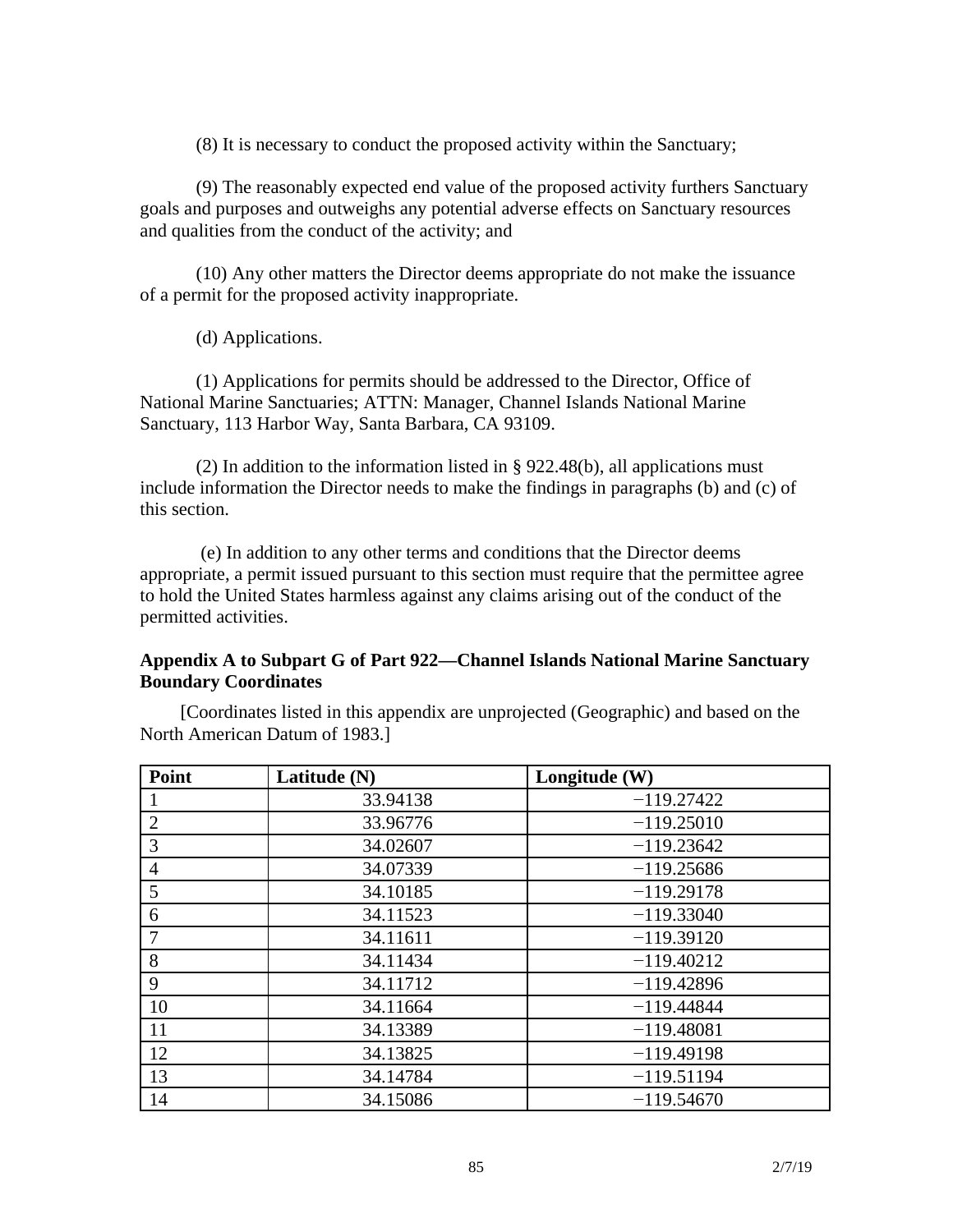| 15 | 34.15450 | $-119.54670$ |
|----|----------|--------------|
| 16 | 34.15450 | $-119.59170$ |
| 17 | 34.15142 | $-119.61254$ |
| 18 | 34.13411 | $-119.66024$ |
| 19 | 34.14635 | $-119.69780$ |
| 20 | 34.15988 | $-119.76688$ |
| 21 | 34.15906 | $-119.77800$ |
| 22 | 34.15928 | $-119.79327$ |
| 23 | 34.16213 | $-119.80347$ |
| 24 | 34.16962 | $-119.83643$ |
| 25 | 34.17266 | $-119.85240$ |
| 26 | 34.17588 | $-119.88903$ |
| 27 | 34.17682 | $-119.93357$ |
| 28 | 34.17258 | $-119.95830$ |
| 29 | 34.13535 | $-120.01964$ |
| 30 | 34.13698 | $-120.04206$ |
| 31 | 34.12994 | $-120.08582$ |
| 32 | 34.12481 | $-120.11104$ |
| 33 | 34.12519 | $-120.16076$ |
| 34 | 34.11008 | $-120.21190$ |
| 35 | 34.11128 | $-120.22707$ |
| 36 | 34.13632 | $-120.25292$ |
| 37 | 34.15341 | $-120.28627$ |
| 38 | 34.16408 | $-120.29310$ |
| 39 | 34.17704 | $-120.30670$ |
| 40 | 34.20492 | $-120.30670$ |
| 41 | 34.20492 | $-120.38830$ |
| 42 | 34.20707 | $-120.41801$ |
| 43 | 34.20520 | $-120.42859$ |
| 44 | 34.19254 | $-120.46041$ |
| 45 | 34.20540 | $-120.50728$ |
| 46 | 34.20486 | $-120.53987$ |
| 47 | 34.18182 | $-120.60041$ |
| 48 | 34.10208 | $-120.64208$ |
| 49 | 34.08151 | $-120.63894$ |
| 50 | 34.05848 | $-120.62862$ |
| 51 | 34.01940 | $-120.58567$ |
| 52 | 34.01349 | $-120.57464$ |
| 53 | 33.98698 | $-120.56582$ |
| 54 | 33.95039 | $-120.53282$ |
| 55 | 33.92694 | $-120.46132$ |
| 56 | 33.92501 | $-120.42170$ |
| 57 | 33.91403 | $-120.37585$ |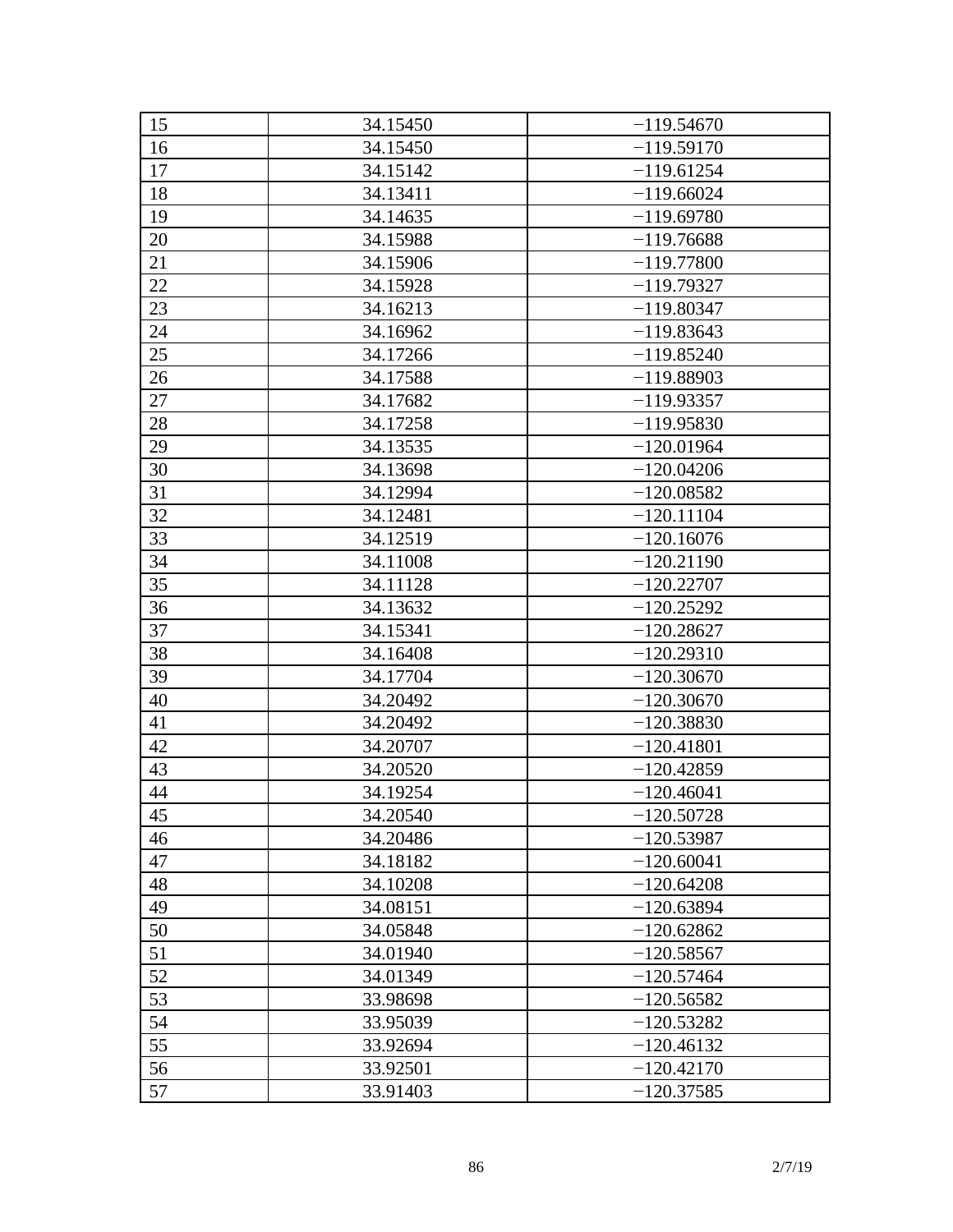| 58  | 33.91712 | $-120.32506$ |
|-----|----------|--------------|
| 59  | 33.90956 | $-120.30857$ |
| 60  | 33.88976 | $-120.29540$ |
| 61  | 33.84444 | $-120.25482$ |
| 62  | 33.83146 | $-120.22927$ |
| 63  | 33.81763 | $-120.20284$ |
| 64  | 33.81003 | $-120.18731$ |
| 65  | 33.79425 | $-120.13422$ |
| 66  | 33.79379 | $-120.10207$ |
| 67  | 33.79983 | $-120.06995$ |
| 68  | 33.81076 | $-120.04351$ |
| 69  | 33.81450 | $-120.03158$ |
| 70  | 33.84125 | $-119.96508$ |
| 71  | 33.84865 | $-119.92316$ |
| 72  | 33.86993 | $-119.88330$ |
| 73  | 33.86195 | $-119.88330$ |
| 74  | 33.86195 | $-119.80000$ |
| 75  | 33.86110 | $-119.79017$ |
| 76  | 33.86351 | $-119.77130$ |
| 77  | 33.85995 | $-119.74390$ |
| 78  | 33.86233 | $-119.68783$ |
| 79  | 33.87330 | $-119.65504$ |
| 80  | 33.88594 | $-119.62617$ |
| 81  | 33.88688 | $-119.59423$ |
| 82  | 33.88809 | $-119.58278$ |
| 83  | 33.89414 | $-119.54861$ |
| 84  | 33.90064 | $-119.51936$ |
| 85  | 33.90198 | $-119.51609$ |
| 86  | 33.90198 | $-119.43311$ |
| 87  | 33.90584 | $-119.43311$ |
| 88  | 33.90424 | $-119.42422$ |
| 89  | 33.90219 | $-119.40730$ |
| 90  | 33.90131 | $-119.38373$ |
| 91  | 33.90398 | $-119.36333$ |
| 92  | 33.90635 | $-119.35345$ |
| 93  | 33.91304 | $-119.33280$ |
| 94  | 33.91829 | $-119.32206$ |
| 95  | 33.48250 | $-119.16874$ |
| 96  | 33.44235 | $-119.16797$ |
| 97  | 33.40555 | $-119.14878$ |
| 98  | 33.39059 | $-119.13283$ |
| 99  | 33.36804 | $-119.08891$ |
| 100 | 33.36375 | $-119.06803$ |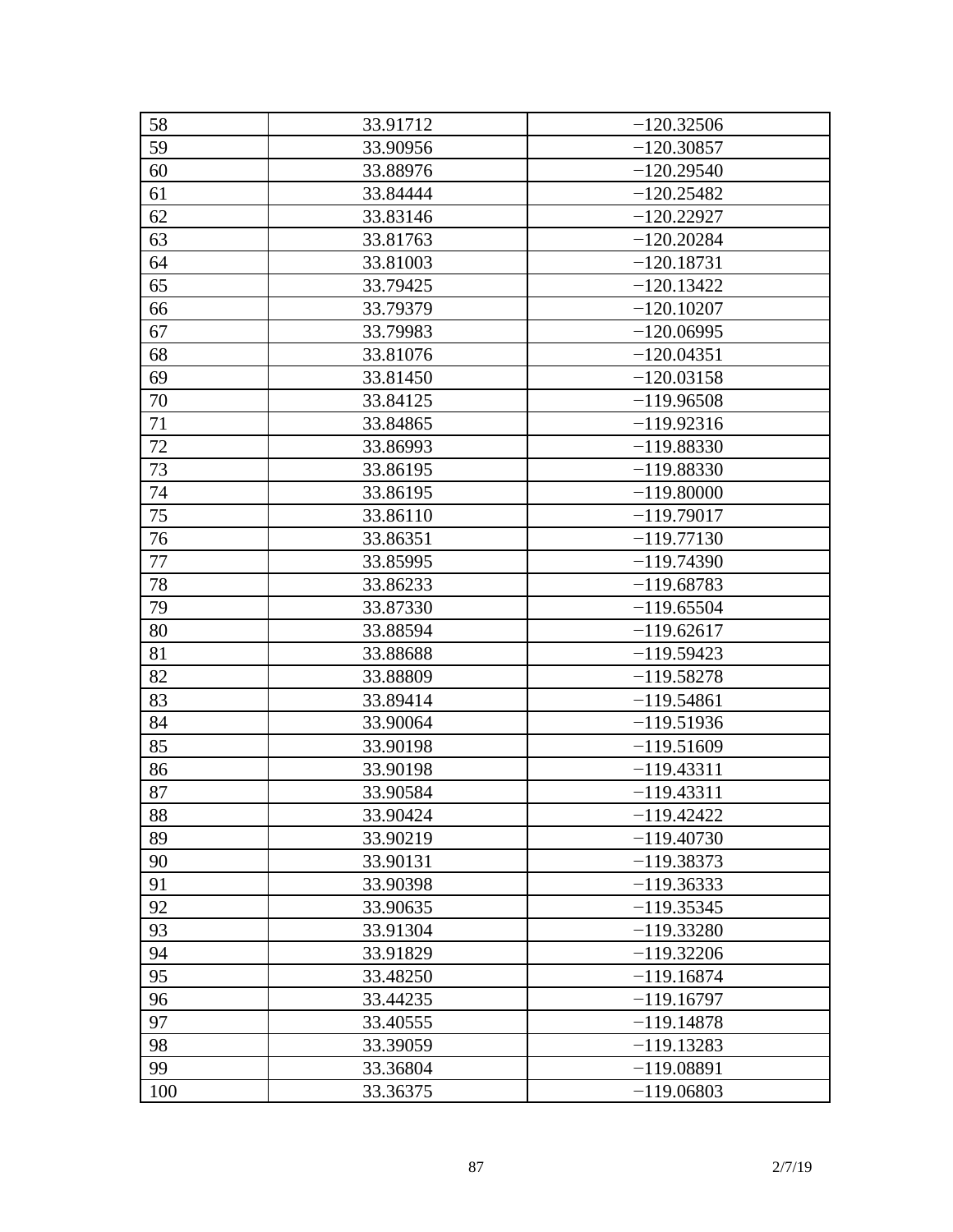| 101 | 33.36241 | $-119.04812$ |
|-----|----------|--------------|
| 102 | 33.36320 | $-119.03670$ |
| 103 | 33.36320 | $-118.90879$ |
| 104 | 33.47500 | $-118.90879$ |
| 105 | 33.48414 | $-118.90712$ |
| 106 | 33.52444 | $-118.91492$ |
| 107 | 33.53834 | $-118.92271$ |
| 108 | 33.58616 | $-118.99540$ |
| 109 | 33.59018 | $-119.02374$ |
| 110 | 33.58516 | $-119.06745$ |
| 111 | 33.58011 | $-119.08521$ |
| 112 | 33.54367 | $-119.14460$ |
| 113 | 33.51161 | $-119.16367$ |

[72 FR 29233, May 24, 2007]

#### **Appendix B to Subpart G of Part 922—Marine Reserve Boundaries**

[Coordinates listed in this appendix are unprojected (Geographic) and based on the North American Datum of 1983.]

B.1. Richardson Rock (San Miguel Island) Marine Reserve

The Richardson Rock Marine Reserve (Richardson Rock) boundary is defined by the 3 nmi State boundary, the coordinates provided in Table B-1, and the following textual description.

The Richardson Rock boundary extends from Point 1 to Point 2 along a straight line. It then extends from Point 2 to Point 3 along a straight line. The boundary then extends along a straight line from Point 3 to the 3 nmi State boundary established under the Submerged Lands Act (3 nmi State boundary) where a line defined by connecting Point 3 and Point 4 with a straight line intersects the 3 nmi State boundary. The boundary then extends northwestward and then eastward along the 3 nmi State boundary until it intersects the line defined by connecting Point 5 and Point 6 with a straight line. At that intersection, the boundary extends from the 3 nmi SLA boundary to Point 6 along a straight line.

| Table B-1—Richardson Rock (San Miguel Island) Marine Reserve |  |  |  |  |  |
|--------------------------------------------------------------|--|--|--|--|--|
|--------------------------------------------------------------|--|--|--|--|--|

| Point | Latitude    | Longitude             |
|-------|-------------|-----------------------|
|       | 34.17333 °N | 120.60483 °W          |
|       | 34.17333 °N | $120.47000 \text{°W}$ |
|       | 34.12900 °N | $120.47000 \text{°W}$ |
|       | 34.03685 °N | $120.52120$ °W        |
|       | 34.03685 °N | $120.60483$ °W        |
|       | 34.17333 °N | 120.60483 °W          |

B.2. Harris Point (San Miguel Island) Marine Reserve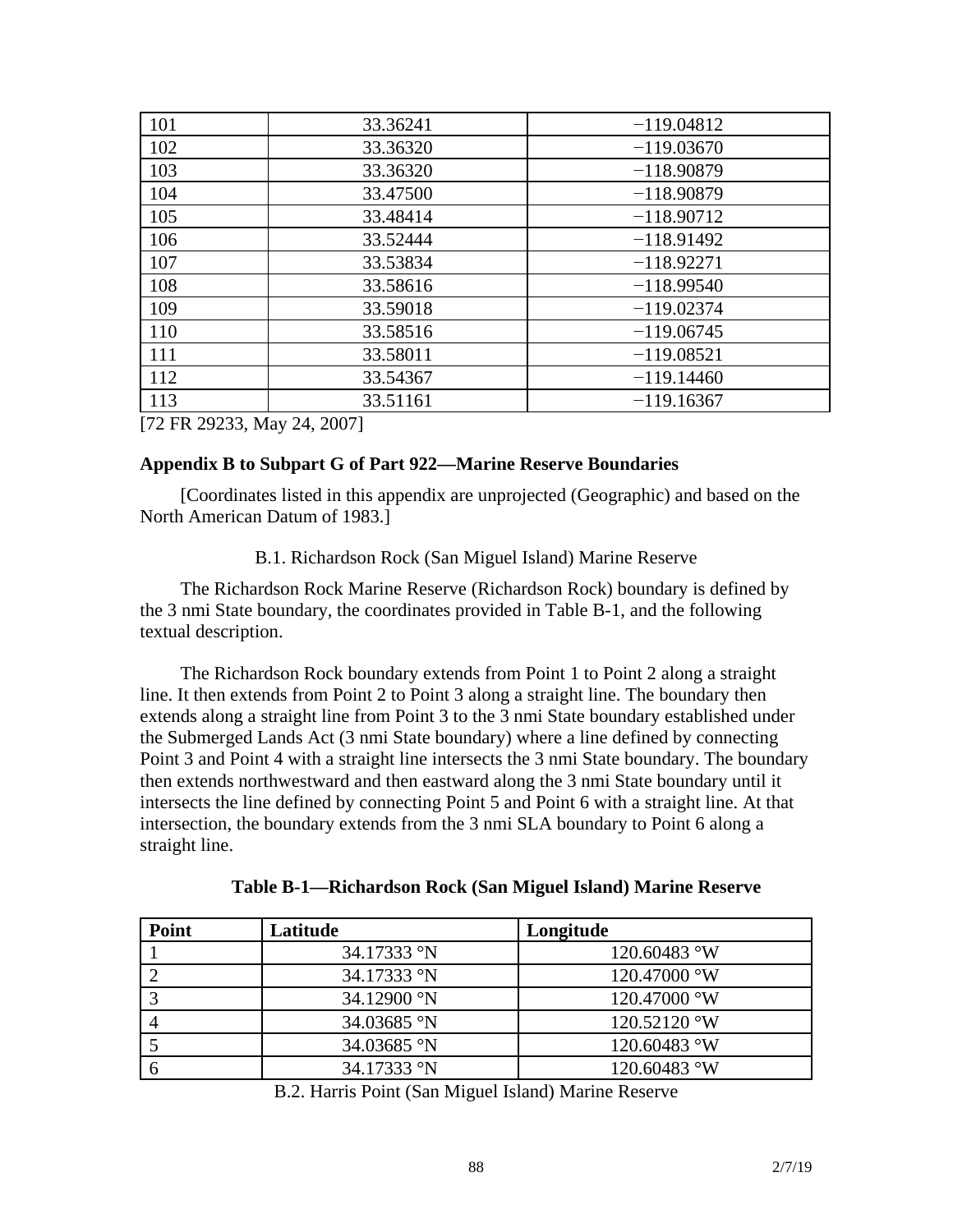The Harris Point Marine Reserve (Harris Point) boundary is defined by the 3 nmi State boundary, the coordinates provided in Table B-2, and the following textual description.

The Harris Point boundary extends from Point 1 to Point 2 along a straight line. It then extends along a straight line from Point 2 to the 3 nmi State boundary where a line defined by connecting Point 2 and Point 3 with a straight line intersects the 3 nmi State boundary. The boundary then follows the 3 nmi State boundary northwestward until it intersects the line defined by connecting Point 4 and Point 5 with a straight line. At that intersection, the boundary extends from the 3 nmi State boundary to Point 5 along a straight line.

| Point | Latitude                     | Longitude      |
|-------|------------------------------|----------------|
|       | 34.20492 °N                  | $120.38830$ °W |
|       | 34.20492 °N                  | $120.30670$ °W |
|       | $34.10260$ °N                | $120.30670$ °W |
|       | $34.15200 \text{ }^{\circ}N$ | $120.38830$ °W |
|       | 34.20492 °N                  | 120.38830 °W   |

**Table B-2—Harris Point (San Miguel Island) Marine Reserve**

B.3. South Point (Santa Rosa Island) Marine Reserve

The South Point Marine Reserve (South Point) boundary is defined by the 3 nmi State boundary, the coordinates provided in Table B-3, and the following textual description.

The South Point boundary extends from Point 1 to Point 2 along a straight line. It then extends along a straight line from Point 2 to the 3 nmi State boundary where a line defined by connecting Point 2 and Point 3 with a straight line intersects the 3 nmi State boundary. The boundary follows the 3 nmi State boundary southeastward until it intersects the line defined by connecting Point 4 and Point 5 along a straight line. At that intersection, the boundary extends from the 3 nmi State boundary to Point 5 along a straight line.

| <b>Point</b> | Latitude                | Longitude      |
|--------------|-------------------------|----------------|
|              | 33.84000 °N             | 120.10830 °W   |
|              | 33.84000 °N             | 120.16670 °W   |
|              | 33.86110 $\,^{\circ}$ N | $120.16670$ °W |
|              | 33.84700 °N             | 120.10830 °W   |
|              | 33.84000 °N             | 120.10830 °W   |

B.4. Gull Island (Santa Cruz Island) Marine Reserve

The Gull Island Marine Reserve (Gull Island) boundary is defined by the 3 nmi State boundary, the coordinates provided in Table B-4, and the following textual description.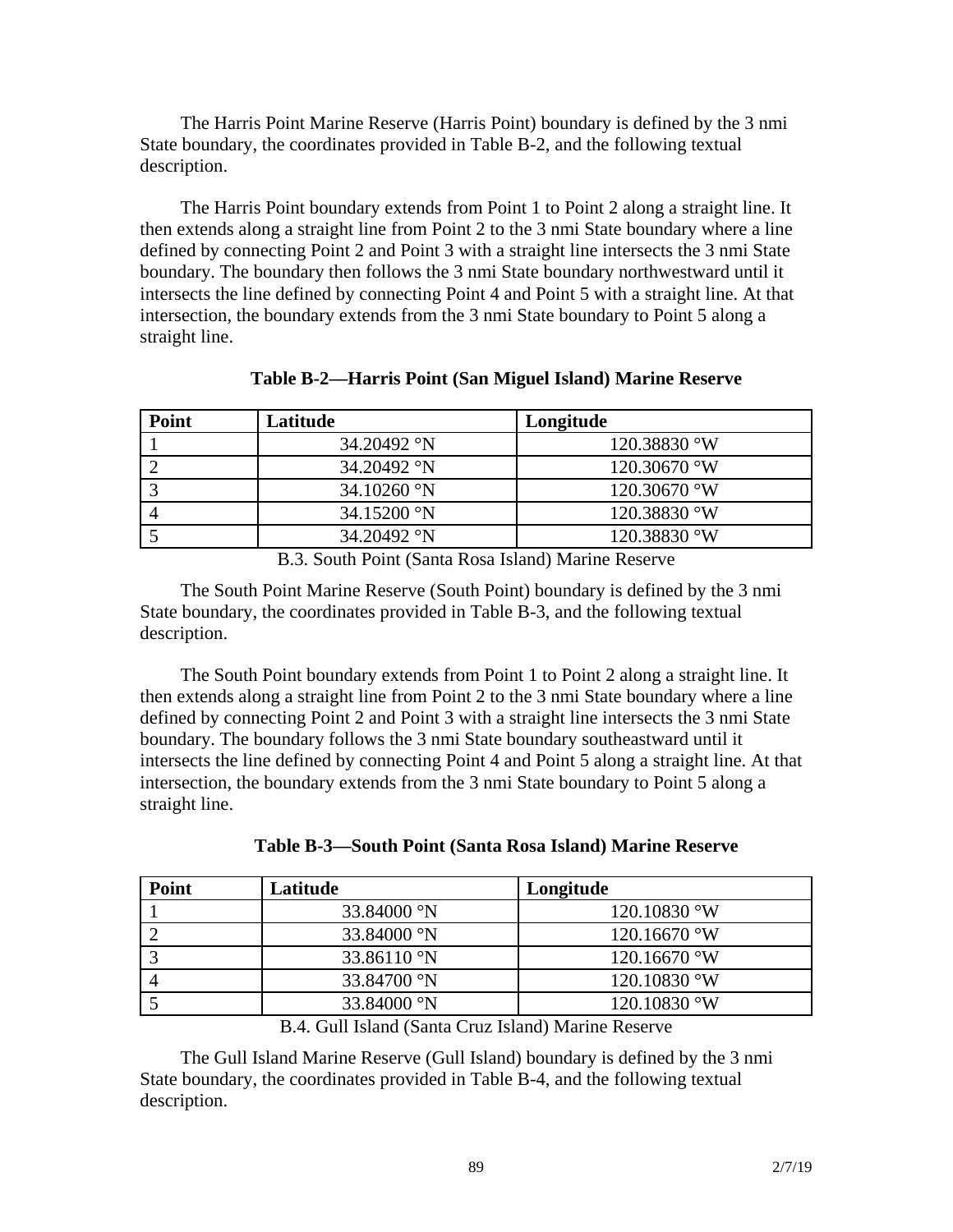The Gull Island boundary extends from Point 1 to Point 2 along a straight line. It then extends along a straight line from Point 2 to the 3 nmi State boundary where a line defined by connecting Point 2 and Point 3 with a straight line intersects the 3 nmi State boundary. The boundary then follows the 3 nmi State boundary westward until it intersects the line defined by connecting Point 4 and Point 5 with a straight line. At that intersection, the boundary extends from the 3 nmi State boundary to Point 5 along a straight line.

| <b>Point</b> | Latitude               | Longitude             |
|--------------|------------------------|-----------------------|
|              | 33.86195 °N            | $119.80000 \text{°W}$ |
|              | 33.86195 °N            | 119.88330 °W          |
|              | 33.92690 °N            | $119.88330$ °W        |
|              | 33.90700 $\rmdegree N$ | $119.80000 \text{°W}$ |
|              | 33.86195 °N            | $119.80000 \text{°W}$ |

**Table B-4—Gull Island (Santa Cruz Island) Marine Reserve**

B.5. Scorpion (Santa Cruz Island) Marine Reserve

The Scorpion Marine Reserve (Scorpion) boundary is defined by the 3 nmi State boundary, the coordinates provided in Table B-5, and the following textual description.

The Scorpion boundary extends from Point 1 to Point 2 along a straight line. It then extends along a straight line from Point 2 to the 3 nmi State boundary where a line defined by connecting Point 2 and Point 3 with a straight line intersects the 3 nmi State boundary. The boundary then follows the 3 nmi State boundary westward until it intersects the line defined by connecting Point 4 and Point 5 with a straight line. At that intersection, the boundary extends from the 3 nmi State boundary to Point 5 along a straight line.

| <b>Point</b> | Latitude             | Longitude      |
|--------------|----------------------|----------------|
|              | $34.15450$ °N        | $119.59170$ °W |
|              | $34.15450$ °N        | $119.54670$ °W |
|              | 34.10140 $\degree$ N | $119.54670$ °W |
|              | $34.10060$ °N        | $119.59170$ °W |
|              | $34.15450$ °N        | $119.59170$ °W |

**Table B-5—Scorpion (Santa Cruz Island) Marine Reserve**

B.6. Footprint Marine Reserve

The Footprint Marine Reserve (Footprint) boundary is defined by the 3 nmi State boundary, the coordinates provided in Table B-6, and the following textual description.

The Footprint boundary extends from Point 1 to Point 2 along a straight line. It then extends along a straight line from Point 2 to the 3 nmi State boundary where a line defined by connecting Point 2 and Point 3 with a straight line intersects the 3 nmi State boundary. The boundary follows the 3 nmi State boundary northeastward and then southeastward until it intersects the line defined by connecting Point 4 and Point 5 along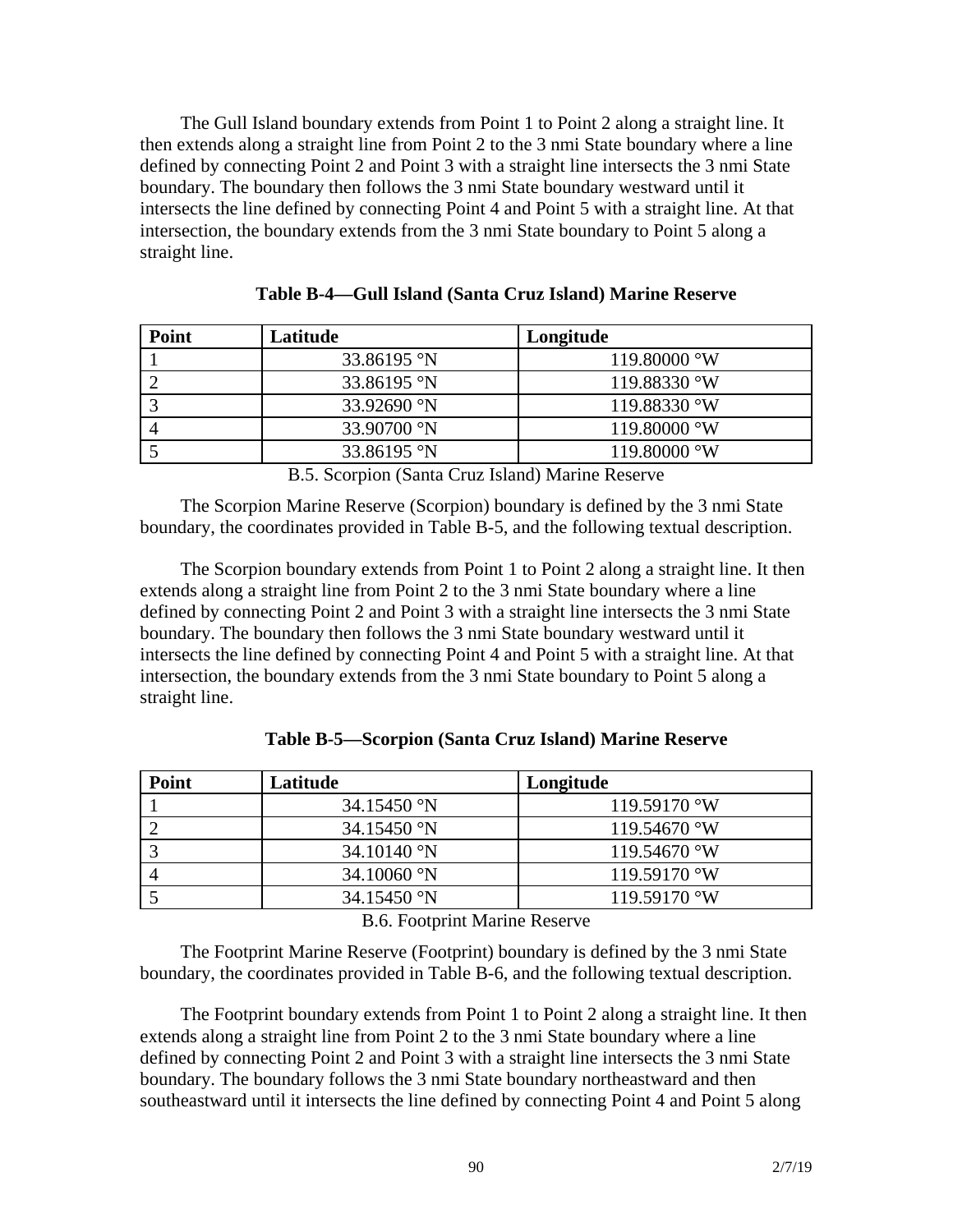a straight line. At that intersection, the boundary extends from the 3 nmi State boundary to Point 5 along a straight line.

| <b>Point</b> | Latitude                | Longitude      |
|--------------|-------------------------|----------------|
|              | 33.90198 <sup>o</sup> N | $119.43311$ °W |
|              | 33.90198 <sup>o</sup> N | $119.51609$ °W |
|              | $33.96120$ °N           | $119.51609$ °W |
|              | 33.95710 °N             | $119.43311$ °W |
|              | 33.90198 °N             | $119.43311$ °W |

#### **Table B-6—Footprint Marine Reserve**

B.7. Anacapa Island Marine Reserve

The Anacapa Island Marine Reserve (Anacapa Island) boundary is defined by the 3 nmi State boundary, the coordinates provided in Table B-7, and the following textual description.

The Anacapa Island boundary extends from Point 1 to Point 2 along a straight line. It then extends to the 3 nmi State boundary where a line defined by connecting Point 2 and Pont 3 with a straight line intersects the 3 nmi State boundary. The boundary follows the 3 nmi State boundary westward until it intersects the line defined by connecting Point 4 and Point 5 with a straight line. At that intersection, the boundary extends from the 3 nmi State boundary to Point 5 along a straight line.

| <b>Point</b> | Latitude             | Longitude             |
|--------------|----------------------|-----------------------|
|              | 34.08330 °N          | $119.41000 \text{°W}$ |
|              | 34.08330 °N          | $119.35670$ °W        |
|              | 34.06450 $\degree$ N | $119.35670$ °W        |
|              | $34.06210$ °N        | $119.41000 \text{°W}$ |
|              | 34.08330 °N          | $119.41000 \text{°W}$ |

#### **Table B-7—Anacapa Island Marine Reserve**

B.8. Santa Barbara Island Marine Reserve

The Santa Barbara Island Marine Reserve (Santa Barbara) boundary is defined by the 3 nmi State boundary, the coordinates provided in Table B-8, and the following textual description.

The Santa Barbara boundary extends from Point 1 to Point 2 along a straight line. It then extends along a straight line from Point 2 to the 3 nmi State boundary where a line defined by connecting Point 2 and Point 3 with a straight line intersects the 3 nmi State boundary. The boundary follows the 3 nmi State boundary northeastward until it intersects the line defined by connecting Point 4 and Point 5 with a straight line. At that intersection, the boundary extends from the 3 nmi State boundary to Point 5 along a straight line. The boundary then extends from Point 5 to Point 6 along a straight line.

#### **Table B-8—Santa Barbara Island Marine Reserve**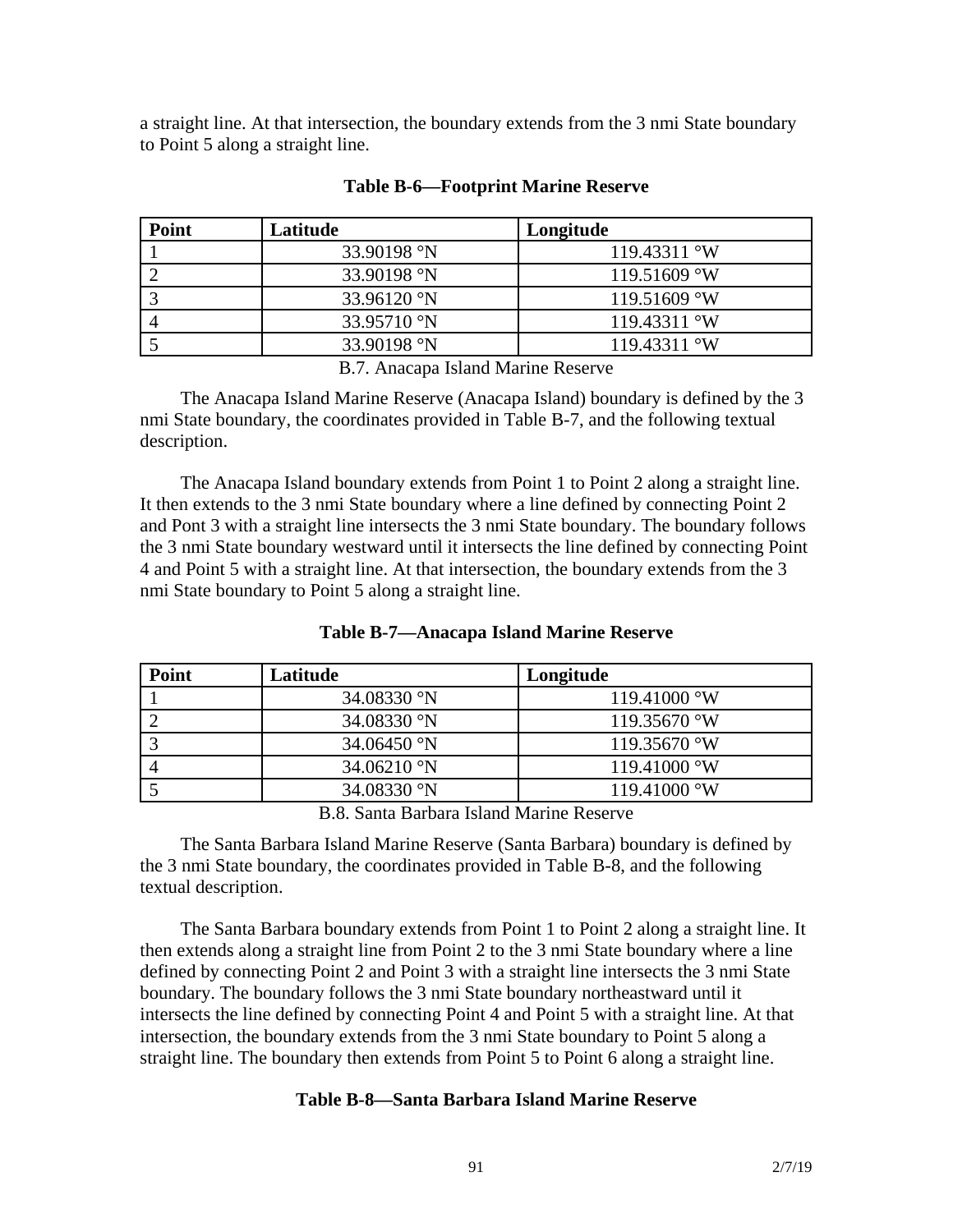| Point | Latitude    | Longitude             |
|-------|-------------|-----------------------|
|       | 33.36320 °N | $118.90879$ °W        |
|       | 33.36320 °N | $119.03670$ °W        |
|       | 33.41680 °N | 119.03670 $\degree$ W |
|       | 33.47500 °N | $118.97080$ °W        |
|       | 33.47500 °N | 118.90879 °W          |
|       | 33.36320 °N | 118.90879 °W          |

[72 FR 29233, May 24, 2007]

#### **Appendix C to Subpart G of Part 922—Marine Conservation Area Boundary**

C.1. Anacapa Island Marine Conservation Area

The Anacapa Island Marine Conservation Area (AIMCA) boundary is defined by the 3 nmi State boundary, the coordinates provided in Table C-1, and the following textual description.

The AIMCA boundary extends from Point 1 to Point 2 along a straight line. It then extends to the 3 nmi State boundary where a line defined by connecting Point 2 and Point 3 with a straight line intersects the 3 nmi State boundary. The boundary follows the 3 nmi State boundary westward until it intersects the line defined by connecting Point 4 and Point 5 with a straight line. At that intersection, the boundary extends from the 3 nmi State boundary to Point 5 along a straight line.

| <b>Point</b> | Latitude             | Longitude             |
|--------------|----------------------|-----------------------|
|              | 34.08330 °N          | $119.44500 \text{°W}$ |
|              | 34.08330 °N          | $119.41000 \text{°W}$ |
|              | $34.06210$ °N        | $119.41000 \text{°W}$ |
|              | 34.06300 $\degree N$ | $119.44500 \text{°W}$ |
|              | 34.08330 °N          | $119.44500 \text{°W}$ |

[72 FR 29233, May 24, 2007; 72 FR 42317, Aug. 2, 2007]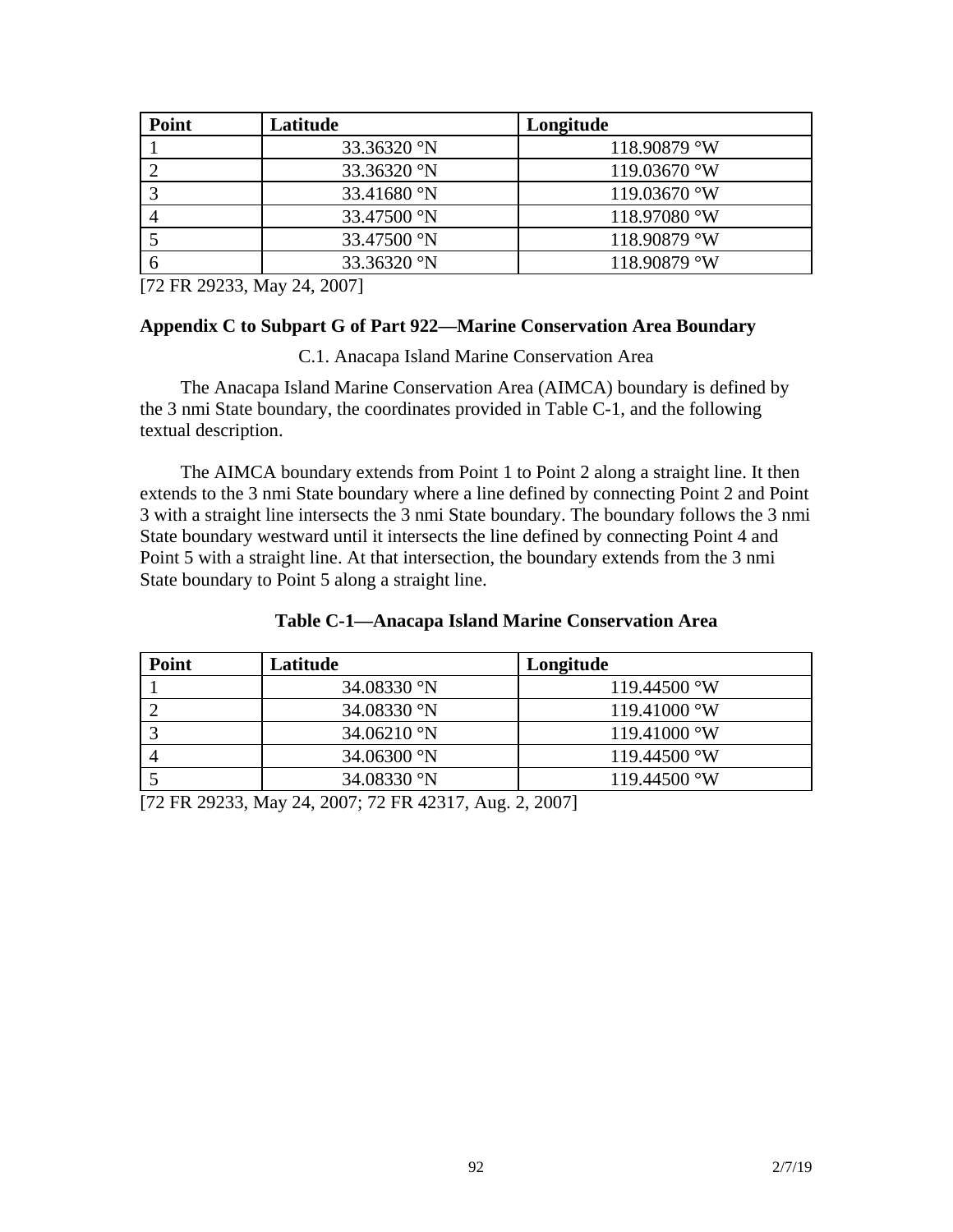# **Relevant Final Rules from Federal Register**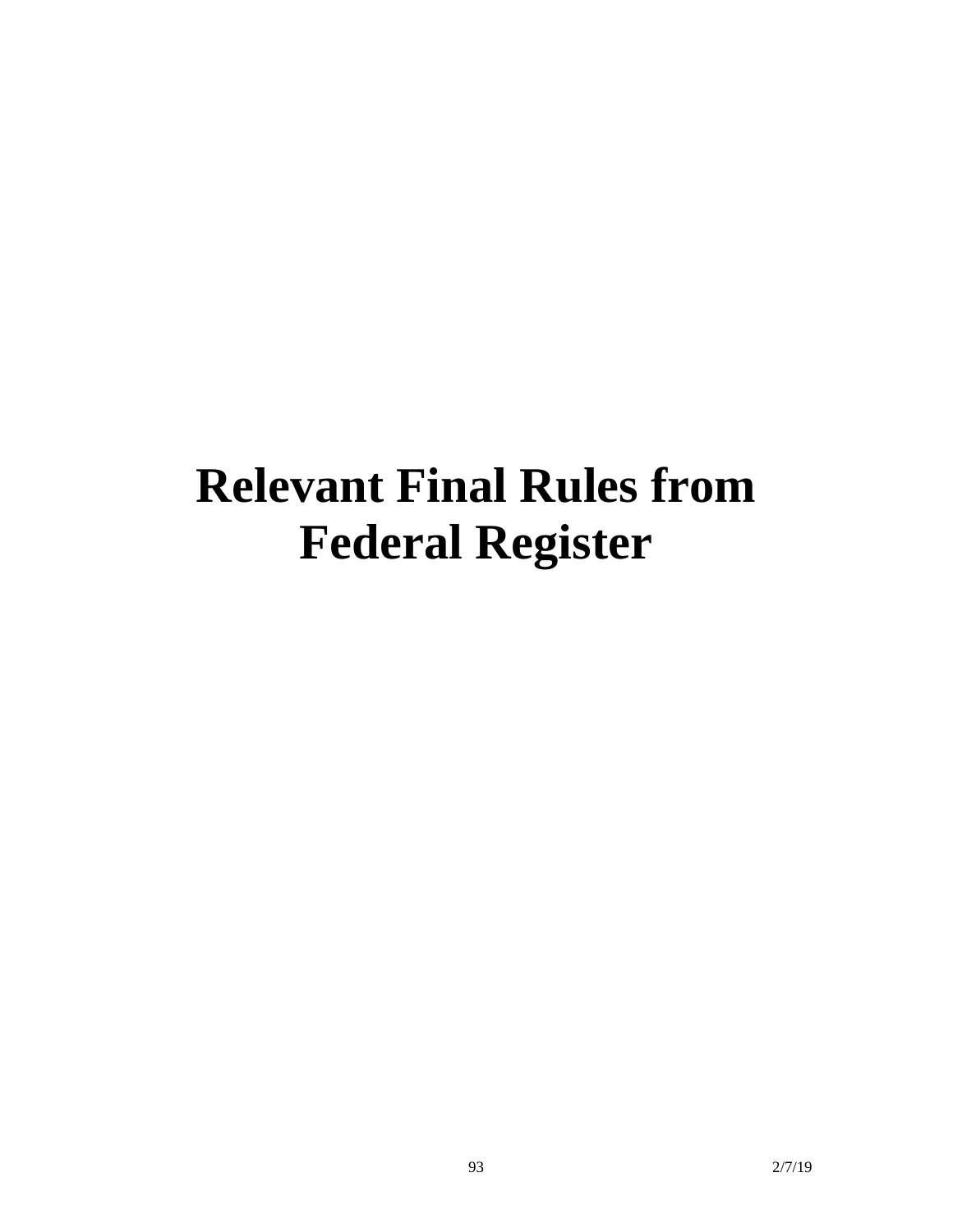# **Olympic Coast National Marine Sanctuary**

| Designates Olympic Coast NMS and issues final implementing regulations.<br>http://sanctuaries.noaa.gov/management/fr/59_fr_24586.pdf                                                                                                                                              | $(05/11/1994)$ * |  |
|-----------------------------------------------------------------------------------------------------------------------------------------------------------------------------------------------------------------------------------------------------------------------------------|------------------|--|
| Provides notice of the effective date for the regulations for Olympic Coast NMS as July<br>22, 1994.                                                                                                                                                                              |                  |  |
| http://sanctuaries.noaa.gov/management/fr/59_fr_51104.pdf                                                                                                                                                                                                                         | (10/07/1994)     |  |
| Corrects the boundary coordinates published in Appendix A to the regulations for<br>Olympic Coast NMS.                                                                                                                                                                            |                  |  |
| http://sanctuaries.noaa.gov/management/fr/60_fr_9294.pdf                                                                                                                                                                                                                          | (02/17/1995)     |  |
| Amends the existing Area to be Avoided off the Washington Coast to include all vessels<br>of 1,600 gross tons and above solely in transit in accordance with the IMO's adoption of<br>MSC 75/24, para 6.7.4 on May 29, 2002.                                                      |                  |  |
| http://sanctuaries.noaa.gov/management/fr/67_fr_70933.pdf                                                                                                                                                                                                                         | (11/27/2002)     |  |
| NOAA published a final rule and a final revised management plan for Olympic Coast<br>National Marine Sanctuary.                                                                                                                                                                   |                  |  |
| http://sanctuaries.noaa.gov/management/fr/76_fr_67348.pdf                                                                                                                                                                                                                         | (11/01/2011)     |  |
| Revised regulations for Channel Islands, Monterey Bay, Gulf of the Farallones, and<br>Olympic Coast national marine sanctuaries, requiring motorized aircraft maintain certain<br>minimum altitudes above specified locations within the boundaries of the listed<br>sanctuaries. |                  |  |
| http://sanctuaries.noaa.gov/management/fr/77fr3919.pdf                                                                                                                                                                                                                            | (01/26/2012)     |  |
| Olympic Coast National Marine Sanctuary Final Rule correcting permitting regulations<br>from 2011.                                                                                                                                                                                |                  |  |
| http://sanctuaries.noaa.gov/management/fr/80fr11111.pdf                                                                                                                                                                                                                           | (03/02/2015)     |  |
| <b>Cordell Bank National Marine Sanctuary</b>                                                                                                                                                                                                                                     |                  |  |
| Issues final designation and regulations for Cordell Bank NMS.<br>http://sanctuaries.noaa.gov/management/fr/54_fr_22417.pdf                                                                                                                                                       | $(05/24/1989)$ * |  |
| Revises the regulations for Cordell Bank NMS prohibit oil, gas, and minerals                                                                                                                                                                                                      |                  |  |
| exploration/development throughout the sanctuary.<br>http://sanctuaries.noaa.gov/management/fr/54_fr_52342.pdf                                                                                                                                                                    | (12/21/1989)     |  |
| Clarifies the effective date of the regulations for Cordell Bank NMS as July 31, 1989.<br>http://sanctuaries.noaa.gov/management/fr/55_fr_49994.pdf                                                                                                                               | (12/04/1990)     |  |
| Corrects the boundary coordinates for Cordell Bank NMS.<br>http://sanctuaries.noaa.gov/management/fr/61_fr_51577.pdf                                                                                                                                                              | (10/03/1996)     |  |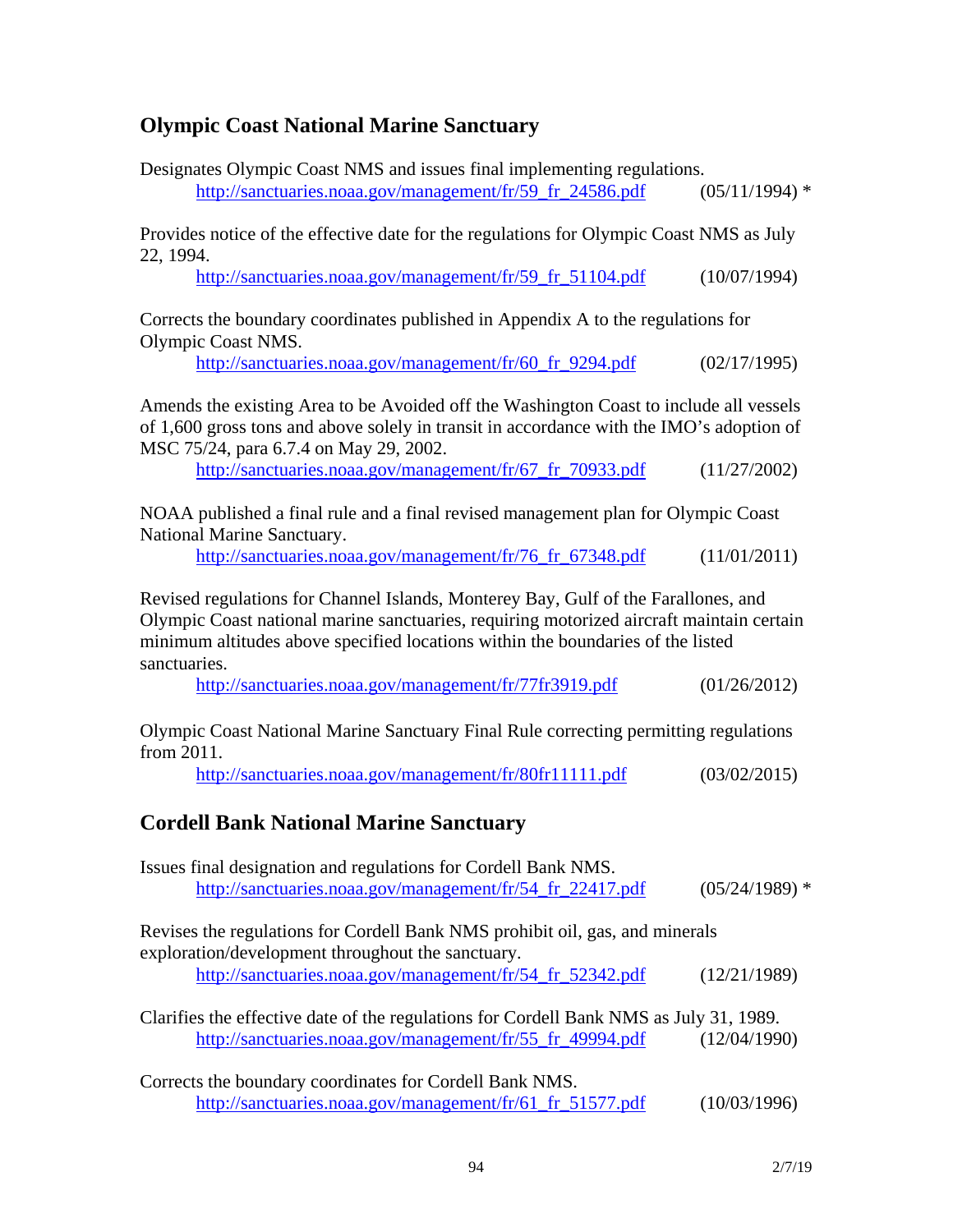Final rule as part of the JMPR for Cordell Bank, Gulf of the Farallones, and Monterey Bay national marine sanctuaries.

http://sanctuaries.noaa.gov/management/fr/73 fr 70488.pdf (11/02/2008)

Effective date for revised regulations for Gulf of the Farallones, Monterey Bay, and Cordell Bank national marine sanctuaries on November 20, 2008 (73 FR 70488). http://sanctuaries.noaa.gov/management/fr/74\_fr\_12088.pdf (03/23/2009)

Notice of Intent to Prepare a DEIS for Expansion of Gulf of the Farallones and Cordell Bank National Marine Sanctuaries.

http://sanctuaries.noaa.gov/management/fr/77fr75601.pdf (12/21/2012)

Correction to Notice of Intent to prepare a DEIS for Expansion of Gulf of the Farallones and Cordell Bank national marine sanctuaries.

http://sanctuaries.noaa.gov/management/fr/78fr1778.pdf (01/09/2013)

Proposed Rule for Expansion of Gulf of the Farallones and Cordell Bank National Marine Sanctuaries.

http://sanctuaries.noaa.gov/management/fr/79fr20982.pdf (04/14/2014)

Final Environmental Impact Statement for Cordell Bank and Gulf of the Farallones National Marine Sanctuaries Expansion.

http://www.gpo.gov/fdsys/pkg/FR-2014-12-19/pdf/2014-29784.pdf (12/19/14)

Expansion of Gulf of the Farallones and Cordell Bank National Marine Sanctuaries, and Regulatory Changes; Final Rule.

http://sanctuaries.noaa.gov/management/fr/80fr13078.pdf (03/12/2015)

Expansion of Gulf of the Farallones and Cordell Bank National Marine Sanctuaries, and Regulatory Changes; Name Change.

http://sanctuaries.noaa.gov/management/fr/80fr34047.pdf (06/15/2015)

## **Greater Farallones National Marine Sanctuary**

Announces final designation date of Point Reyes-Farallon Islands NMS as January 16, 1981 and issues final regulations to implement the designation. http://sanctuaries.noaa.gov/management/fr/46 fr 7936.pdf  $(01/26/1981)$  \*

Provides the effective date for regulations on oil and gas activities for Point Reyes-Farallon Islands and Channel Islands NMSs as March 30, 1982. http://sanctuaries.noaa.gov/management/fr/47\_fr\_18588.pdf (04/30/1982)

Changes the official name of Point Reyes/Farallon Islands NMS to Gulf of the Farallones NMS.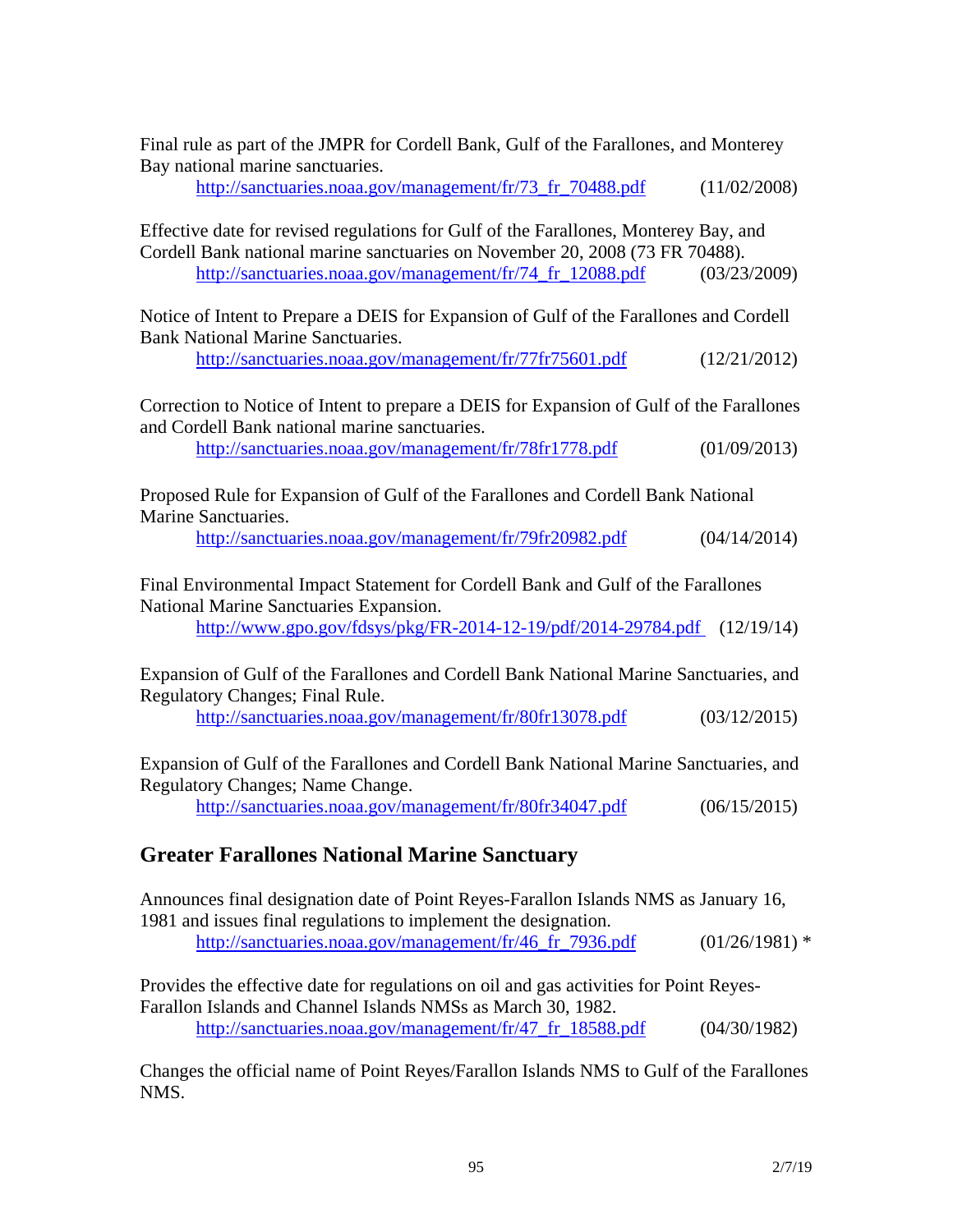http://sanctuaries.noaa.gov/management/fr/62\_fr\_3788.pdf (01/27/1997)

Amends the notice changing the name of Point Reyes/Farallon Islands NMS to Gulf of the Farallones NMS and to change the acronym from PRNMS to GFNMS. http://sanctuaries.noaa.gov/management/fr/62 fr 67723.pdf  $(12/30/1997)$ 

Final rule banning the use of motorized personal watercraft in Gulf of the Farallones NMS.

http://sanctuaries.noaa.gov/management/fr/66\_fr\_46942.pdf (09/10/2001)

Final rule as part of the JMPR for Cordell Bank, Gulf of the Farallones, and Monterey Bay national marine sanctuaries.

http://sanctuaries.noaa.gov/management/fr/73\_fr\_70488.pdf (11/02/2008)

Effective date for revised regulations for Gulf of the Farallones, Monterey Bay, and Cordell Bank national marine sanctuaries on November 20, 2008 (73 FR 70488). http://sanctuaries.noaa.gov/management/fr/74 fr\_12088.pdf (03/23/2009)

Gulf of the Farallones, Monterey Bay and Cordell Bank national marine sanctuaries Technical Corrections.

http://sanctuaries.noaa.gov/management/fr/75\_fr\_53567.pdf (09/01/2010)

Revised regulations for Channel Islands, Monterey Bay, Gulf of the Farallones, and Olympic Coast national marine sanctuaries, requiring motorized aircraft maintain certain minimum altitudes above specified locations within the boundaries of the listed sanctuaries.

http://sanctuaries.noaa.gov/management/fr/77fr3919.pdf (01/26/2012)

Notice of Intent to Prepare a DEIS for Expansion of Gulf of the Farallones and Cordell Bank National Marine Sanctuaries.

http://sanctuaries.noaa.gov/management/fr/77fr75601.pdf (12/21/2012)

Correction to Notice of Intent to Prepare a DEIS for Expansion of Gulf of the Farallones and Cordell Bank National Marine Sanctuaries.

http://sanctuaries.noaa.gov/management/fr/78fr1778.pdf (01/09/2013)

Notice of Proposed Rulemaking. Gulf of the Farallones and Monterey Bay National Marine Sanctuaries Regulations on Introduced Species. http://sanctuaries.noaa.gov/management/fr/78fr16622.pdf (03/08/2013)

Notice of Proposed Rulemaking: Withdrawal. Gulf of the Farallones and Monterey Bay National Marine Sanctuaries Regulations on Introduced Species. http://sanctuaries.noaa.gov/management/fr/78fr16628.pdf (03/18/2013)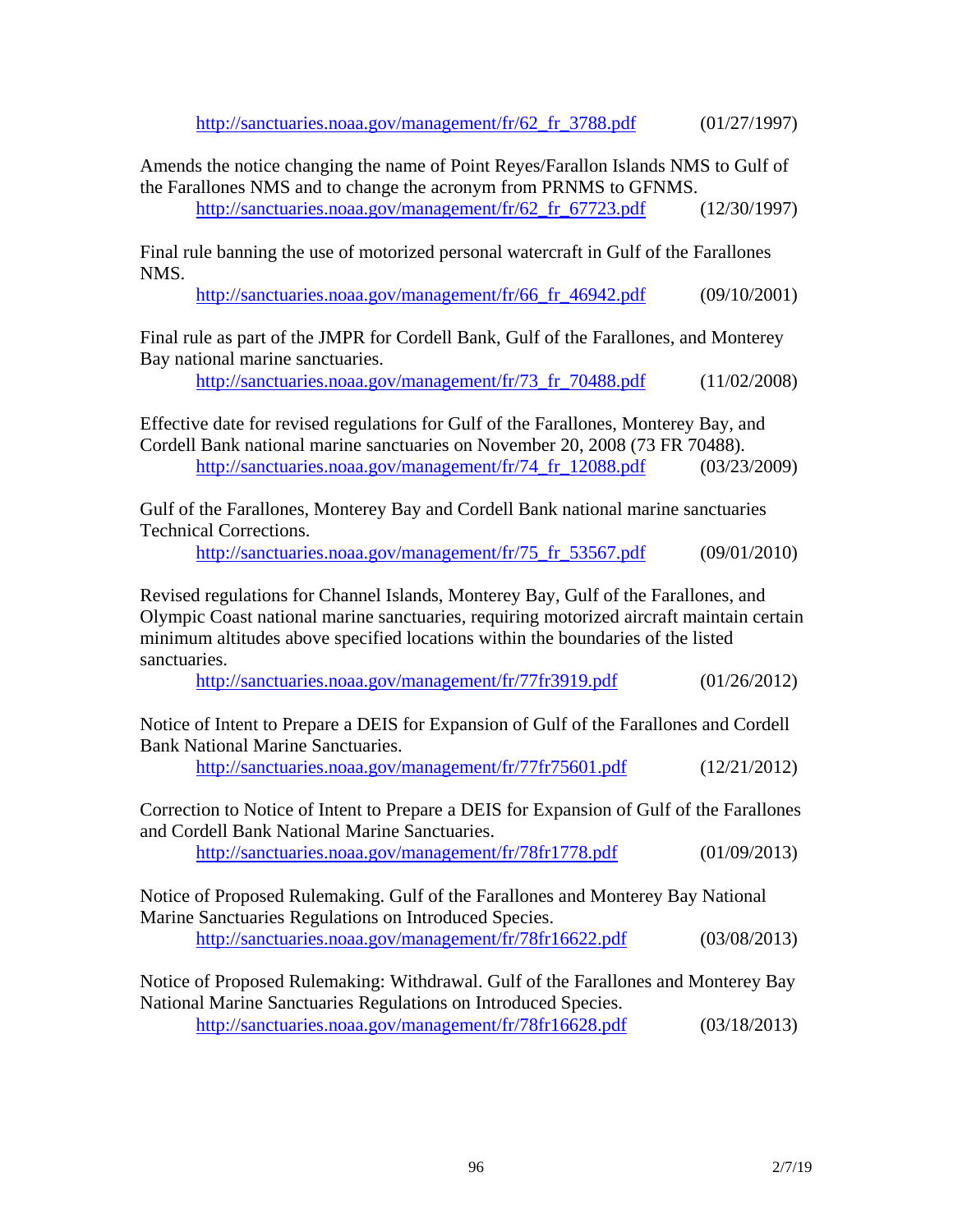| Education Projects in the Gulf of the Farallones and Monterey Bay National Marine<br>Sanctuaries.                                                                                                      |                 |
|--------------------------------------------------------------------------------------------------------------------------------------------------------------------------------------------------------|-----------------|
| http://sanctuaries.noaa.gov/management/fr/79fr15960.pdf                                                                                                                                                | (03/24/2014)    |
| Gulf of the Farallones and Monterey Bay National Marine Sanctuaries Regulations on<br>Introduced Species.                                                                                              |                 |
| http://sanctuaries.noaa.gov/management/fr/79fr17073.pdf                                                                                                                                                | (03/27/2014)    |
| Proposed Rule for Expansion of Gulf of the Farallones and Cordell Bank National<br>Marine Sanctuaries.                                                                                                 |                 |
| http://sanctuaries.noaa.gov/management/fr/79fr20982.pdf                                                                                                                                                | (04/14/2014)    |
| Gulf of the Farallones and Monterey Bay National Marine Sanctuaries Regulations on<br>Introduced Species.                                                                                              |                 |
| http://sanctuaries.noaa.gov/management/fr/79fr21658.pdf                                                                                                                                                | (04/17/2014)    |
| Final Environmental Impact Statement for Cordell Bank and Gulf of the Farallones<br>National Marine Sanctuaries Expansion.<br>http://www.gpo.gov/fdsys/pkg/FR-2014-12-19/pdf/2014-29784.pdf (12/19/14) |                 |
| Gulf of the Farallones and Monterey Bay National Marine Sanctuaries Regulations on<br>Introduced Species.<br>http://sanctuaries.noaa.gov/management/fr/80fr8778.pdf                                    | (02/19/2015)    |
| Expansion of Gulf of the Farallones and Cordell Bank National Marine Sanctuaries, and<br>Regulatory Changes; Final Rule.                                                                               |                 |
| http://sanctuaries.noaa.gov/management/fr/80fr13078.pdf                                                                                                                                                | (03/12/2015)    |
| GFNMS and MBNMS Regulations on Introduced Species; Notification of Effective<br>Date.                                                                                                                  |                 |
| http://sanctuaries.noaa.gov/management/fr/80fr30614.pdf                                                                                                                                                | (05/29/2015)    |
| Expansion of Gulf of the Farallones and Cordell Bank National Marine Sanctuaries, and<br>Regulatory Changes; Name Change.                                                                              |                 |
| http://sanctuaries.noaa.gov/management/fr/80fr34047.pdf                                                                                                                                                | (06/15/2015)    |
| <b>Monterey Bay National Marine Sanctuary</b>                                                                                                                                                          |                 |
| Designates Monterey Bay NMS and issues final implementing regulations.<br>http://sanctuaries.noaa.gov/management/fr/57_fr_43309.pdf                                                                    | $(09/18/1992)*$ |
| Provides notice of the effective date of the regulations for Monterey Bay NMS as January<br>1, 1993.                                                                                                   |                 |
| http://sanctuaries.noaa.gov/management/fr/57_fr_55444.pdf                                                                                                                                              | (11/25/1992)    |

Draft Programmatic Environmental Assessment of Potential White Shark Research and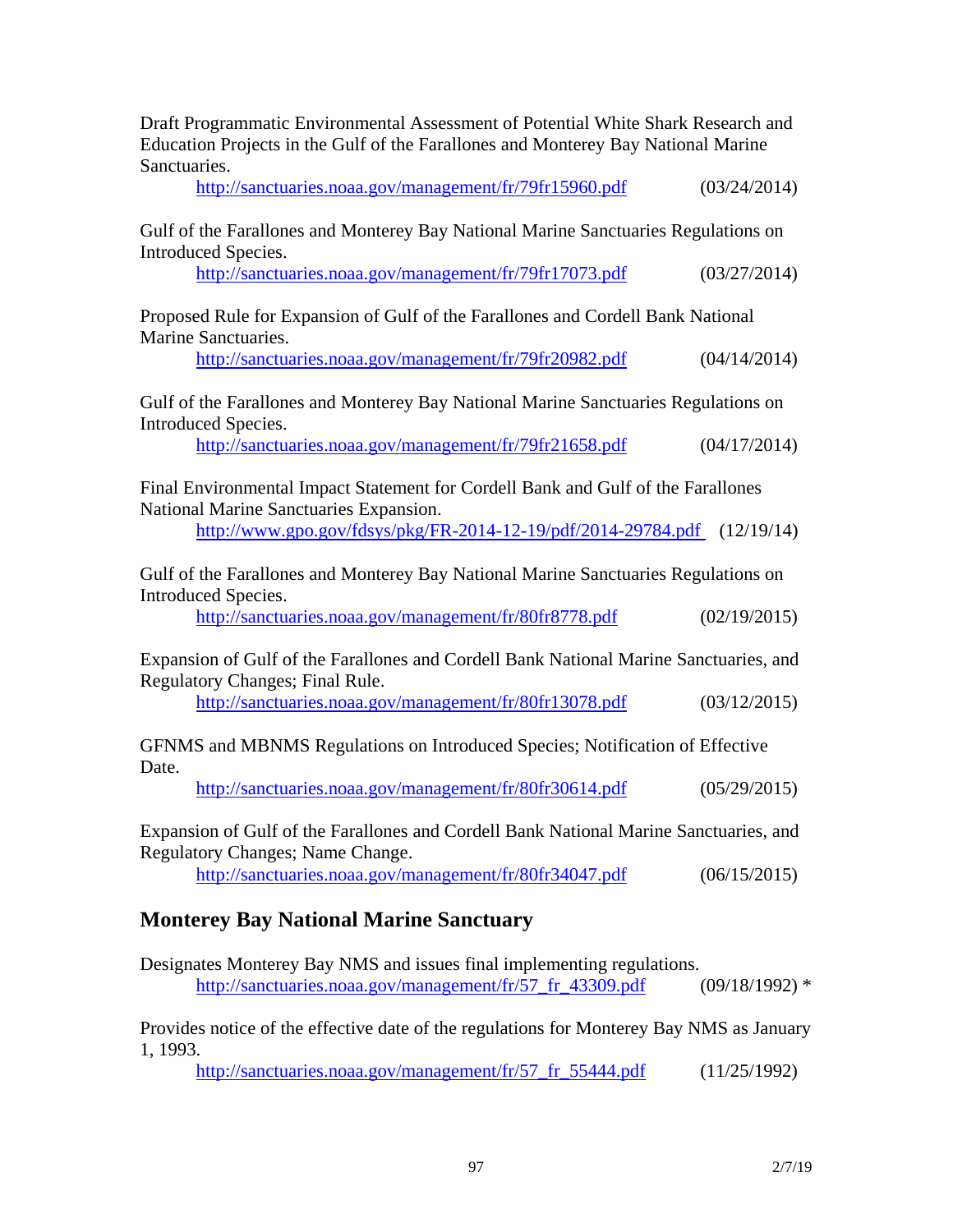Clarifies and modifies the boundary of the motorized personal watercraft (jet ski) zones and access routes in Monterey Bay NMS.

http://sanctuaries.noaa.gov/management/fr/61\_fr\_14963.pdf (04/04/1996)

Issues new regulation to prohibit the attraction of white sharks within 3 miles of shore in Monterey Bay NMS.

http://sanctuaries.noaa.gov/management/fr/61\_fr\_66913.pdf (12/19/1996)

Amends the regulations for Monterey Bay NMS to allow the delegation of authority to object to or impose terms or conditions on the exercise of any valid lease, permit, license, approval or other authorization issued after January 1, 1993 (the effective date of the MBNMS designation) to other Federal officials below the Director's level.

http://sanctuaries.noaa.gov/management/fr/62 fr 62693.pdf (11/25/1997)

Issues a final regulation allowing for limited collection of jade within Monterey Bay NMS.

http://sanctuaries.noaa.gov/management/fr/63\_fr\_15083.pdf (03/30/1998)

| Provides notice of July 6, 1998 effective date for jade collection rule. |              |
|--------------------------------------------------------------------------|--------------|
| http://sanctuaries.noaa.gov/management/fr/63_fr_36339.pdf                | (07/06/1998) |

Final rule as part of the JMPR for Cordell Bank, Gulf of the Farallones, and Monterey Bay national marine sanctuaries.

http://sanctuaries.noaa.gov/management/fr/73 fr 70488.pdf (11/02/2008)

Effective date for revised regulations for Gulf of the Farallones, Monterey Bay, and Cordell Bank national marine sanctuaries on November 20, 2008 (73 FR 70488). http://sanctuaries.noaa.gov/management/fr/74\_fr\_12088.pdf (03/23/2009)

Gulf of the Farallones, Monterey Bay and Cordell Bank national marine sanctuaries Technical Corrections.

http://sanctuaries.noaa.gov/management/fr/75\_fr\_53567.pdf (09/01/2010)

Revised regulations for Channel Islands, Monterey Bay, Gulf of the Farallones, and Olympic Coast national marine sanctuaries, requiring motorized aircraft maintain certain minimum altitudes above specified locations within the boundaries of the listed sanctuaries.

http://sanctuaries.noaa.gov/management/fr/77fr3919.pdf (01/26/2012)

Notice of Intent to Prepare a DEIS for Expansion of Monterey Bay National Marine Sanctuary.

http://sanctuaries.noaa.gov/management/fr/77fr46985.pdf (08/07/2012)

Notice of Proposed Rulemaking. Gulf of the Farallones and Monterey Bay National Marine Sanctuaries Regulations on Introduced Species.

http://sanctuaries.noaa.gov/management/fr/78fr16622.pdf (03/08/2013)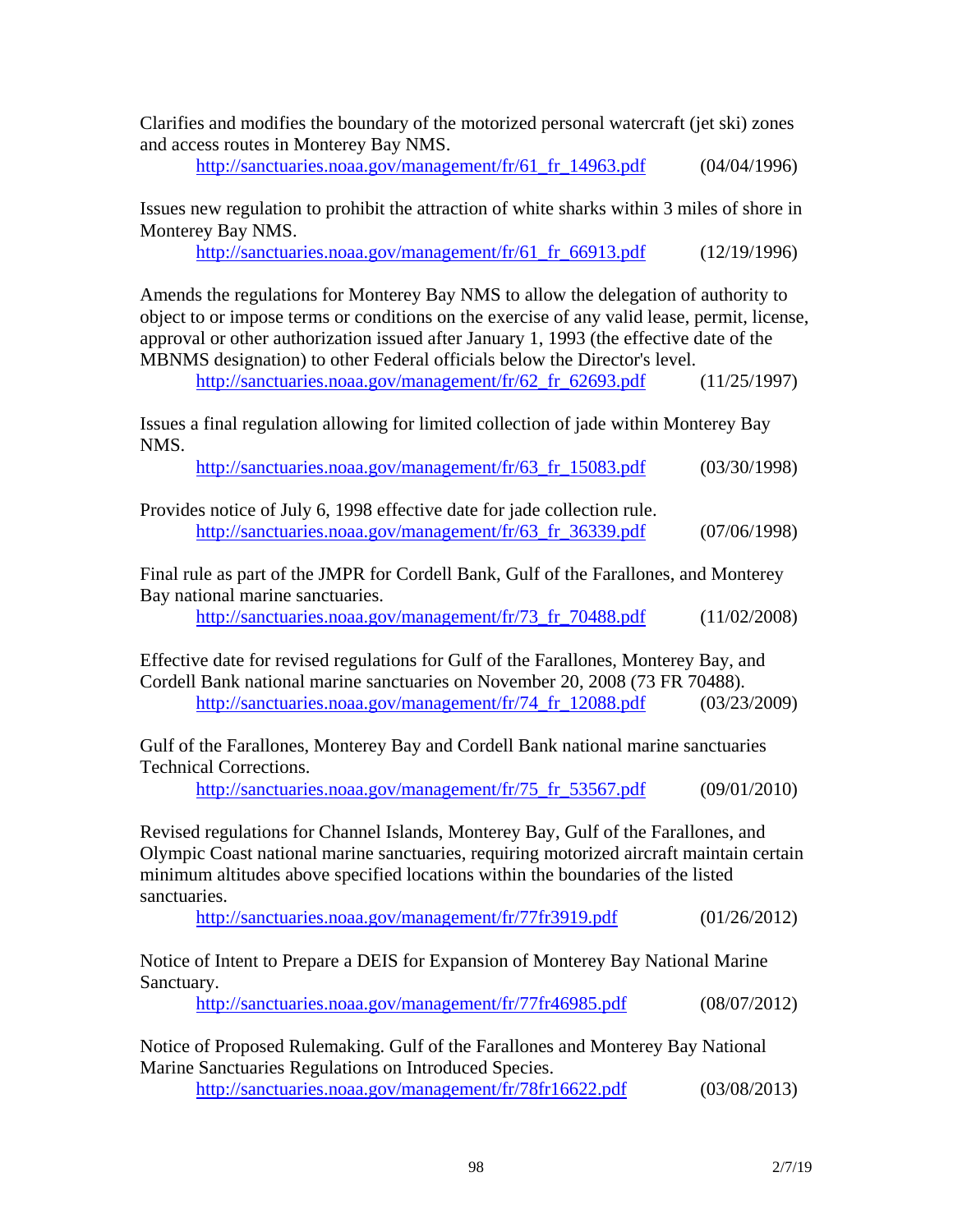| Notice of Proposed Rulemaking: Withdrawal. Gulf of the Farallones and Monterey Bay                                                                                                                           |              |  |
|--------------------------------------------------------------------------------------------------------------------------------------------------------------------------------------------------------------|--------------|--|
| National Marine Sanctuaries Regulations on Introduced Species.<br>http://sanctuaries.noaa.gov/management/fr/78fr16628.pdf                                                                                    | (03/18/2013) |  |
| Draft Programmatic Environmental Assessment of Potential White Shark Research and<br>Education Projects in the Gulf of the Farallones and Monterey Bay National Marine<br>Sanctuaries.                       |              |  |
| http://sanctuaries.noaa.gov/management/fr/79fr15960.pdf                                                                                                                                                      | (03/24/2014) |  |
| Gulf of the Farallones and Monterey Bay National Marine Sanctuaries Regulations on<br>Introduced Species.                                                                                                    |              |  |
| http://sanctuaries.noaa.gov/management/fr/79fr17073.pdf                                                                                                                                                      | (03/27/2014) |  |
| Gulf of the Farallones and Monterey Bay National Marine Sanctuaries Regulations on<br><b>Introduced Species.</b>                                                                                             |              |  |
| http://sanctuaries.noaa.gov/management/fr/79fr21658.pdf                                                                                                                                                      | (04/17/2014) |  |
| Gulf of the Farallones and Monterey Bay National Marine Sanctuaries Regulations on<br>Introduced Species.                                                                                                    |              |  |
| http://sanctuaries.noaa.gov/management/fr/80fr8778.pdf                                                                                                                                                       | (02/19/2015) |  |
| GFNMS and MBNMS Regulations on Introduced Species; Notification of Effective<br>Date.                                                                                                                        |              |  |
| http://sanctuaries.noaa.gov/management/fr/80fr30614.pdf                                                                                                                                                      | (05/29/2015) |  |
| Proposed Monterey Bay Regional Water Project Desalination Facility; Intent To Prepare<br>a Draft Environmental Impact Statement; Scoping Meeting.                                                            |              |  |
| http://sanctuaries.noaa.gov/management/fr/80fr31022.pdf                                                                                                                                                      | (06/01/2015) |  |
| Proposed Monterey Peninsula Water Supply Project; Intent To Prepare a Draft<br>Environmental Impact Statement; Scoping Meeting.                                                                              |              |  |
| http://sanctuaries.noaa.gov/management/fr/80fr51787.pdf                                                                                                                                                      | (08/26/2015) |  |
| Initiation of Review of Management Plan and Regulations of the Monterey Bay National<br>Marine Sanctuary; Intent to Conduct Scoping and Prepare Draft Environmental Impact<br>Statement and Management Plan. |              |  |
| http://sanctuaries.noaa.gov/management/fr/80fr51973.pdf                                                                                                                                                      | (08/27/2015) |  |

## **Channel Islands National Marine Sanctuary**

Announces final designation date of Channel Islands NMS as September 22, 1980 and issues final regulations to implement the designation.

http://sanctuaries.noaa.gov/management/fr/45\_fr\_65198.pdf (10/02/1980) \*